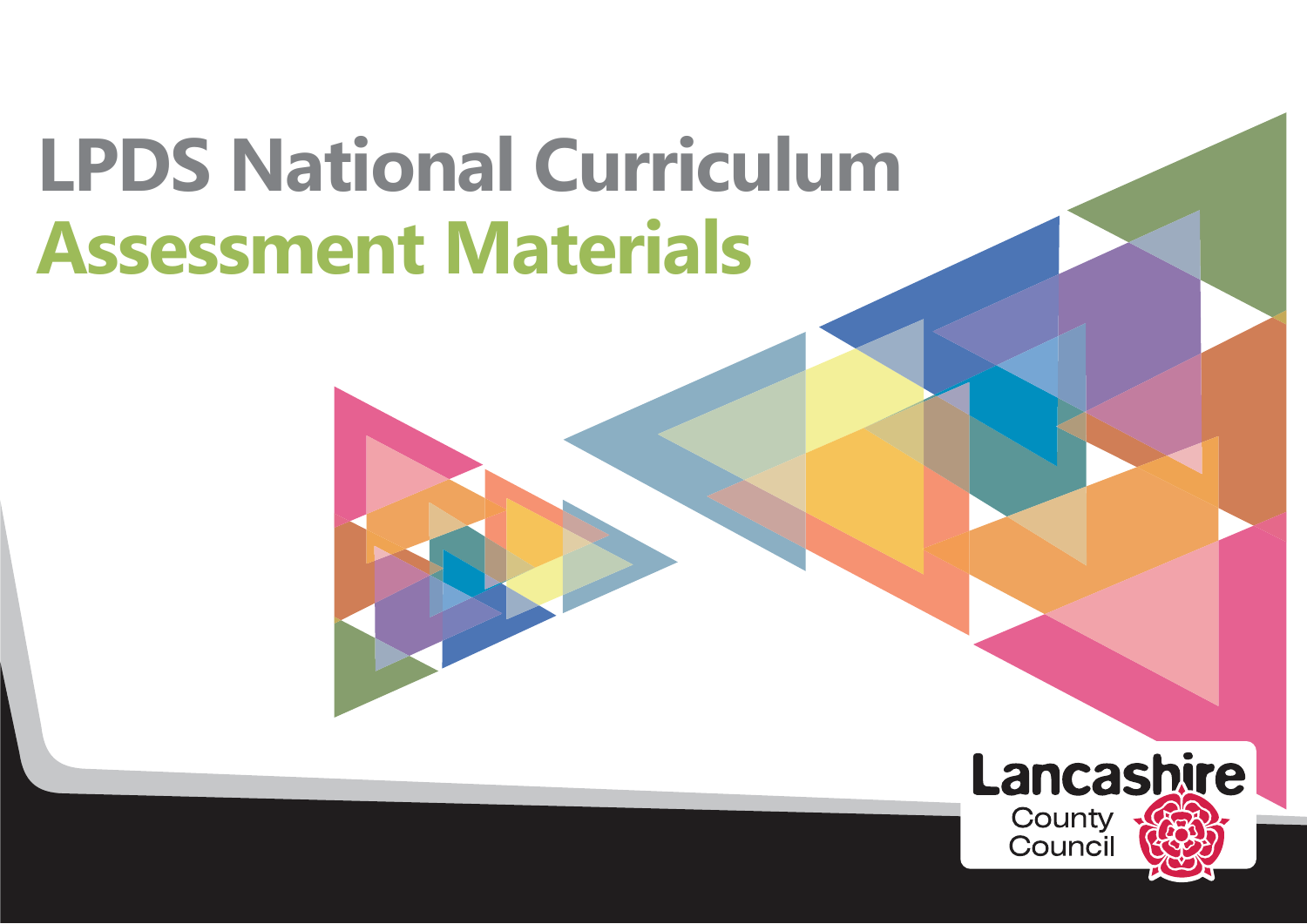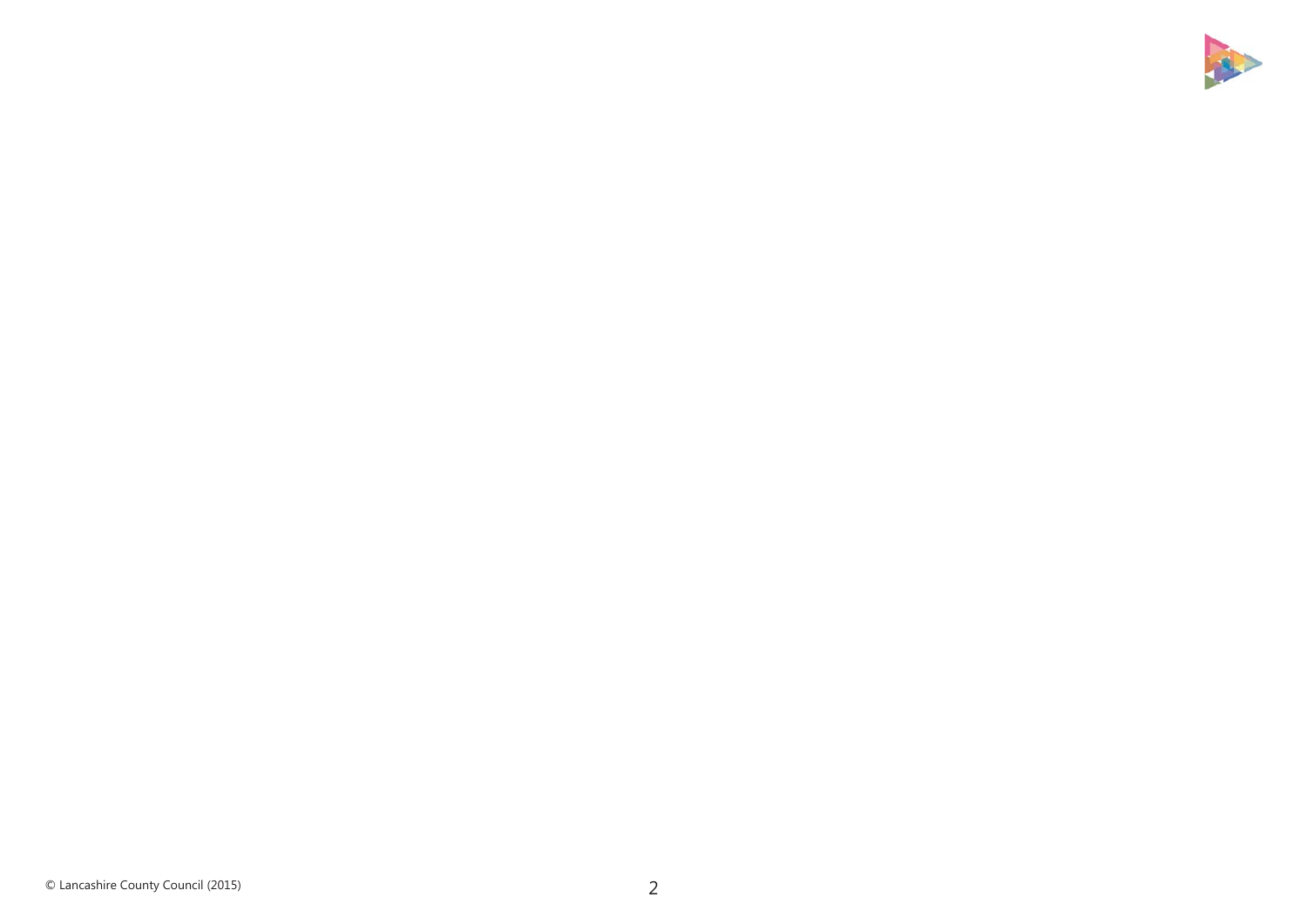#### **Overview of the Materials**



Written by the Lancashire Professional Development Service (LPDS) Teaching and Learning Consultants, these assessment materials are directly linked to the expectations of National Curriculum 2014 and will enable class teachers and senior leaders to track the progress and attainment of children against 'Key Learning Indicators of Performance' (KLIPs) in Reading, Writing and Mathematics, 'Scientific Knowledge and Conceptual Understanding and Working Scientifically Skills' in Science and against 'End of Year Expectations' in the Foundation Subjects.

These materials have been written to inform planning and support high quality teaching and learning across the primary phase whilst at the same time providing a simple and time effective method of assessing the learning of children from Years 1 to 6 in Reading, Writing, Mathematics, Science and the Foundation Subjects.

These materials are compatible with the Lancashire Electronic Tracking tool and include:

#### **Core Subjects**

- $\blacktriangleright$ English: Reading and Writing Key Learning Indicators of Performance (KLIPs)
- fMathematics: Key Learning Indicators of Performance (KLIPs)
- $\blacktriangleright$ Science: Scientific Knowledge and Conceptual Understanding and Working Scientifically Skills

#### **Foundation Subjects - End of Year Expectations**

- $\blacktriangleright$ Art and Design
- $\blacktriangleright$ Computing
- fDesign and Technology
- fGeography
- $\blacktriangleright$ History
- $\blacktriangleright$ Languages (KS2)
- fMusic
- $\blacktriangleright$ Physical Education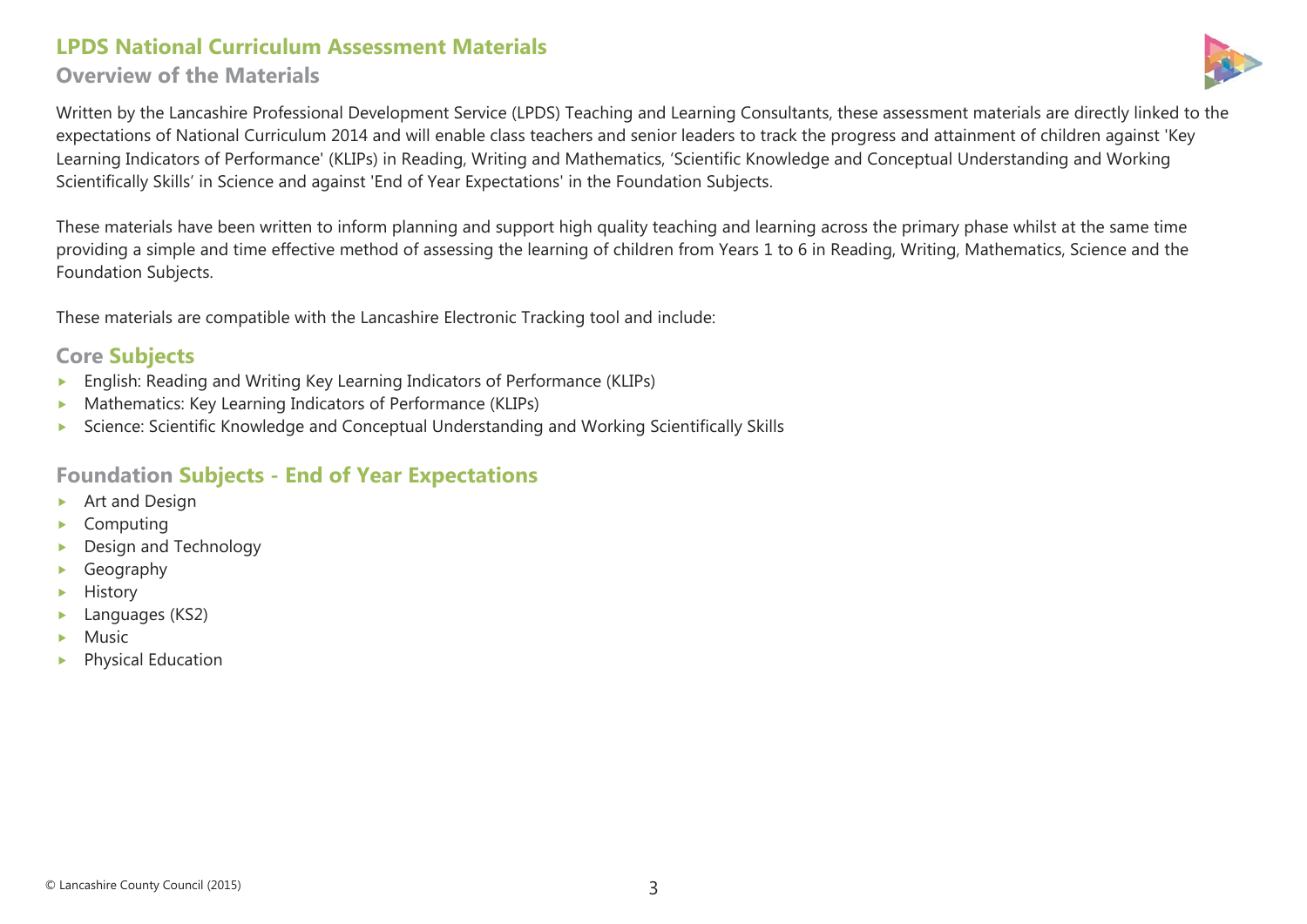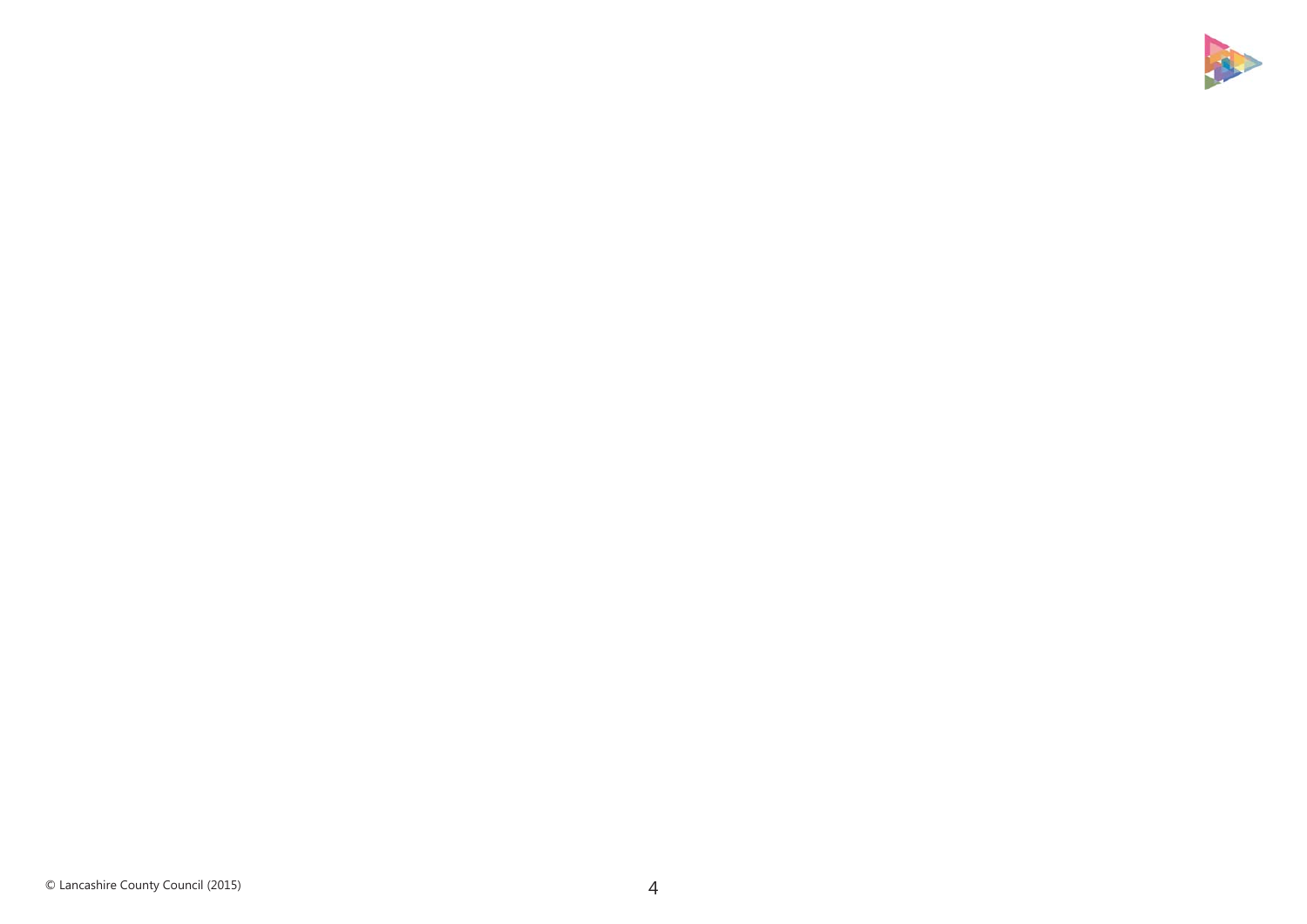**Contents** 



## **Page Number**

| <b>Overview of the Materials</b>                                                                       | 3  |
|--------------------------------------------------------------------------------------------------------|----|
| <b>Core Subjects</b>                                                                                   |    |
| Guidance for Using KLIPs: English                                                                      | 7  |
| Key Learning Indicators of Performance in Reading                                                      | 9  |
| Key Learning Indicators of Performance in Writing                                                      | 18 |
| <b>Guidance for Using KLIPs: Mathematics</b>                                                           | 31 |
| Key Learning Indicators of Performance in Mathematics                                                  | 33 |
| Guidance for Using Scientific Knowledge and Conceptual Understanding and Working Scientifically Skills | 46 |
| Science: Scientific Knowledge and Conceptual Understanding: Year Group Expectations                    | 48 |
| Science: Year Group Expectations for Working Scientifically Skills (Grid 1)                            | 54 |
| Science: Year Group Expectations for Working Scientifically Skills (Grid 2)                            | 56 |
| <b>Foundation Subjects</b>                                                                             |    |
| Guidance for Using End of Year Expectations in the Foundation Subjects                                 | 58 |
| Art and Design                                                                                         | 60 |
| Computing                                                                                              | 62 |
| Design and Technology                                                                                  | 64 |
| Geography                                                                                              | 66 |
| History                                                                                                | 68 |
| Languages (KS2)                                                                                        | 70 |
| Music                                                                                                  | 72 |
| <b>Physical Education</b>                                                                              | 74 |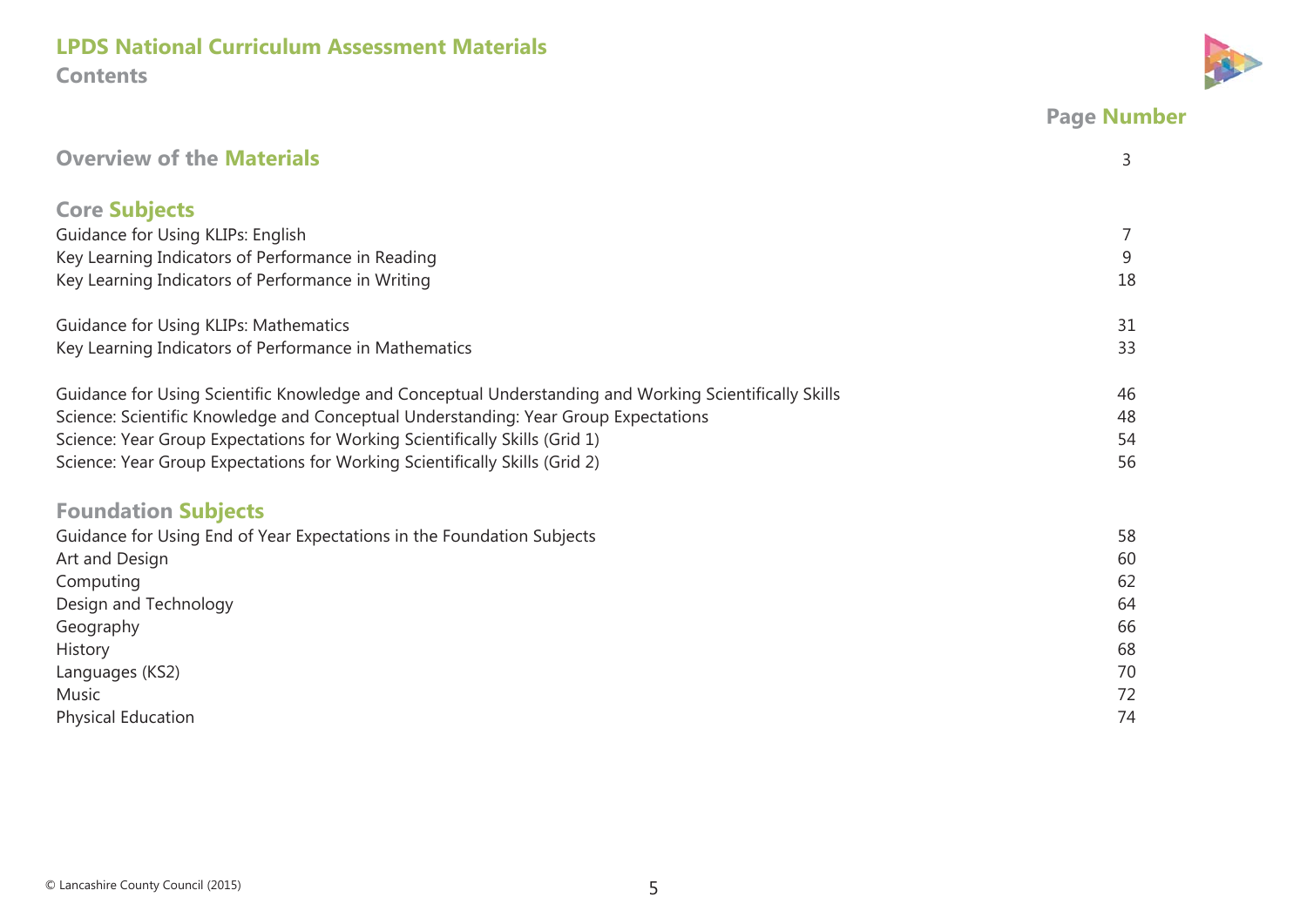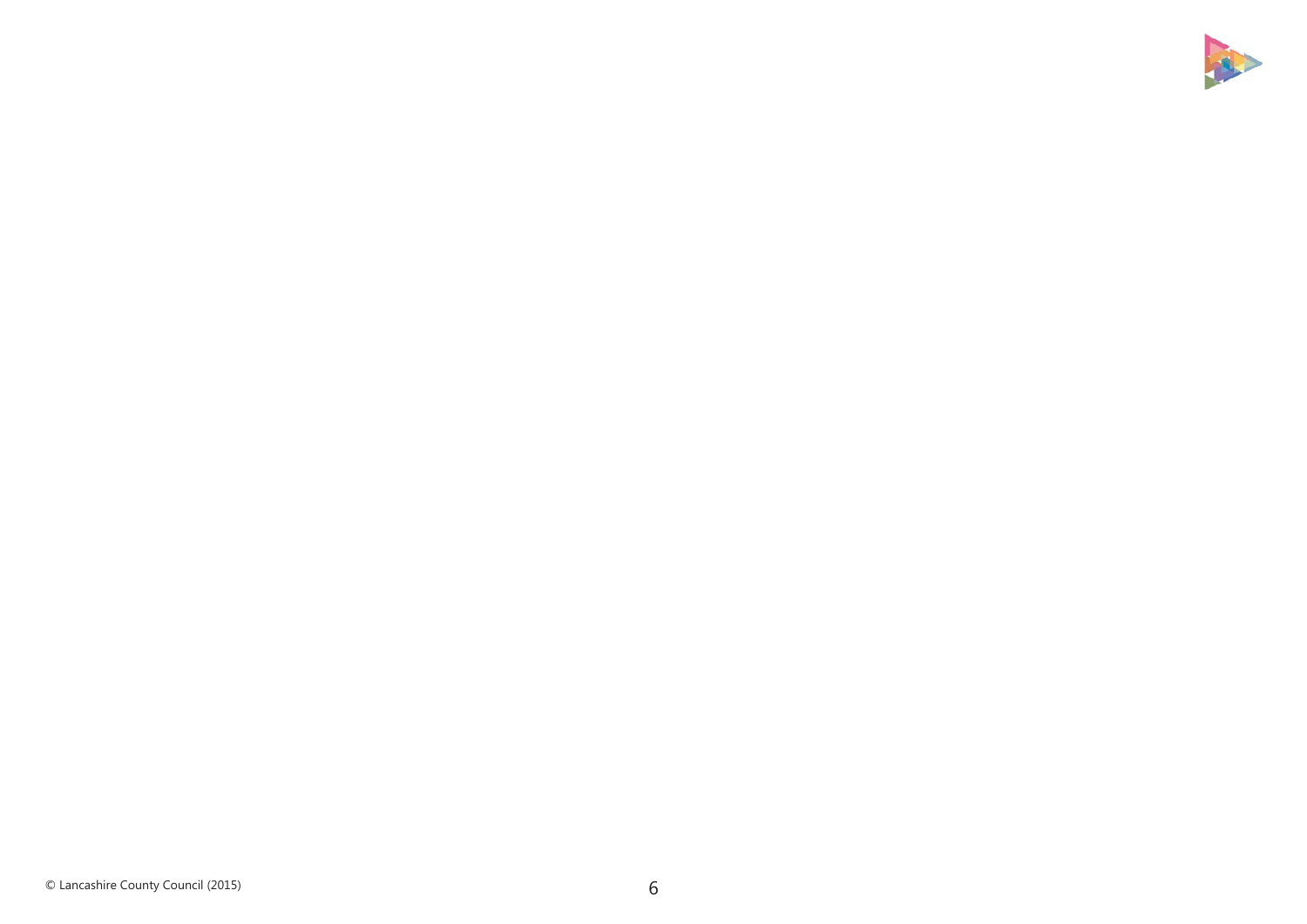#### **Guidance for Using KLIPs: English**



These materials have been written by Lancashire Professional Development Service (LPDS) Teaching and Learning Consultants for Primary English in conjunction with the aims and statutory requirements set out in the National Curriculum 2014.

#### **What are the KLIPs?**

The KLIPs, or **Key Learning Indicators of Performance**, have been developed from Lancashire's National Curriculum Support Materials, which detail the key learning in reading and writing for each year group. These key learning grids for each year group can be used to provide:

- $\triangleright$  detailed assessment information for the teacher to use to inform their future planning of next steps (formative);
- ▶ overall judgements which can be made more summatively (for example once a term), to enable senior leadership teams to track progress across the school, during the year. This will assist schools with self-evaluation and in informing discussions with others e.g. inspection teams, about attainment and progress;
- $\blacktriangleright$  a means of informing parents about attainment and progress.

The underlined statements on the grids have been identified as **Key Learning Indicators of Performance** (KLIPs) as these have the greatest impact on the further development of skills and subsequent learning. Consequently, the **Key Learning Indicators of Performance** (KLIPs) play a particularly significant role in the assessment process.

#### **How Do I Use KLIPs to Support Assessment in English?**

The KLIPs approach is intended to be used for periodic assessment, in other words 'stepping back', perhaps termly, and asking the question 'How is this pupil performing in reading?' or 'How is this pupil performing in writing?'

#### **The Process**

- ► Consider the pupil's performance in relation to all of the key learning statements not just the KLIPs (the ones which have been underlined).
- Make a professional judgement as to whether the expectations have been achieved, highlighting statements, or partial statements to record judgements. If statements are highlighted termly, consider using different coloured highlighters each term to indicate where progress has been made.
- A child does not need to demonstrate an aspect of key learning a specific number of times for them to be assessed as having achieved it. However, they would be expected to **demonstrate and apply** the skill or knowledge **independently in different subjects or contexts**.
- ► When assessing writing, consider a range of evidence including narrative writing, non-fiction and pieces completed in other subjects. Think about the child as a writer; how effective is his/her writing in relation to its purpose and audience? Avoid merely 'spotting techniques' used, or using the key learning grid as a checklist.
- ► Assessing reading involves examining pupils' competence in both word reading and comprehension. Rich opportunities to gather evidence include guided reading sessions, phonics sessions, shared reading, drama, and use of reading journals. Look out also for wider opportunities to gather evidence such as reading in other subjects, class assemblies and personal reading. Texts need to be suitable for the age-related grid which is being used. For example, if a Year Three key learning grid is being used, texts would need to be Year Three appropriate.
- Assessment information, highlighted on the grids, should be used to inform the teacher's planning so that gaps and next steps can be addressed.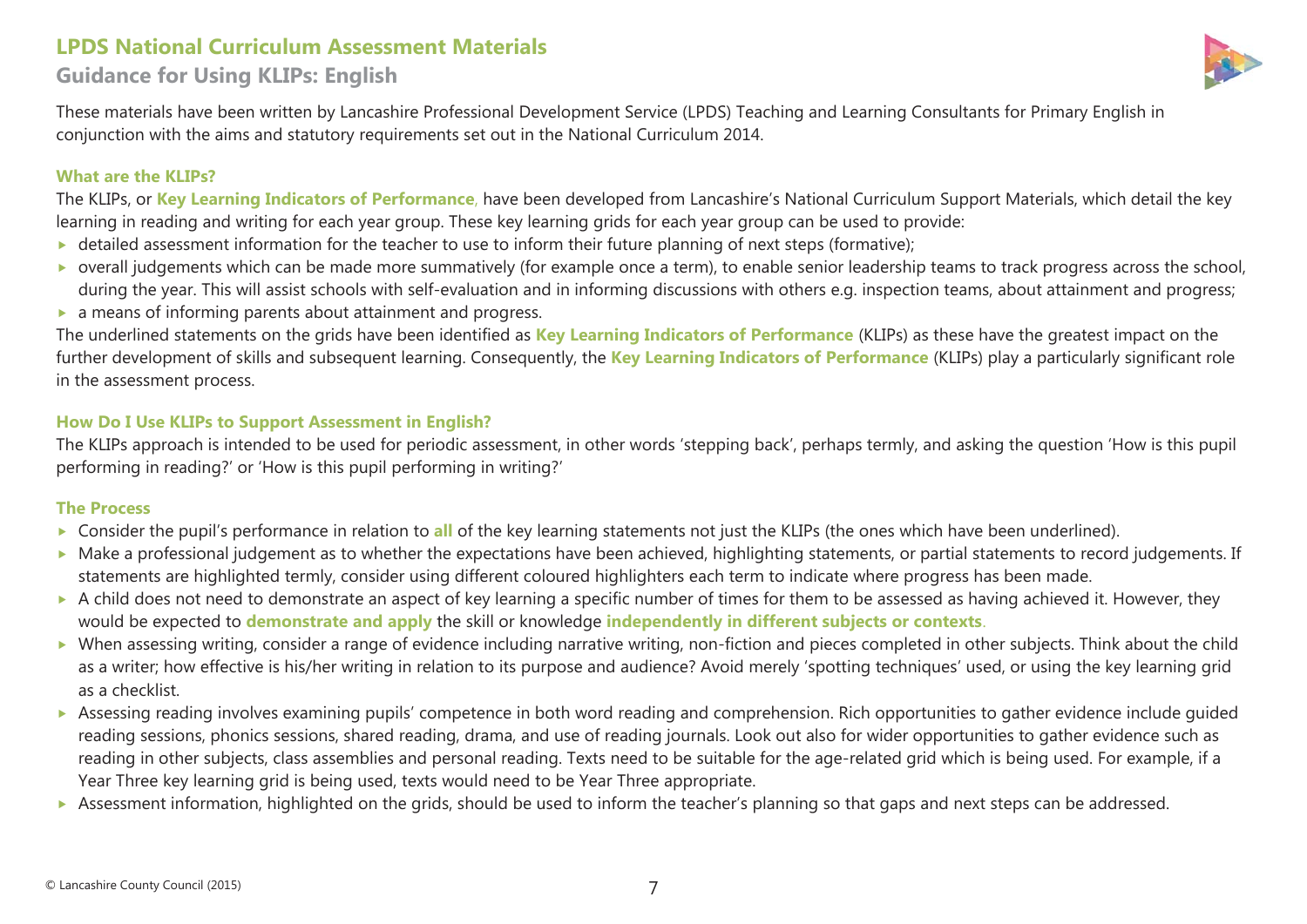

**Guidance for Using KLIPs: English** 

#### **Making a Summative Judgement Using the KLIPs Approach**

- ▶ Make a judgement about the child's current position in learning, based on a balance of strengths and aspects that need further learning opportunities. Consider whether the child is 'on track' to achieve the year group expectations by the end of the academic year.
- $\blacktriangleright$  The three definitions used here are offered as guidance to teachers making 'best fit' judgements, at the end of each term:
	- **o Entering** starting to demonstrate some of the features of this year group's expectations (although these may not yet be evident in independent writing). Typically what would be expected if a child was on track at the end of the autumn term in a particular year group (e.g. a child typically working at what you would expect, at end of autumn term Y3, would be 'entering, Y3').
	- **o Developing** demonstrating more of the features of this year group's expectations. Some learning in some aspects might not be fully embedded across all situations. Typically what would be expected if a child was on track at the end of the spring term in a particular year group (e.g. a child typically working at what you would expect, at end of spring term Y3, would be 'developing, Y3').
	- **o Secure** demonstrating most (or indeed all) of the features of this year group's expectations. To attain a secure judgement, the child must have achieved all of the **key learning indicators of performance** (KLIPS, underlined statements) unless they have a specific learning difficulty that prevents them from doing so. Their typical knowledge/understanding/skill demonstrated is behaviour which is **embedded**. Typically what would be expected if a child was on track at the end of the summer term in a particular year group (e.g. a child typically working at what you would expect for a typical child at the end of Y3, would be 'secure, Y3').
- ▶ There are no set percentages or numbers of statements which need to be highlighted in order to determine whether a child is entering, developing or secure in relation to a particular age group expectation. Profiles of children judged to be 'developing' for instance could be very different.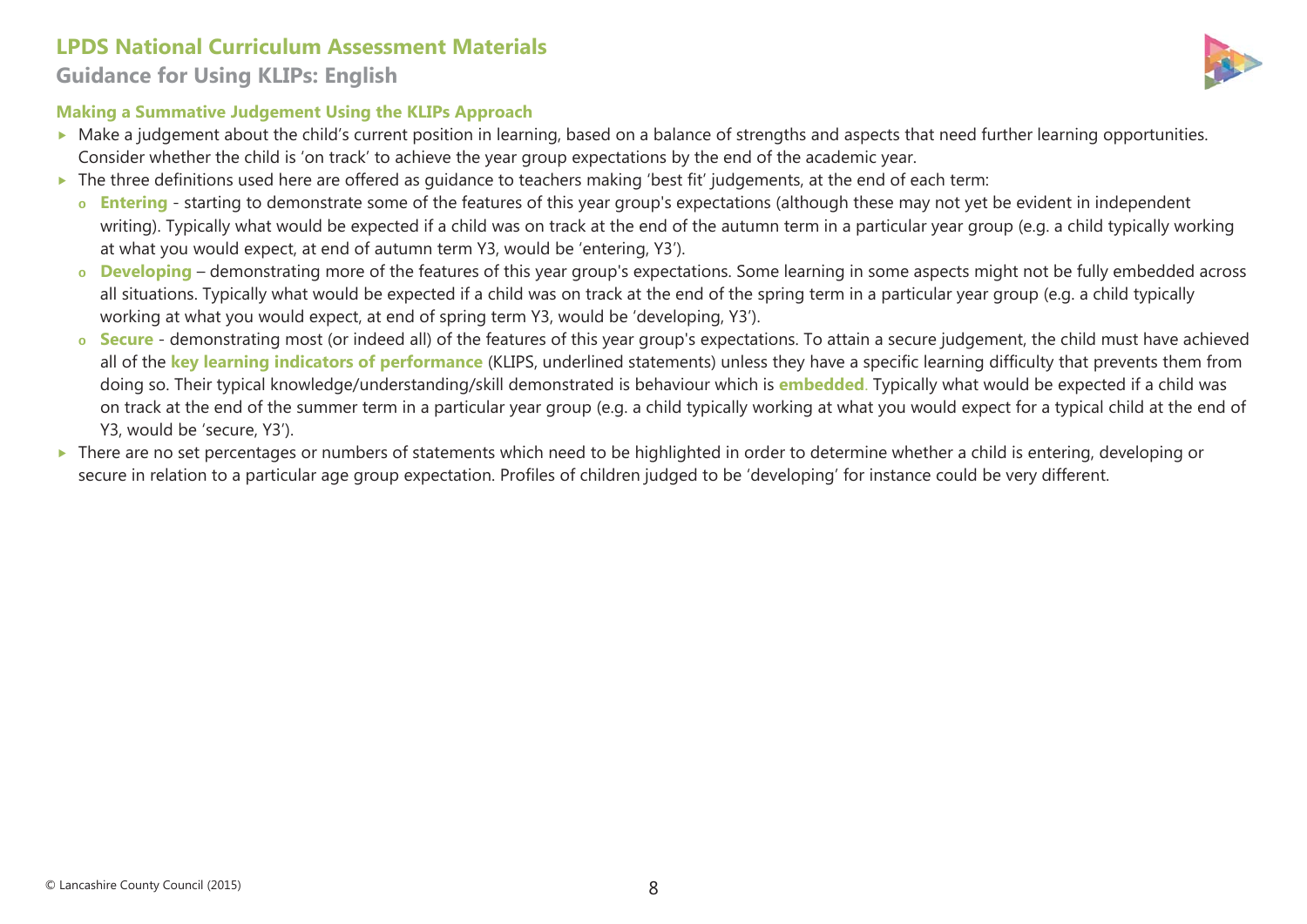

 $\boxed{1}$ 

|    | <b>Word Reading</b>               | <b>Comprehension</b>                                                                                                                            |
|----|-----------------------------------|-------------------------------------------------------------------------------------------------------------------------------------------------|
|    | As above and:                     | As above and:                                                                                                                                   |
|    | Read aloud accurately books       | Developing pleasure in reading and motivation to read                                                                                           |
|    | that are consistent with their    | > Listen to and discuss a range of texts at a level beyond that at which they can read independently, including stories, non-fiction and poems. |
|    | developing phonic                 | Relate texts to own experiences.<br>Þ.                                                                                                          |
|    | knowledge.                        | Recognise and join in with language patterns and repetition.<br>Þ.                                                                              |
| ▶  | Apply phonic knowledge and        | > Use patterns and repetition to support oral retelling, e.g. fairy stories, traditional tales and stories by well-known authors.               |
|    | skills as the route to decode     | > Orally retell familiar stories in a range of contexts e.g. small world, role play, storytelling.                                              |
|    | words.                            | $\blacktriangleright$ Enjoy and recite rhymes and poems by heart.                                                                               |
| ▶  | Respond speedily with the         | • Make personal reading choices and explain reasons for choices.                                                                                |
|    | correct sound to grapheme         |                                                                                                                                                 |
|    | for the 44 phonemes.              | Understanding books which they can read themselves and those which are read to them                                                             |
| ▶  | Recognise and use the             | Introduce and discuss key vocabulary, linking meanings of new words to those already known.                                                     |
|    | different ways of                 | Activate prior knowledge e.g. what do you know about minibeasts?<br>Þ.                                                                          |
|    | pronouncing the same              | Check that texts make sense while reading and self-correct.<br>Þ.                                                                               |
|    | grapheme; e.g. ow in snow         | Develop and demonstrate their understanding of characters and events through role play and drama, drawing on language from the text.<br>Þ.      |
|    | and cow.                          | • Give opinions and support with reasons e.g. I like the Little Red Hen because she                                                             |
| ▶  | Read accurately by blending       | Explain clearly their understanding of what is read to them.<br>Þ.                                                                              |
|    | sounds in unfamiliar words.       | ▶ Demonstrate understanding of texts by answering questions related to who, what, where, when, why, how.                                        |
| Þ. | Read common exception             | • Identify and discuss the main events in stories.                                                                                              |
|    | words, noting tricky parts        | • Identify and discuss the main characters in stories.                                                                                          |
|    | (see below).                      | Recall specific information in fiction and non-fiction texts.<br>▶                                                                              |
| ▶  | Read words containing -s, -       | ► Locate parts of text that give particular information, e.g. titles, contents page and labelled diagram.                                       |
|    | es, -ing, -ed, -er, -est endings. | > Discuss the title and how it relates to the events in the whole story e.g. Peace at Last by Jill Murphy.                                      |
|    | Split two and three syllable      | • Make basic inferences about what is being said and done.                                                                                      |
|    | words into the separate           | Make predictions based on what has been read so far.                                                                                            |
|    | syllables to support blending     |                                                                                                                                                 |
|    | for reading.                      | <b>Participating in discussion</b>                                                                                                              |
| Þ. | Read words with contractions      | Listen to what others say.                                                                                                                      |
|    | e.g. I'm, I'll, we'll and         | $\blacktriangleright$ Take turns.                                                                                                               |
|    | understand that the               |                                                                                                                                                 |
|    | apostrophe represents the         |                                                                                                                                                 |
|    | omitted letter.                   |                                                                                                                                                 |
|    | Develop fluency, accuracy         |                                                                                                                                                 |
|    | and confidence by re-reading      |                                                                                                                                                 |
|    | books.                            |                                                                                                                                                 |
| Þ. | Read more challenging texts       |                                                                                                                                                 |
|    | using phonics and common          |                                                                                                                                                 |
|    | exception word recognition.       |                                                                                                                                                 |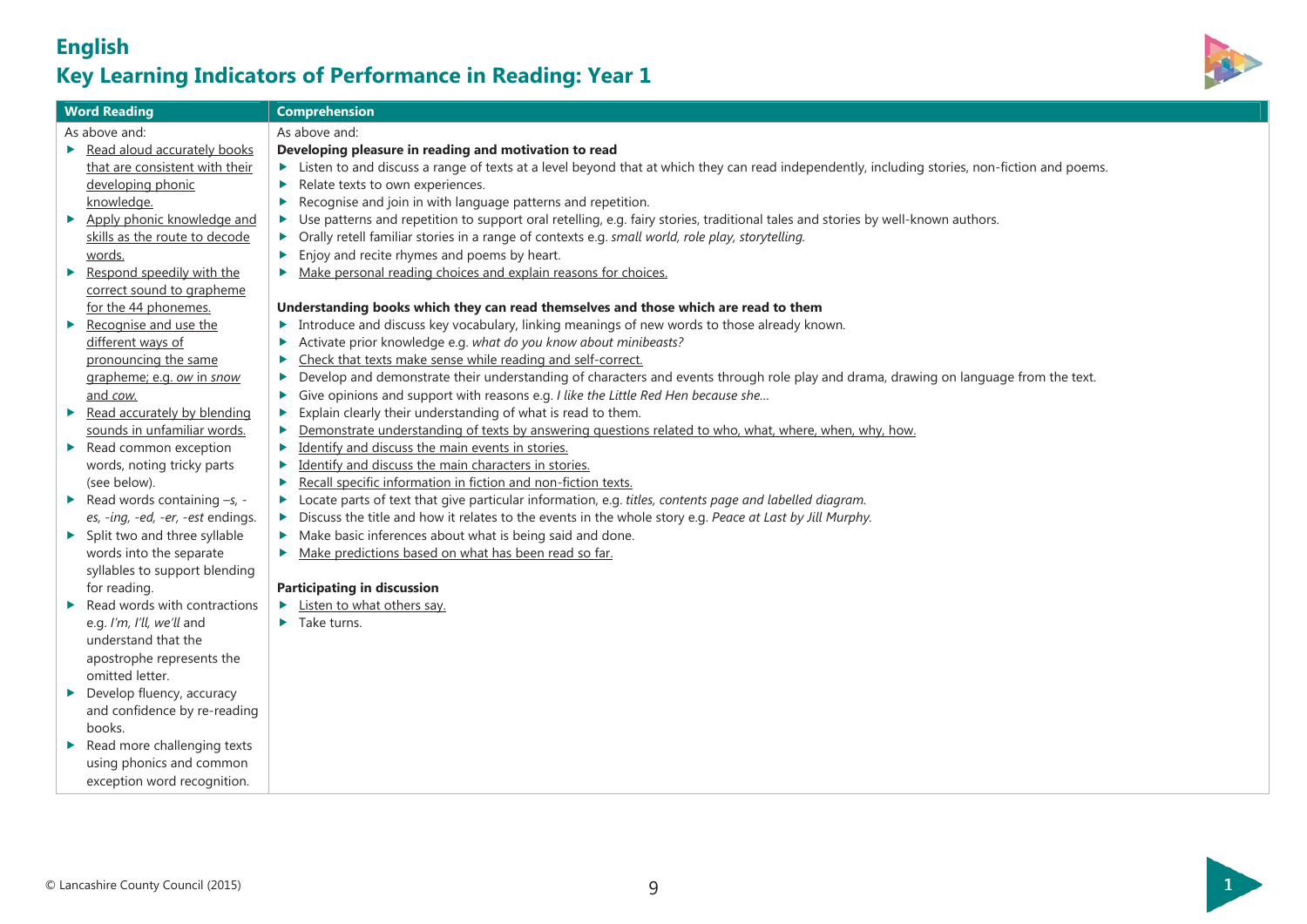

 $\boxed{2}$ 

|    | <b>Word Reading</b>                                       | <b>Comprehension</b>                                                                                                                                              |
|----|-----------------------------------------------------------|-------------------------------------------------------------------------------------------------------------------------------------------------------------------|
|    | As above and:                                             | As above and:                                                                                                                                                     |
| ▶. | Read aloud books closely matched                          | Developing pleasure in reading and motivation to read                                                                                                             |
|    | to their improving phonic                                 | Listen, discuss and express views about a range of texts at a level beyond that at which they can read independently, including stories, non-fiction, and         |
|    | knowledge, sounding out unfamiliar                        | contemporary and classic poetry.                                                                                                                                  |
|    | words accurately, automatically and                       | > Orally retell a wider range of stories, fairy tales and traditional tales.                                                                                      |
|    | without undue hesitation.                                 | Sequence and discuss the main events in stories and recounts.<br>▶                                                                                                |
|    | Re-read books to build up fluency                         | Read a range of non-fiction texts which are structured in different ways, including information, explanations, instructions, recounts, reports.<br>▶              |
|    | and confidence in word reading.                           | Recognise the use of repetitive language within a text or poem (e.g. run, run as fast as you can) and across texts (e.g. long, long ago in a land far away).<br>▶ |
|    | Read frequently encountered words                         | Learn and recite a range of poems using appropriate intonation.<br>▶.                                                                                             |
|    | quickly and accurately without overt                      | • Make personal reading choices and explain reasons for choices.                                                                                                  |
|    | sounding and blending.                                    |                                                                                                                                                                   |
|    | Read accurately by blending the                           | Understanding books which they can read themselves and those which are read to them                                                                               |
|    | sounds in words, especially                               | • Identify, discuss and collect favourite words and phrases.                                                                                                      |
|    | recognising alternative sounds for                        | Introduce and discuss words within the context of a text, linking new meanings to known vocabulary.                                                               |
|    | graphemes.                                                | Use morphology to work out the meaning of unfamiliar words e.g. terror, terrorised.<br>▶                                                                          |
|    | Read accurately words of two or                           | $\triangleright$ Uses tone and intonation when reading aloud.                                                                                                     |
|    | more syllables that contain                               | Activate prior knowledge and raise questions e.g. What do we know? What do we want to know? What have we learned?                                                 |
|    | alternative sounds for grapheme e.g.                      | Check that texts make sense while reading and self-correct.                                                                                                       |
|    | shoulder, roundabout, grouping.                           | Demonstrate understanding of fiction and non-fiction texts by asking and answering who, what, where, when, why, how questions.<br>Þ.                              |
|    | $\blacktriangleright$ Read longer and less familiar texts | Explain and discuss their understanding, giving opinions and supporting with reasons e.g. Hansel was clever when he put stones in his pocket because<br>▶         |
|    | independently.                                            | Develop and demonstrate their understanding of characters and events through role play and drama, drawing on language from the text.<br>▶                         |
|    | Apply phonic knowledge and skills                         | Make inferences about characters and events using evidence from the text e.g. what is the character thinking, saying and feeling?                                 |
|    | to read words until automatic                             | Make predictions based on what has been read so far.<br>▶                                                                                                         |
|    | decoding has become embedded                              | Identify how specific information is organised within a non-fiction text e.g. sub-headings, contents, bullet points, glossary, diagrams.<br>▶                     |
|    | and reading is fluent.                                    | Locate information from non-fiction texts using the contents page, index, labelled diagrams and charts.<br>Þ.                                                     |
|    | $\triangleright$ Work out unfamiliar words by             |                                                                                                                                                                   |
|    | focusing on all letters in the word,                      | <b>Participating in discussion</b>                                                                                                                                |
|    | e.g. not reading place for palace.                        | ▶ Participate in discussion about what is read to them, taking turns and listening to what others say.                                                            |
|    | $\blacktriangleright$ Read words containing common        | $\triangleright$ Make contributions in whole class and group discussion.                                                                                          |
|    | suffixes e.g. -ness, -ment, -ful,                         | Consider other points of view.<br>$\blacktriangleright$                                                                                                           |
|    | -less -ly, -ing, -ed, -er, -est, -y.                      | $\blacktriangleright$ Listen and respond to contributions from others.                                                                                            |
|    | $\blacktriangleright$ Read further common exception       |                                                                                                                                                                   |
|    | words, noting tricky parts (see                           |                                                                                                                                                                   |
|    | below).                                                   |                                                                                                                                                                   |
|    |                                                           |                                                                                                                                                                   |
|    |                                                           |                                                                                                                                                                   |
|    |                                                           |                                                                                                                                                                   |
|    |                                                           |                                                                                                                                                                   |
|    |                                                           |                                                                                                                                                                   |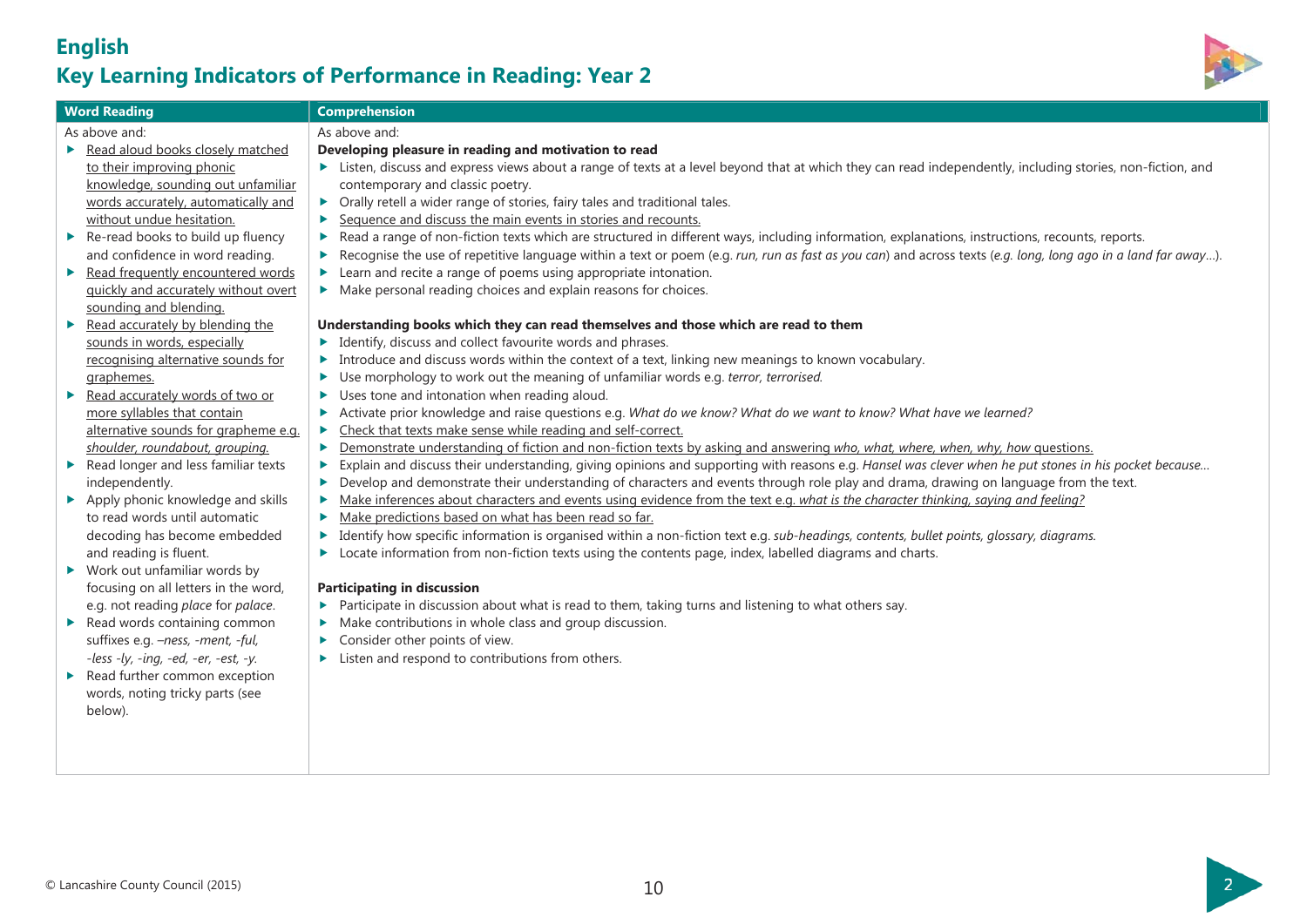| <b>English</b>                                            |  |
|-----------------------------------------------------------|--|
| Key Learning Indicators of Performance in Reading: Year 3 |  |



| <b>Word Reading</b>                              | <b>Comprehension</b>                                                                                                                                                        |
|--------------------------------------------------|-----------------------------------------------------------------------------------------------------------------------------------------------------------------------------|
| As above and:                                    | As above and:                                                                                                                                                               |
| Read books at an age                             | Developing pleasure in reading and motivation to read                                                                                                                       |
| appropriate interest level.                      | > Listen to and discuss a range of fiction, poetry, plays and non-fiction, e.g. fables, fairy tales, classic poetry, shape poetry, non-chronological reports, explanations. |
| ▶ Use knowledge of root words                    | Regularly listen to whole novels read aloud by the teacher.<br>Þ.                                                                                                           |
| to understand meanings of                        | Read a range of non-fiction texts, e.g. information, discussion, explanation, biography and persuasion.<br>▶                                                                |
| words.                                           | Read books and texts for a range of purposes e.g. enjoyment, research, skills development, reference.<br>$\blacktriangleright$                                              |
| $\blacktriangleright$ Use prefixes to understand | Recognise some different forms of poetry e.g. narrative, calligrams, shape poems.                                                                                           |
| meanings e.g. un-, dis-, mis-,                   | $\triangleright$ Sequence and discuss the main events in stories.                                                                                                           |
| re-, pre-, im-, in-.                             | Orally retell a range of stories, including less familiar fairy stories, fables and folk tales e.g. Grimm's Fairy Tales.                                                    |
| $\blacktriangleright$ Use suffixes to understand | Identify and discuss themes e.g. good over evil, weak and strong, wise and foolish, mean and generous, rich and poor.<br>▶                                                  |
| meanings e.g. -ly, -ous.                         | Identify and discuss conventions e.g. numbers three and seven in fairy tales, magical sentence repeated several times.<br>$\blacktriangleright$                             |
| $\blacktriangleright$ Read and understand words  | ▶ Prepare poems and play scripts to read aloud, showing understanding through intonation, tone, volume and action.                                                          |
| from the Year 3 list (selected                   |                                                                                                                                                                             |
| from the statutory Year 3/4                      | <b>Understanding the text</b>                                                                                                                                               |
| word list) - see below.                          | Identify, discuss and collect favourite words and phrases which capture the reader's interest and imagination.                                                              |
|                                                  | $\blacktriangleright$ Explain the meaning of unfamiliar words by using the context.                                                                                         |
|                                                  | ▶ Use dictionaries to check meanings of words they have read.                                                                                                               |
|                                                  | Use intonation, tone and volume when reading aloud.                                                                                                                         |
|                                                  | Take note of punctuation when reading aloud.                                                                                                                                |
|                                                  | Discuss their understanding of the text.<br>▶                                                                                                                               |
|                                                  | Raise questions during the reading process to deepen understanding e.g. I wonder why the character.<br>▶                                                                    |
|                                                  | Draw inferences around characters thoughts, feelings and actions, and justify with evidence from the text.<br>▶                                                             |
|                                                  | Make predictions based on details stated.                                                                                                                                   |
|                                                  | Justify responses to the text using the PE prompt (Point + Evidence).                                                                                                       |
|                                                  | Discuss the purpose of paragraphs.                                                                                                                                          |
|                                                  | Identify a key idea in a paragraph.<br>$\blacktriangleright$                                                                                                                |
|                                                  | Analyse and evaluate texts looking at language, structure and presentation e.g. persuasive letter, diary and calligram etc.                                                 |
|                                                  | Retrieving and recording information from non-fiction                                                                                                                       |
|                                                  | Prepare for research by identifying what is already known about the subject and key questions to structure the task.                                                        |
|                                                  | Evaluate how specific information is organised within a non-fiction text e.g. text boxes, contents, bullet points, glossary, diagrams.<br>▶                                 |
|                                                  | Quickly appraise a text to evaluate usefulness.                                                                                                                             |
|                                                  | Navigate texts in print and on screen.                                                                                                                                      |
|                                                  | Record information from a range of non-fiction texts.                                                                                                                       |
|                                                  |                                                                                                                                                                             |
|                                                  | <b>Participating in discussion</b>                                                                                                                                          |
|                                                  | > Participate in discussion about what is read to them and books they have read independently.                                                                              |
|                                                  | Develop and agree on rules for effective discussion.<br>▶                                                                                                                   |
|                                                  | Take turns and listen to what others say.                                                                                                                                   |
|                                                  | Make and respond to contributions in a variety of group situations e.g. whole class, pairs, quided groups, book circles.                                                    |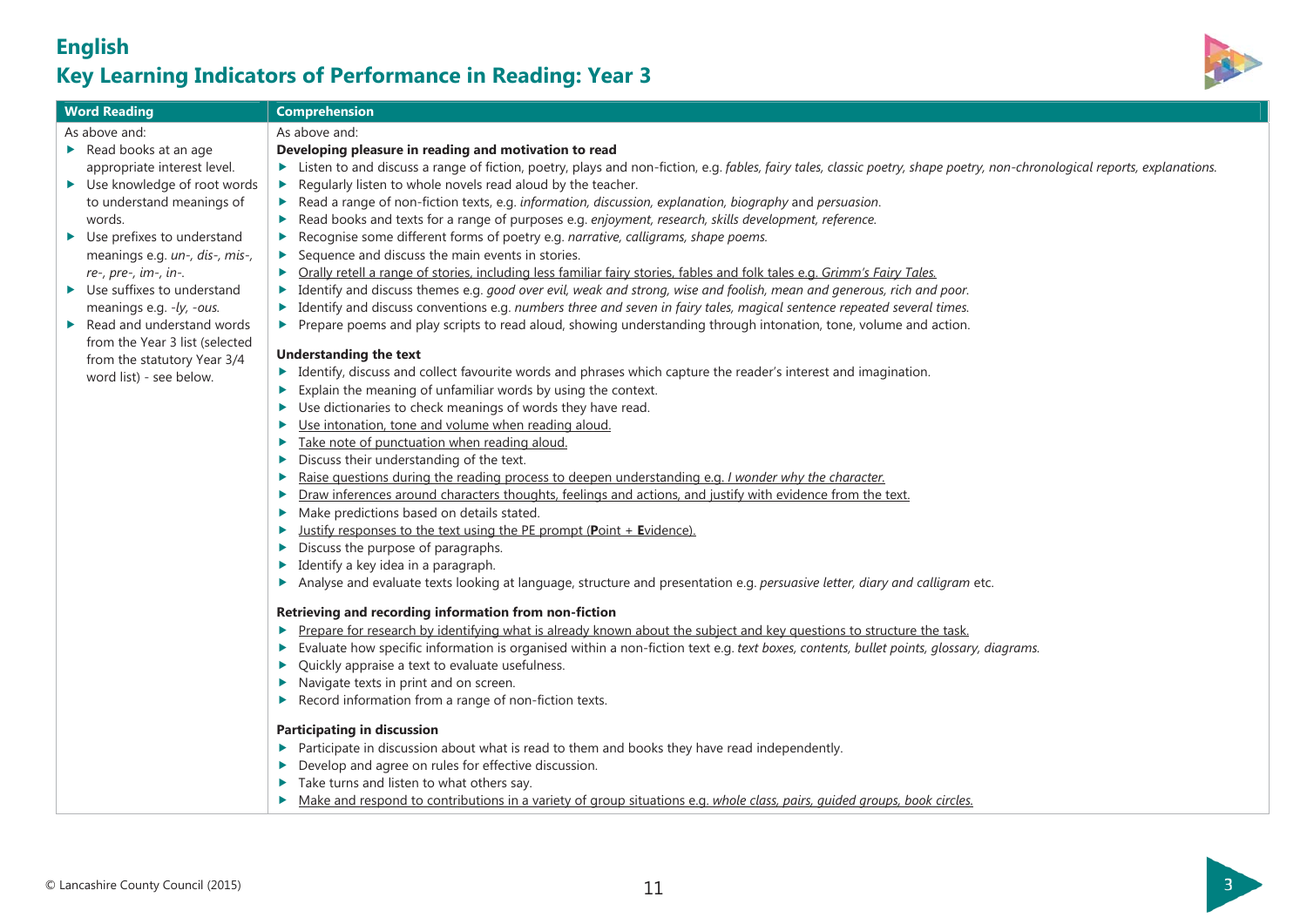

 $\overline{4}$ 

| <b>Word Reading</b>                              | <b>Comprehension</b>                                                                                                                                                            |
|--------------------------------------------------|---------------------------------------------------------------------------------------------------------------------------------------------------------------------------------|
| As above and:                                    | As above and:                                                                                                                                                                   |
| $\blacktriangleright$ Read books at an age       | Developing pleasure in reading and motivation to read                                                                                                                           |
| appropriate interest level.                      | Eisten to, read and discuss a range of fiction, poetry, plays and non-fiction in different forms e.g. fairy tales, folk tales, classic poetry, kennings, advertisements, formal |
| ▶ Use knowledge of root words                    | speeches, magazines, electronic texts.                                                                                                                                          |
| to understand meanings of                        | Regularly listen to whole novels read aloud by the teacher.                                                                                                                     |
| words.                                           | Read books and texts, which are structured in different ways, for a range of purposes and respond in a variety of ways.                                                         |
| $\blacktriangleright$ Use prefixes to understand | ▶ Learn a range of poems by heart and rehearse for performance.                                                                                                                 |
| meanings e.g. in-, ir-, sub-,                    | ▶ Prepare poems and play scripts to read aloud, showing understanding through intonation, tone, volume and action.                                                              |
| inter-super-, anti-, auto-.                      | • Orally retell a range of stories, including less familiar fairy stories, myths and legends.                                                                                   |
| $\triangleright$ Use suffixes to understand      |                                                                                                                                                                                 |
| meanings e.g. -ation, - tion, -                  | <b>Understanding the text</b>                                                                                                                                                   |
| ssion, -cian, -sion.                             | > Identify, discuss and collect effective words and phrases which capture the reader's interest and imagination e.g. metaphors, similes.                                        |
| $\blacktriangleright$ Read and understand words  | Explain the meaning of key vocabulary within the context of the text.                                                                                                           |
| from the Year 4 list (selected                   | > Use dictionaries to check meanings of words in the texts that they read.                                                                                                      |
| from the statutory Year 3/4                      | ▶ Use punctuation to determine intonation and expression when reading aloud to a range of audiences.                                                                            |
| word list - see below.                           | • Make predictions based on information stated and implied.                                                                                                                     |
|                                                  | Demonstrate active reading strategies e.g. generating questions, finding answers, refining thinking, modifying questions, constructing images.                                  |
|                                                  | > Justify responses to the text using the PE prompt (Point + Evidence).                                                                                                         |
|                                                  | Identify, analyse and discuss themes e.g. safe and dangerous, just and unjust, origins of the earth, its people and animals.                                                    |
|                                                  | > Draw inferences around characters' thoughts, feelings, actions and motives, and justify with evidence from the text using point and evidence.                                 |
|                                                  | • Identify main ideas drawn from more than one paragraph and summarise these e.g. character is evil because1/2/3 reasons. Clitheroe Castle is a worthwhile place to             |
|                                                  | visit because 1/2/3 reasons across a text.                                                                                                                                      |
|                                                  | Analyse and evaluate texts looking at language, structure and presentation and how these contribute to meaning.                                                                 |
|                                                  | Recognise and analyse different forms of poetry e.g. haiku, limericks, kennings.                                                                                                |
|                                                  | Retrieving and recording information from non-fiction                                                                                                                           |
|                                                  | ▶ Prepare for research by identifying what is already known about the subject and key questions to structure the task.                                                          |
|                                                  | Navigate texts e.g. using contents and index pages, in order to locate and retrieve information in print and on screen.                                                         |
|                                                  | Record information from a range of non-fiction texts.                                                                                                                           |
|                                                  | Scan for dates, numbers and names.                                                                                                                                              |
|                                                  | Analyse and evaluate how specific information is organised within a non-fiction text e.g. text boxes, sub-headings, contents, bullet points, glossary, diagrams.                |
|                                                  | Explain how paragraphs are used to order or build up ideas, and how they are linked.                                                                                            |
|                                                  | <b>Participating in discussion</b>                                                                                                                                              |
|                                                  | ▶ Participate in discussion about what is read to them and books they have read independently, taking turns and listening to what others say.                                   |
|                                                  | Develop, agree on and evaluate rules for effective discussion.                                                                                                                  |
|                                                  | Make and respond to contributions in a variety of group situations e.g. whole class, independent reading groups, book circles.                                                  |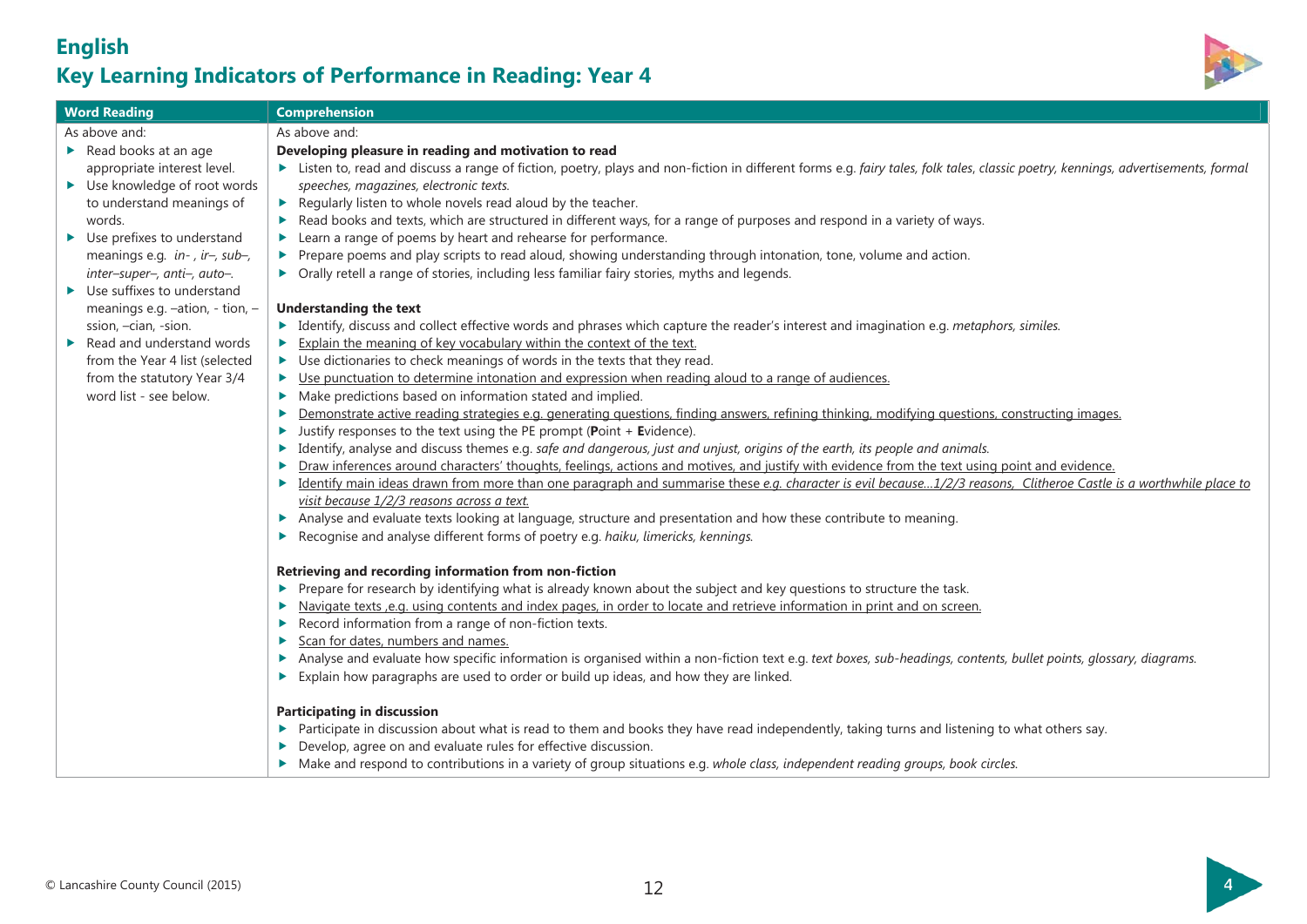

| <b>Word Reading</b>                              | <b>Comprehension</b>                                                                                                                                              |
|--------------------------------------------------|-------------------------------------------------------------------------------------------------------------------------------------------------------------------|
| As above and:                                    | As above and:                                                                                                                                                     |
| Read books at an age                             | Maintaining positive attitudes to reading                                                                                                                         |
| appropriate interest level.                      | Listen to and discuss a range of fiction, poetry and non-fiction which they might not choose to read themselves.                                                  |
| ▶ Use knowledge of root words                    | Regularly listen to whole novels read aloud by the teacher from an increasing range of authors.                                                                   |
| to understand meanings of                        | Explore themes within and across texts e.g. loss, heroism, friendship.                                                                                            |
| words.                                           | • Make comparisons within a text e.g. characters' viewpoints of same events.                                                                                      |
| Apply knowledge of prefixes                      | Recommend books to their peers with reasons for choices.                                                                                                          |
| to understand meaning of                         | Read books and texts that are structured in different ways for a range of purposes.                                                                               |
| new words, e.g. dis-, re-, pre-,                 | Express preferences about a wider range of books including modern fiction, traditional stories, myths and legends.                                                |
| mis-, over-.                                     | Learn a wider range of poems by heart.                                                                                                                            |
| $\blacktriangleright$ Use suffixes to understand | Prepare poems and play scripts to read aloud and perform, showing understanding through intonation, tone, volume and action so the meaning is clear to an         |
| meanings e.g. -ant, -ance, -                     | audience.                                                                                                                                                         |
| ancy, -ent, ence, -ency, -ible,                  |                                                                                                                                                                   |
| -able, -ibly, -ably.                             | Understanding texts they read independently and those which are read to them                                                                                      |
| Read and understand words                        | $\blacktriangleright$ Explain the meaning of words within the context of the text.                                                                                |
| from the Year 5 list (selected                   | ▶ Use punctuation to determine intonation and expression when reading aloud to a range of audiences.                                                              |
| from the statutory Year 5/6                      | ► Check that the book makes sense to them and demonstrate understanding e.g. through discussion, use of reading journals.                                         |
| word list) - see below                           | Demonstrate active reading strategies e.g. generating questions to refine thinking, noting thoughts in a reading journal.<br>$\blacktriangleright$                |
|                                                  | Infer characters' feelings, thoughts and motives from their actions and justify inferences with evidence.<br>▶                                                    |
|                                                  | Predict what might happen from information stated and implied.<br>▶                                                                                               |
|                                                  | Through close reading of the text, re-read and read ahead to locate clues to support understanding.                                                               |
|                                                  | Scan for key words and text mark to locate key information.                                                                                                       |
|                                                  | Summarise main ideas drawn from more than one paragraph and identify key details which support this.                                                              |
|                                                  | Justify opinions and elaborate by referring to the text, e.g. using the PEE prompt - Point + Evidence + Explanation.                                              |
|                                                  | Analyse the conventions of different types of writing e.g. use of first person in autobiographies and diaries.                                                    |
|                                                  | > Identify how language, structure and presentation contribute to meaning e.g. formal letter, informal diary, persuasive speech.                                  |
|                                                  | Evaluating the impact of the author's use of language                                                                                                             |
|                                                  | Explore, recognise and use the terms metaphor, simile, imagery.                                                                                                   |
|                                                  | Explain the effect on the reader of the authors' choice of language.                                                                                              |
|                                                  | Distinguish between statements of fact or opinion within a text.                                                                                                  |
|                                                  |                                                                                                                                                                   |
|                                                  | Participating in discussion and debate                                                                                                                            |
|                                                  | Participate in discussions about books that are read to them and those they can read for themselves, building on their own and others ideas and challenging views |
|                                                  | courteously.                                                                                                                                                      |
|                                                  | Explain and discuss their understanding of what they have read, including through formal presentations and debates.                                               |
|                                                  | Prepare formal presentations individually or in groups.                                                                                                           |
|                                                  | ▶ Use notes to support presentation of information.                                                                                                               |
|                                                  | Respond to questions generated by a presentation.                                                                                                                 |
|                                                  | > Participate in debates on an issue related to reading (fiction or non-fiction).                                                                                 |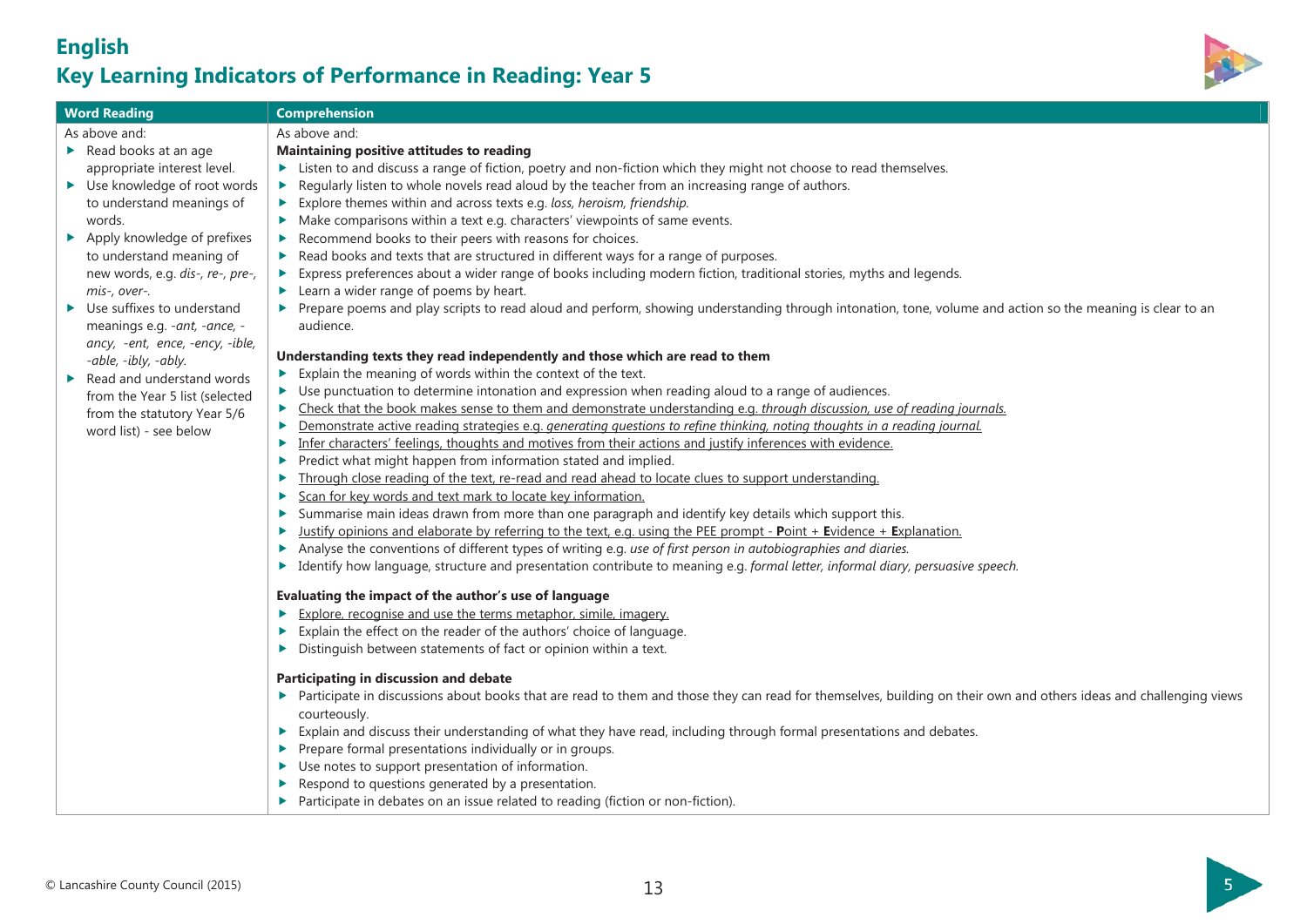

| <b>Word Reading</b>                             | <b>Comprehension</b>                                                                                                                                                         |
|-------------------------------------------------|------------------------------------------------------------------------------------------------------------------------------------------------------------------------------|
| As above and:                                   | As above and:                                                                                                                                                                |
| Read books at an age                            | Maintaining positive attitudes to reading                                                                                                                                    |
| appropriate interest level.                     | Listen to, read and discuss an increasingly wide range of fiction, poetry, plays and non-fiction.                                                                            |
| $\triangleright$ Work out unfamiliar words by   | Regularly listen to novels read aloud by the teacher from an increasing range of authors, which they may not choose themselves.<br>$\blacktriangleright$                     |
| focusing on all letters in the                  | Independently read longer texts with sustained stamina and interest.                                                                                                         |
| word, e.g. not reading                          | Recommend books to their peers with detailed reasons for their opinions.                                                                                                     |
| invitation for imitation.                       | Express preferences about a wider range of books including modern fiction, traditional stories, fiction from our literary heritage and books from other cultures.<br>P.      |
| ▶ Use knowledge of root                         | $\blacktriangleright$ Learn a wider range of poems by heart.                                                                                                                 |
| words, prefixes and suffixes                    | Prepare poems and play scripts to read aloud and perform using dramatic effects.                                                                                             |
| to investigate how the                          | Understanding texts they read independently and those which are read to them                                                                                                 |
| meanings of words change                        | Explain the meaning of new vocabulary within the context of the text.                                                                                                        |
| e.g. un+happy+ness,                             | Demonstrate active reading strategies e.g. challenging peers with questions, justifying opinions, responding to different viewpoints within a group.<br>▶                    |
| dis+repute+able,                                | Use a reading journal to record on-going reflections and responses to personal reading.<br>▶                                                                                 |
| dis+respect+ful,                                | Explore texts in groups and deepen comprehension through discussion.                                                                                                         |
| re+engage+ment.                                 | Provide reasoned justifications for their views.<br>▶                                                                                                                        |
| $\triangleright$ Use suffixes to understand     | > Justify opinions and elaborate by referring to the text e.g. using the PEE prompt - Point+Evidence+Explanation.                                                            |
| meanings e.g. -cious, -tious, -                 | Infer characters' feelings, thoughts and motives from their actions, justifying inferences with evidence e.g. Point+Evidence+Explanation.                                    |
| tial, -cial.                                    | Predict what might happen from information stated and implied.<br>▶                                                                                                          |
| $\blacktriangleright$ Read and understand words | Through close reading, re-read and read ahead to locate clues to support understanding and justify with evidence from the text.                                              |
| from the Year 6 list (selected                  | > Make comparisons within and across texts e.g. similar events in different books such as being an evacuee in Carrie's War and Goodnight Mr Tom.                             |
| from the statutory Year 5/6                     | Compare characters within and across texts.<br>Þ.                                                                                                                            |
| word list) - see below.                         | Compare texts written in different periods.                                                                                                                                  |
| $\triangleright$ Use etymology to help the      | Recognise themes within and across texts e.g. hope, peace, fortune, survival.                                                                                                |
| pronunciation of new words                      | > Distinguish between statements of fact or opinion across a range of texts e.g. first-hand account of an event compared with a reported example such as Samuel              |
| e.g. chef, chalet, machine,                     | Pepys' diary and a history textbook.                                                                                                                                         |
| brochure - French in origin.                    | Skim for gist.<br>▶                                                                                                                                                          |
|                                                 | Scan for key information e.g. identify words and phrases which tell you the character is frustrated, or find words/phrases which suggest that a theme park is exciting.<br>▶ |
|                                                 | Use a combination of skimming, scanning and close reading across a text to locate specific detail.<br>▶                                                                      |
|                                                 | Retrieve, record, make notes and present information from non-fiction, including texts used in other subjects.                                                               |
|                                                 | Analyse the conventions of different types of writing e.g. use of dialogue to indicate geographical and/or historical settings for a story.<br>▶                             |
|                                                 | > Identify how language, structure and presentation contribute to meaning e.g. persuasive leaflet, balanced argument.                                                        |
|                                                 | Evaluating the impact of the author's use of language                                                                                                                        |
|                                                 | Explore, recognise and use the terms personification, analogy, style and effect.                                                                                             |
|                                                 | Explain the effect on the reader of the author's choice of language and reasons why the author may have selected these words, phrases and techniques.                        |
|                                                 | Participating in discussion and debate                                                                                                                                       |
|                                                 | > Participate in discussions about books, building on their own and others' ideas and challenging views courteously.                                                         |
|                                                 | Explain and discuss their understanding of what they have read, including through formal presentations and debates.                                                          |
|                                                 | Prepare formal presentations individually or in groups.                                                                                                                      |
|                                                 | Use notes to support presentation of information.                                                                                                                            |
|                                                 | Respond to questions generated by a presentation.                                                                                                                            |
|                                                 | ▶ Participate in debates on issues related to reading (fiction/non-fiction).                                                                                                 |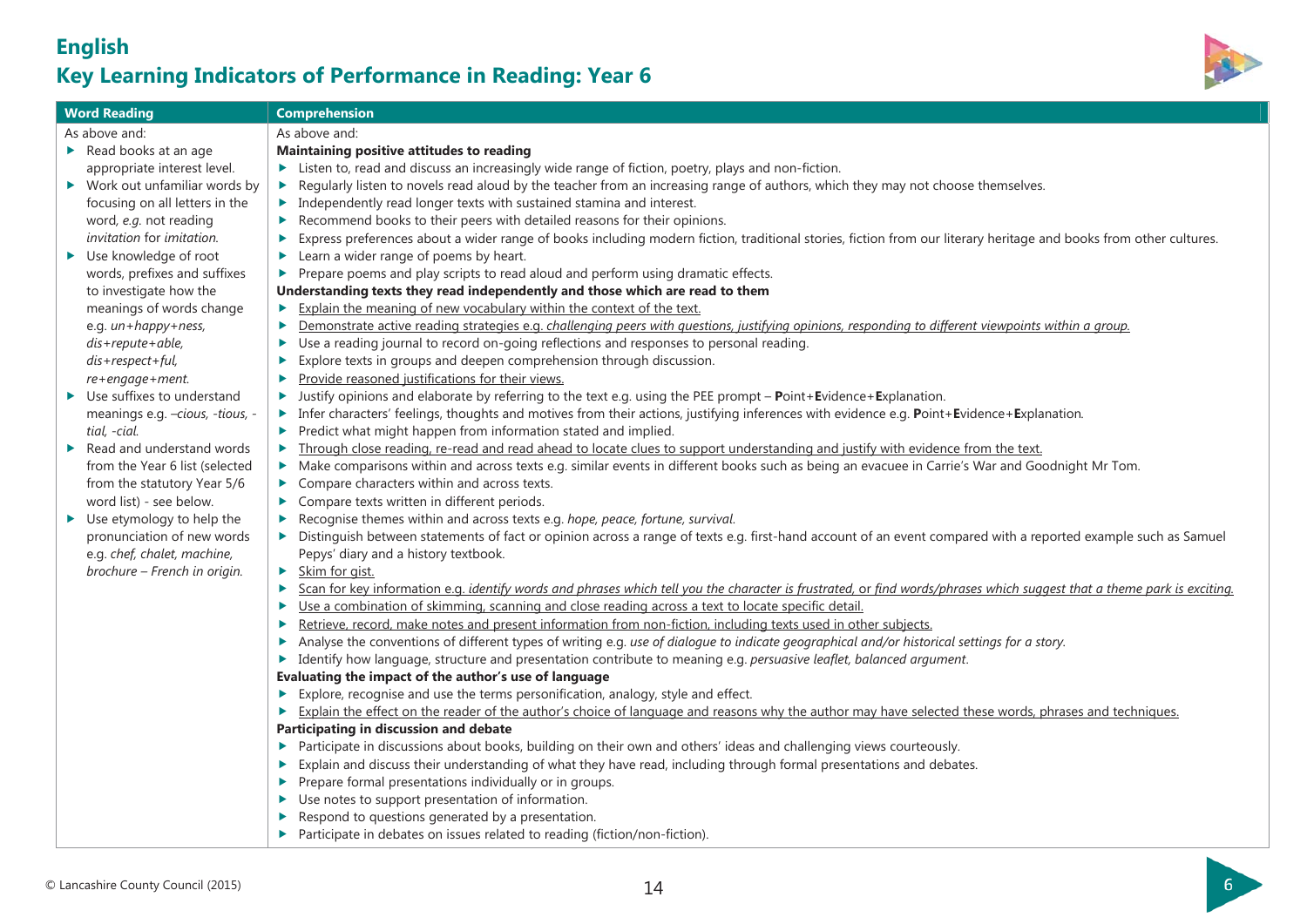

| <b>Year 1 Common Exception Words</b> |        |                                               |      |       |       |  |  |
|--------------------------------------|--------|-----------------------------------------------|------|-------|-------|--|--|
| the                                  | a      | do                                            | to   | today | Οt    |  |  |
| said                                 | says   | are                                           | were | was   | IS    |  |  |
| his                                  |        | you                                           | your | they  | be    |  |  |
| he                                   | me     | she                                           | we   | no    | go    |  |  |
| <b>SO</b>                            | by     | my                                            | here | there | where |  |  |
| love                                 | come   | some                                          | one  | once  | ask   |  |  |
| friend                               | school | put                                           | push | pull  | full  |  |  |
| house                                | our    | and/or others according to the programme used |      |       |       |  |  |

| <b>Year 2 Common Exception Words</b> |        |         |           |                                                 |         |  |
|--------------------------------------|--------|---------|-----------|-------------------------------------------------|---------|--|
| door                                 | floor  | poor    | because   | find                                            | kind    |  |
| mind                                 | behind | child   | children  | wild                                            | climb   |  |
| most                                 | only   | both    | old       | cold                                            | gold    |  |
| hold                                 | told   | every   | everybody | even                                            | great   |  |
| break                                | steak  | pretty  | beautiful | after                                           | fast    |  |
| last                                 | past   | father  | class     | grass                                           | pass    |  |
| plant                                | path   | bath    | hour      | move                                            | prove   |  |
| improve                              | sure   | sugar   | eye       | could                                           | should  |  |
| would                                | who    | whole   | any       | many                                            | clothes |  |
| busy                                 | people | water   | again     | half                                            | money   |  |
| Mr                                   | Mrs    | parents | Christmas | - and/or others according to the programme used |         |  |

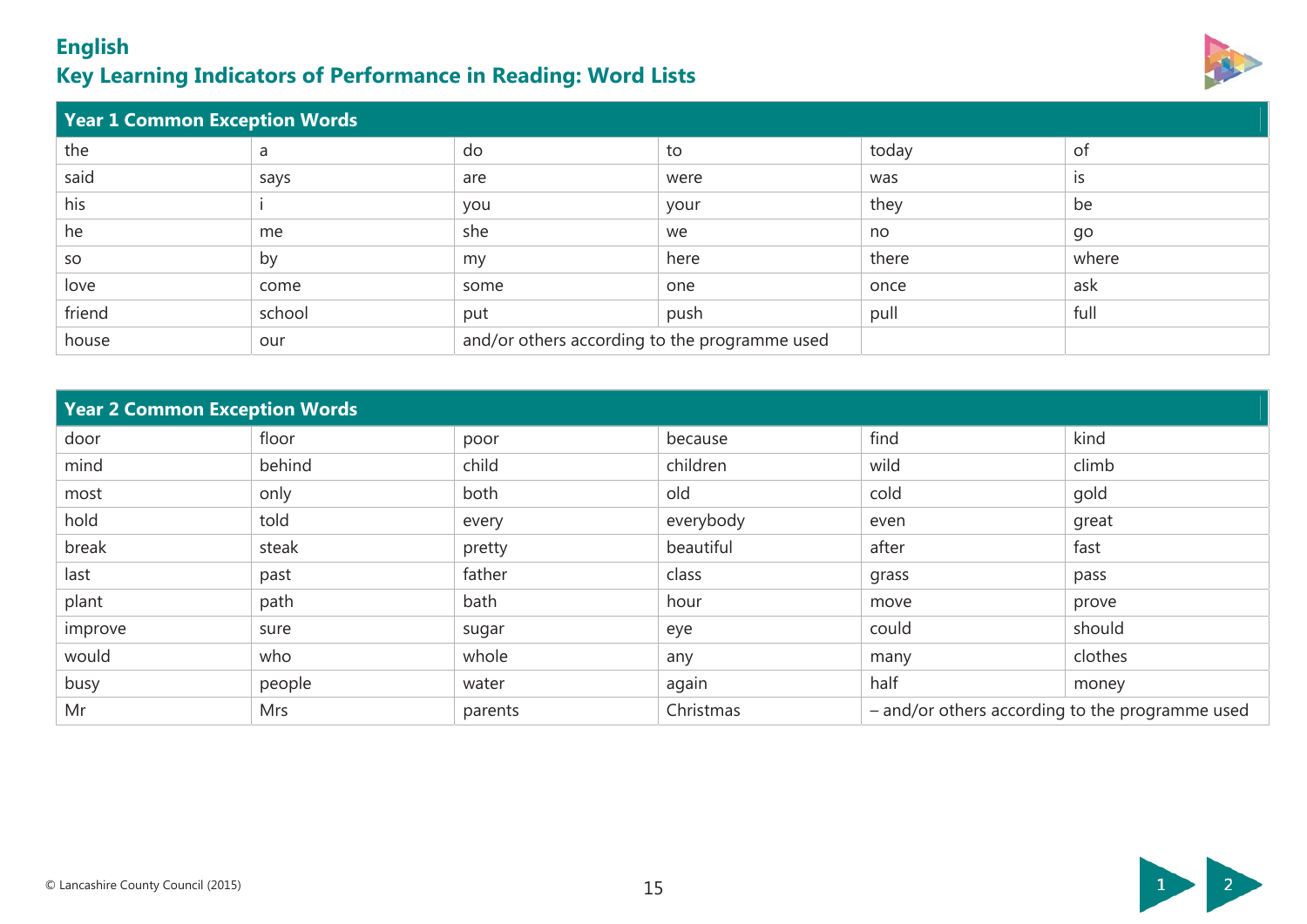

| Year 3         |              |            |                |          |             |  |
|----------------|--------------|------------|----------------|----------|-------------|--|
| accident(ally) | century      | February   | length         | popular  | strange     |  |
| actual(ly)     | circle       | forward(s) | library        | potatoes | thought     |  |
| address        | decide       | fruit      | minute         | promise  | through     |  |
| answer         | describe     | heard      | naughty        | purpose  | weight      |  |
| arrive         | early        | heart      | notice         | quarter  | woman/women |  |
| believe        | earth        | height     | occasion(ally) | question |             |  |
| bicycle        | eight/eighth | history    | often          | reign    |             |  |
| centre         | enough       | learn      | perhaps        | sentence |             |  |

| Year 4        |            |           |              |          |                 |  |
|---------------|------------|-----------|--------------|----------|-----------------|--|
| appear        | continue   | grammar   | material     | possible | suppose         |  |
| breadth       | different  | group     | medicine     | pressure | surprise        |  |
| breathe       | difficult  | guard     | mention      | probably | therefore       |  |
| build         | disappear  | quide     | natural      | recent   | though/although |  |
| busy/business | exercise   | imagine   | opposite     | regular  |                 |  |
| calendar      | experience | important | ordinary     | remember |                 |  |
| caught        | experiment | increase  | particular   | separate |                 |  |
| certain       | extreme    | interest  | peculiar     | special  |                 |  |
| complete      | famous     | island    | position     | straight |                 |  |
| consider      | favourite  | knowledge | possess(ion) | strength |                 |  |

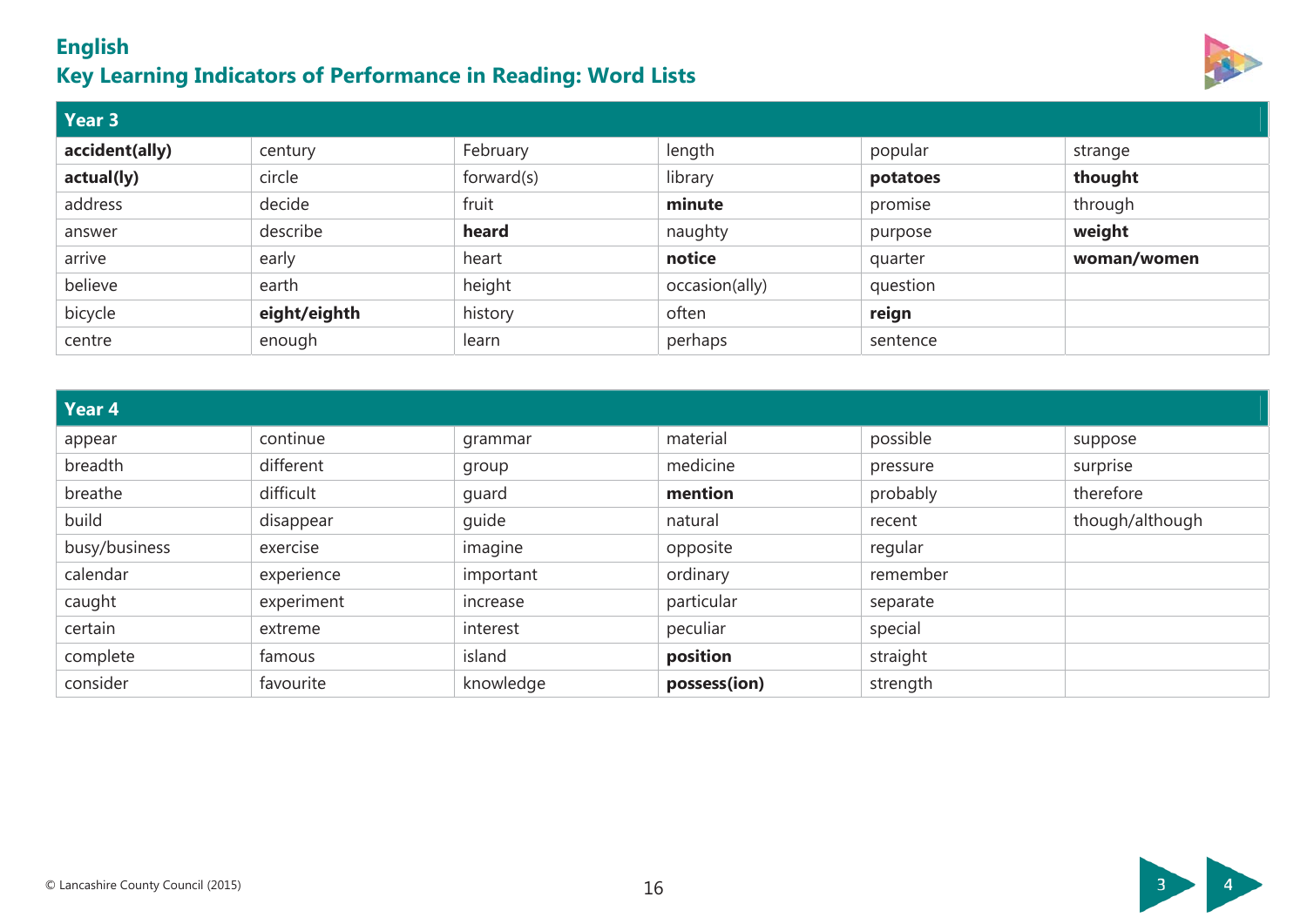

| Year 5              |            |             |             |             |             |  |
|---------------------|------------|-------------|-------------|-------------|-------------|--|
| apparent            | cemetery   | determined  | explanation | interfere   | occupy      |  |
| rhythm              | amateur    | communicate | develop     | familiar    | language    |  |
| occur               | secretary  | ancient     | community   | dictionary  | foreign     |  |
| leisure             | persuade   | shoulder    | available   | conscience* | environment |  |
| forty               | lightning  | physical    | soldier     | average     | convenience |  |
| equip (-ped, -ment) | government | muscle      | programme   | stomach     | bargain     |  |
| curiosity           | excellent  | hindrance   | neighbour   | queue       | temperature |  |
| bruise              | desperate  | existence   | individual  | nuisance    | recognise   |  |
| twelfth             | rhyme      | vegetable   |             |             |             |  |

| Year 6      |                  |            |               |               |             |
|-------------|------------------|------------|---------------|---------------|-------------|
| accommodate | category         | disastrous | immediate(ly) | privilege     | sincere(ly) |
| accompany   | committee        | embarrass  | interrupt     | profession    | sufficient  |
| according   | competition      | especially | marvellous    | pronunciation | suggest     |
| achieve     | conscious*       | exaggerate | mischievous   | recommend     | symbol      |
| aggressive  | controversy      | frequently | necessary     | relevant      | system      |
| appreciate  | correspond       | quarantee  | opportunity   | restaurant    | thorough    |
| attached    | criticise        | harass     | parliament    | sacrifice     | variety     |
|             | $(critic + ise)$ |            |               |               |             |
| awkward     | definite         | identity   | prejudice     | signature     | vehicle     |
| yacht       |                  |            |               |               |             |

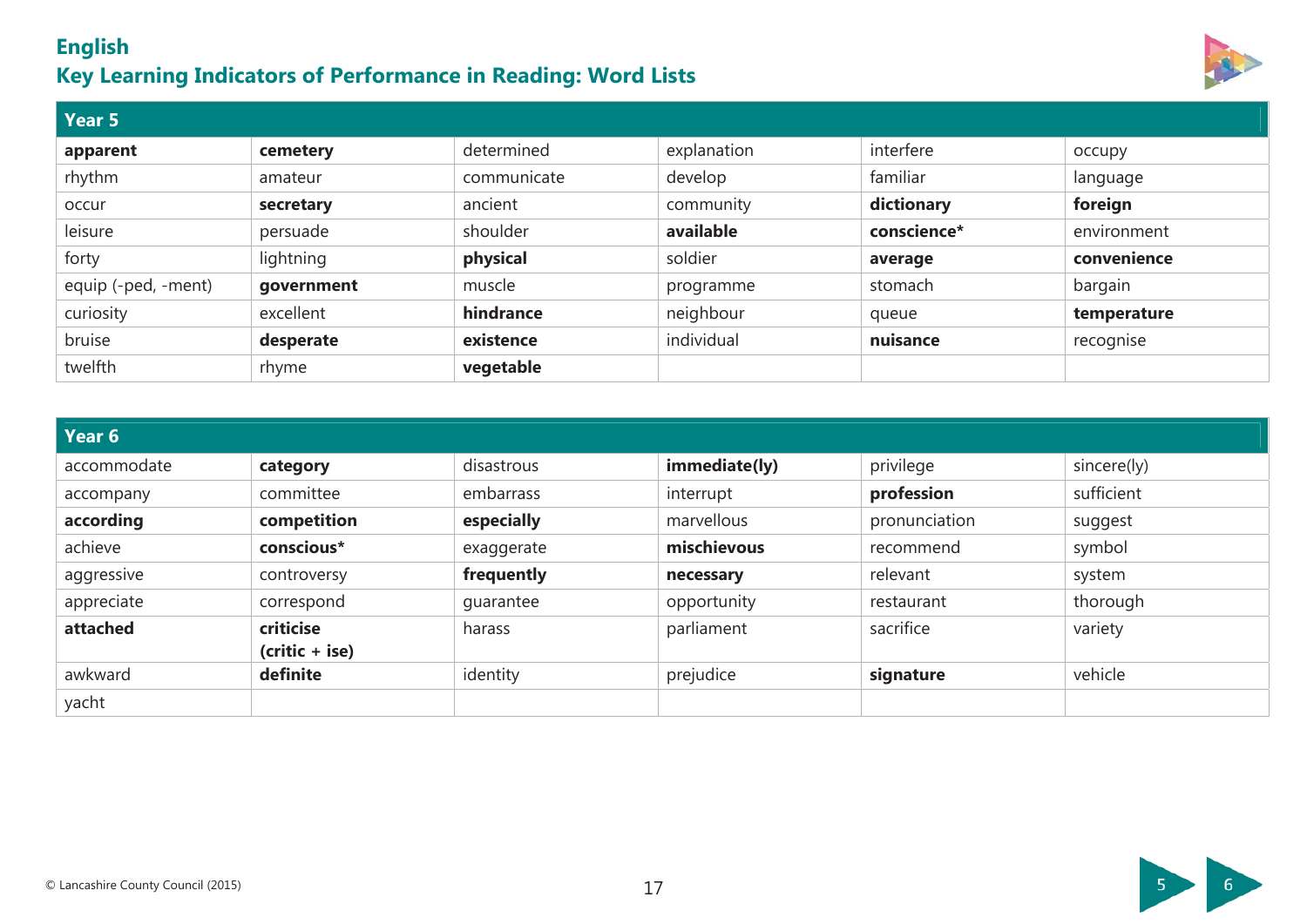

 $\boxed{1}$ 

| <b>Composition</b><br><b>Handwriting</b><br><b>Spelling</b><br>Vocabulary, grammar and punctuation<br>Say, and hold in memory whilst writing,<br>Spell words using the 40+ phonemes already<br>Sit correctly at a table and hold a<br><b>Planning</b><br>simple sentences which make sense.<br>• Orally plan and rehearse ideas.<br>taught, including making phonically plausible<br>pencil correctly.<br>Sequence ideas and events in narrative.<br>Write simple <b>sentences</b> that can be read by<br>attempts at more complex words.<br>Hold a pencil with an effective grip.<br>Þ.<br>Þ.<br>Sequence ideas and events in non-fiction.<br>Form lower-case letters correctly -<br>themselves and others.<br>Spell words with the sounds /f/, /l/, /s/, /z/ and /k/<br>▶<br>▶<br>Separate words with spaces.<br>• Use familiar plots for structuring the opening,<br>spelt ff, ll, ss, zz and ck, e.g. off, well, miss, buzz, back.<br>middle and end of their stories.<br>Spell words with the /ŋ/sound spelt n before k, e.g.<br>going the right way round, correctly<br>Use <b>punctuation</b> to demarcate simple<br>sentences (capital letters and full stops).<br>bank, think.<br>oriented.<br>▶ Use capital letter for the personal pronoun<br>Form digits 0-9 correctly.<br><b>Drafting and Writing</b><br>Divide words into syllables, e.g. pocket.<br>▶<br>• Orally compose every sentence before<br>Spell words with -tch, e.g. catch, fetch, kitchen, notch,<br>▶ Use capital letters for names of people,<br>hutch.<br>writina.<br>families:<br>places and days of the week.<br>Re-read every <b>sentence</b> to check it makes<br>> Spell words with the /v/ sound at the end of words,<br>'Long ladders' $-$ i, j, l, t, u,<br>$\sim$<br>Identify and use question marks and<br>e.g. have, live, give.<br>sense.<br>exclamation marks.<br>▶ Compose and sequence their own sentences<br>Add s and es to words, e.g. thanks, catches.<br>Þ.<br>$\triangleright$ Use the joining word and to link words and<br>to write short narratives.<br>Add the endings -ing, -ed and -er to verbs where<br>f, s<br>no change is needed to the root word.<br>$\triangleright$ Compose and sequence their own sentences<br>clauses.<br>Zig-zag letters $-$ k, v, w, x, y, z<br>Extend range of joining words to link words<br>to write short non-fiction texts, e.g. recounts,<br>Add -er and -est to adjectives where no change is<br>and clauses using but and or.<br>information texts, instructions.<br>needed to the root word.<br>descenders ('tails').<br>Make singular nouns plural using 's' and<br>Spell words with vowel digraphs (see below).<br>▶ Use formulaic phrases to open and close<br>Form capital letters correctly.<br>Spell words with vowel trigraphs (see below).<br>'es' e.g. dog, dogs; wish, wishes.<br>texts.<br>▶<br>Add suffixes to verbs where no spelling<br>• Write in different forms with simple text type<br>Spell words ending -y (/i:/ or /I/), e.g. happy.<br>▶<br>Spell words with new consonant spellings ph and<br>change is needed to the root word e.g.<br>features e.g. instructions, narratives, recounts,<br>helping, helped, helper.<br>poems, information texts.<br>wh, e.g. dolphin, wheel.<br>Add the prefix 'un' to verbs and adjectives<br>Spell words using k for the /k/ sound, e.g. Kent.<br>▶<br>to change the meaning e.g. untie, unkind.<br><b>Evaluating and Editing</b><br>Add the prefix -un.<br>▶<br>$\triangleright$ Discuss their writing with adults and peers.<br>Spell compound words, e.g. farmyard, bedroom.<br>▶<br>Spell common exception words (see below).<br>▶<br>Spell days of the week.<br>Performing<br>▶<br>Read aloud their writing audibly to adults and<br>Name the letters of the alphabet in order.<br>Use letter names to distinguish between alternative<br>peers.<br>spellings of the same sound.<br>Write from memory simple sentences dictated by<br>the teacher that include words using the GPCs and | <b>Composition</b> | <b>Transcription</b> |                                                                                                                                                                                                                             |  |  |
|------------------------------------------------------------------------------------------------------------------------------------------------------------------------------------------------------------------------------------------------------------------------------------------------------------------------------------------------------------------------------------------------------------------------------------------------------------------------------------------------------------------------------------------------------------------------------------------------------------------------------------------------------------------------------------------------------------------------------------------------------------------------------------------------------------------------------------------------------------------------------------------------------------------------------------------------------------------------------------------------------------------------------------------------------------------------------------------------------------------------------------------------------------------------------------------------------------------------------------------------------------------------------------------------------------------------------------------------------------------------------------------------------------------------------------------------------------------------------------------------------------------------------------------------------------------------------------------------------------------------------------------------------------------------------------------------------------------------------------------------------------------------------------------------------------------------------------------------------------------------------------------------------------------------------------------------------------------------------------------------------------------------------------------------------------------------------------------------------------------------------------------------------------------------------------------------------------------------------------------------------------------------------------------------------------------------------------------------------------------------------------------------------------------------------------------------------------------------------------------------------------------------------------------------------------------------------------------------------------------------------------------------------------------------------------------------------------------------------------------------------------------------------------------------------------------------------------------------------------------------------------------------------------------------------------------------------------------------------------------------------------------------------------------------------------------------------------------------------------------------------------------------------------------------------------------------------------------------------------------------------------------------------------------------------------------------------------------------------------------------------------------------------------------------------------------------------------------------------------------------------------------------------------------------------------------------------------------------------------------------------------------------------------------------------------------------------------------------------------------------------------------------------------------------------------------------------------------------------------------------------------------------------------------------------------------------------------------------------------------------------|--------------------|----------------------|-----------------------------------------------------------------------------------------------------------------------------------------------------------------------------------------------------------------------------|--|--|
|                                                                                                                                                                                                                                                                                                                                                                                                                                                                                                                                                                                                                                                                                                                                                                                                                                                                                                                                                                                                                                                                                                                                                                                                                                                                                                                                                                                                                                                                                                                                                                                                                                                                                                                                                                                                                                                                                                                                                                                                                                                                                                                                                                                                                                                                                                                                                                                                                                                                                                                                                                                                                                                                                                                                                                                                                                                                                                                                                                                                                                                                                                                                                                                                                                                                                                                                                                                                                                                                                                                                                                                                                                                                                                                                                                                                                                                                                                                                                                                                      |                    |                      |                                                                                                                                                                                                                             |  |  |
|                                                                                                                                                                                                                                                                                                                                                                                                                                                                                                                                                                                                                                                                                                                                                                                                                                                                                                                                                                                                                                                                                                                                                                                                                                                                                                                                                                                                                                                                                                                                                                                                                                                                                                                                                                                                                                                                                                                                                                                                                                                                                                                                                                                                                                                                                                                                                                                                                                                                                                                                                                                                                                                                                                                                                                                                                                                                                                                                                                                                                                                                                                                                                                                                                                                                                                                                                                                                                                                                                                                                                                                                                                                                                                                                                                                                                                                                                                                                                                                                      |                    |                      | starting and finishing in the right place,<br>▶ Practise forming letters in handwriting<br>'One armed robots' - b, h, m, n p, r<br>'Curly caterpillars' – c, a, d, e, g, o, g,<br>Have clear ascenders ('tall letters') and |  |  |
| common exception words taught so far.                                                                                                                                                                                                                                                                                                                                                                                                                                                                                                                                                                                                                                                                                                                                                                                                                                                                                                                                                                                                                                                                                                                                                                                                                                                                                                                                                                                                                                                                                                                                                                                                                                                                                                                                                                                                                                                                                                                                                                                                                                                                                                                                                                                                                                                                                                                                                                                                                                                                                                                                                                                                                                                                                                                                                                                                                                                                                                                                                                                                                                                                                                                                                                                                                                                                                                                                                                                                                                                                                                                                                                                                                                                                                                                                                                                                                                                                                                                                                                |                    |                      |                                                                                                                                                                                                                             |  |  |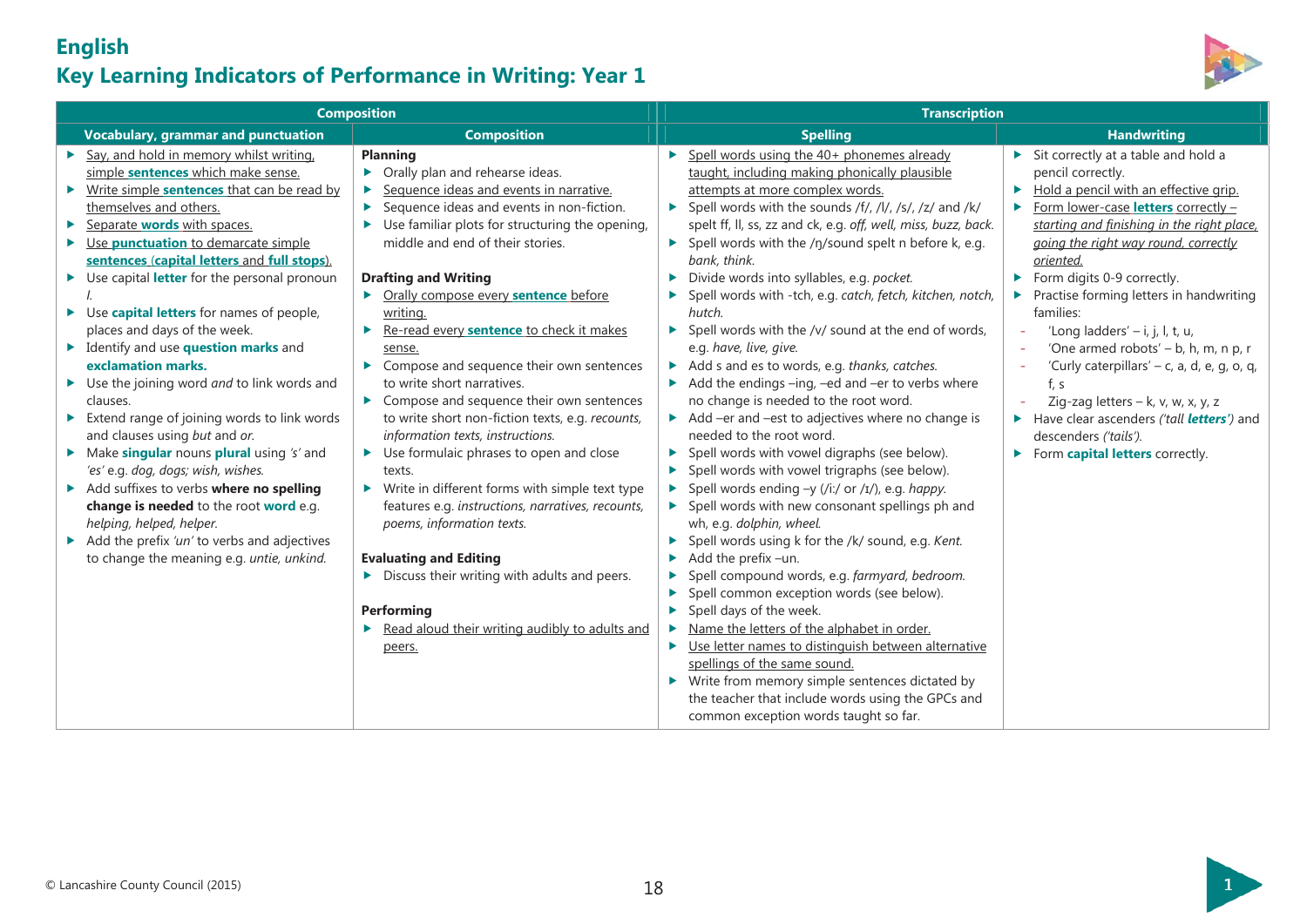

 $\boxed{2}$ 

| <b>Composition</b> |                                                                                                                                                                                                                                                                                                                                                                                                                                                                                                                                                                               |                                                                                                                                                                                                                                                                                                                                                                                                                                                                                                                                                       | <b>Transcription</b>                                                                                                                                                                                                                                                                                                                                                                                                                                                                                                                                                                                                                                               |                                                                                                                                                                                                                                                                                                                                                                                                                                                                                                                                                                    |
|--------------------|-------------------------------------------------------------------------------------------------------------------------------------------------------------------------------------------------------------------------------------------------------------------------------------------------------------------------------------------------------------------------------------------------------------------------------------------------------------------------------------------------------------------------------------------------------------------------------|-------------------------------------------------------------------------------------------------------------------------------------------------------------------------------------------------------------------------------------------------------------------------------------------------------------------------------------------------------------------------------------------------------------------------------------------------------------------------------------------------------------------------------------------------------|--------------------------------------------------------------------------------------------------------------------------------------------------------------------------------------------------------------------------------------------------------------------------------------------------------------------------------------------------------------------------------------------------------------------------------------------------------------------------------------------------------------------------------------------------------------------------------------------------------------------------------------------------------------------|--------------------------------------------------------------------------------------------------------------------------------------------------------------------------------------------------------------------------------------------------------------------------------------------------------------------------------------------------------------------------------------------------------------------------------------------------------------------------------------------------------------------------------------------------------------------|
|                    | <b>Vocabulary, grammar and punctuation</b>                                                                                                                                                                                                                                                                                                                                                                                                                                                                                                                                    | <b>Composition</b>                                                                                                                                                                                                                                                                                                                                                                                                                                                                                                                                    | <b>Spelling</b>                                                                                                                                                                                                                                                                                                                                                                                                                                                                                                                                                                                                                                                    | <b>Handwriting</b>                                                                                                                                                                                                                                                                                                                                                                                                                                                                                                                                                 |
|                    | As above and:<br>Say, write and punctuate simple and<br>▶<br>compound sentences using the joining<br>words and, but, so and or (co-ordination).<br>Use sentences with different forms:<br>statement, question, command,<br>exclamation.<br>Secure the use of full stops, capital letters,<br>exclamation marks and question marks.<br>Use <b>commas</b> to separate items in a list.<br>Þ.<br>Use <b>apostrophes</b> for contracted forms e.g.<br>Þ.<br>don't, can't, wouldn't, you're, I'll.<br>▶ Use apostrophes for singular possession in<br>nouns, e.g. the girl's name. | As above and:<br><b>Planning</b><br>$\blacktriangleright$ Plan and discuss what to write about e.g.<br>story mapping, collecting new vocabulary, key<br>words and ideas.<br><b>Drafting and Writing</b><br>• Orally rehearse each sentence prior to<br>writing.<br>$\triangleright$ Develop a positive attitude to writing.<br>Develop stamina for writing in order to write<br>at length.<br>$\blacktriangleright$ Write about real and fictional events.<br>Write simple poems based on models.<br>• Make simple notes from non-fiction texts, e.g. | As above and:<br>Segment spoken words into phonemes and<br>×<br>represent these by graphemes, spelling many<br>correctly.<br>Learn new ways of spelling phonemes for which one<br>or more spellings are already known.<br>Learn to spell common exception words (see below).<br>Þ.<br>Learn to spell more words with contracted forms,<br>Þ.<br>e.g. can't, didn't, hasn't, couldn't, it's, I'll.<br>$\blacktriangleright$ Learn the possessive apostrophe (singular), e.g. the<br>girl's book.<br>To spell correctly, distinguish between homophones<br>(e.g. here and hear; sea and see; bear and bare; night<br>and knight) and near-homophones (e.g. quite and | As above and:<br>Form lower-case letters of the correct<br>▶<br>size relative to one another.<br>Orientate <b>capital letters</b> correctly.<br>ь<br>Use capital letters appropriately e.g.<br>not always writing A as a capital, not<br>using capitals within words.<br>▶ Write <b>capital letters</b> and digits of the<br>correct size relative to one another<br>and to lower case <b>letters</b> .<br>Start using some of the diagonal and<br>horizontal strokes needed to join<br>letters and understand which letters,<br>when adjacent to one another, are |
|                    | Use subordination for time using when.<br>▶<br>before and after e.g. We went out to play<br>when we had finished our writing. When we<br>had finished our writing, we went out to<br>play.<br>Use subordination for reason using because<br>and if e.g. I put my coat on because it was<br>raining. Because it was raining, I put on my<br>coat.<br>Use the subordinating conjunction that in a<br>▶<br>sentence, e.g. I hope that it doesn't rain on<br>sports day.                                                                                                          | highlighting and noting key words.<br>$\triangleright$ Use specific text type features to write for a<br>range of audiences and purposes e.g. to<br>instruct, inform, entertain, explain, discuss,<br>persuade.<br><b>Evaluating and Editing</b><br>Edit and improve own writing in relation to<br>audience and purpose.<br>Evaluate their writing with adults and peers.<br>Þ.<br>Proofread to check for errors in spelling,<br>grammar and punctuation.<br>▶ Proofread to check for correct form of verbs                                           | quiet; one and won; are and our).<br>Add suffixes ness and er e.g. happiness, sadness,<br>teacher, baker.<br>Add suffix ment to spell longer words, e.g.<br>enjoyment.<br>Add suffixes ful and less e.g. playful, careful,<br>careless, hopeless.<br>Use suffixes er and est e.g. faster, fastest, smaller,<br>smallest.<br>Use suffix ly e.g. slowly, gently, carefully.<br>Spell words with:<br>- the /dʒ/ sound spelt as ge and dge at the end (e.g.                                                                                                                                                                                                            | best left unjoined.<br>Use spacing between words which<br>reflects the size of the letters.                                                                                                                                                                                                                                                                                                                                                                                                                                                                        |
|                    | Select, generate and effectively use verbs.<br>Explore the progressive form of verbs in the<br>present tense (e.g. she is drumming) and<br>past tense (e.g. he was shouting) to mark<br>actions in progress.<br>$\triangleright$ Use past tense for narrative, recount (e.g.<br>diary, newspaper report, biography)<br>historical reports.<br>Use <b>present tense</b> for non-chronological<br>Þ.<br>reports and persuasive adverts.<br>Select, generate and effectively use nouns.<br>Add suffixes ness and er to create nouns<br>e.g. happiness, sadness, teacher, baker.  | within sentences, e.g. correcting he walking to<br>the shop to he walked to the shop.<br>Performing<br>$\blacktriangleright$ Read aloud their writing with intonation to<br>make the meaning clear.                                                                                                                                                                                                                                                                                                                                                   | age, badge), and spelt as g elsewhere (e.g. magic,<br>giant).<br>- the /s/ sound spelt c before e, i and y, e.g. ice, cell<br>- the /n/ sound spelt kn and gn at the beginning, e.g.<br>knee, gnat.<br>- the /J/ sound spelt wr at the beginning e.g. wrote,<br>wrong.<br>- the /l/ or /əl/ sound spelt -le at the end of words,<br>e.g. table, apple.<br>- the /l/ or /əl/ sound spelt -el at the end of words,<br>e.g. camel, tunnel.                                                                                                                                                                                                                            |                                                                                                                                                                                                                                                                                                                                                                                                                                                                                                                                                                    |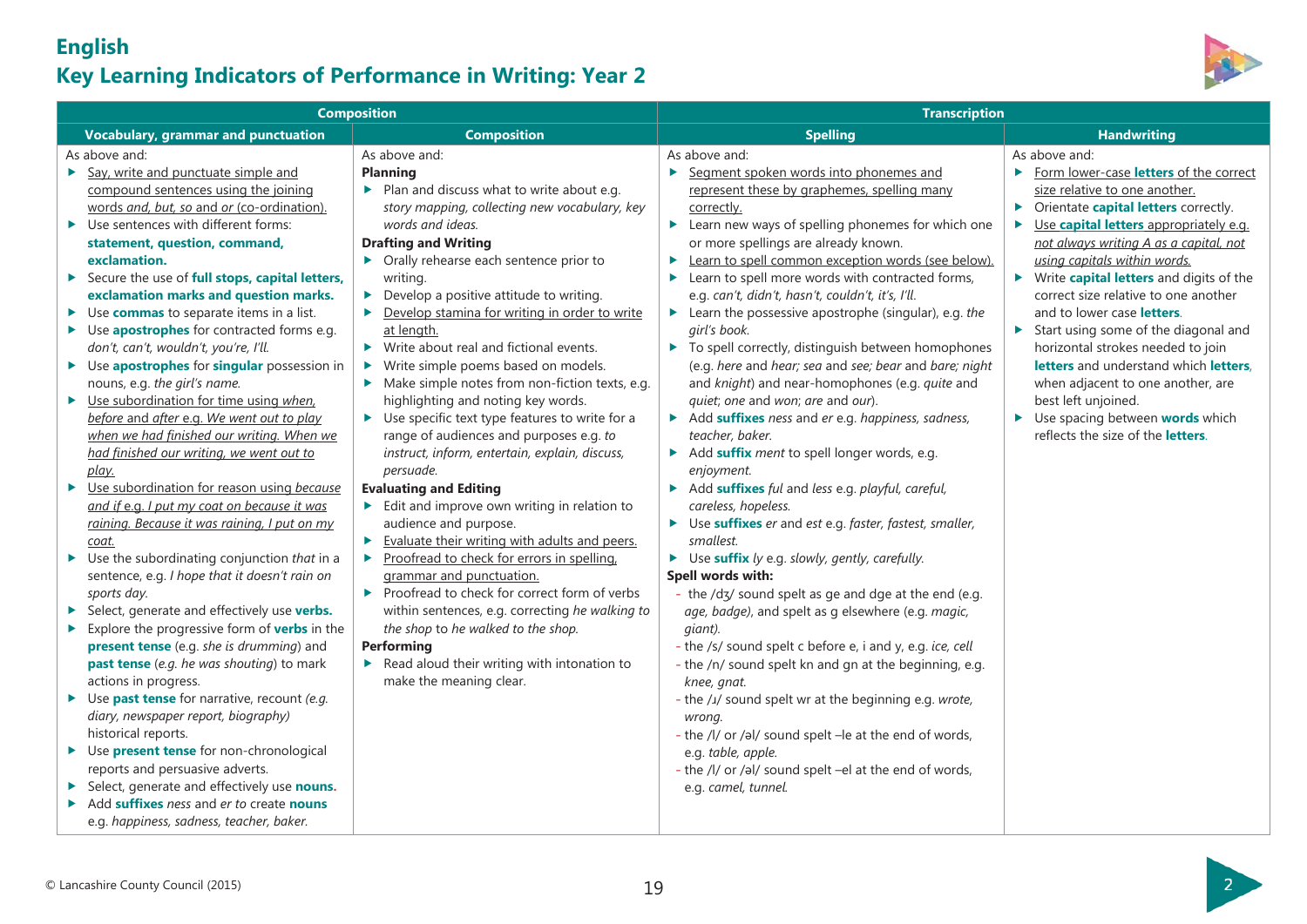

| Create <b>compound</b> words using nouns, e.g.<br>whiteboard and football.<br>$\blacktriangleright$ Select, generate and effectively use<br>adjectives.<br>• Identify, generate and effectively use noun<br>phrases, e.g. the blue butterfly with<br>shimmering wings (for description),<br>granulated sugar (for specification).<br>Add suffixes ful or less to create adjectives<br>Þ.<br>e.g. playful, careful, careless, hopeless.<br>▶ Use suffixes er and est to create adjectives<br>e.g. faster, fastest, smaller, smallest.<br>Select, generate and effectively use<br>adverbs.<br>$\triangleright$ Use suffix ly to turn adjectives into adverbs<br>e.g. slowly, gently, carefully. | - the /l/ or /əl/ sound spelt -al at the end of words,<br>e.g. pedal, capital.<br>- the ending -il e.g. pencil, fossil, nostril.<br>- the /aɪ/ sound spelt -y at the end of words, e.g. try,<br>reply.<br>- The /ɔ:/ sound spelt a before I and II, e.g. call, walk.<br>- The /^/ sound spelt o, e.g. mother, Monday.<br>- The /i:/ sound spelt -ey, e.g. key, donkey.<br>- The /p/ sound spelt a after w and qu, e.g. wander,<br>quantity.<br>- The /3:/ sound spelt or after w, e.g. word, worm.<br>- The /b:/ sound spelt ar after w, e.g. war, warm.<br>- The /ʒ/ sound spelt s, e.g. television, usual.<br>Add –es to nouns and verbs ending in –y, e.g. copies,<br>babies.<br>Add -ed, -ing, -er and -est to a root word ending in<br>▶<br>-y with a consonant before it, e.g. copied, copier.<br>Add the endings $-$ ing, $-$ ed, $-$ er, $-$ est and $-$ y to words<br>ending in -e with a consonant before it, e.g. hiking,<br>hiked, hiker.<br>Add -ing, -ed, -er, -est and -y to words of one<br>syllable ending in a single consonant letter after a<br>single vowel letter, e.g. patting, patted.<br>Spell words ending in -tion, e.g. station, fiction<br>▶ Write from memory simple sentences dictated by<br>the teacher that include words using the GPCs,<br>common exception words and punctuation taught<br>so far. |  |
|-----------------------------------------------------------------------------------------------------------------------------------------------------------------------------------------------------------------------------------------------------------------------------------------------------------------------------------------------------------------------------------------------------------------------------------------------------------------------------------------------------------------------------------------------------------------------------------------------------------------------------------------------------------------------------------------------|----------------------------------------------------------------------------------------------------------------------------------------------------------------------------------------------------------------------------------------------------------------------------------------------------------------------------------------------------------------------------------------------------------------------------------------------------------------------------------------------------------------------------------------------------------------------------------------------------------------------------------------------------------------------------------------------------------------------------------------------------------------------------------------------------------------------------------------------------------------------------------------------------------------------------------------------------------------------------------------------------------------------------------------------------------------------------------------------------------------------------------------------------------------------------------------------------------------------------------------------------------------------------------------------------------------------------------------|--|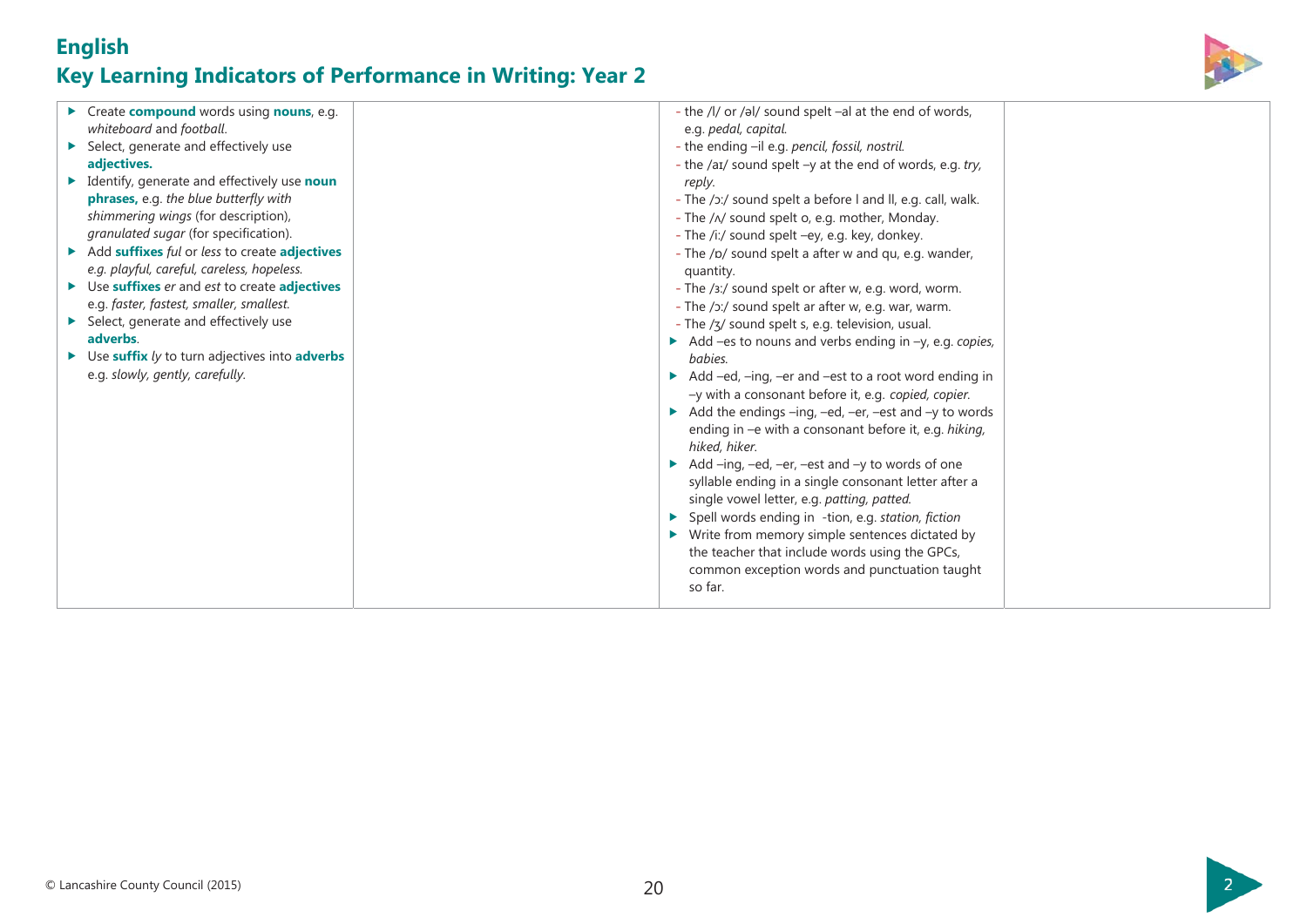

3

|                                                                                                                                                                                                                                                                                                                                                                                                                                                                                                                                                                                                                                                                                                                                                                                                                                                                                                                                                                                                                                                                                                                                                                                                                                                                                                                                                                                                                                             | <b>Composition</b>                                                                                                                                                                                                                                                                                                                                                                                                                                                                                                                                                                                                                                                                                                                                                                                                                                                                                                                                                                                                                                                                                                                                                                                                                                                                                                                                                                       | <b>Transcription</b>                                                                                                                                                                                                                                                                                                                                                                                                                                                                                                                                                                                                                                                                                                                                                                                                                                                                                                                                                                                                                                                                                                                                                                                                                           |                                                                                                                                   |  |  |
|---------------------------------------------------------------------------------------------------------------------------------------------------------------------------------------------------------------------------------------------------------------------------------------------------------------------------------------------------------------------------------------------------------------------------------------------------------------------------------------------------------------------------------------------------------------------------------------------------------------------------------------------------------------------------------------------------------------------------------------------------------------------------------------------------------------------------------------------------------------------------------------------------------------------------------------------------------------------------------------------------------------------------------------------------------------------------------------------------------------------------------------------------------------------------------------------------------------------------------------------------------------------------------------------------------------------------------------------------------------------------------------------------------------------------------------------|------------------------------------------------------------------------------------------------------------------------------------------------------------------------------------------------------------------------------------------------------------------------------------------------------------------------------------------------------------------------------------------------------------------------------------------------------------------------------------------------------------------------------------------------------------------------------------------------------------------------------------------------------------------------------------------------------------------------------------------------------------------------------------------------------------------------------------------------------------------------------------------------------------------------------------------------------------------------------------------------------------------------------------------------------------------------------------------------------------------------------------------------------------------------------------------------------------------------------------------------------------------------------------------------------------------------------------------------------------------------------------------|------------------------------------------------------------------------------------------------------------------------------------------------------------------------------------------------------------------------------------------------------------------------------------------------------------------------------------------------------------------------------------------------------------------------------------------------------------------------------------------------------------------------------------------------------------------------------------------------------------------------------------------------------------------------------------------------------------------------------------------------------------------------------------------------------------------------------------------------------------------------------------------------------------------------------------------------------------------------------------------------------------------------------------------------------------------------------------------------------------------------------------------------------------------------------------------------------------------------------------------------|-----------------------------------------------------------------------------------------------------------------------------------|--|--|
| Vocabulary, grammar and punctuation                                                                                                                                                                                                                                                                                                                                                                                                                                                                                                                                                                                                                                                                                                                                                                                                                                                                                                                                                                                                                                                                                                                                                                                                                                                                                                                                                                                                         | <b>Composition</b>                                                                                                                                                                                                                                                                                                                                                                                                                                                                                                                                                                                                                                                                                                                                                                                                                                                                                                                                                                                                                                                                                                                                                                                                                                                                                                                                                                       | <b>Spelling</b>                                                                                                                                                                                                                                                                                                                                                                                                                                                                                                                                                                                                                                                                                                                                                                                                                                                                                                                                                                                                                                                                                                                                                                                                                                | <b>Handwriting</b>                                                                                                                |  |  |
| As above and:<br>• Identify <b>clauses</b> in sentences.<br>Explore and identify main and subordinate<br>clauses in complex sentences.<br>$\triangleright$ Explore, identify and create complex<br>sentences using a range of <b>conjunctions</b><br>e.g. when, if because, although, while, since,<br>until, before, after, so.<br>▶ Use the comma to separate clauses in<br>Þ.<br>complex sentences where the subordinate<br>clause appears first, e.g. Although it was<br>raining, we decided not to take our coats.<br>• Identify, select, generate and effectively use<br>prepositions for where e.g. above, below,<br>beneath, within, outside, beyond.<br>Select, generate and effectively use<br>adverbs e.g. suddenly, silently, soon, next,<br>eventually.<br>▶ Use inverted commas to punctuate direct<br>speech (speech marks).<br>▶ Use perfect form of verbs using have and<br>has to indicate a completed action e.g. He<br>has gone out to play (present perfect)<br>instead of he went out to play (simple past).<br>$\triangleright$ Use the determiner <i>a</i> or <i>an</i> according to<br>whether the next word begins with a<br>consonant or vowel e.g. a rock, an open<br>box.<br>$\blacktriangleright$ Explore and collect <b>word families</b> e.g.<br>medical, medicine, medicinal, medic,<br>paramedic, medically to extend vocabulary.<br>Explore and collect nouns with <b>prefixes</b><br>super, anti, auto. | As above and:<br><b>Planning</b><br>Read and analyse narrative, non-fiction and<br>poetry in order to plan and write their own<br>versions.<br>$\blacktriangleright$ Identify and discuss the purpose, audience,<br>structure, vocabulary and grammar of<br>narrative, non-fiction and poetry.<br>Discuss and record ideas for planning using a<br>range of formats, e.g. chunking a plot, story<br>maps, flow charts, boxing up.<br><b>Drafting and writing</b><br>$\blacktriangleright$ Create and develop settings for narrative.<br>Create and develop characters for narrative.<br>Improvise, create and write dialogue.<br>Create and develop plots based on a model.<br>Generate and select from vocabulary banks<br>e.g. noun phrases, powerful verbs, technical<br>language, synonyms for said appropriate to<br>text type.<br>Use different sentence structures (see VGP).<br>Group related material into paragraphs.<br>Use headings and sub headings to organise<br>information.<br><b>Evaluating and Editing</b><br>Proofread to check for errors in spelling,<br>grammar and punctuation in own and others'<br>writing.<br>Discuss and propose changes with partners<br>and in small groups.<br>Improve writing in the light of evaluation.<br>Performing<br>$\triangleright$ Use appropriate intonation, tone and volume<br>to present their writing to a group or class. | As above and:<br>$\triangleright$ Use further <b>prefixes</b> dis <sub>1</sub> , mis <sub>1</sub> , re <sub>1</sub> , and <b>suffixes</b> $\lfloor y \rfloor$ ,<br>ous, and understand how to add them.<br>Add suffixes beginning with vowel letters to words<br>of more than one syllable.<br>> Spell homophones and near homophones.<br>Spell words containing the /^/ sound spelt ou, e.g.<br>young, touch, double<br>> Spell words with endings sounding like /3a/ e.g.<br>treasure, enclosure, pleasure.<br>> Spell words with endings sounding like or /t[a/, e.g.<br>creature, furniture, adventure.<br>> Spell words with the /eɪ/ sound spelt ei, eigh, or ey,<br>e.g. vein, weigh, eight, neighbour, they, obey<br>• Identify and spell irregular past tense verbs, e.g.<br>send /sent, hear / heard, think/ thought<br>• Identify and spell irregular plurals, e.g goose/ geese,<br>woman/women, potato /es<br>Use the first two letters of a word to check its<br>Þ.<br>spelling in a dictionary.<br>• Write from memory simple sentences, dictated by<br>the teacher, that include words and punctuation<br>taught so far.<br>> Spell words from the Year 3 list (selected from the<br>statutory Year 3/4 word list) - see below. | As above and:<br>Form and use the four basic<br>handwriting joins.<br>$\triangleright$ Write legibly.<br>$ \!\! \mathbb{C}\! \! $ |  |  |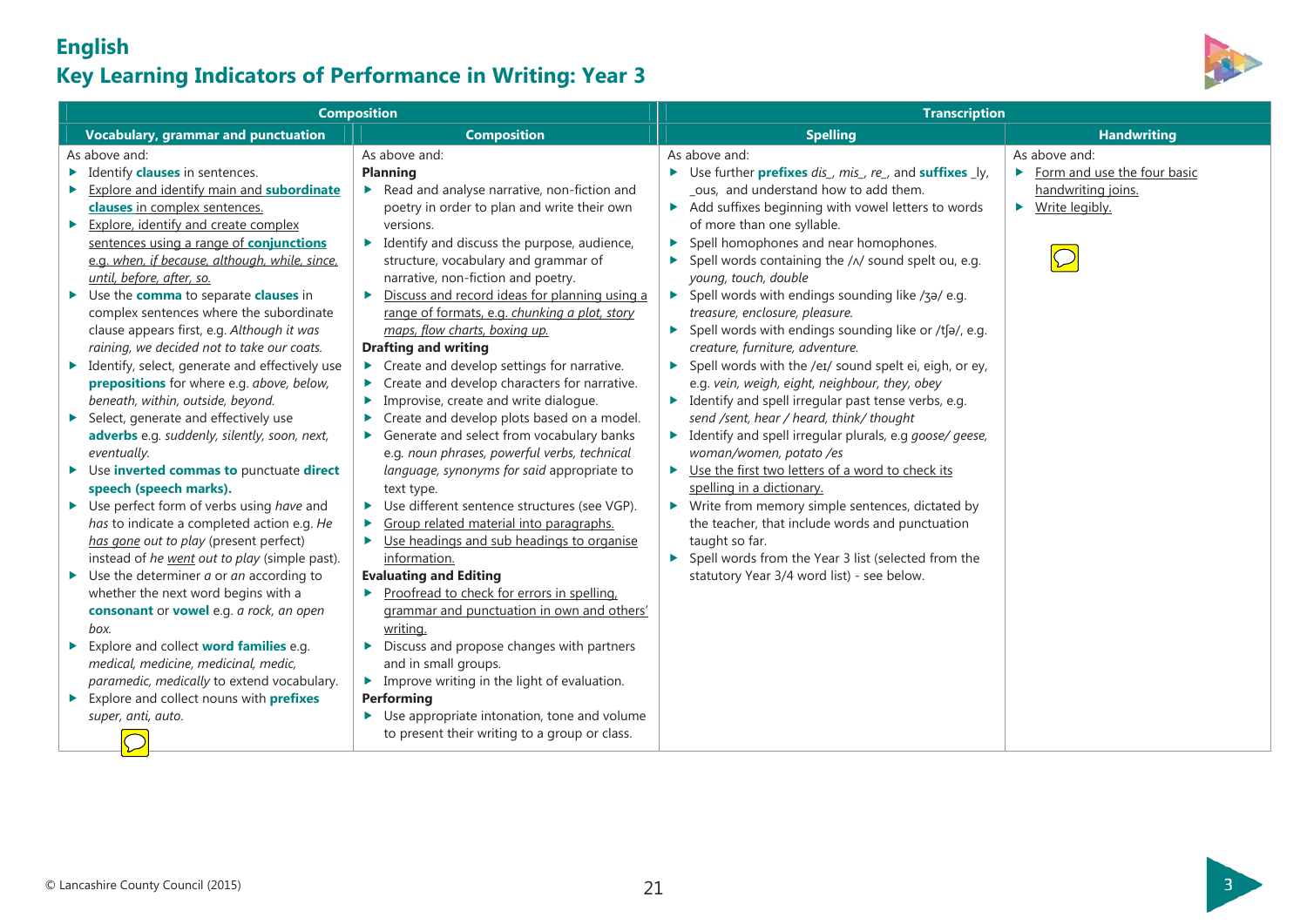

 $\overline{4}$ 

|                                                                                                                                                                                                                                                                                                                                                                                                                                                                                                                                                                                                                                                                                                                                                                                                                                                                                                                                                                                                                                                                                                                                                                                                                                                                                                                                                                                                                                                                                                                       | <b>Composition</b>                                                                                                                                                                                                                                                                                                                                                                                                                                                                                                                                                                                                                                                                                                                                                                                                                                                                                                                                                                                                                                                                                                                                                                                                                                                                                                                                                                                                                                                                                                                                                                                                                                                                                                 | <b>Transcription</b>                                                                                                                                                                                                                                                                                                                                                                                                                                                                                                                                                                                                                                                                                                                                                                                                                                                                                                                                                                                                                                                                                                                                                                                                                                                                                                                                                                                                                                                                                                                                                                                                    |                                                                                                                                                                                                                                                                                                                                                                                       |  |
|-----------------------------------------------------------------------------------------------------------------------------------------------------------------------------------------------------------------------------------------------------------------------------------------------------------------------------------------------------------------------------------------------------------------------------------------------------------------------------------------------------------------------------------------------------------------------------------------------------------------------------------------------------------------------------------------------------------------------------------------------------------------------------------------------------------------------------------------------------------------------------------------------------------------------------------------------------------------------------------------------------------------------------------------------------------------------------------------------------------------------------------------------------------------------------------------------------------------------------------------------------------------------------------------------------------------------------------------------------------------------------------------------------------------------------------------------------------------------------------------------------------------------|--------------------------------------------------------------------------------------------------------------------------------------------------------------------------------------------------------------------------------------------------------------------------------------------------------------------------------------------------------------------------------------------------------------------------------------------------------------------------------------------------------------------------------------------------------------------------------------------------------------------------------------------------------------------------------------------------------------------------------------------------------------------------------------------------------------------------------------------------------------------------------------------------------------------------------------------------------------------------------------------------------------------------------------------------------------------------------------------------------------------------------------------------------------------------------------------------------------------------------------------------------------------------------------------------------------------------------------------------------------------------------------------------------------------------------------------------------------------------------------------------------------------------------------------------------------------------------------------------------------------------------------------------------------------------------------------------------------------|-------------------------------------------------------------------------------------------------------------------------------------------------------------------------------------------------------------------------------------------------------------------------------------------------------------------------------------------------------------------------------------------------------------------------------------------------------------------------------------------------------------------------------------------------------------------------------------------------------------------------------------------------------------------------------------------------------------------------------------------------------------------------------------------------------------------------------------------------------------------------------------------------------------------------------------------------------------------------------------------------------------------------------------------------------------------------------------------------------------------------------------------------------------------------------------------------------------------------------------------------------------------------------------------------------------------------------------------------------------------------------------------------------------------------------------------------------------------------------------------------------------------------------------------------------------------------------------------------------------------------|---------------------------------------------------------------------------------------------------------------------------------------------------------------------------------------------------------------------------------------------------------------------------------------------------------------------------------------------------------------------------------------|--|
| Vocabulary, grammar and punctuation                                                                                                                                                                                                                                                                                                                                                                                                                                                                                                                                                                                                                                                                                                                                                                                                                                                                                                                                                                                                                                                                                                                                                                                                                                                                                                                                                                                                                                                                                   | <b>Composition</b>                                                                                                                                                                                                                                                                                                                                                                                                                                                                                                                                                                                                                                                                                                                                                                                                                                                                                                                                                                                                                                                                                                                                                                                                                                                                                                                                                                                                                                                                                                                                                                                                                                                                                                 | <b>Spelling</b>                                                                                                                                                                                                                                                                                                                                                                                                                                                                                                                                                                                                                                                                                                                                                                                                                                                                                                                                                                                                                                                                                                                                                                                                                                                                                                                                                                                                                                                                                                                                                                                                         | <b>Handwriting</b>                                                                                                                                                                                                                                                                                                                                                                    |  |
| As above and:<br>$\triangleright$ Create complex sentences with adverb<br>starters e.g. Silently trudging through the<br>snow, Sam made his way up the mountain.<br>Use commas to mark clauses in complex<br>Þ.<br>sentences.<br>Create sentences with fronted adverbials<br>for when e.g. As the clock struck twelve, the<br>soldiers sprang into action.<br>Create sentences with fronted adverbials for<br>▶<br>where e.g. In the distance, a lone wolf<br>howled.<br>Use commas after fronted <b>adverbials</b> .<br>Identify, select and use determiners<br>including:<br>- articles: a/an, the<br>- demonstratives : this/that; these/those<br>- possessives: my/your/his/her/its/our/their<br>- quantifiers: some, any, no, many, much,<br>every<br>Use inverted commas and other<br>Þ.<br>punctuation to indicate direct speech e.g.<br>The tour quide announced, "Be back here at<br>four o' clock."<br>• Identify, select and effectively use<br>pronouns.<br>Use nouns for precision, e.g. burglar rather<br>than man, bungalow rather than house.<br>Explore, identify, collect and use noun<br>phrases e.g. the crumbly cookie with tasty<br>marshmallow pieces.<br>Explore, identify and use Standard English<br>Þ.<br>verb inflections for writing e.g. We were<br>instead of we was. I was instead of I were, I<br>did instead of I done. She saw it instead of<br>she seen it.<br>$\triangleright$ Use apostrophes for singular and plural<br>possession e.g. the dog's bone and the dogs'<br>bones. | As above and:<br><b>Planning</b><br>$\triangleright$ Read and analyse narrative, non-fiction and poetry in<br>order to plan their own versions.<br>• Identify and discuss the purpose, audience, structure,<br>vocabulary and grammar of narrative, non-fiction and<br>poetry.<br>Discuss and record ideas for planning e.g. story<br>×<br>mountain, text map, non-fiction bridge, story board,<br>boxing-up text types to create a plan.<br><b>Drafting and Writing</b><br>Develop settings and characterisation using<br>vocabulary to create emphasis, humour, atmosphere,<br>suspense.<br>▶ Plan and write an opening paragraph which combines<br>setting and character/s.<br>$\blacktriangleright$ Improvise and compose dialogue, demonstrating their<br>understanding of Standard and non-Standard English.<br>Generate and select from vocabulary banks e.g.<br>adverbial phrases, technical language, persuasive<br>phrases, alliteration.<br>Use different sentence structures (see VG<br>Þ.<br>Use paragraphs to organise writing in fiction and non-<br>fiction texts.<br>$\triangleright$ Use organisational devices in non-fiction writing, e.g.<br>captions, text boxes, diagram, lists.<br>Link ideas across paragraphs using fronted adverbials<br>for when and where e.g. Several hours later, Back at<br>home<br><b>Evaluating and Editing</b><br>Proofread to check for errors in spelling, grammar and<br>punctuation.<br>Discuss and propose changes to own and others'<br>writing with partners/small groups.<br>Improve writing in light of evaluation.<br>Performing<br>$\triangleright$ Use appropriate intonation, tone and volume to<br>present their writing to a range of audiences. | As above and:<br>Use further prefixes, e.g. in-, im- ir-, sub-,<br>Þ.<br>inter-, super-, anti-, auto-.<br>Þ.<br>Use further suffixes, e.g. -ation, - tion, -ssion,<br>-cian.<br>Investigate what happens to words ending in<br>Þ.<br>f when suffixes are added, e.g. calf/calves.<br>Identify and spell words with the /k/ sound<br>Þ.<br>spelt ch (Greek in origin), e.g. scheme, chorus.<br>Identify and spell words with the /[/ sound<br>Þ.<br>spelt ch (mostly French in origin), e.g. chef,<br>chalet, machine.<br>Identify and spell words ending with the /q/<br>Þ.<br>sound spelt -gue and the /k/ sound spelt -<br>que (French in origin), e.g. tongue, antique.<br>Identify and spell words with the /s/ sound<br>spelt sc (Latin in origin), e.g. science, scene.<br>Understand how diminutives are formed<br>using e.g. suffix - ette and prefix mini-.<br>Investigate ways in which nouns and<br>Þ.<br>adjectives can be made into verbs by the use<br>of suffixes e.g. pollen (noun) and $-\alpha t e =$<br>pollinate (verb).<br>The /I/ sound spelt y elsewhere than at the<br>end of words, e.g. myth, gym, Egypt.<br>Use the first three letters of a word to check<br>its spelling in a dictionary.<br>Write from memory simple sentences,<br>dictated by the teacher, that include words<br>and punctuation taught so far.<br>Explore and use the possessive apostrophe,<br>Þ.<br>e.g. boy's books (books belonging to a boy)<br>and boys' books (books belonging to more<br>than one boy).<br>Spell words from the Year 4 list (selected<br>from the statutory Year 3/4 word list) - see<br>below. | As above and:<br>$\blacktriangleright$ Use a joined style throughout their<br>independent writing.<br>Write with consistency in size and<br>Þ.<br>proportion of letters, e.g. by<br>ensuring that the downstrokes of<br>letters are parallel and equidistant;<br>that lines of writing are spaced<br>sufficiently so that the ascenders<br>and descenders of letters do not<br>touch. |  |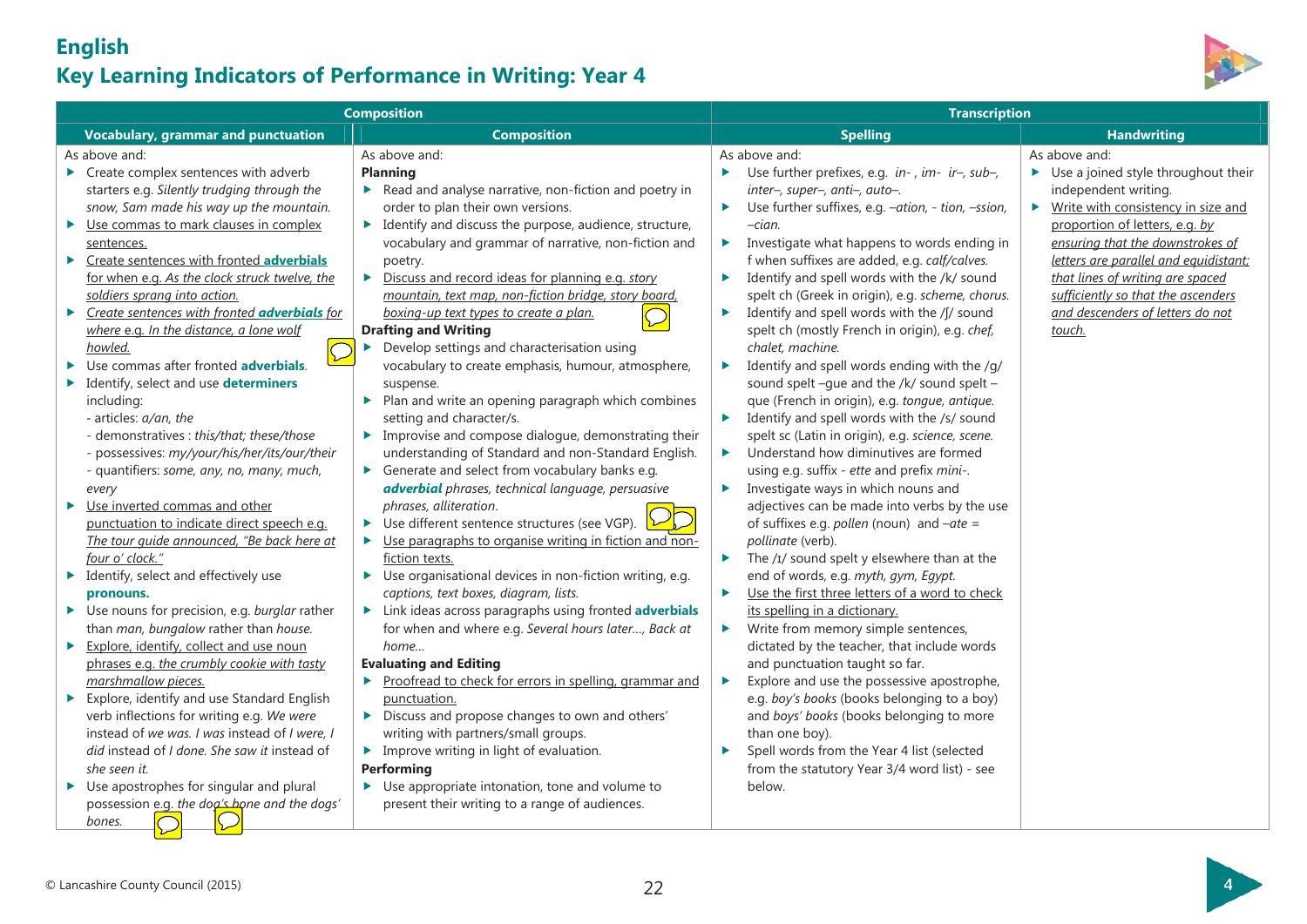

|                                                                                                                                                                                                                                                                                                                                                                                                                                                                                                                                                                                                                                                                                                                                                                                                                                                                                                                                                                                                                                                                                                                                                                                                                                                                                                                                                                                                                                                                                                                                                                                                                                                                                                                                             | <b>Composition</b>                                                                                                                                                                                                                                                                                                                                                                                                                                                                                                                                                                                                                                                                                                                                                                                                                                                                                                                                                                                                                                                                                                                                                                                                                                                                                                                                                                                                                   | <b>Transcription</b>                                                                                                                                                                                                                                                                                                                                                                                                                                                                                                                                                                                                                                                                                                                                                                                                                                                                                                                                                                                                                                                                                                                                                                                                       |                                                                                                                                                                                                                                                                                                                                                  |  |
|---------------------------------------------------------------------------------------------------------------------------------------------------------------------------------------------------------------------------------------------------------------------------------------------------------------------------------------------------------------------------------------------------------------------------------------------------------------------------------------------------------------------------------------------------------------------------------------------------------------------------------------------------------------------------------------------------------------------------------------------------------------------------------------------------------------------------------------------------------------------------------------------------------------------------------------------------------------------------------------------------------------------------------------------------------------------------------------------------------------------------------------------------------------------------------------------------------------------------------------------------------------------------------------------------------------------------------------------------------------------------------------------------------------------------------------------------------------------------------------------------------------------------------------------------------------------------------------------------------------------------------------------------------------------------------------------------------------------------------------------|--------------------------------------------------------------------------------------------------------------------------------------------------------------------------------------------------------------------------------------------------------------------------------------------------------------------------------------------------------------------------------------------------------------------------------------------------------------------------------------------------------------------------------------------------------------------------------------------------------------------------------------------------------------------------------------------------------------------------------------------------------------------------------------------------------------------------------------------------------------------------------------------------------------------------------------------------------------------------------------------------------------------------------------------------------------------------------------------------------------------------------------------------------------------------------------------------------------------------------------------------------------------------------------------------------------------------------------------------------------------------------------------------------------------------------------|----------------------------------------------------------------------------------------------------------------------------------------------------------------------------------------------------------------------------------------------------------------------------------------------------------------------------------------------------------------------------------------------------------------------------------------------------------------------------------------------------------------------------------------------------------------------------------------------------------------------------------------------------------------------------------------------------------------------------------------------------------------------------------------------------------------------------------------------------------------------------------------------------------------------------------------------------------------------------------------------------------------------------------------------------------------------------------------------------------------------------------------------------------------------------------------------------------------------------|--------------------------------------------------------------------------------------------------------------------------------------------------------------------------------------------------------------------------------------------------------------------------------------------------------------------------------------------------|--|
| <b>Vocabulary, grammar and punctuation</b>                                                                                                                                                                                                                                                                                                                                                                                                                                                                                                                                                                                                                                                                                                                                                                                                                                                                                                                                                                                                                                                                                                                                                                                                                                                                                                                                                                                                                                                                                                                                                                                                                                                                                                  | <b>Composition</b>                                                                                                                                                                                                                                                                                                                                                                                                                                                                                                                                                                                                                                                                                                                                                                                                                                                                                                                                                                                                                                                                                                                                                                                                                                                                                                                                                                                                                   | <b>Spelling</b>                                                                                                                                                                                                                                                                                                                                                                                                                                                                                                                                                                                                                                                                                                                                                                                                                                                                                                                                                                                                                                                                                                                                                                                                            | <b>Handwriting and Presentation</b>                                                                                                                                                                                                                                                                                                              |  |
| As above and:<br>Create complex sentences by using relative<br>clauses with relative pronouns who, which,<br>where, whose, when, that e.g. Sam, who had<br>remembered his wellies, was first to jump in<br>the river. The thief broke into the house<br>which stood on the top of the hill.<br>$\triangleright$ Create complex sentences where the<br>relative pronoun is omitted e.g. Tina,<br>standing at the bus stop, pondered the day<br>ahead.<br>$\blacktriangleright$ Create and punctuate complex sentences<br>using ed opening clauses e.g. Exhausted<br>from the race, Sam collapsed in a heap.<br>$\triangleright$ Create and punctuate complex sentences<br>using ing opening clauses, e.g. Grinning<br>with anticipation, Paul launched himself<br>from the diving board.<br>▶ Create and punctuate <b>sentences</b> using<br>simile starters, e.g. Like a fish out of water,<br>she conversed awkwardly with the other<br>quests.<br>Demarcate complex sentences using<br>commas in order to clarify meaning.<br>Use commas to avoid <b>ambiguity</b> , e.g. 'Let's<br>eat Grandma.' and 'Let's eat, Grandma.'<br>• Identify and use commas to indicate<br>parenthesis, e.g. The house, lonely and<br>abandoned, teetered on the edge of the cliff.<br>▶ Identify and use <b>brackets</b> to indicate<br>parenthesis, e.g. in formal writing: The<br>Cheetah (Acinonyx jubatus) inhabits open<br>grassland in Africa.<br>▶ Identify and use <b>dashes</b> to indicate<br>parenthesis, e.g. in less formal writing: The<br>cake was lovely - delicious in fact - so I had<br>another slice.<br>$\triangleright$ Link ideas across paragraphs using<br>adverbials for time, place and numbers e.g.<br>later, nearby, secondly. | As above and:<br><b>Planning</b><br>$\blacktriangleright$ Identify the audience and purpose.<br>$\triangleright$ Select the appropriate language and<br>structures.<br>$\triangleright$ Use similar writing models.<br>Note and develop ideas.<br>▶<br>Draw on reading and research.<br>Þ<br>$\blacktriangleright$ Think how authors develop characters and<br>settings (in books, films and performances).<br><b>Drafting and Writing</b><br>Select appropriate structure, vocabulary and<br>grammar.<br>Blend action, dialogue and description within<br>Þ.<br>and across paragraphs.<br>Use different sentence structures with<br>Þ.<br>increasing control (see VGP).<br>Use devices to build cohesion (see VGP).<br>Þ<br>Use organisation and presentational devices<br>Þ.<br>e.g. underlining, bullet points, headings.<br><b>Evaluating and Editing</b><br>Assess the effectiveness of own and others'<br>writing in relation to audience and purpose.<br>Suggest changes to grammar, vocabulary and<br>$\blacktriangleright$<br>punctuation to enhance effects and clarify<br>meaning.<br>Ensure consistent and correct use of tense<br>Þ.<br>throughout a piece of writing.<br>Ensure consistent subject and verb<br>Þ.<br>agreement.<br>Proofread for spelling and punctuation errors.<br>Performing<br>Use appropriate intonation and volume.<br>▶<br>Add movement.<br>×<br>$\blacktriangleright$ Ensure meaning is clear. | As above and:<br>> Investigate verb prefixes e.g. dis-, re-, pre-, mis-,<br>over-.<br>Recognise and spell words ending in -ant,<br>▶<br>-ance/-ancy, -ent, -ence/-ency.<br>Recognise and spell words ending in -able and -ible.<br>Recognise and spell words ending in -ably and -<br>▶<br>ibly.<br>Recognise and spell words with the /i:/ sound spelt<br>ei after c, e.g. deceive, receive.<br>Recognise and spell words containing the letter-<br>Þ.<br>string ough.<br>$\triangleright$ To recognise and spell the suffixes -al,- ary,- ic.<br>To spell further suffixes, e.g. Il in full becoming I.<br>Spell some words with 'silent' letters, e.g. knight,<br>psalm, solemn.<br>To spell unstressed vowels in polysyllabic words.<br>Develop self-checking and proof reading<br>$\blacktriangleright$ strategies.<br>▶ Spell words that they have not yet been taught by<br>using what they have learnt about how spelling<br>works in English.<br>Use the first three or four letters of a word to check<br>spelling, meaning or both of these in a dictionary.<br>Use a thesaurus.<br>Þ.<br>Spell words from the Year 5 list (selected from the<br>Þ.<br>statutory Year 5/6 word list) - see below.<br>$\bigcirc$ | As above and:<br>$\blacktriangleright$ Write fluently using a joined style as<br>appropriate for independent writing.<br>Choose when it is appropriate to print<br>Þ.<br>(lower case or upper case) rather than<br>to join writing e.g. printing for labelling<br>a scientific diagram or data, filling in a<br>form, writing an e mail address. |  |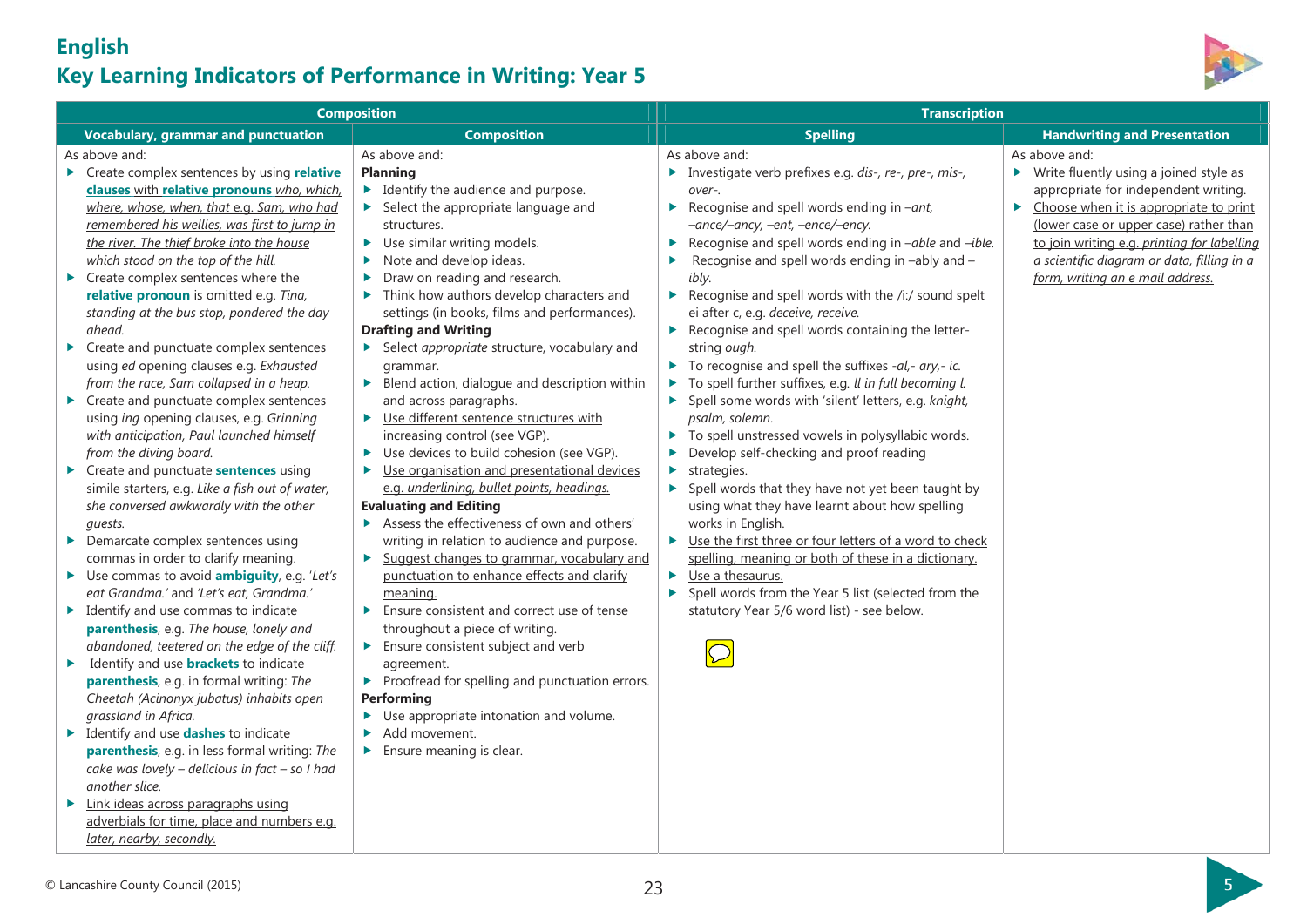

| Use devices to build cohesion within a                                 |  |  |
|------------------------------------------------------------------------|--|--|
| paragraph e.g. firstly, then, presently, this,                         |  |  |
| <u>subsequently.</u>                                                   |  |  |
| ▶ Use expanded noun phrases to convey                                  |  |  |
| complicated information concisely, e.g.                                |  |  |
| carnivorous predators with surprisingly weak                           |  |  |
| jaws and small teeth.                                                  |  |  |
| Explore, collect and use <b>modal verbs</b> to                         |  |  |
| indicate degrees of possibility e.g. might,                            |  |  |
| could, shall, will, must.                                              |  |  |
| $\blacktriangleright$ Explore, collect and use adverbs to indicate     |  |  |
| degrees of possibility e.g. surely, perhaps,                           |  |  |
| maybe, definitely, alternatively, certainly,                           |  |  |
| probably.                                                              |  |  |
| $\triangleright$ Use suffixes <i>-ate, -ise, -ify</i> to convert nouns |  |  |
| and adjectives into verbs.                                             |  |  |
| Investigate verb prefixes e.g. dis-, de-, re-,                         |  |  |
|                                                                        |  |  |
| pre-, mis-, over-.                                                     |  |  |

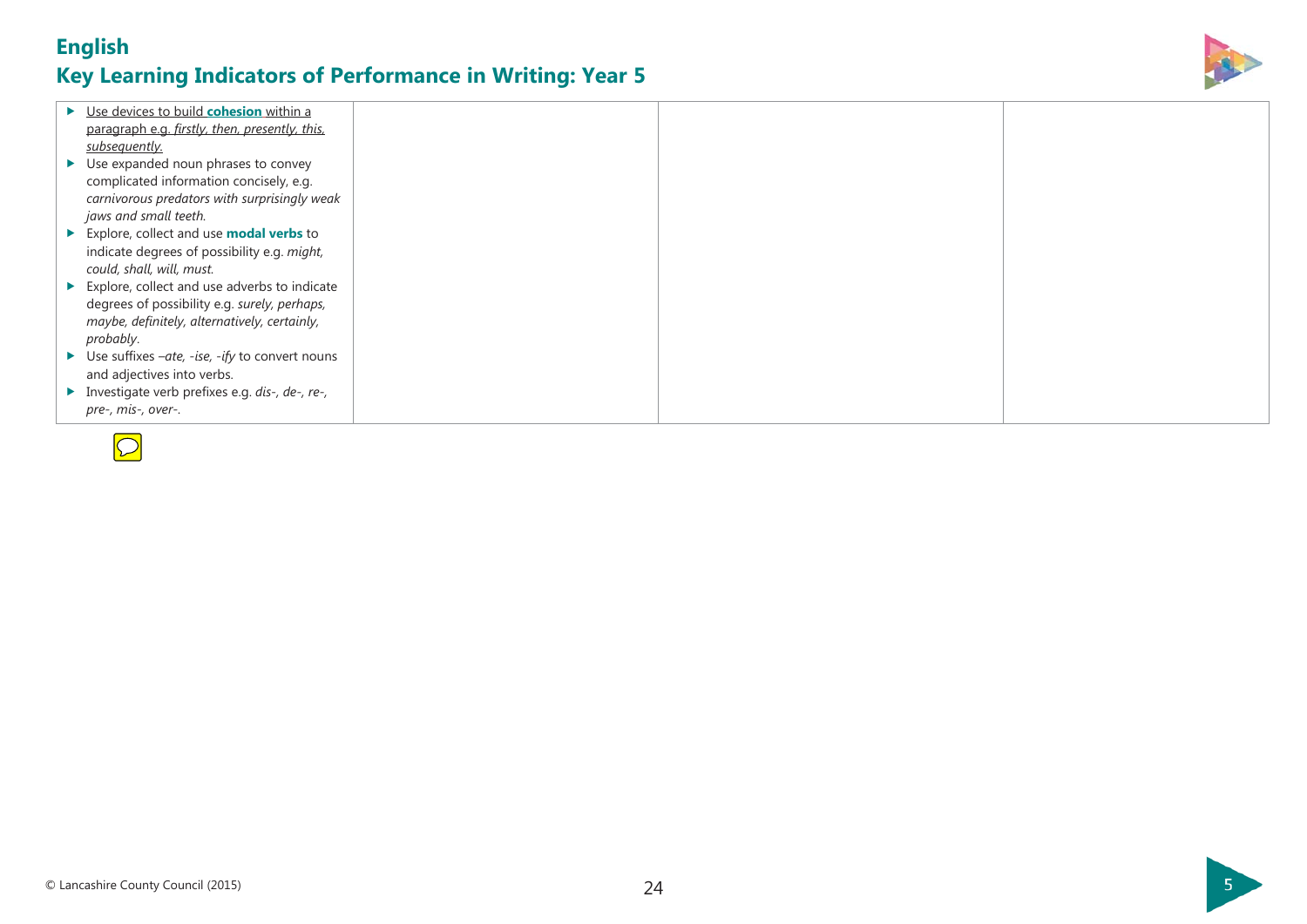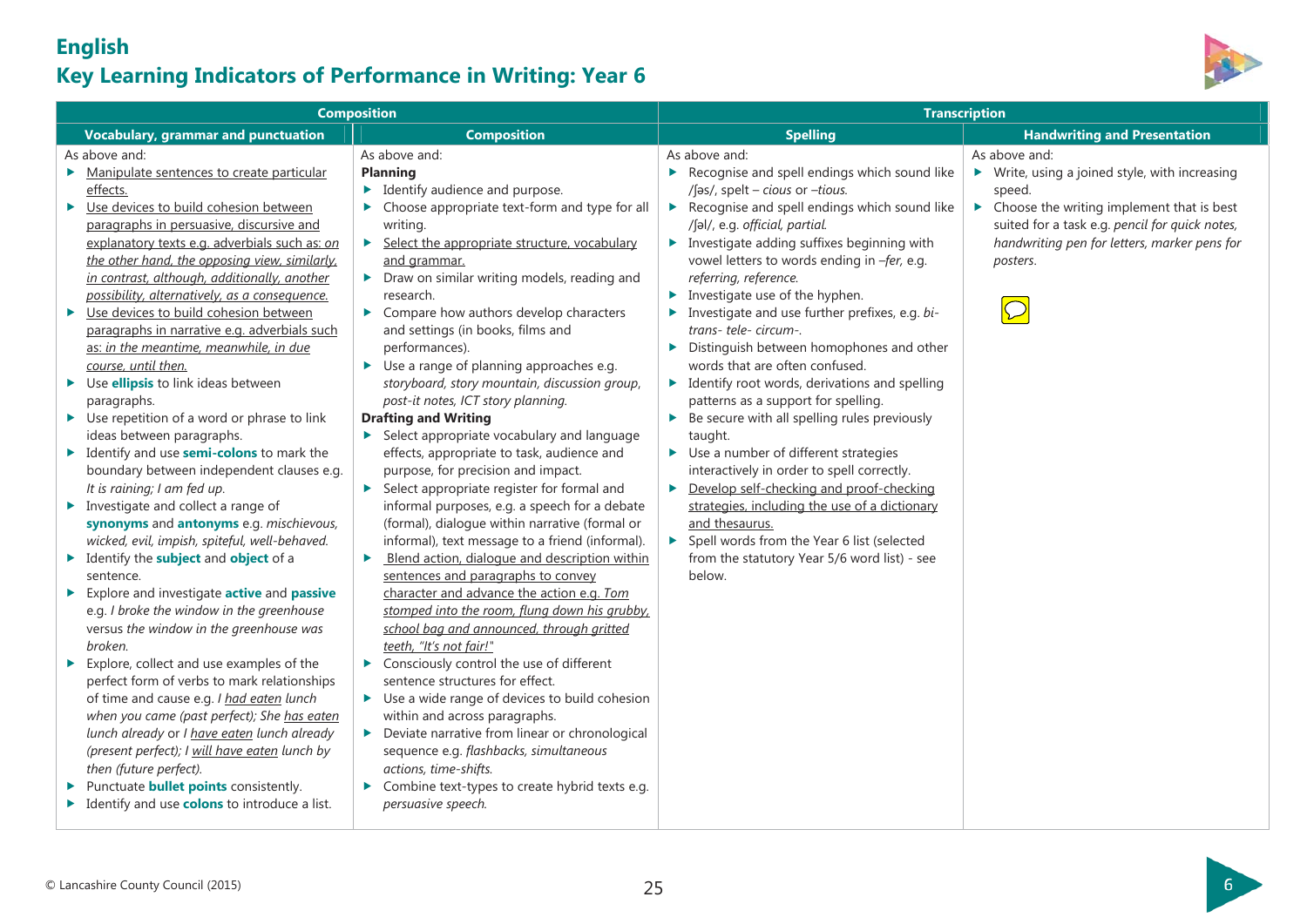#### $\circ$  Lancashire County Council (2015)  $26$

#### **English Key Learning Indicators of Performance in Writing: Year 6**

- **F** Identify and use **semi-colons** within lists.
- **Explore how hyphens** can be used to avoid ambiguity e.g. *man eating shark* versus *man-eating shark.*
- $\blacktriangleright$  Explore, collect and use vocabulary typical of formal and informal speech and writing e.g. *find out – discover, ask for - request, go in – enter.*
- $\blacktriangleright$  Explore, collect and use question tags typical of informal speech and writing e.g. *"He's your friend, isn't he?"*
- $\blacktriangleright$  Explore, collect and use subjunctive forms for formal speech and writing e.g. *If I were able to come to your party, I would; The school requires that all pupils be honest.*
- $\blacktriangleright$  Evaluate, select and use a range of organisation and presentational devices to structure text for different purposes and audiences e.g. *headings, sub-headings, columns, bullet points, tables.*
- $\blacktriangleright$  Find examples of where authors have broken conventions to achieve specific effects and use similar techniques in own writing – e.g. *repeated use of 'and' to convey tedium, one word sentence.*
- $\blacktriangleright$  Make conscious choices about techniques to engage the reader including appropriate tone and style e.g. *rhetorical questions, direct address to the reader.*
- ▶ Use **active** and **passive** voice to achieve intended effects e.g. *formal reports, explanations and mystery narrative.*   $\overline{\bigcirc}$
- $\blacktriangleright$  Précis longer passages.
- **Evaluating and Editing**
- $\blacktriangleright$  Reflect upon the effectiveness of writing in relation to audience and purpose, suggesting and making changes to enhance effects and clarify meaning.
- $\blacktriangleright$  Proofread for grammatical, spelling and punctuation errors.

#### **Performing**

- $\blacktriangleright$  Use appropriate and effective intonation and volume.
- $\blacktriangleright$  Add gesture and movement to enhance meaning.
- $\blacktriangleright$  Encourage and take account of audience engagement.

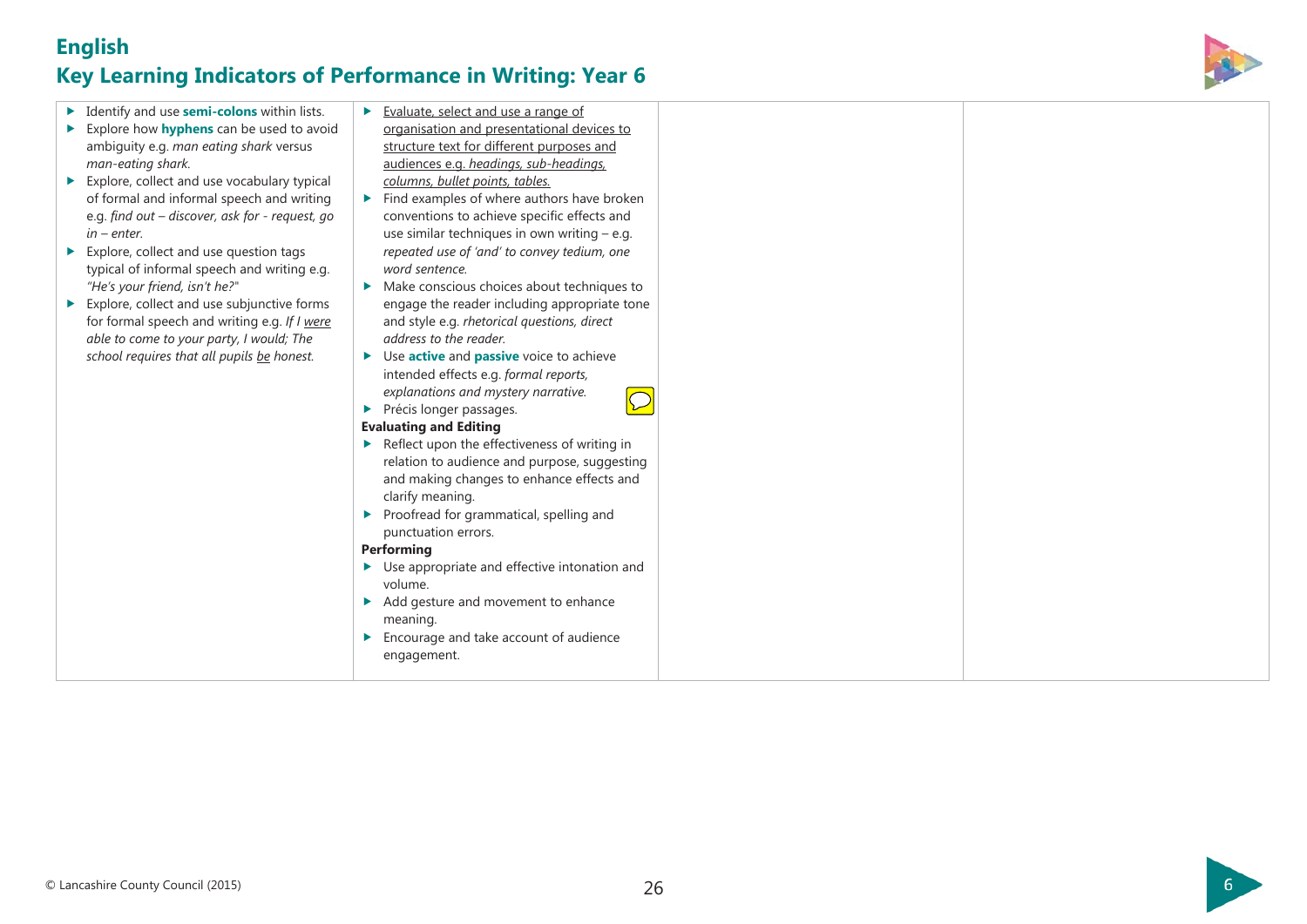

| <b>Year 1 Common Exception Words</b> |        |                                               |      |       |       |  |  |
|--------------------------------------|--------|-----------------------------------------------|------|-------|-------|--|--|
| the                                  | a      | do                                            | to   | today | οt    |  |  |
| said                                 | says   | are                                           | were | was   | IS    |  |  |
| his                                  |        | you                                           | your | they  | be    |  |  |
| he                                   | me     | she                                           | we   | no    | go    |  |  |
| SO                                   | by     | my                                            | here | there | where |  |  |
| love                                 | come   | some                                          | one  | once  | ask   |  |  |
| friend                               | school | put                                           | push | pull  | full  |  |  |
| house                                | our    | and/or others according to the programme used |      |       |       |  |  |

| <b>Year 2 Common Exception Words</b> |            |         |           |                                                 |         |  |
|--------------------------------------|------------|---------|-----------|-------------------------------------------------|---------|--|
| door                                 | floor      | poor    | because   | find                                            | kind    |  |
| mind                                 | behind     | child   | children  | wild                                            | climb   |  |
| most                                 | only       | both    | old       | cold                                            | gold    |  |
| hold                                 | told       | every   | everybody | even                                            | great   |  |
| break                                | steak      | pretty  | beautiful | after                                           | fast    |  |
| last                                 | past       | father  | class     | grass                                           | pass    |  |
| plant                                | path       | bath    | hour      | move                                            | prove   |  |
| improve                              | sure       | sugar   | eye       | could                                           | should  |  |
| would                                | who        | whole   | any       | many                                            | clothes |  |
| busy                                 | people     | water   | again     | half                                            | money   |  |
| Mr                                   | <b>Mrs</b> | parents | Christmas | - and/or others according to the programme used |         |  |

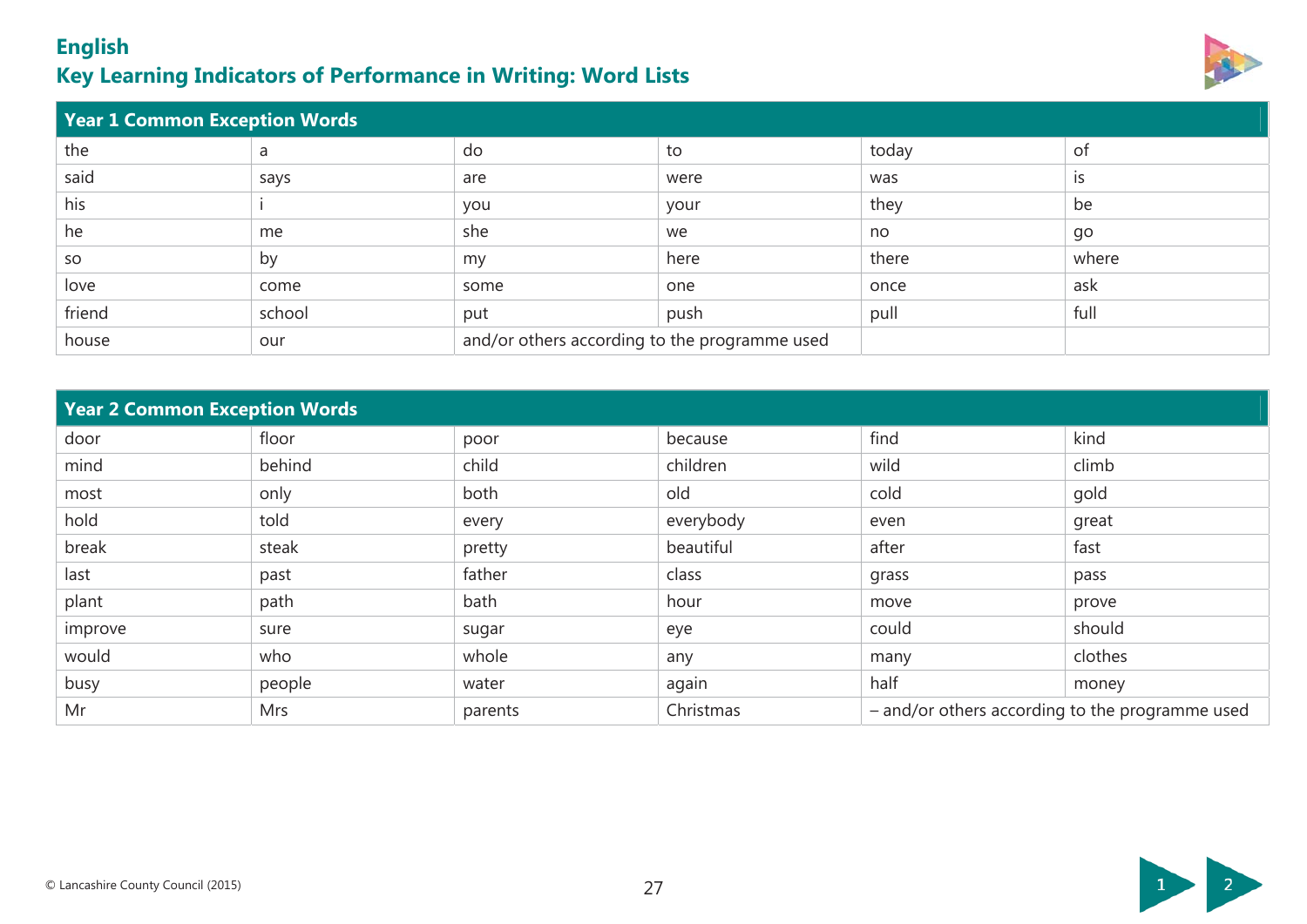

| Year 3         |              |            |                |          |             |
|----------------|--------------|------------|----------------|----------|-------------|
| accident(ally) | century      | February   | length         | popular  | strange     |
| actual(ly)     | circle       | forward(s) | library        | potatoes | thought     |
| address        | decide       | fruit      | minute         | promise  | through     |
| answer         | describe     | heard      | naughty        | purpose  | weight      |
| arrive         | early        | heart      | notice         | quarter  | woman/women |
| believe        | earth        | height     | occasion(ally) | question |             |
| bicycle        | eight/eighth | history    | often          | reign    |             |
| centre         | enough       | learn      | perhaps        | sentence |             |

| Year 4        |            |           |              |          |                 |
|---------------|------------|-----------|--------------|----------|-----------------|
| appear        | continue   | grammar   | material     | possible | suppose         |
| breadth       | different  | group     | medicine     | pressure | surprise        |
| breathe       | difficult  | guard     | mention      | probably | therefore       |
| build         | disappear  | quide     | natural      | recent   | though/although |
| busy/business | exercise   | imagine   | opposite     | regular  |                 |
| calendar      | experience | important | ordinary     | remember |                 |
| caught        | experiment | increase  | particular   | separate |                 |
| certain       | extreme    | interest  | peculiar     | special  |                 |
| complete      | famous     | island    | position     | straight |                 |
| consider      | favourite  | knowledge | possess(ion) | strength |                 |

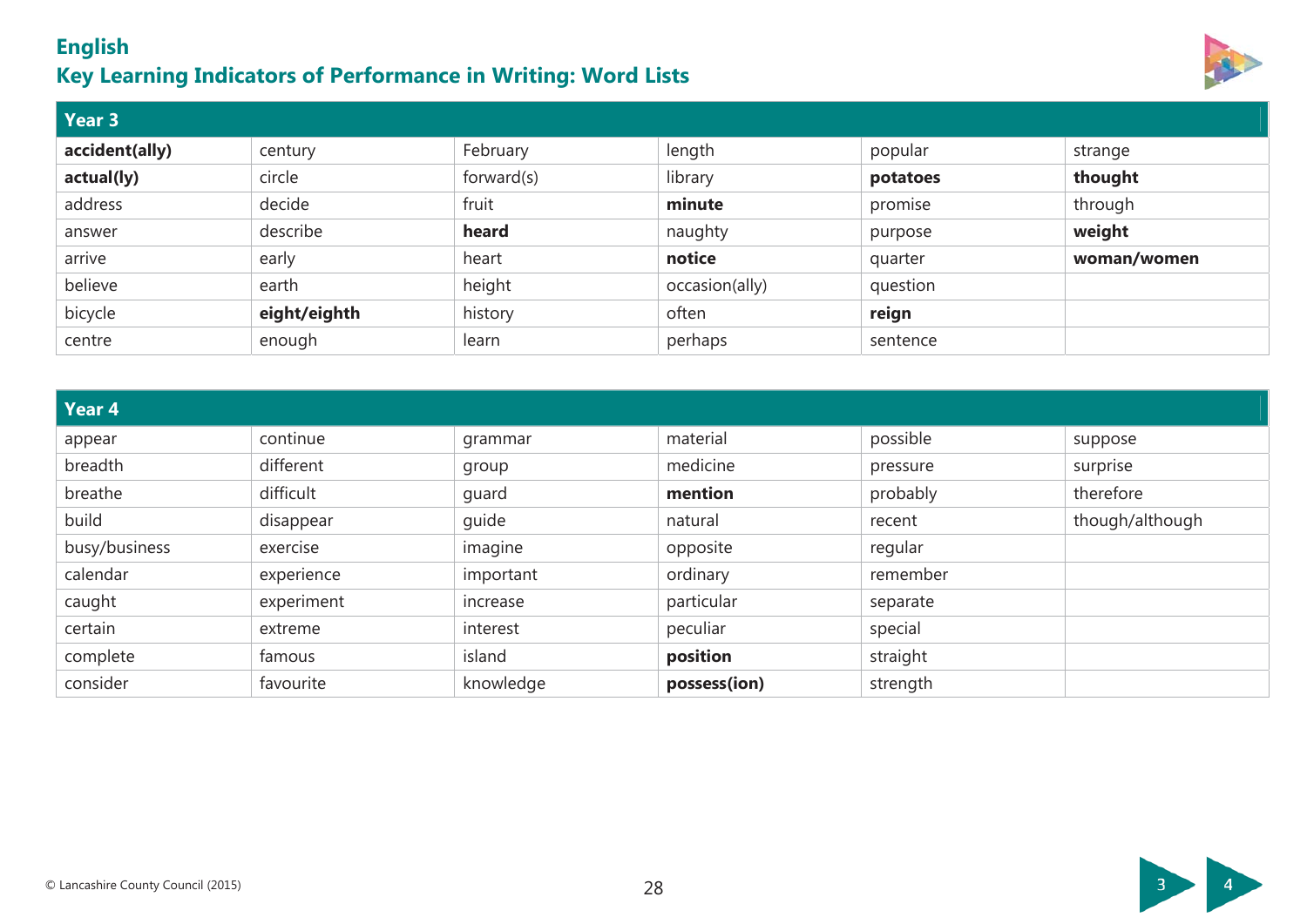

| Year 5              |            |             |             |             |             |
|---------------------|------------|-------------|-------------|-------------|-------------|
| apparent            | cemetery   | determined  | explanation | interfere   | occupy      |
| rhythm              | amateur    | communicate | develop     | familiar    | language    |
| occur               | secretary  | ancient     | community   | dictionary  | foreign     |
| leisure             | persuade   | shoulder    | available   | conscience* | environment |
| forty               | lightning  | physical    | soldier     | average     | convenience |
| equip (-ped, -ment) | government | muscle      | programme   | stomach     | bargain     |
| curiosity           | excellent  | hindrance   | neighbour   | queue       | temperature |
| bruise              | desperate  | existence   | individual  | nuisance    | recognise   |
| twelfth             | rhyme      | vegetable   |             |             |             |

| Year 6      |                  |            |               |               |             |
|-------------|------------------|------------|---------------|---------------|-------------|
| accommodate | category         | disastrous | immediate(ly) | privilege     | sincere(ly) |
| accompany   | committee        | embarrass  | interrupt     | profession    | sufficient  |
| according   | competition      | especially | marvellous    | pronunciation | suggest     |
| achieve     | conscious*       | exaggerate | mischievous   | recommend     | symbol      |
| aggressive  | controversy      | frequently | necessary     | relevant      | system      |
| appreciate  | correspond       | quarantee  | opportunity   | restaurant    | thorough    |
| attached    | criticise        | harass     | parliament    | sacrifice     | variety     |
|             | $(critic + ise)$ |            |               |               |             |
| awkward     | definite         | identity   | prejudice     | signature     | vehicle     |
| yacht       |                  |            |               |               |             |

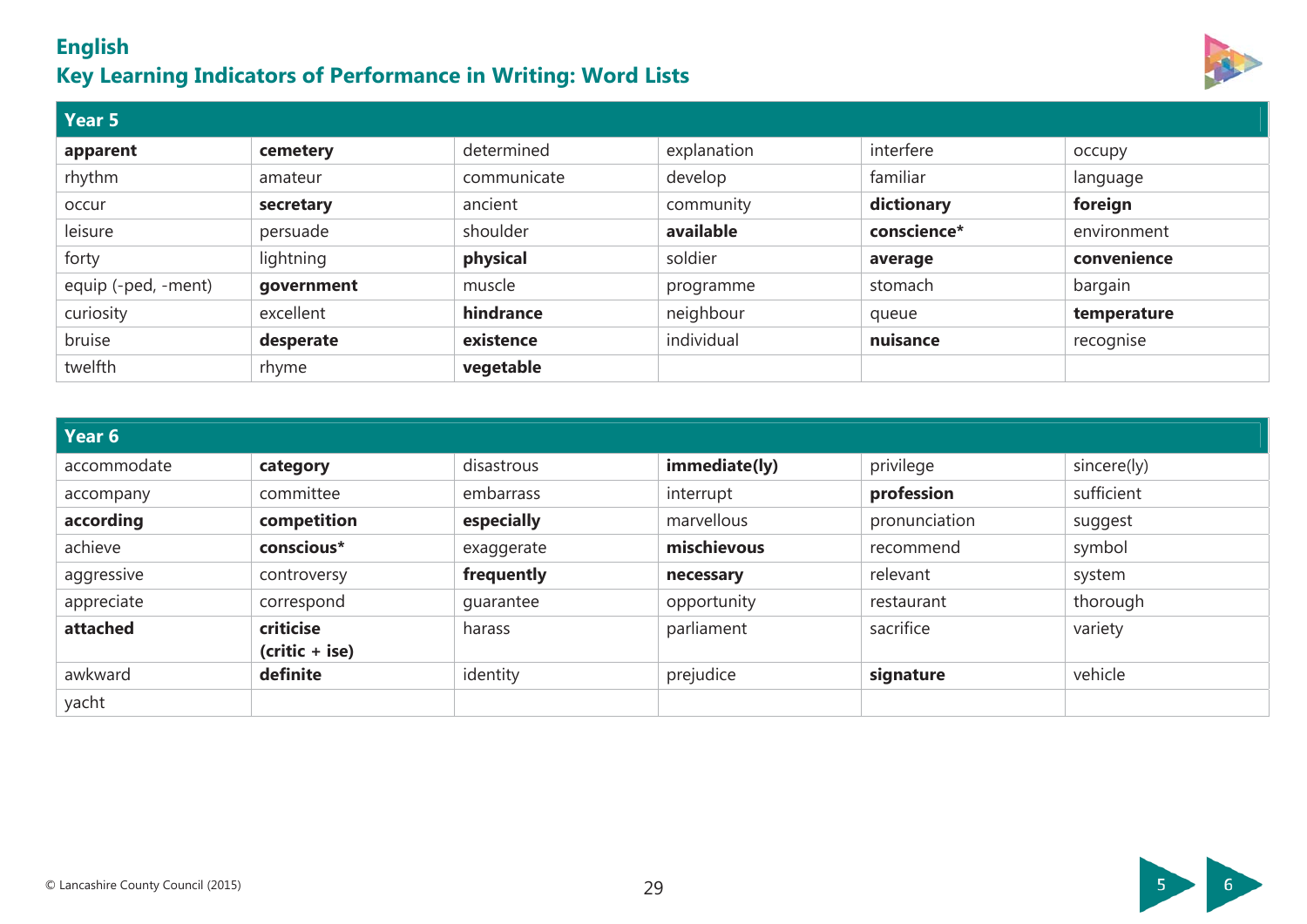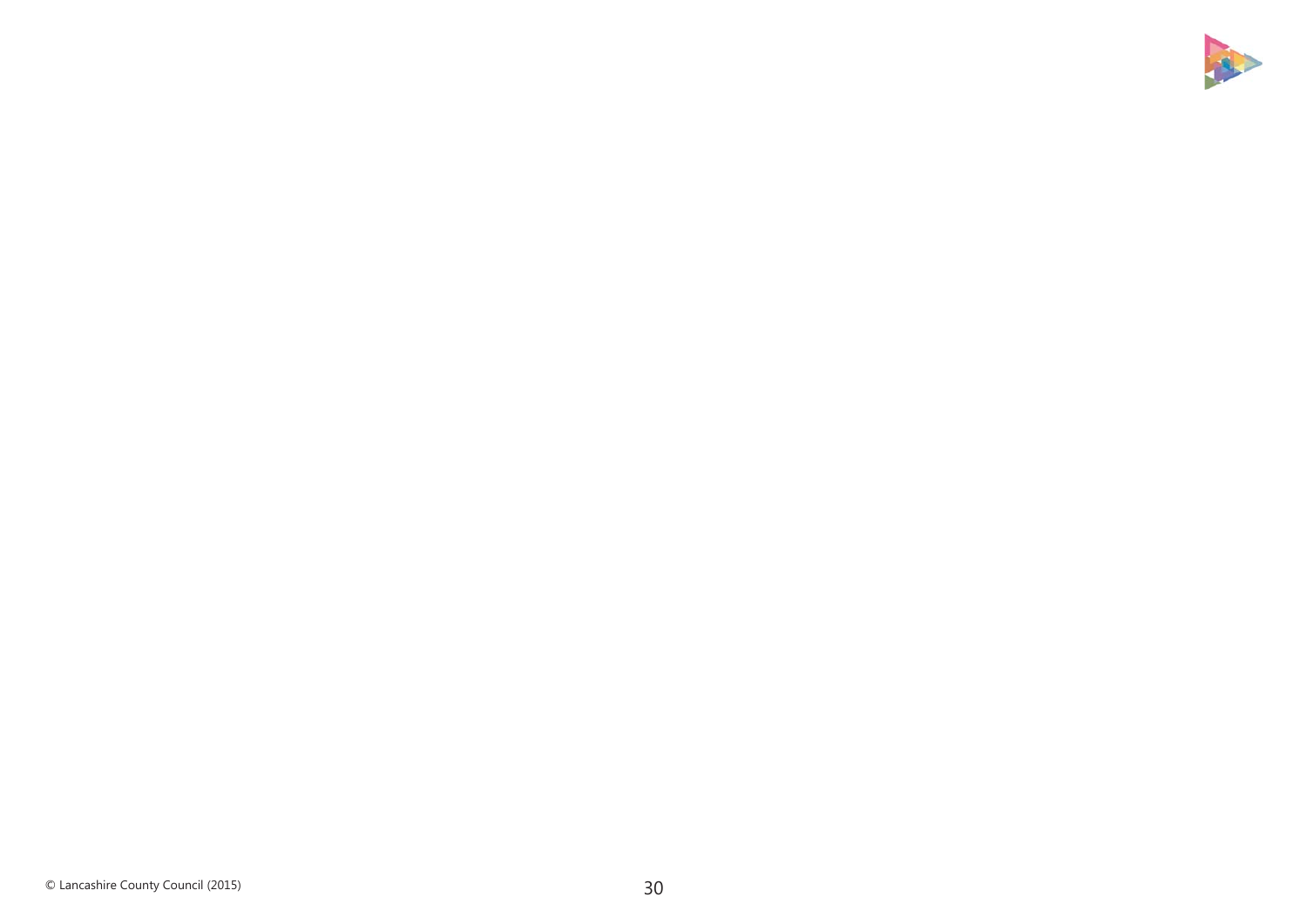

#### **Guidance for Using KLIPs: Mathematics**

These materials have been written by Lancashire Professional Development Service (LPDS) Teaching and Learning Consultants for Primary Mathematics in conjunction with the aims and statutory requirements set out in the National Curriculum 2014.

#### **What are the KLIPs?**

The KLIPs, or **Key Learning Indicators of Performance***,* have been developed from Lancashire's National Curriculum Support Materials which detail the key learning in mathematics for each year group. These key learning grids for each year group can be used to provide:

- $\triangleright$  detailed assessment information for the teacher to use to inform their future planning of next steps (formative);
- ▶ overall judgements which can be made more summatively (for example once a term), to enable senior leadership teams to track progress across the school, during the year. This will assist schools with self-evaluation and in informing discussions with others e.g. inspection teams, about attainment and progress;
- $\blacktriangleright$  a means of informing parents about attainment and progress.

The underlined statements on the grids have been identified as **Key Learning Indicators of Performance** (KLIPs) as these have the greatest impact on the further development of skills and subsequent learning. Consequently, the **Key Learning Indicators of Performance** (KLIPs) play a particularly significant role in the assessment process.

#### **How Do I Use KLIPs to Support Assessment in Mathematics?**

The KLIPs approach is intended to be used for periodic assessment, in other words 'stepping back', perhaps termly, and asking the question 'How is this pupil performing in mathematics?'

#### **The Process**

- ► Consider the pupil's performance in relation to all of the key learning statements not just the KLIPs (the ones which have been underlined).
- ▶ Make a professional judgement as to whether the expectations have been achieved, highlighting statements, or partial statements to record judgements. If statements are highlighted termly, consider using different coloured highlighters each term to indicate where progress has been made.
- A child does not need to demonstrate an aspect of key learning a specific number of times for them to be assessed as having achieved it. However, they would be expected to **demonstrate and apply** the skill or knowledge **independently, consistently and in a range of contexts**. The contexts could be within mathematics, for example calculation when working out perimeter, or within other subjects, for example, interpreting data created in a science lesson.
- ▶ For each statement, teachers should also consider evidence that has not been scaffolded through immediate direct teaching or through over reliance on tools such as process success criteria.
- ▶ Assessing mathematics involves examining pupils' competence in both the concept itself and its application into reasoning and problem solving. Rich opportunities to gather evidence include guided sessions, starters away from where the concept has been originally taught, discussion between talk partners and learning across the curriculum.
- Assessment information, highlighted on the grids, should be used to inform the teacher's planning so that gaps and next steps can be addressed.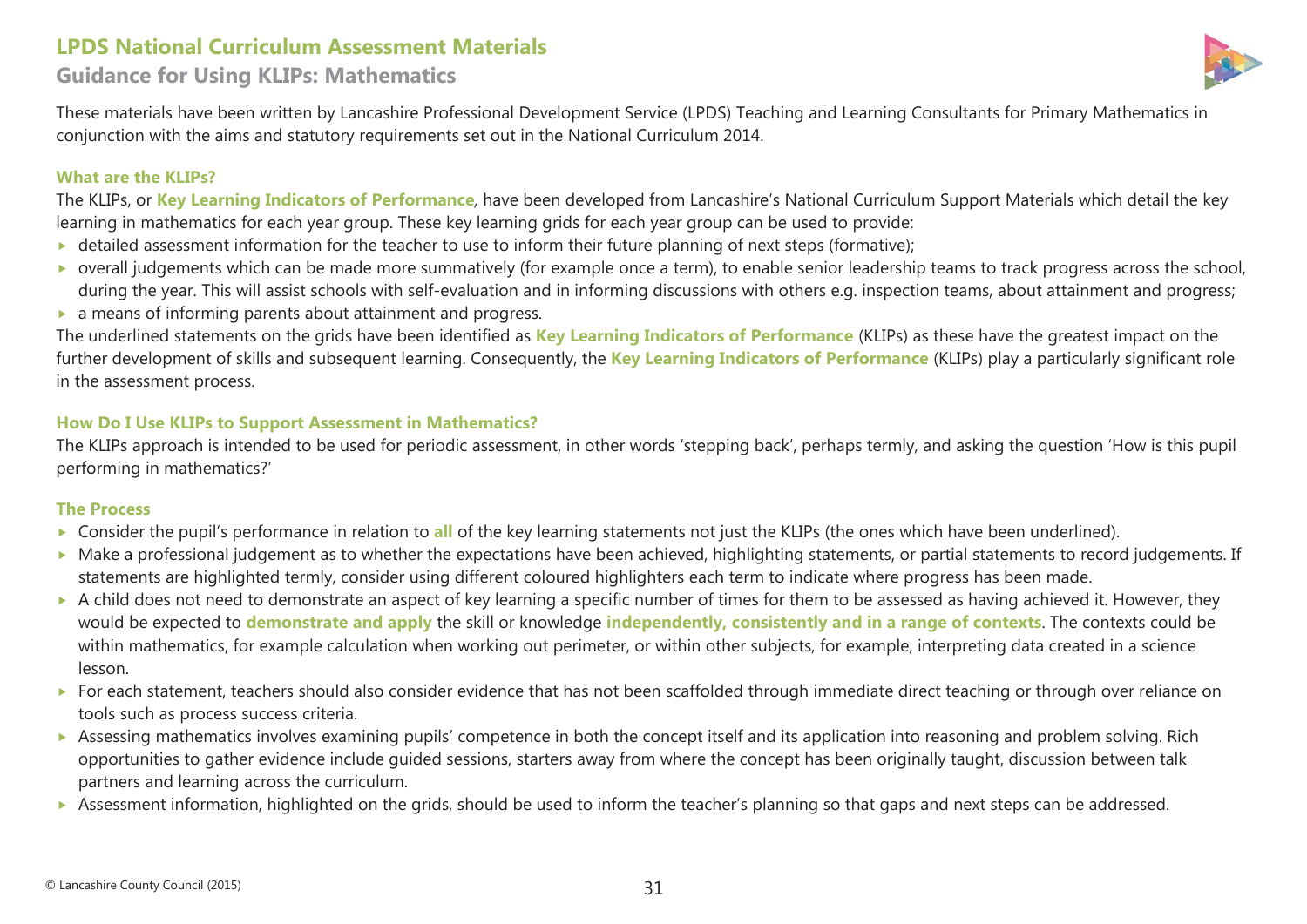

**Guidance for Using KLIPs: Mathematics** 

#### **Making a Summative Judgement Using the KLIPs Approach**

- ▶ Make a judgement about the child's current position in learning, based on a balance of strengths and aspects that need further learning opportunities. Consider whether the child is 'on track' to achieve the year group expectations by the end of the academic year.
- $\blacktriangleright$  The three definitions used here are offered as guidance to teachers making 'best fit' judgements, at the end of each term:
	- **o Entering** starting to demonstrate some of the features of this year group's expectations (although these may not yet be evident in reasoning and problem solving or be fully meeting the end of year expectation, e.g. a Year One child at the end of the autumn term may be competent with counting to 50, but not yet to 100). Typically what would be expected if a child was on track at the end of the autumn term in a particular year group (e.g. a child typically working at what you would expect, at end of autumn term Y3, would be 'entering, Y3').
	- **o Developing** demonstrating more of the features of this year group's expectations. Some learning in some aspects might not be fully embedded across all situations. Typically what would be expected if a child was on track at the end of the spring term in a particular year group (e.g. a child typically working at what you would expect, at end of spring term Y3, would be 'developing, Y3').
	- **o Secure** demonstrating most (or indeed all) of the features of this year group's expectations. To attain a secure judgement, the child must have achieved all of the **key learning indicators of performance** (KLIPS, underlined statements) unless they have a specific learning difficulty that prevents them from doing so. Their typical knowledge/understanding/skill demonstrated is behaviour which is **embedded**. Typically what would be expected if a child was on track at the end of the summer term in a particular year group (e.g. a child typically working at what you would expect for a typical child at the end of Y3, would be 'secure, Y3').
- ▶ There are no set percentages or numbers of statements which need to be highlighted in order to determine whether a child is entering, developing or secure in relation to a particular age group expectation. Profiles of children judged to be 'developing' for instance could be very different.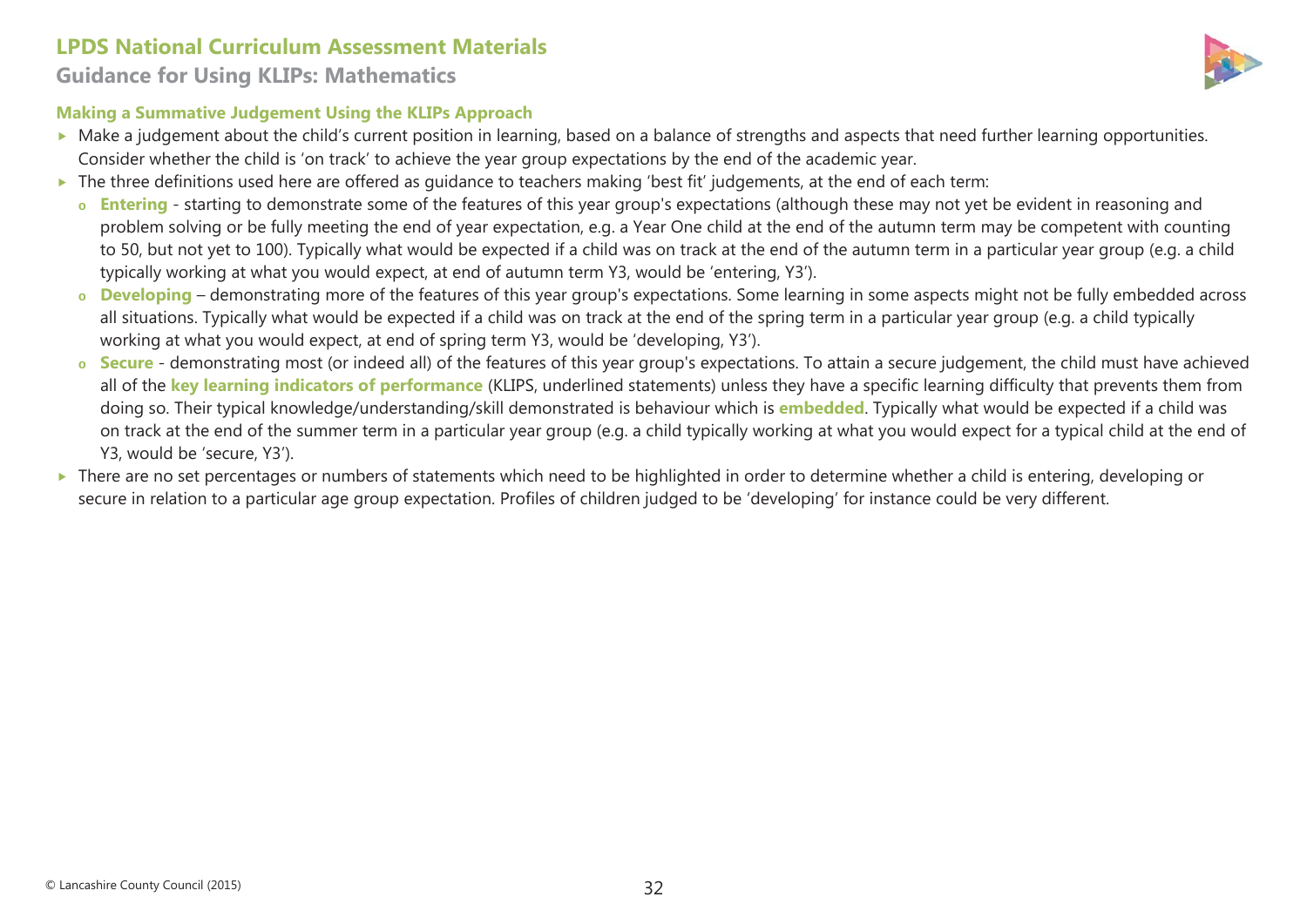## **Mathematics**

## **Key Learning Indicators of Performance: Year 1**



1

| Number - number and place value                                                                                                                                                                                                                                                                                                                                                                                                                                                                                                                                                                                                                                                                                                                                                                                                                                         | <b>Number - addition and subtraction</b>                                                                                                                                                                                                                                                                                                                                                                                                                                                                                                          | Number - multiplication and division                                                                                                                                                                                                                                     |
|-------------------------------------------------------------------------------------------------------------------------------------------------------------------------------------------------------------------------------------------------------------------------------------------------------------------------------------------------------------------------------------------------------------------------------------------------------------------------------------------------------------------------------------------------------------------------------------------------------------------------------------------------------------------------------------------------------------------------------------------------------------------------------------------------------------------------------------------------------------------------|---------------------------------------------------------------------------------------------------------------------------------------------------------------------------------------------------------------------------------------------------------------------------------------------------------------------------------------------------------------------------------------------------------------------------------------------------------------------------------------------------------------------------------------------------|--------------------------------------------------------------------------------------------------------------------------------------------------------------------------------------------------------------------------------------------------------------------------|
| Count to and across 100, forwards and backwards, beginning<br>with 0 or 1, or from any given number.<br>Count in multiples of twos, fives and tens.<br>▶<br>Read and write numbers to 100 in numerals.<br>Read and write numbers from 1 to 20 in numerals and words.<br>Begin to recognise the place value of numbers beyond 20 (tens<br>and ones).<br>Identify and represent numbers using objects and pictorial<br>representations including the number line (numbers to at<br>least 30).<br>Use the language of: equal to, more than, less than (fewer),<br>most, least.<br>Given a number, identify one more and one less.<br>Recognise and create repeating patterns with numbers, objects<br>and shapes.<br>▶ Identify odd and even numbers linked to counting in twos from<br>$0$ and 1.<br>Solve problems and practical problems involving all of the<br>above. | Read, write and interpret mathematical statements involving<br>▶<br>$addition (+)$ , subtraction (-) and equals (=) signs.<br>Represent and use number bonds and related subtraction facts<br>Þ.<br>within 20.<br>Add and subtract one-digit and two-digit numbers to 20,<br>including zero (using concrete objects and pictorial<br>representations).<br>Solve one-step problems that involve addition and subtraction,<br>▶<br>using concrete objects and pictorial representations, and<br>missing number problems such as $7 = \square - 9$ . | Recall and use doubles of all numbers to 10 and corresponding<br>halves.<br>Solve one-step problems involving multiplication and division.<br>by calculating the answer using concrete objects, pictorial<br>representations and arrays with the support of the teacher. |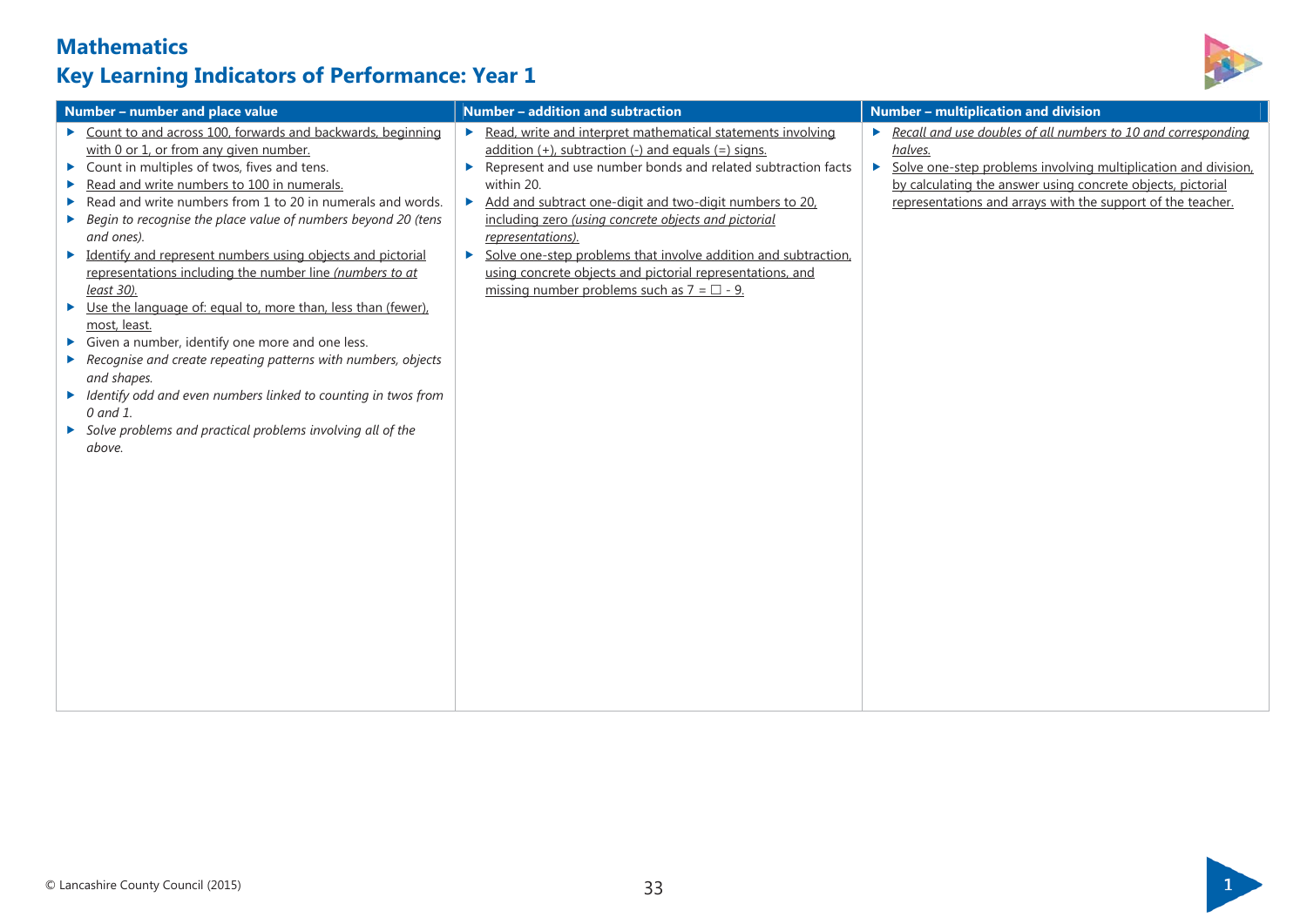#### **Mathematics Key Learning Indicators of Performance: Year 1**



| <b>Number - fractions</b>                                                                                                                                                                                                                                                                                                                                                                          | <b>Geometry - properties of shapes</b>                                                                                                                                                                                                                                                                                                                                                                                                                          | <b>Measurement</b>                                                                                                                                                                                                                                                                                                                                                                                                                                                                                                                                                                                                                                                                                                                                                                                                                                                                                                                                                                                                                                                                                                                                                                                                                                                                          |
|----------------------------------------------------------------------------------------------------------------------------------------------------------------------------------------------------------------------------------------------------------------------------------------------------------------------------------------------------------------------------------------------------|-----------------------------------------------------------------------------------------------------------------------------------------------------------------------------------------------------------------------------------------------------------------------------------------------------------------------------------------------------------------------------------------------------------------------------------------------------------------|---------------------------------------------------------------------------------------------------------------------------------------------------------------------------------------------------------------------------------------------------------------------------------------------------------------------------------------------------------------------------------------------------------------------------------------------------------------------------------------------------------------------------------------------------------------------------------------------------------------------------------------------------------------------------------------------------------------------------------------------------------------------------------------------------------------------------------------------------------------------------------------------------------------------------------------------------------------------------------------------------------------------------------------------------------------------------------------------------------------------------------------------------------------------------------------------------------------------------------------------------------------------------------------------|
| Understand that a fraction can describe part of a whole.<br>$\triangleright$ Understand that a unit fraction represents one equal part of a<br>whole.<br>Recognise, find and name a half as one of two equal parts of<br>an object shape or quantity (including measure).<br>Recognise, find and name a quarter as one of four equal parts<br>of an object, shape or quantity (including measure). | Recognise and name common 2-D shapes, including<br>rectangles (including squares), circles and triangles.<br>Recognise and name common 3-D shapes, including<br>ь<br>cuboids (including cubes), pyramids and spheres.<br><b>Geometry - position and direction</b><br>▶ Describe movement, including whole, half, quarter and<br>three-quarter turns.<br>Recognise and create repeating patterns with objects and<br>shapes.<br>Describe position and direction. | Measure and begin to record:<br>- lengths and heights, using non-standard and then<br>manageable standard units (m/cm)<br>- mass/weight, using non-standard and then manageable<br>standard units (kg/g)<br>- capacity and volume using non-standard and then<br>manageable standard units (litres/ml)<br>- time (hours/minutes/seconds)<br>within children's range of counting competence.<br>Compare, describe and solve practical problems for:<br>- lengths and heights (for example, long / short, longer /<br>shorter. tall / short, double / half).<br>- mass/weight (for example, heavy / light, heavier than,<br>lighter than).<br>- capacity and volume (for example, full/empty, more than,<br>less than, half, half full, quarter).<br>- time (for example, quicker, slower, earlier, later).<br>Recognise and use language relating to dates, including days of the<br>week, weeks, months and years.<br>Sequence events in chronological order using language (for<br>example, before and after, next, first, today, yesterday, tomorrow,<br>morning, afternoon and evening.<br>Tell the time to the hour and half past the hour and draw the hands<br>on a clock face to show these times.<br>Recognise and know the value of different denominations of coins<br>and notes. |

#### **Statistics**

- **F** Sort objects, numbers and shapes to a given criterion and their own.
- **Present and interpret data in block diagrams using practical** *equipment.*
- **Ask and answer simple questions by counting the number of objects** *in each category.*
- **Ask and answer questions by comparing categorical data.**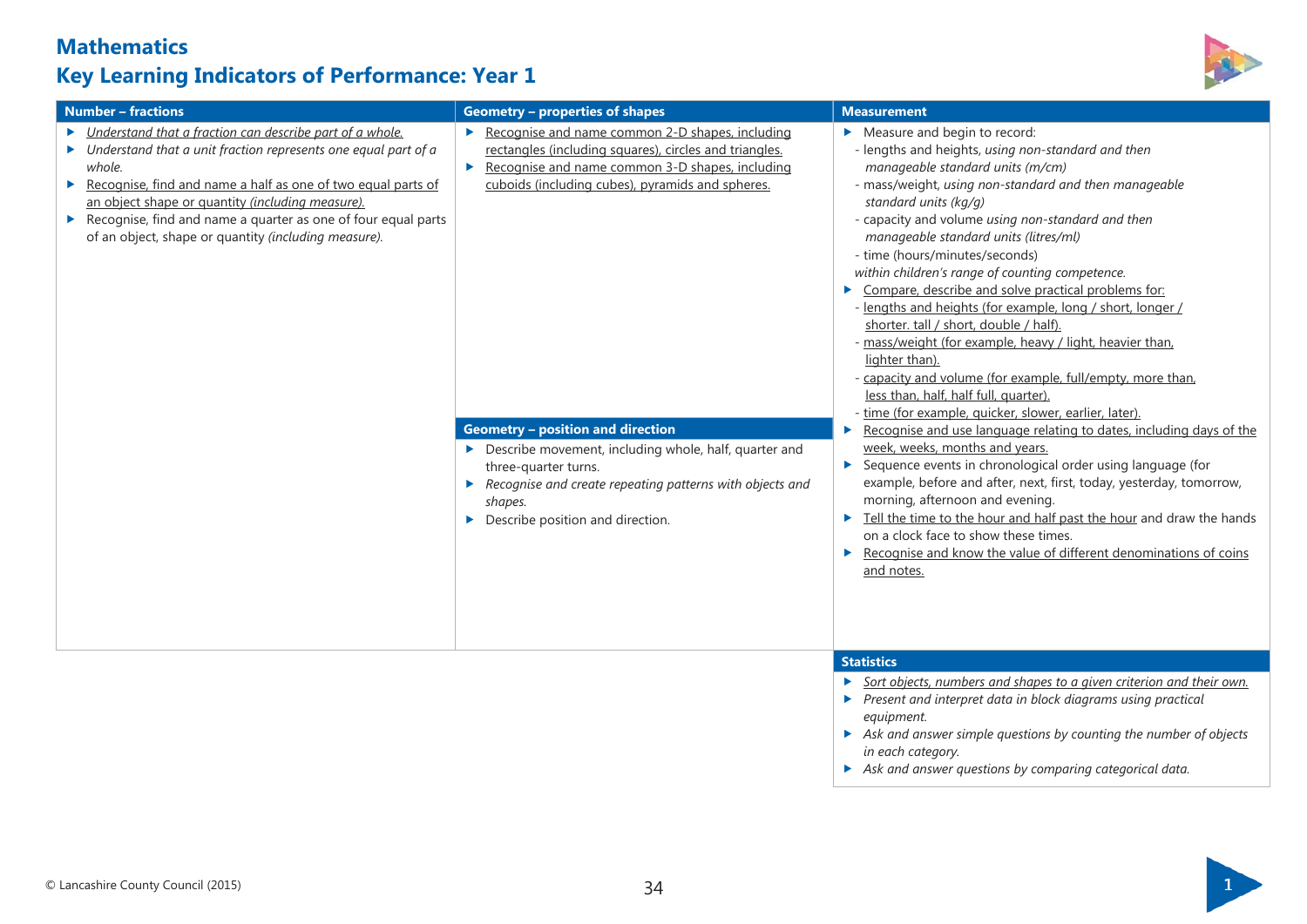#### **Mathematics**

## **Key Learning Indicators of Performance: Year 2**



 $\begin{bmatrix} 2 \end{bmatrix}$ 

| Number - number and place value                                                                                                                                                                                                                                                                                                                                                                                                                                                                                                                                                                                                                                                                                                                                                                                                                                                                                               | Number - addition and subtraction                                                                                                                                                                                                                                                                                                                                                                                                                                                                                                                                                                                                                                                                                                                                                                                                                                                                                                                                                                                                                                                                                                                                                                                                                                                                                                                                                                                                                                                                                       | Number - multiplication and division                                                                                                                                                                                                                                                                                                                                                                                                                                                                                                                                                                                                                                                                                                                                                                                                                                                                                                                                                                                                                                                                                                                                                                                                                                         |
|-------------------------------------------------------------------------------------------------------------------------------------------------------------------------------------------------------------------------------------------------------------------------------------------------------------------------------------------------------------------------------------------------------------------------------------------------------------------------------------------------------------------------------------------------------------------------------------------------------------------------------------------------------------------------------------------------------------------------------------------------------------------------------------------------------------------------------------------------------------------------------------------------------------------------------|-------------------------------------------------------------------------------------------------------------------------------------------------------------------------------------------------------------------------------------------------------------------------------------------------------------------------------------------------------------------------------------------------------------------------------------------------------------------------------------------------------------------------------------------------------------------------------------------------------------------------------------------------------------------------------------------------------------------------------------------------------------------------------------------------------------------------------------------------------------------------------------------------------------------------------------------------------------------------------------------------------------------------------------------------------------------------------------------------------------------------------------------------------------------------------------------------------------------------------------------------------------------------------------------------------------------------------------------------------------------------------------------------------------------------------------------------------------------------------------------------------------------------|------------------------------------------------------------------------------------------------------------------------------------------------------------------------------------------------------------------------------------------------------------------------------------------------------------------------------------------------------------------------------------------------------------------------------------------------------------------------------------------------------------------------------------------------------------------------------------------------------------------------------------------------------------------------------------------------------------------------------------------------------------------------------------------------------------------------------------------------------------------------------------------------------------------------------------------------------------------------------------------------------------------------------------------------------------------------------------------------------------------------------------------------------------------------------------------------------------------------------------------------------------------------------|
| Count in steps of 2, 3, and 5 from 0, and in tens from any<br>number, forward and backward.<br>Read and write numbers to at least 100 in numerals and in<br>words.<br>Recognise the place value of each digit in a two-digit number<br>(tens, ones).<br>• Identify, represent and estimate numbers using different<br>representations, including the number line.<br>Partition numbers in different ways (e.g. $23 = 20 + 3$ and<br>$23 = 10 + 13$ ).<br>Compare and order numbers from 0 up to 100; use $\langle$ , $>$ and =<br>signs.<br>$\triangleright$ Find 1 or 10 more or less than a given number.<br>Round numbers to at least 100 to the nearest 10.<br>$\triangleright$ Understand the connection between the 10 multiplication table<br>and place value.<br>▶ Describe and extend simple sequences involving counting on or<br>back in different steps.<br>▶ Use place value and number facts to solve problems. | ▶ Choose an appropriate strategy to solve a calculation based<br>upon the numbers involved (recall a known fact, calculate<br>mentally, use a jotting).<br>$\triangleright$ Select a mental strategy appropriate for the numbers involved in<br>the calculation.<br>$\triangleright$ Show that addition of two numbers can be done in any order<br>(commutative) and subtraction of one number from another<br>cannot.<br>Understand subtraction as take away and difference (how many<br>Þ.<br>more, how many less/fewer).<br>Recall and use addition and subtraction facts to 20 fluently,<br>Þ.<br>and derive and use related facts up to 100 (bonds totalling 5,<br>10 and 20).<br>Recall and use number bonds for multiples of 5 totalling 60 (to<br>Þ.<br>support telling time to nearest 5 minutes).<br>Add and subtract numbers using concrete objects, pictorial<br>Þ.<br>representations, and mentally, including:<br>- a two-digit number and ones.<br>- a two-digit number and tens.<br>- two two-digit numbers.<br>- adding three one-digit numbers.<br>Recognise and use the inverse relationship between addition<br>and subtraction and use this to check calculations and solve<br>missing number problems.<br>Solve problems with addition and subtraction including with<br>missing numbers:<br>- using concrete objects and pictorial representations,<br>including those involving numbers, quantities and<br>measures.<br>- applying their increasing knowledge of mental and<br>written methods. | Understand multiplication as repeated addition and arrays.<br>Understand division as sharing and grouping and that a division<br>$\blacktriangleright$<br>calculation can have a remainder.<br>Show that multiplication of two numbers can be done in any<br>×<br>order (commutative) and division of one number by another<br>cannot.<br>Recall and use multiplication and division facts for the 2, 5 and<br>×<br>10 multiplication tables, including recognising odd and even<br>numbers.<br>Derive and use doubles of simple two-digit numbers (numbers in<br>$\blacktriangleright$<br>which the ones total less than 10).<br>Derive and use halves of simple two-digit even numbers<br>▶<br>(numbers in which the tens are even).<br>Calculate mathematical statements for multiplication using<br>$\blacktriangleright$<br>repeated addition) and division within the multiplication tables<br>and write them using the multiplication $(x)$ , division $\left(\div\right)$ and<br>equals $(=)$ signs.<br>Solve problems involving multiplication and division (including<br>$\blacktriangleright$<br>those with remainders), using materials, arrays, repeated<br>addition, mental methods, and multiplication and division facts,<br>including problems in contexts. |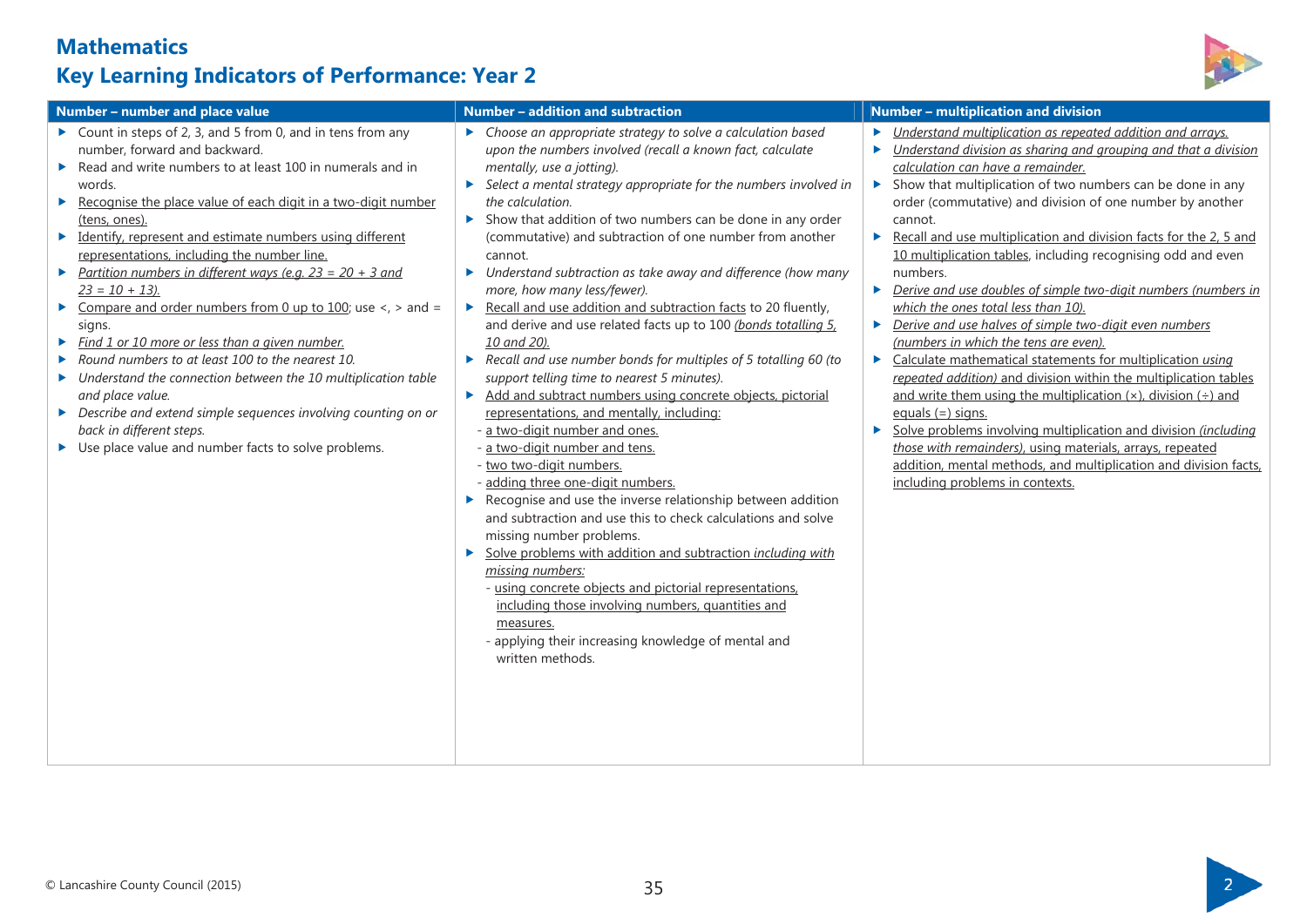## **Mathematics**

## **Key Learning Indicators of Performance: Year 2**



| <b>Number - fractions</b>                                                                                                                                                                                                                                                                                                                                                                                                                                                                                                                                                                                                       | <b>Geometry - properties of shapes</b>                                                                                                                                                                                                                                                                                                                                                                                                                                                                                                                                                                                                                                                                                                                                                      | <b>Measurement</b>                                                                                                                                                                                                                                                                                                                                                                                                                                                                                                                                                                                                                                                                                                                                                                                                                                                                                                                                                                                                                                                              |
|---------------------------------------------------------------------------------------------------------------------------------------------------------------------------------------------------------------------------------------------------------------------------------------------------------------------------------------------------------------------------------------------------------------------------------------------------------------------------------------------------------------------------------------------------------------------------------------------------------------------------------|---------------------------------------------------------------------------------------------------------------------------------------------------------------------------------------------------------------------------------------------------------------------------------------------------------------------------------------------------------------------------------------------------------------------------------------------------------------------------------------------------------------------------------------------------------------------------------------------------------------------------------------------------------------------------------------------------------------------------------------------------------------------------------------------|---------------------------------------------------------------------------------------------------------------------------------------------------------------------------------------------------------------------------------------------------------------------------------------------------------------------------------------------------------------------------------------------------------------------------------------------------------------------------------------------------------------------------------------------------------------------------------------------------------------------------------------------------------------------------------------------------------------------------------------------------------------------------------------------------------------------------------------------------------------------------------------------------------------------------------------------------------------------------------------------------------------------------------------------------------------------------------|
| Understand and use the terms numerator and denominator.<br>Understand that a fraction can describe part of a set.<br>Understand that the larger the denominator is, the more pieces<br>it is split into and therefore the smaller each part will be.<br>Recognise, find, name and write fractions $\frac{1}{3}$ , $\frac{1}{4}$ , $\frac{2}{4}$ and $\frac{3}{4}$ of a<br>length, shape, set of objects or quantity.<br>• Write simple fractions for example, $\frac{1}{2}$ of 6 = 3 and recognise the<br>equivalence of $\frac{2}{4}$ and $\frac{1}{2}$ .<br>► Count on and back in steps of $\frac{1}{2}$ and $\frac{1}{4}$ . | Identify and describe the properties of 2-D shapes,<br>including the number of sides and line symmetry in a<br>vertical line.<br>Identify and describe the properties of 3-D shapes.<br>including the number of edges, vertices and faces.<br>• Identify 2-D shapes on the surface of 3-D shapes, [for<br>example, a circle on a cylinder and a triangle on a<br>pyramid].<br><b>Geometry - position and direction</b><br>Order/arrange combinations of mathematical objects in<br>patterns/sequences.<br>Use mathematical vocabulary to describe position.<br>direction and movement, including movement in a<br>straight line and distinguishing between rotation as a turn<br>and in terms of right angles for quarter, half and three-<br>quarter turns (clockwise and anti-clockwise). | Choose and use appropriate standard units to estimate and<br>measure length/height in any direction (m/cm); mass (kg/g);<br>temperature (°C); capacity and volume (litres/ml) to the nearest<br>appropriate unit, using rulers, scales, thermometers and measuring<br>vessels (within children's place value competence).<br>• Compare and order lengths, mass, volume/capacity and record the<br>results using $>$ , < and =.<br>Recognise and use symbols for pounds $(f)$ and pence (p).<br>Combine amounts to make a particular value.<br>Find different combinations of coins that equal the same amounts<br>of money.<br>Compare and sequence intervals of time.<br>Tell and write the time to five minutes, including quarter past/to the<br>hour and draw the hands on a clock face to show these times.<br>Know the number of minutes in an hour and the number of hours in<br>Þ.<br>a day.<br>Solve simple problems in a practical context involving addition and<br>subtraction of money of the same unit, including giving change and<br>measures (including time). |
|                                                                                                                                                                                                                                                                                                                                                                                                                                                                                                                                                                                                                                 |                                                                                                                                                                                                                                                                                                                                                                                                                                                                                                                                                                                                                                                                                                                                                                                             |                                                                                                                                                                                                                                                                                                                                                                                                                                                                                                                                                                                                                                                                                                                                                                                                                                                                                                                                                                                                                                                                                 |

#### **Statistics**

- f Compare and sort *objects, numbers and* common 2-D and 3-D shapes and everyday objects.
- $\blacktriangleright$  Interpret and construct simple pictograms, tally charts, block diagrams and simple tables.
- $\blacktriangleright$  Ask and answer simple questions by counting the number of objects in each category and sorting the categories by quantity.
- $\triangleright$  Ask and answer questions about totalling and comparing categorical data.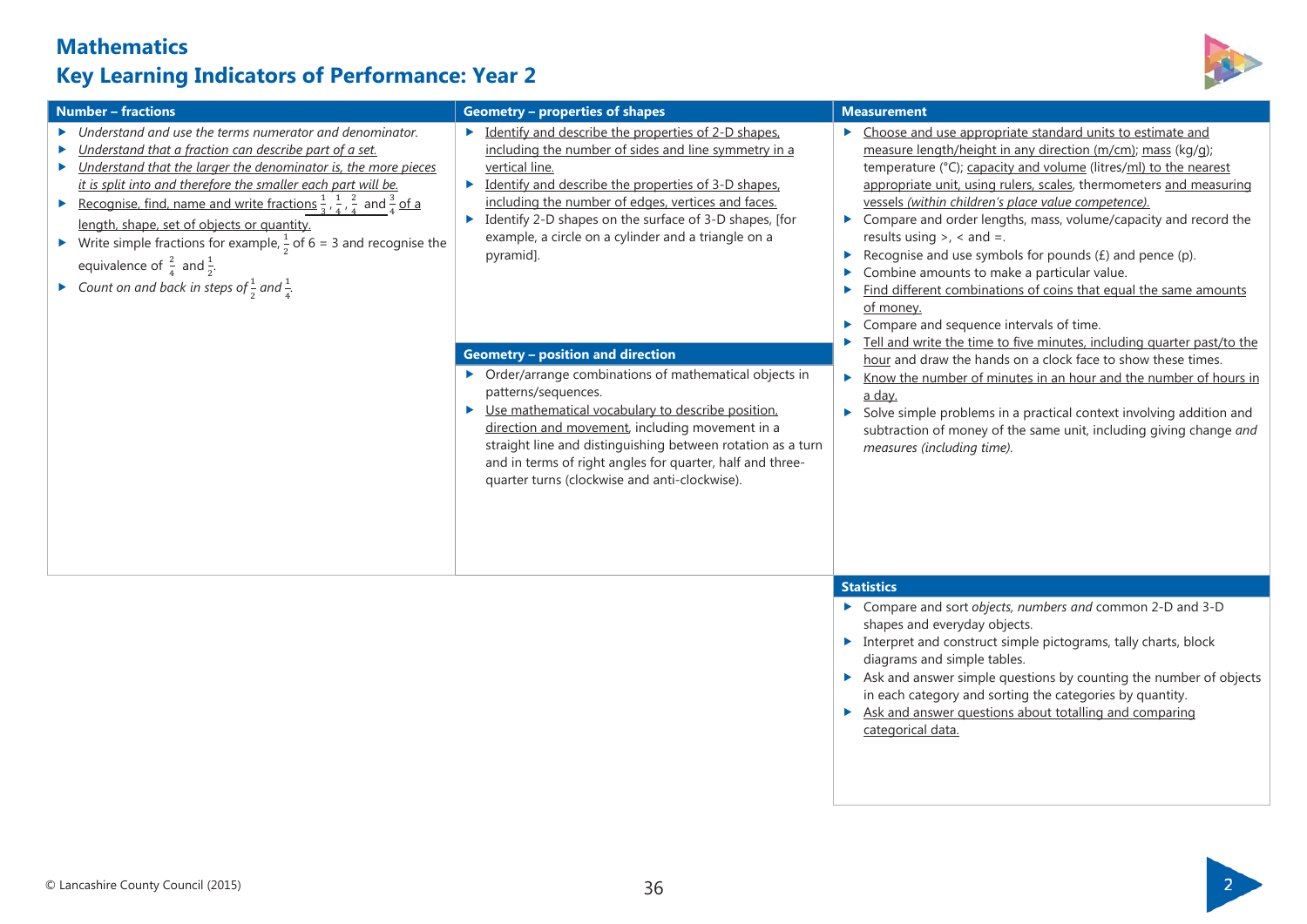# **Key Learning Indicators of Performance: Year 3**



| Number - number and place value                                                                                                                                                                                                                                                                                                                                                                                                                                                                                                                                                                                                                                                                                                                                                                                                                                                                                                                                                                                                                                                                                                                                         | <b>Number - addition and subtraction</b>                                                                                                                                                                                                                                                                                                                                                                                                                                                                                                                                                                                                                                                                                                                                                                                                                                                                                                                                                                                                                                                                                                                                                                 | Number - multiplication and division                                                                                                                                                                                                                                                                                                                                                                                                                                                                                                                                                                                                                                                                                                                                                                                                                                                                                                                                                                                                                                                                                                                                                                                                                                                                                                                                                          |
|-------------------------------------------------------------------------------------------------------------------------------------------------------------------------------------------------------------------------------------------------------------------------------------------------------------------------------------------------------------------------------------------------------------------------------------------------------------------------------------------------------------------------------------------------------------------------------------------------------------------------------------------------------------------------------------------------------------------------------------------------------------------------------------------------------------------------------------------------------------------------------------------------------------------------------------------------------------------------------------------------------------------------------------------------------------------------------------------------------------------------------------------------------------------------|----------------------------------------------------------------------------------------------------------------------------------------------------------------------------------------------------------------------------------------------------------------------------------------------------------------------------------------------------------------------------------------------------------------------------------------------------------------------------------------------------------------------------------------------------------------------------------------------------------------------------------------------------------------------------------------------------------------------------------------------------------------------------------------------------------------------------------------------------------------------------------------------------------------------------------------------------------------------------------------------------------------------------------------------------------------------------------------------------------------------------------------------------------------------------------------------------------|-----------------------------------------------------------------------------------------------------------------------------------------------------------------------------------------------------------------------------------------------------------------------------------------------------------------------------------------------------------------------------------------------------------------------------------------------------------------------------------------------------------------------------------------------------------------------------------------------------------------------------------------------------------------------------------------------------------------------------------------------------------------------------------------------------------------------------------------------------------------------------------------------------------------------------------------------------------------------------------------------------------------------------------------------------------------------------------------------------------------------------------------------------------------------------------------------------------------------------------------------------------------------------------------------------------------------------------------------------------------------------------------------|
| ▶ Count from 0 in multiples of 4, 8, 50 and 100.<br>$\triangleright$ Count up and down in tenths.<br>Read and write numbers up to 1000 in numerals and in<br>words.<br>$\triangleright$ Read and write numbers with one decimal place.<br>Identify, represent and estimate numbers using different<br>representations (including the number line).<br>Recognise the place value of each digit in a three-digit<br>number (hundreds, tens, ones).<br>• Identify the value of each digit to one decimal place.<br>Partition numbers in different ways (e.g. $146 = 100 + 40 + 6$ and<br>$146 = 130 + 16$ .<br>Compare and order numbers up to 1000.<br>Compare and order numbers with one decimal place.<br>Find 1, 10 or 100 more or less than a given number.<br>Round numbers to at least 1000 to the nearest 10 or 100.<br>Find the effect of multiplying a one- or two-digit number by 10<br>and 100, identify the value of the digits in the answer.<br>▶ Describe and extend number sequences involving counting on<br>or back in different steps.<br>Read Roman numerals from I to XII.<br>Solve number problems and practical problems involving<br>these ideas. | Choose an appropriate strategy to solve a calculation based<br>upon the numbers involved (recall a known fact, calculate<br>mentally, use a jotting, written method).<br>Select a mental strategy appropriate for the numbers involved in<br>Þ.<br>the calculation.<br>Understand and use take away and difference for subtraction,<br>▶<br>deciding on the most efficient method for the numbers involved,<br>irrespective of context.<br>Recall/use addition/subtraction facts for 100 (multiples of 5 and<br>10.<br>Derive and use addition and subtraction facts for 100.<br>Derive and use addition and subtraction facts for multiples of<br>100 totalling 1000.<br>Add and subtract numbers mentally, including:<br>Þ.<br>- a three-digit number and ones.<br>- a three-digit number and tens.<br>- a three-digit number and hundreds.<br>Add and subtract numbers with up to three digits, using formal<br>written methods of columnar addition and subtraction.<br>Estimate the answer to a calculation and use inverse operations<br>to check answers.<br>Solve problems, including missing number problems, using<br>number facts, place value, and more complex addition and<br>subtraction. | Choose an appropriate strategy to solve a calculation based<br>upon the numbers involved (recall a known fact, calculate<br>mentally, use a jotting, written method).<br>Understand that division is the inverse of multiplication and vice<br>$\blacktriangleright$<br>versa.<br>• Understand how multiplication and division statements can be<br>represented using arrays.<br>• Understand division as sharing and grouping and use each<br>appropriately.<br>Recall and use multiplication and division facts for the 3, 4 and<br>Þ.<br>8 multiplication tables.<br>Derive and use doubles of all numbers to 100 and corresponding<br>Þ.<br>halves.<br>Derive and use doubles of all multiples of 50 to 500.<br>▶<br>Write and calculate mathematical statements for multiplication<br>and division using the multiplication tables that they know,<br>including for two-digit numbers times one-digit numbers,<br>using mental and progressing to formal written methods.<br>Use estimation to check answers to calculations and determine,<br>Þ.<br>in the context of a problem, an appropriate degree of accuracy.<br>Solve problems, including missing number problems, involving<br>Þ.<br>multiplication and division (and interpreting remainders),<br>including positive integer scaling problems and<br>correspondence problems in which n objects are connected to<br>m objects. |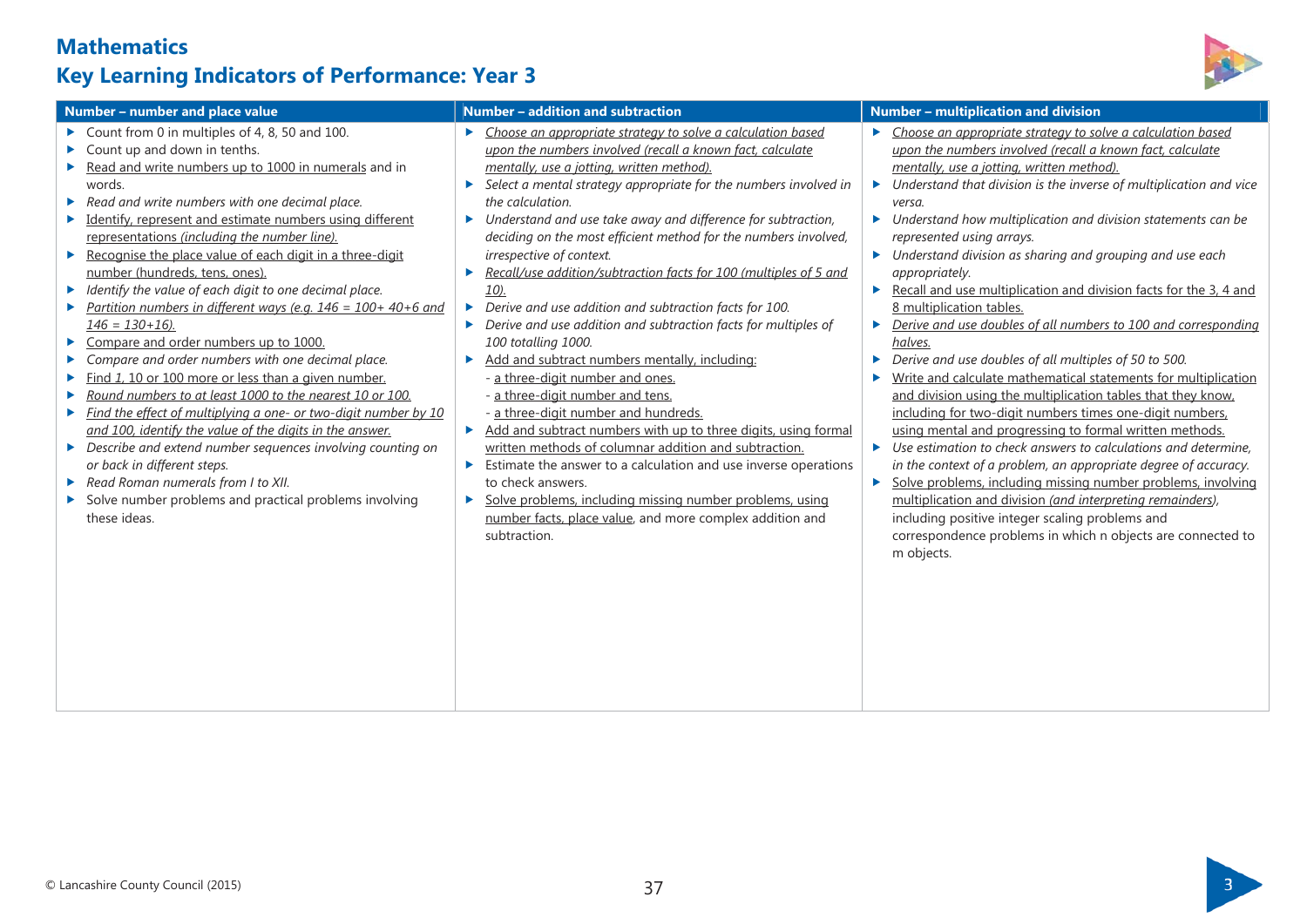#### **Mathematics Key Learning Indicators of Performance: Year 3**



| <b>Number - fractions</b>                                                                                                                                                                                                                                                                                                                                                                                                                                                                                                                                                                                                                                                                                                                                                                                                                                                                                                                                                                                                                                                                                               | <b>Geometry - properties of shapes</b>                                                                                                                                                                                                                                                                                                                                                                                                                                                                                                                                                                                                                                    | <b>Measurement</b>                                                                                                                                                                                                                                                                                                                                                                                                                                                                                                                                                                                                                                                                                                                                                                                                                                                                                                                                                                                                                                                                                                                                                                                                                                                                                                                                                                             |
|-------------------------------------------------------------------------------------------------------------------------------------------------------------------------------------------------------------------------------------------------------------------------------------------------------------------------------------------------------------------------------------------------------------------------------------------------------------------------------------------------------------------------------------------------------------------------------------------------------------------------------------------------------------------------------------------------------------------------------------------------------------------------------------------------------------------------------------------------------------------------------------------------------------------------------------------------------------------------------------------------------------------------------------------------------------------------------------------------------------------------|---------------------------------------------------------------------------------------------------------------------------------------------------------------------------------------------------------------------------------------------------------------------------------------------------------------------------------------------------------------------------------------------------------------------------------------------------------------------------------------------------------------------------------------------------------------------------------------------------------------------------------------------------------------------------|------------------------------------------------------------------------------------------------------------------------------------------------------------------------------------------------------------------------------------------------------------------------------------------------------------------------------------------------------------------------------------------------------------------------------------------------------------------------------------------------------------------------------------------------------------------------------------------------------------------------------------------------------------------------------------------------------------------------------------------------------------------------------------------------------------------------------------------------------------------------------------------------------------------------------------------------------------------------------------------------------------------------------------------------------------------------------------------------------------------------------------------------------------------------------------------------------------------------------------------------------------------------------------------------------------------------------------------------------------------------------------------------|
| > Show practically or pictorially that a fraction is one whole<br>number divided by another (e.g. $\frac{3}{4}$ can be interpreted as 3 ÷ 4).<br>Understand that finding a fraction of an amount relates to<br>division.<br>Recognise that tenths arise from dividing objects into 10<br>equal parts and in dividing one-digit numbers or quantities<br>by 10.<br>Recognise, find and write fractions of a discrete set of objects:<br>unit fractions and non-unit fractions with small denominators.<br>Recognise and use fractions as numbers: unit fractions and<br>non-unit fractions with small denominators.<br>Recognise and show, using diagrams, equivalent fractions<br>with small denominators.<br>Add and subtract fractions with the same denominator within<br>one whole [for example, $\frac{5}{7} + \frac{1}{7} = \frac{6}{7}$ ].<br>$\triangleright$ Compare and order unit fractions, and fractions with the<br>same denominators (including on a number line).<br>► Count on and back in steps of $\frac{1}{2}$ , $\frac{1}{4}$ and $\frac{1}{3}$ .<br>Solve problems that involve all of the above. | Draw 2-D shapes and make 3-D shapes using modelling<br>materials; recognise 3-D shapes in different orientations<br>and describe them.<br>Recognise angles as a property of shape or a description<br>Þ.<br>of a turn.<br>Identify right angles, recognise that two right angles make<br>a half-turn, three make three quarters of a turn and four a<br>complete turn; identify whether angles are greater than or<br>less than a right angle.<br>Identify horizontal and vertical lines and pairs of<br>Þ.<br>perpendicular and parallel lines.<br><b>Geometry - position and direction</b><br>Describe positions on a square grid labelled with letters and<br>numbers. | Measure, compare, add and subtract: lengths (m/cm/mm); mass<br>(kg/g); volume/capacity (l/ml).<br>Continue to estimate and measure temperature to the nearest degree<br>$\blacktriangleright$<br>(°C) using thermometers.<br>Understand perimeter is a measure of distance around the boundary<br>ь<br>of a shape.<br>Measure the perimeter of simple 2-D shapes.<br>Tell and write the time from an analogue clock, including using<br>Roman numerals from I to XII, and 12-hour and 24-hour clocks.<br>Estimate/read time with increasing accuracy to the nearest minute.<br>Þ.<br>Record/compare time in terms of seconds, minutes, hours; use<br>vocabulary such as o'clock, a.m./p.m., morning, afternoon, noon,<br>midnight.<br>Know the number of seconds in a minute and the number of days in<br>each month, year and leap year.<br>Compare durations of events [for example to calculate the time<br>taken by particular events or tasks].<br>Continue to recognise and use the symbols for pounds $(f)$ and pence<br>(p) and understand that the decimal point separates pounds/pence.<br>Recognise that ten 10p coins equal £1 and that each coin is $\frac{1}{10}$ of £1.<br>▶<br>Add and subtract amounts of money to give change, using both £<br>and p in practical contexts.<br>Solve problems involving money and measures and simple problems<br>involving passage of time. |
|                                                                                                                                                                                                                                                                                                                                                                                                                                                                                                                                                                                                                                                                                                                                                                                                                                                                                                                                                                                                                                                                                                                         |                                                                                                                                                                                                                                                                                                                                                                                                                                                                                                                                                                                                                                                                           | <b>Statistics</b>                                                                                                                                                                                                                                                                                                                                                                                                                                                                                                                                                                                                                                                                                                                                                                                                                                                                                                                                                                                                                                                                                                                                                                                                                                                                                                                                                                              |

- ▶ Use sorting diagrams to compare and sort objects, numbers and *common 2-D and 3-D shapes and everyday objects.*
- $\blacktriangleright$  Interpret and present data using bar charts, pictograms and tables.
- Solve one-step and two-step questions [for example, 'How many more?' and 'How many fewer?'] using information presented in scaled bar charts and pictograms and tables.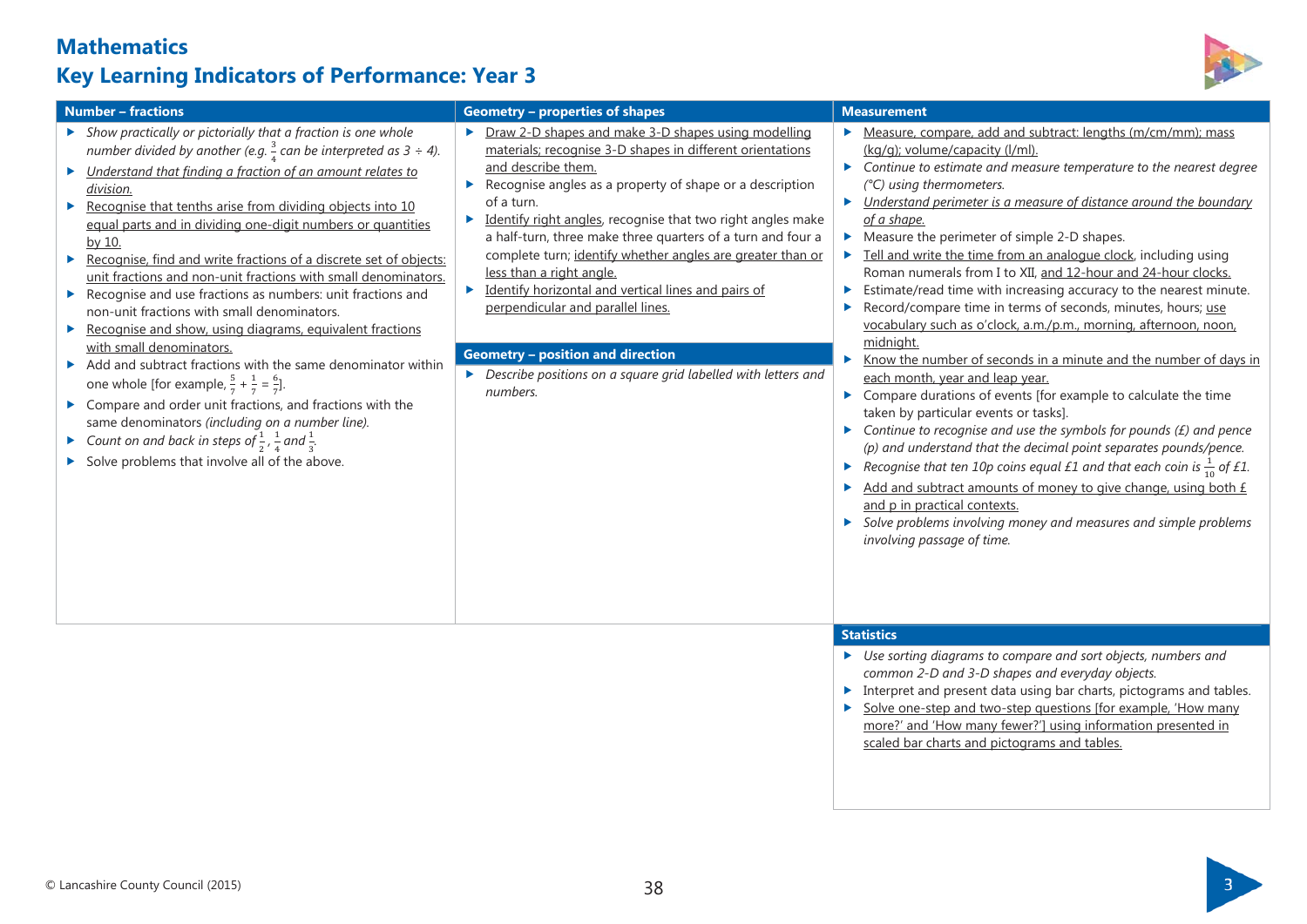# **Key Learning Indicators of Performance: Year 4**



 $\overline{4}$ 

| Number - number and place value                                                                                                                                                                                                                                                                                                                                                                                                                                                                                                                                                                                                                                                                                                                                                                                                                                                                                                                                                                                                                                                                                                                                                                                                                                                                                                                                                                                                                                                                                                                                                                                                                    | Number - addition and subtraction                                                                                                                                                                                                                                                                                                                                                                                                                                                                                                                                                                                                                                                                                                                                                                                                                                                                                                                                                                                                                                                                                                                                                                    | Number - multiplication and division                                                                                                                                                                                                                                                                                                                                                                                                                                                                                                                                                                                                                                                                                                                                                                                                                                                                                                                                                                                                                                                                                                                                                                                                                                                                                                                                                                                                       |
|----------------------------------------------------------------------------------------------------------------------------------------------------------------------------------------------------------------------------------------------------------------------------------------------------------------------------------------------------------------------------------------------------------------------------------------------------------------------------------------------------------------------------------------------------------------------------------------------------------------------------------------------------------------------------------------------------------------------------------------------------------------------------------------------------------------------------------------------------------------------------------------------------------------------------------------------------------------------------------------------------------------------------------------------------------------------------------------------------------------------------------------------------------------------------------------------------------------------------------------------------------------------------------------------------------------------------------------------------------------------------------------------------------------------------------------------------------------------------------------------------------------------------------------------------------------------------------------------------------------------------------------------------|------------------------------------------------------------------------------------------------------------------------------------------------------------------------------------------------------------------------------------------------------------------------------------------------------------------------------------------------------------------------------------------------------------------------------------------------------------------------------------------------------------------------------------------------------------------------------------------------------------------------------------------------------------------------------------------------------------------------------------------------------------------------------------------------------------------------------------------------------------------------------------------------------------------------------------------------------------------------------------------------------------------------------------------------------------------------------------------------------------------------------------------------------------------------------------------------------|--------------------------------------------------------------------------------------------------------------------------------------------------------------------------------------------------------------------------------------------------------------------------------------------------------------------------------------------------------------------------------------------------------------------------------------------------------------------------------------------------------------------------------------------------------------------------------------------------------------------------------------------------------------------------------------------------------------------------------------------------------------------------------------------------------------------------------------------------------------------------------------------------------------------------------------------------------------------------------------------------------------------------------------------------------------------------------------------------------------------------------------------------------------------------------------------------------------------------------------------------------------------------------------------------------------------------------------------------------------------------------------------------------------------------------------------|
| Count in multiples of 6, 7, 9, 25 and 1000.<br>Þ.<br>Count backwards through zero to include negative numbers.<br>▶<br>Count up and down in hundredths.<br>▶<br>Read and write numbers to at least 10 000.<br>Read and write numbers with up to two decimal places.<br>▶<br>Recognise the place value of each digit in a four-digit<br>▶<br>number.<br>Identify the value of each digit to two decimal places.<br>▶<br>Partition numbers in different ways (e.g. $2.3 = 2 + 0.3$ )<br>$\blacktriangleright$<br>and $1 + 1.3$ ).<br>Identify, represent and estimate numbers using different<br>representations (including the number line).<br>Order and compare numbers beyond 1000.<br>$\blacktriangleright$<br>Order and compare numbers with the same number of<br>$\blacktriangleright$<br>decimal places up to two decimal places.<br>Find 0.1, 1, 10, 100 or 1000 more or less than a given number.<br>$\blacktriangleright$<br>Round any number to the nearest 10, 100 or 1000.<br>▶<br>Round decimals (one decimal place) to the nearest whole<br>Þ.<br>number.<br>Find the effect of dividing a one- or two-digit number by 10<br>and 100, identifying the value of the digits in the answer.<br>Describe and extend number sequences involving counting on<br>Þ.<br>or back in different steps, including sequences with<br>multiplication and division steps.<br>Read Roman numerals to 100 and know that over time, the<br>ь<br>numeral system changed to include the concept of zero and<br>place value.<br>Solve number and practical problems that involve all of the<br>Þ.<br>above and with increasingly large positive numbers. | Choose an appropriate strategy to solve a calculation based<br>$\blacktriangleright$<br>upon the numbers involved (recall a known fact, calculate<br>mentally, use a jotting, written method).<br>Select a mental strategy appropriate for the numbers involved in<br>$\blacktriangleright$<br>the calculation.<br>Recall and use addition and subtraction facts for 100.<br>ь<br>Recall and use addition and subtraction facts for multiples of<br>ь<br>100 totalling 1000.<br>Derive and use addition and subtraction facts for 1 and 10 (with<br>Þ.<br>decimal numbers to one decimal place).<br>Add and subtract mentally combinations of two and three digit<br>×<br>numbers and decimals to one decimal place.<br>Add and subtract numbers with up to 4 digits and decimals<br>ь<br>with one decimal place using the formal written methods of<br>columnar addition and subtraction where appropriate.<br>Estimate; use inverse operations to check answers to a<br>×<br>calculation.<br>Solve addition and subtraction two-step problems in contexts,<br>deciding which operations and methods to use and why.<br>Solve addition and subtraction problems involving missing<br>Þ.<br>numbers. | Choose an appropriate strategy to solve a calculation based<br>▶<br>upon the numbers involved (recall a known fact, calculate<br>mentally, use a jotting, written method).<br>Recognise and use factor pairs and commutativity in mental<br>Þ.<br>calculations.<br>Recall multiplication and division facts for multiplication tables<br>ы<br>up to $12 \times 12$ .<br>Use partitioning to double or halve any number, including<br>Þ.<br>decimals to one decimal place.<br>▶ Use place value, known and derived facts to multiply and<br>divide mentally, including:<br>- multiplying by 0 and 1.<br>- dividing by 1.<br>- multiplying together three numbers.<br>Multiply two-digit and three-digit numbers by a one-digit<br>Þ.<br>number using formal written layout.<br>Divide numbers up to 3 digits by a one-digit number using the<br>▶<br>formal written method of short division and interpret remainders<br>appropriately for the context.<br>$\triangleright$ Use estimation and inverse to check answers to calculations and<br>determine, in the context of a problem, an appropriate degree of<br>accuracy.<br>Solve problems involving multiplying and adding, including<br>Þ.<br>using the distributive law to multiply two digit numbers by one<br>digit, division (including interpreting remainders), integer<br>scaling problems and harder correspondence problems such as<br>n objects are connected to m objects. |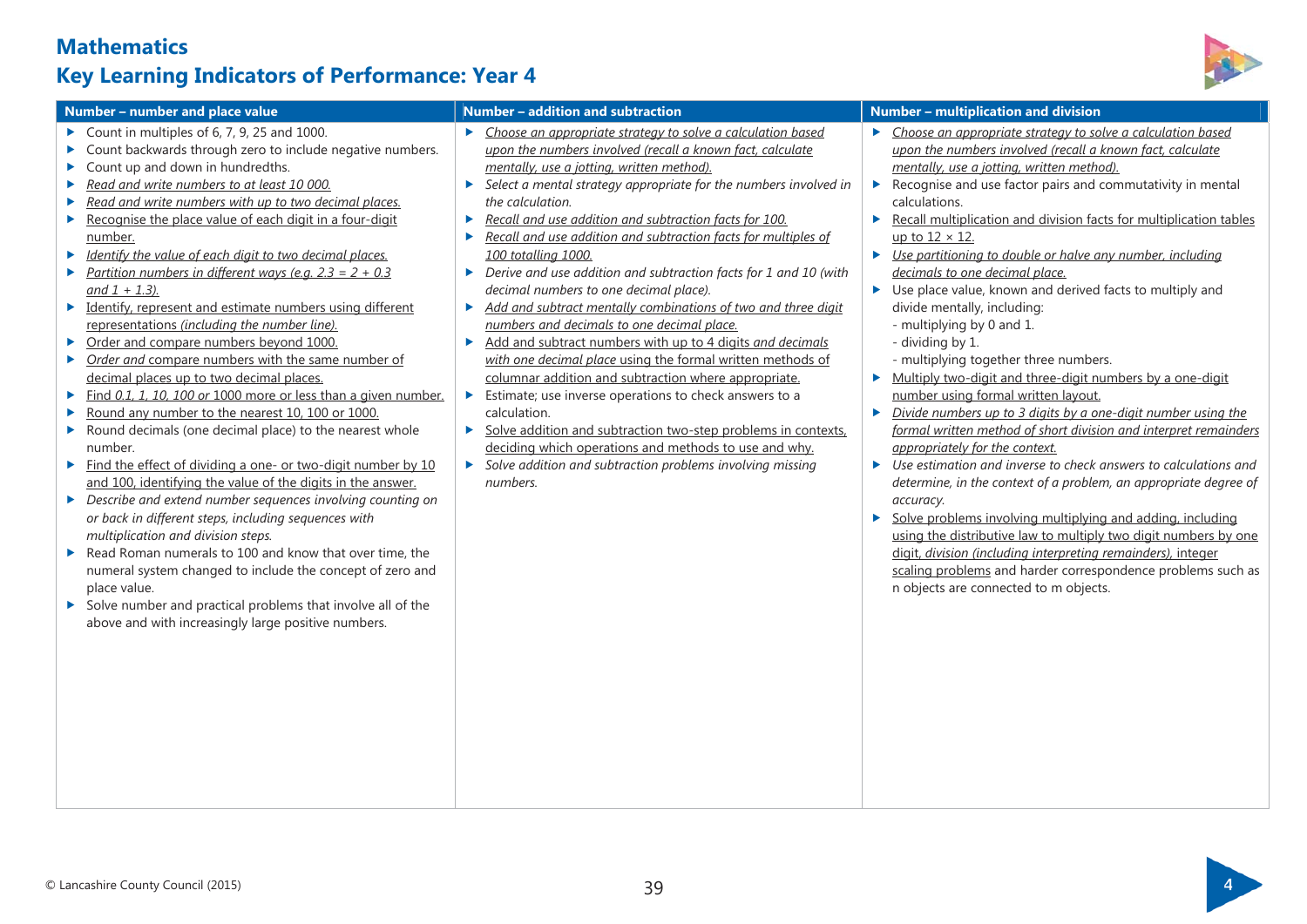# **Key Learning Indicators of Performance: Year 4**



| Number - fractions, decimals and percentages                                                                                                                                                                                                                                                                                                                                                                                                                                                                                                                                                                                                                                                                                                                                                                                                                                                                                                                                                                                                                                                                                                                                                                                         | <b>Geometry - properties of shapes</b>                                                                                                                                                                                                                                                                                                                                                                                                                                                                                                                                                                                                                                                                                                                                                                                                       | Measurement                                                                                                                                                                                                                                                                                                                                                                                                                                                                                                                                                                                                                                                                                                                                                                                                                                                                                                            |
|--------------------------------------------------------------------------------------------------------------------------------------------------------------------------------------------------------------------------------------------------------------------------------------------------------------------------------------------------------------------------------------------------------------------------------------------------------------------------------------------------------------------------------------------------------------------------------------------------------------------------------------------------------------------------------------------------------------------------------------------------------------------------------------------------------------------------------------------------------------------------------------------------------------------------------------------------------------------------------------------------------------------------------------------------------------------------------------------------------------------------------------------------------------------------------------------------------------------------------------|----------------------------------------------------------------------------------------------------------------------------------------------------------------------------------------------------------------------------------------------------------------------------------------------------------------------------------------------------------------------------------------------------------------------------------------------------------------------------------------------------------------------------------------------------------------------------------------------------------------------------------------------------------------------------------------------------------------------------------------------------------------------------------------------------------------------------------------------|------------------------------------------------------------------------------------------------------------------------------------------------------------------------------------------------------------------------------------------------------------------------------------------------------------------------------------------------------------------------------------------------------------------------------------------------------------------------------------------------------------------------------------------------------------------------------------------------------------------------------------------------------------------------------------------------------------------------------------------------------------------------------------------------------------------------------------------------------------------------------------------------------------------------|
| • Understand that a fraction is one whole number divided by another<br>(e.g. $\frac{3}{4}$ can be interpreted as 3 ÷ 4).<br>Recognise, find and write fractions of a discrete set of objects<br>including those with a range of numerators and denominators.<br>Recognise that hundredths arise when dividing an object by one<br>$\blacktriangleright$<br>hundred and dividing tenths by ten.<br>Count on and back in steps of unit fractions.<br>Compare and order unit fractions and fractions with the same<br>denominators (including on a number line).<br>Recognise and show, using diagrams, families of common<br>▶<br>equivalent fractions.<br>Recognise and write decimal equivalents of any number of tenths or<br>▶<br>hundredths.<br>Recognise and write decimal equivalents to $\frac{1}{4}$ , $\frac{1}{2}$ , $\frac{3}{4}$ .<br>Add and subtract fractions with the same denominator (using<br>diagrams).<br>Solve problems involving increasingly harder fractions to calculate<br>quantities, and fractions to divide quantities, including non-unit<br>fractions where the answer is a whole number.<br>Solve simple measure and money problems involving fractions and<br>Þ.<br>decimals to two decimal places. | Compare and classify geometric shapes, including<br>guadrilaterals and triangles, based on their properties<br>and sizes.<br>Identify lines of symmetry in 2-D shapes presented in<br>Þ.<br>different orientations.<br>▶ Complete a simple symmetric figure with respect to a<br>specific line of symmetry.<br>Continue to identify horizontal and vertical lines and<br>pairs of perpendicular and parallel lines.<br>Identify acute and obtuse angles and compare and<br>Þ.<br>order angles up to two right angles by size.<br><b>Geometry - position and direction</b><br>▶ Describe positions on a 2-D grid as coordinates in the<br>first quadrant.<br>▶ Plot specified points and draw sides to complete a given<br>polygon.<br>Describe movements between positions as translations<br>of a given unit to the left/right and up/down. | Estimate, compare and calculate different measures, including<br>money in pounds and pence.<br>$\triangleright$ Order temperatures including those below 0°C.<br>• Measure and calculate the perimeter of a rectilinear figure<br>(including squares) in centimetres and metres.<br>▶ Know area is a measure of surface within a given boundary.<br>Find the area of rectilinear shapes by counting squares.<br>Convert between different units of measure [e.g. kilometre to<br>metre; hour to minute].<br>Read, write and convert time between analogue and digital 12-<br>and 24-hour clocks.<br>Write amounts of money using decimal notation.<br>Recognise that one hundred 1p coins equal $f1$ and that each<br>coin is $\frac{1}{100}$ of £1.<br>Solve problems involving converting from hours to minutes;<br>minutes to seconds; years to months; weeks to days and<br>problems involving money and measures. |
|                                                                                                                                                                                                                                                                                                                                                                                                                                                                                                                                                                                                                                                                                                                                                                                                                                                                                                                                                                                                                                                                                                                                                                                                                                      |                                                                                                                                                                                                                                                                                                                                                                                                                                                                                                                                                                                                                                                                                                                                                                                                                                              | <b>Statistics</b>                                                                                                                                                                                                                                                                                                                                                                                                                                                                                                                                                                                                                                                                                                                                                                                                                                                                                                      |
|                                                                                                                                                                                                                                                                                                                                                                                                                                                                                                                                                                                                                                                                                                                                                                                                                                                                                                                                                                                                                                                                                                                                                                                                                                      |                                                                                                                                                                                                                                                                                                                                                                                                                                                                                                                                                                                                                                                                                                                                                                                                                                              | ▶ Use a variety of sorting diagrams to compare and classify<br>numbers and geometric shapes based on their properties and<br>sizes.<br>Interpret and present discrete and continuous data using<br>appropriate graphical methods, including bar charts, time<br>graphs.                                                                                                                                                                                                                                                                                                                                                                                                                                                                                                                                                                                                                                                |

 $\triangleright$  Solve comparison, sum and difference problems using information presented in bar charts, pictograms, tables and other graphs.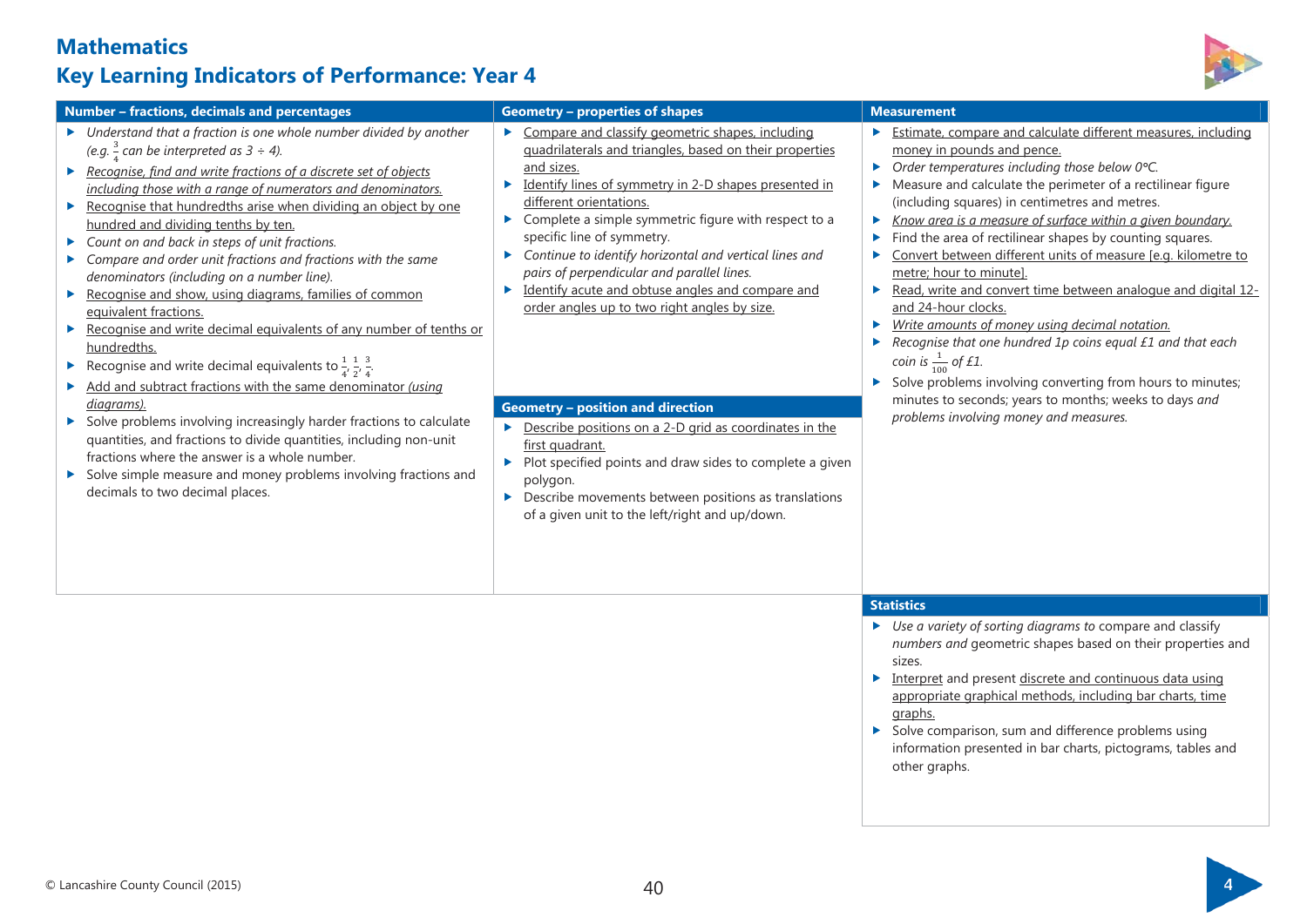# **Key Learning Indicators of Performance: Year 5**



| ▶ Count forwards or backwards in steps of powers of 10 for any<br>Choose an appropriate strategy to solve a calculation based<br>Choose an appropriate strategy to solve a calculation based<br>$\blacktriangleright$<br>given number up to 1 000 000.<br>upon the numbers involved (recall a known fact, calculate<br>upon the numbers involved (recall a known fact, calculate<br>Count forwards and backwards in decimal steps.<br>mentally, use a jotting, written method).<br>mentally, use a jotting, written method).<br>Read, write, order and compare numbers to at least<br>Select a mental strategy appropriate for the numbers involved in<br>×<br>$\blacktriangleright$<br>▶<br>1 000 000 and determine the value of each digit.<br>of a number, and common factors of two numbers.<br>the calculation.<br>Read, write, order and compare numbers with up to 3 decimal<br>Recall and use addition and subtraction facts for 1 and 10 (with<br>$\blacktriangleright$<br>▶<br>decimal numbers to one decimal place).<br>and composite (non-prime) numbers.<br>places.<br>Identify the value of each digit to three decimal places.<br>Derive and use addition and subtraction facts for 1 (with decimal<br>$\blacktriangleright$<br>Þ.<br>Identify represent and estimate numbers using the number<br>numbers to two decimal places).<br>numbers up to 19.<br>▶<br>Recognise and use square $(^2)$ and cube $(^3)$ numbers, and<br>Add and subtract numbers mentally with increasingly large<br>line.<br>$\blacktriangleright$<br>numbers and decimals to two decimal places.<br>Find 0.01, 0.1, 1, 10, 100, 100 and other powers of 10 more or<br>notation.<br>less than a given number.<br>Add and subtract whole numbers with more than 4 digits and<br>Use partitioning to double or halve any number, including<br>$\blacktriangleright$<br>Þ.<br>decimals to two decimal places.<br>Round any number up to 1 000 000 to the nearest 10, 100,<br>decimals with two decimal places, including using formal<br>▶<br>1000, 10 000 and 100 000.<br>written methods (columnar addition and subtraction).<br>Multiply and divide numbers mentally drawing upon known<br>Þ.<br>Use rounding to check answers to calculations and determine.<br>▶ Round decimals with two decimal places to the nearest whole<br>facts.<br>$\blacktriangleright$<br>number and to one decimal place.<br>in the context of a problem, levels of accuracy.<br>ы<br>Solve addition and subtraction multi-step problems in<br>Multiply/divide whole numbers and decimals by 10, 100 and<br>using their knowledge of factors and multiples, squares and<br>$\blacktriangleright$<br>1000.<br>contexts, deciding which operations and methods to use and<br>cubes.<br>Interpret negative numbers in context, count on and back<br>why.<br>$\blacktriangleright$<br>with positive and negative whole numbers, including through<br>Solve addition and subtraction problems involving missing<br>using a formal written method, including long multiplication<br>$\blacktriangleright$<br>for two-digit numbers.<br>numbers.<br>zero.<br>▶ Describe and extend number sequences including those with<br>×<br>formal written method of short division and interpret<br>multiplication/division steps and where the step size is a<br>decimal.<br>remainders appropriately for the context.<br>Read Roman numerals to 1000 (M); recognise years written as<br>Use estimation/inverse to check answers to calculations;<br>Þ.<br>such.<br>Solve number and practical problems that involve all of the<br>accuracy.<br>Solve problems involving addition, subtraction, multiplication<br>above.<br>and division and a combination of these, including<br>understanding the meaning of the equals sign.<br>scaling by simple fractions and problems involving simple<br>rates. | Number - number and place value | Number - addition and subtraction | Number - multiplication and division                                                                                                                                                                                                                                                                                                                                                                                                                                                                                                           |
|-----------------------------------------------------------------------------------------------------------------------------------------------------------------------------------------------------------------------------------------------------------------------------------------------------------------------------------------------------------------------------------------------------------------------------------------------------------------------------------------------------------------------------------------------------------------------------------------------------------------------------------------------------------------------------------------------------------------------------------------------------------------------------------------------------------------------------------------------------------------------------------------------------------------------------------------------------------------------------------------------------------------------------------------------------------------------------------------------------------------------------------------------------------------------------------------------------------------------------------------------------------------------------------------------------------------------------------------------------------------------------------------------------------------------------------------------------------------------------------------------------------------------------------------------------------------------------------------------------------------------------------------------------------------------------------------------------------------------------------------------------------------------------------------------------------------------------------------------------------------------------------------------------------------------------------------------------------------------------------------------------------------------------------------------------------------------------------------------------------------------------------------------------------------------------------------------------------------------------------------------------------------------------------------------------------------------------------------------------------------------------------------------------------------------------------------------------------------------------------------------------------------------------------------------------------------------------------------------------------------------------------------------------------------------------------------------------------------------------------------------------------------------------------------------------------------------------------------------------------------------------------------------------------------------------------------------------------------------------------------------------------------------------------------------------------------------------------------------------------------------------------------------------------------------------------------------------------------------------------------------------------------------------------------------------------------------------------------------------------------------------------------------------------------------------------------------------------------------------------------------------------------------------------------------------------------------------------------------------------------------------------------------------------------------------------------------------------------------------------------------------------------------------------------------------------------------------------------------------------|---------------------------------|-----------------------------------|------------------------------------------------------------------------------------------------------------------------------------------------------------------------------------------------------------------------------------------------------------------------------------------------------------------------------------------------------------------------------------------------------------------------------------------------------------------------------------------------------------------------------------------------|
|                                                                                                                                                                                                                                                                                                                                                                                                                                                                                                                                                                                                                                                                                                                                                                                                                                                                                                                                                                                                                                                                                                                                                                                                                                                                                                                                                                                                                                                                                                                                                                                                                                                                                                                                                                                                                                                                                                                                                                                                                                                                                                                                                                                                                                                                                                                                                                                                                                                                                                                                                                                                                                                                                                                                                                                                                                                                                                                                                                                                                                                                                                                                                                                                                                                                                                                                                                                                                                                                                                                                                                                                                                                                                                                                                                                                                                                           |                                 |                                   | Identify multiples and factors, including finding all factor pairs<br>Know and use the vocabulary of prime numbers, prime factors<br>Establish whether a number up to 100 is prime and recall prime<br>Solve problems involving multiplication and division including<br>Multiply numbers up to 4 digits by a one- or two-digit number<br>Divide numbers up to 4 digits by a one-digit number using the<br>determine, in the context of a problem, an appropriate degree of<br>Solve problems involving multiplication and division, including |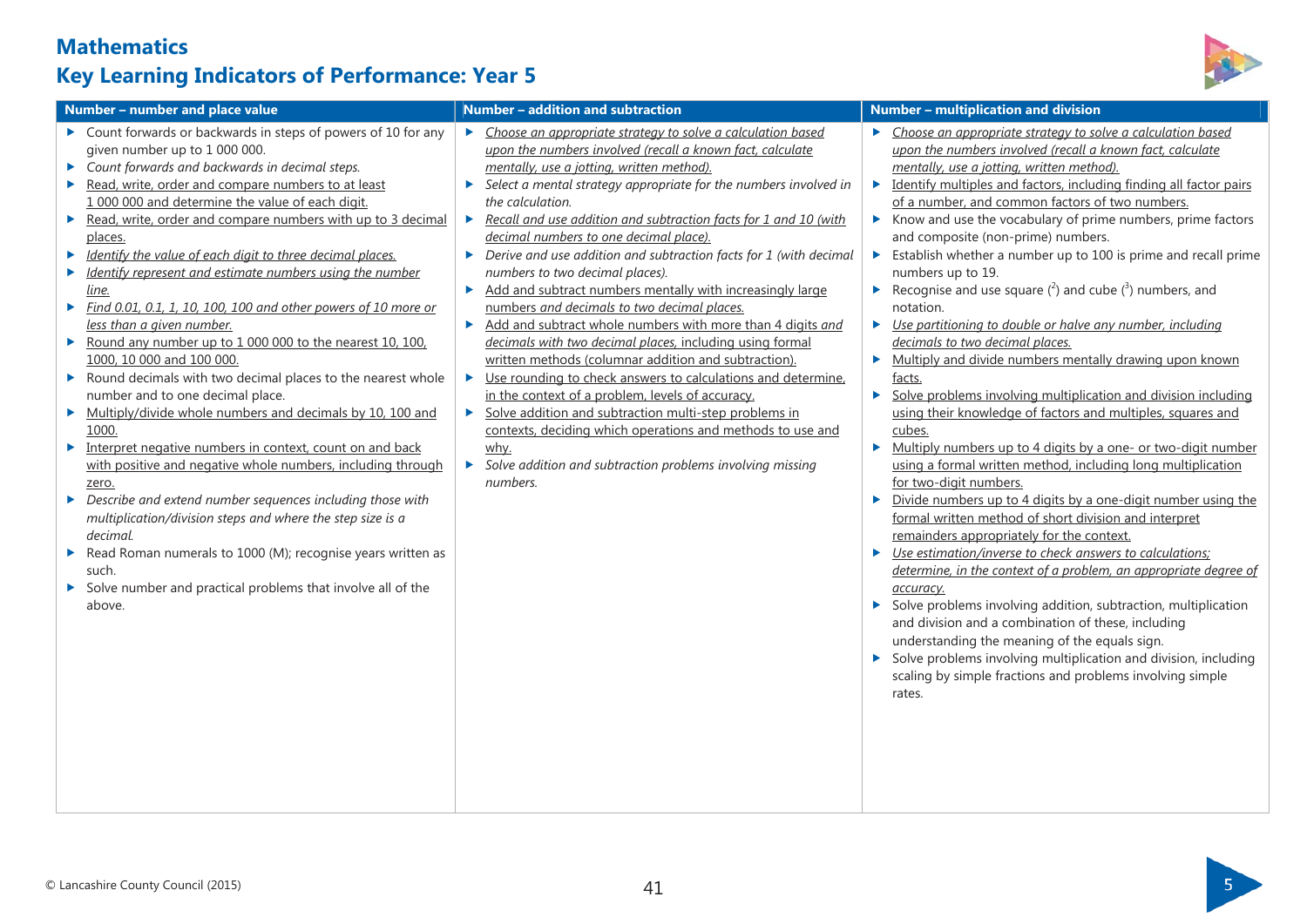# **Key Learning Indicators of Performance: Year 5**



| Number - fractions, decimals and percentages                                                                                                                                                                                                                                                                                                                                                                                                                                                                                                                                                                                                                                                                                                                                                                                                                           | <b>Geometry - properties of shapes</b>                                                                                                                                                                                                                                                                                                                                                                                                                                                                                                                                                                                                          | <b>Measurement</b>                                                                                                                                                                                                                                                                                                                                                                                                                                                                                                                                                                                                                                                                                                                                                                                           |
|------------------------------------------------------------------------------------------------------------------------------------------------------------------------------------------------------------------------------------------------------------------------------------------------------------------------------------------------------------------------------------------------------------------------------------------------------------------------------------------------------------------------------------------------------------------------------------------------------------------------------------------------------------------------------------------------------------------------------------------------------------------------------------------------------------------------------------------------------------------------|-------------------------------------------------------------------------------------------------------------------------------------------------------------------------------------------------------------------------------------------------------------------------------------------------------------------------------------------------------------------------------------------------------------------------------------------------------------------------------------------------------------------------------------------------------------------------------------------------------------------------------------------------|--------------------------------------------------------------------------------------------------------------------------------------------------------------------------------------------------------------------------------------------------------------------------------------------------------------------------------------------------------------------------------------------------------------------------------------------------------------------------------------------------------------------------------------------------------------------------------------------------------------------------------------------------------------------------------------------------------------------------------------------------------------------------------------------------------------|
| Recognise mixed numbers and improper fractions and convert from<br>one form to the other.<br>Read and write decimal numbers as fractions (e.g. $0.71 = \frac{71}{100}$ ).<br>► Count on and back in mixed number steps such as $1\frac{1}{2}$ .<br>• Compare and order fractions whose denominators are all multiples<br>of the same number (including on a number line).<br>Identify, name and write equivalent fractions of a given fraction,<br>represented visually, including tenths and hundredths.<br>Recognise and use thousandths and relate them to tenths.<br>▶<br>hundredths and decimal equivalents.<br>Add and subtract fractions with denominators that are the same and<br>Þ.<br>that are multiples of the same number (using diagrams).<br>• Write statements > 1 as a mixed number (e.g. $\frac{2}{5} + \frac{4}{5} = \frac{6}{5} = 1\frac{1}{5}$ ). | Distinguish between regular and irregular polygons<br>$\blacktriangleright$<br>based on reasoning about equal sides and angles.<br>Use the properties of rectangles to deduce related facts<br>Þ.<br>and find missing lengths and angles.<br>Identify 3-D shapes from 2-D representations.<br>▶<br>Know angles are measured in degrees: estimate and<br>Þ.<br>compare acute, obtuse and reflex angles.<br>Draw given angles, and measure them in degrees (°).<br>Identify:<br>▶<br>- angles at a point and one whole turn (total 360°).<br>- angles at a point on a straight line and half a turn<br>(total 180°).<br>- other multiples of 90°. | ▶ Use, read and write standard units of length and mass.<br>Estimate (and calculate) volume ((e.g., using 1 cm <sup>3</sup> blocks to<br>build cuboids (including cubes)) and capacity (e.g. using water).<br>• Understand the difference between liquid volume and solid<br>volume.<br>$\triangleright$ Continue to order temperatures including those below 0 °C.<br>Convert between different units of metric measure.<br>▶<br>Understand and use approximate equivalences between metric<br>▶<br>units and common imperial units such as inches, pounds and<br>pints.<br>• Measure/calculate the perimeter of composite rectilinear<br>shapes.<br>Calculate and compare the area of rectangle, use standard<br>▶.<br>units square centimetres (cm <sup>2</sup> ) and square metres (m <sup>2</sup> ) and |
| Multiply proper fractions and mixed numbers by whole numbers,<br>supported by materials and diagrams.<br>Recognise the per cent symbol (%) and understand that per cent<br>Þ.<br>relates to 'number of parts per hundred', and write percentages as a<br>fraction with denominator 100, and as a decimal.<br>Solve problems involving fractions and decimals to three places.<br>Solve problems which require knowing percentage and decimal<br>equivalents of $\frac{1}{2}$ , $\frac{1}{4}$ , $\frac{1}{5}$ , $\frac{2}{5}$ , $\frac{4}{5}$ and fractions with a denominator of a<br>multiple of 10 or 25.                                                                                                                                                                                                                                                            | <b>Geometry - position and direction</b><br>Describe positions on the first quadrant of a coordinate<br>▶<br>grid.<br>Plot specified points and complete shapes.<br>▶<br>Identify, describe and represent the position of a shape<br>▶<br>following a reflection or translation, using the<br>appropriate language, and know that the shape has not<br>changed.                                                                                                                                                                                                                                                                                 | estimate the area of irregular shapes.<br>Continue to read, write and convert time between analogue and<br>digital 12 and 24-hour clocks.<br>Solve problems involving converting between units of time.<br>▶.<br>Use all four operations to solve problems involving measure<br>using decimal notation, including scaling.                                                                                                                                                                                                                                                                                                                                                                                                                                                                                   |
|                                                                                                                                                                                                                                                                                                                                                                                                                                                                                                                                                                                                                                                                                                                                                                                                                                                                        |                                                                                                                                                                                                                                                                                                                                                                                                                                                                                                                                                                                                                                                 | <b>Statistics</b>                                                                                                                                                                                                                                                                                                                                                                                                                                                                                                                                                                                                                                                                                                                                                                                            |
|                                                                                                                                                                                                                                                                                                                                                                                                                                                                                                                                                                                                                                                                                                                                                                                                                                                                        |                                                                                                                                                                                                                                                                                                                                                                                                                                                                                                                                                                                                                                                 | • Complete and interpret information in a variety of sorting<br>digarams (including those used to sort properties of numbers)                                                                                                                                                                                                                                                                                                                                                                                                                                                                                                                                                                                                                                                                                |

*diagrams (including those used to sort properties of numbers and shapes).*

- $\triangleright$  Complete, read and interpret information in tables and timetables.
- $\triangleright$  Solve comparison, sum and difference problems using information presented in *all types of graph including* a line graph.
- **F** Calculate and interpret the mode, median and range.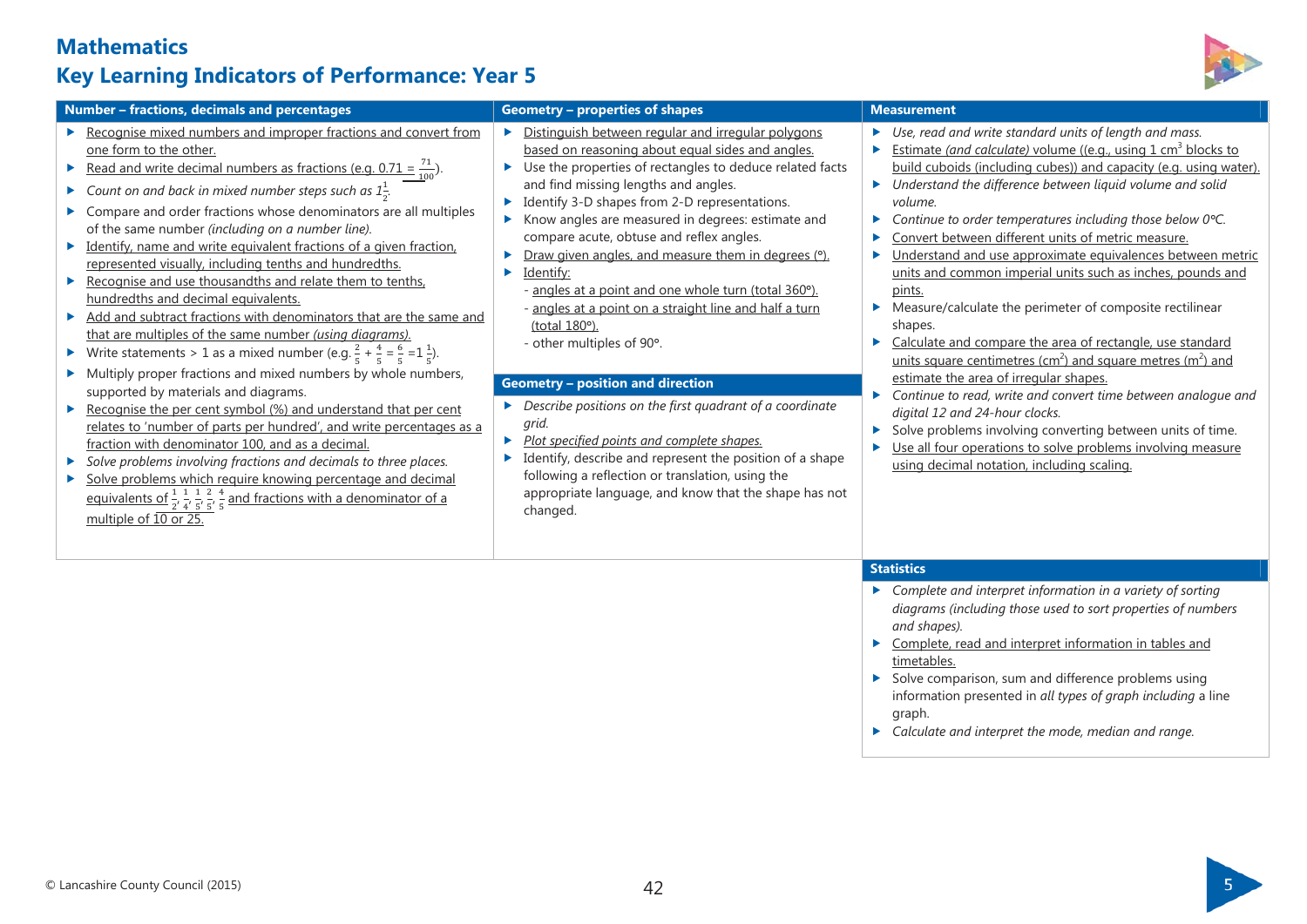# **Key Learning Indicators of Performance: Year 6**



| Number - number and place value                                                                                                                                                                                                                                                                                                                                                                                                                                                                                                                                                                                                                                                                                                                                                                                                                                                                                                                                                                                                                                                                      | Number - addition and subtraction                                                                                                                                                                                                                                                                                                                                                                                                                                                                                                                                                                                                                                                                                                                                                                                                                                                                                                                                                                                                                   | Number - multiplication and division                                                                                                                                                                                                                                                                                                                                                                                                                                                                                                                                                                                                                                                                                                                                                                                                                                                                                                                                                                                                                                                                                                                                                                                                                                                                                               |
|------------------------------------------------------------------------------------------------------------------------------------------------------------------------------------------------------------------------------------------------------------------------------------------------------------------------------------------------------------------------------------------------------------------------------------------------------------------------------------------------------------------------------------------------------------------------------------------------------------------------------------------------------------------------------------------------------------------------------------------------------------------------------------------------------------------------------------------------------------------------------------------------------------------------------------------------------------------------------------------------------------------------------------------------------------------------------------------------------|-----------------------------------------------------------------------------------------------------------------------------------------------------------------------------------------------------------------------------------------------------------------------------------------------------------------------------------------------------------------------------------------------------------------------------------------------------------------------------------------------------------------------------------------------------------------------------------------------------------------------------------------------------------------------------------------------------------------------------------------------------------------------------------------------------------------------------------------------------------------------------------------------------------------------------------------------------------------------------------------------------------------------------------------------------|------------------------------------------------------------------------------------------------------------------------------------------------------------------------------------------------------------------------------------------------------------------------------------------------------------------------------------------------------------------------------------------------------------------------------------------------------------------------------------------------------------------------------------------------------------------------------------------------------------------------------------------------------------------------------------------------------------------------------------------------------------------------------------------------------------------------------------------------------------------------------------------------------------------------------------------------------------------------------------------------------------------------------------------------------------------------------------------------------------------------------------------------------------------------------------------------------------------------------------------------------------------------------------------------------------------------------------|
| Count forwards or backwards in steps of integers, decimals, powers of<br>10.<br>Read, write, order and compare numbers up to 10 000 000 and<br>determine the value of each digit.<br>Identify the value of each digit to three decimal places.<br>Identify, represent and estimate numbers using the number line.<br>Order and compare numbers including integers, decimals and negative<br>numbers.<br>Find 0.001, 0.01, 0.1, 1, 10 and powers of 10 more/less than a given<br>number.<br>Round any whole number to a required degree of accuracy.<br>Round decimals with three decimal places to the nearest whole number<br>or one or two decimal places.<br>Multiply and divide numbers by 10, 100 and 1000 giving answers up<br>to three decimal places.<br>Use negative numbers in context, and calculate intervals across zero.<br>Describe and extend number sequences including those with<br>multiplication and division steps, inconsistent steps, alternating steps<br>and those where the step size is a decimal.<br>Solve number and practical problems that involve all of the above. | Choose an appropriate strategy to solve a calculation based upon<br>the numbers involved (recall a known fact, calculate mentally,<br>use a jotting, written method).<br>Select a mental strategy appropriate for the numbers in the<br>calculation.<br>Recall and use addition and subtraction facts for 1 (with decimals<br>to two decimal places).<br>Perform mental calculations including with mixed operations<br>and large numbers and decimals.<br>Add and subtract whole numbers and decimals using formal<br>written methods (columnar addition and subtraction).<br>Use estimation to check answers to calculations and determine,<br>Þ.<br>in the context of a problem, an appropriate degree of accuracy.<br>$\triangleright$ Use knowledge of the order of operations to carry out<br>calculations.<br>Solve addition and subtraction multi-step problems in contexts,<br>Þ.<br>deciding which operations and methods to use and why.<br>Solve problems involving all four operations, including those<br>Þ.<br>with missing numbers. | Choose an appropriate strategy to solve a calculation<br>based upon the numbers involved (recall a known fact,<br>calculate mentally, use a jotting, written method).<br>Identify common factors, common multiples and<br>prime numbers.<br>Use partitioning to double or halve any number.<br>▶<br>Perform mental calculations, including with mixed<br>operations and large numbers.<br>Multiply multi-digit numbers up to 4 digits by a two-<br>▶<br>digit whole number using the formal written method<br>of long multiplication.<br>Multiply one-digit numbers with up to two decimal<br>places by whole numbers.<br>Divide numbers up to 4 digits by a two-digit whole<br>number using the formal written methods of short or<br>long division, and interpret remainders as whole<br>number remainders, fractions, or by rounding, as<br>appropriate for the context.<br>Use written division methods in cases where the<br>Þ.<br>answer has up to two decimal places.<br>$\blacktriangleright$ Use estimation and inverse to check answers to<br>calculations and determine, in the context of a<br>problem, an appropriate degree of accuracy.<br>▶ Use knowledge of the order of operations to carry<br>out calculations.<br>Solve problems involving all four operations,<br>Þ.<br>including those with missing numbers. |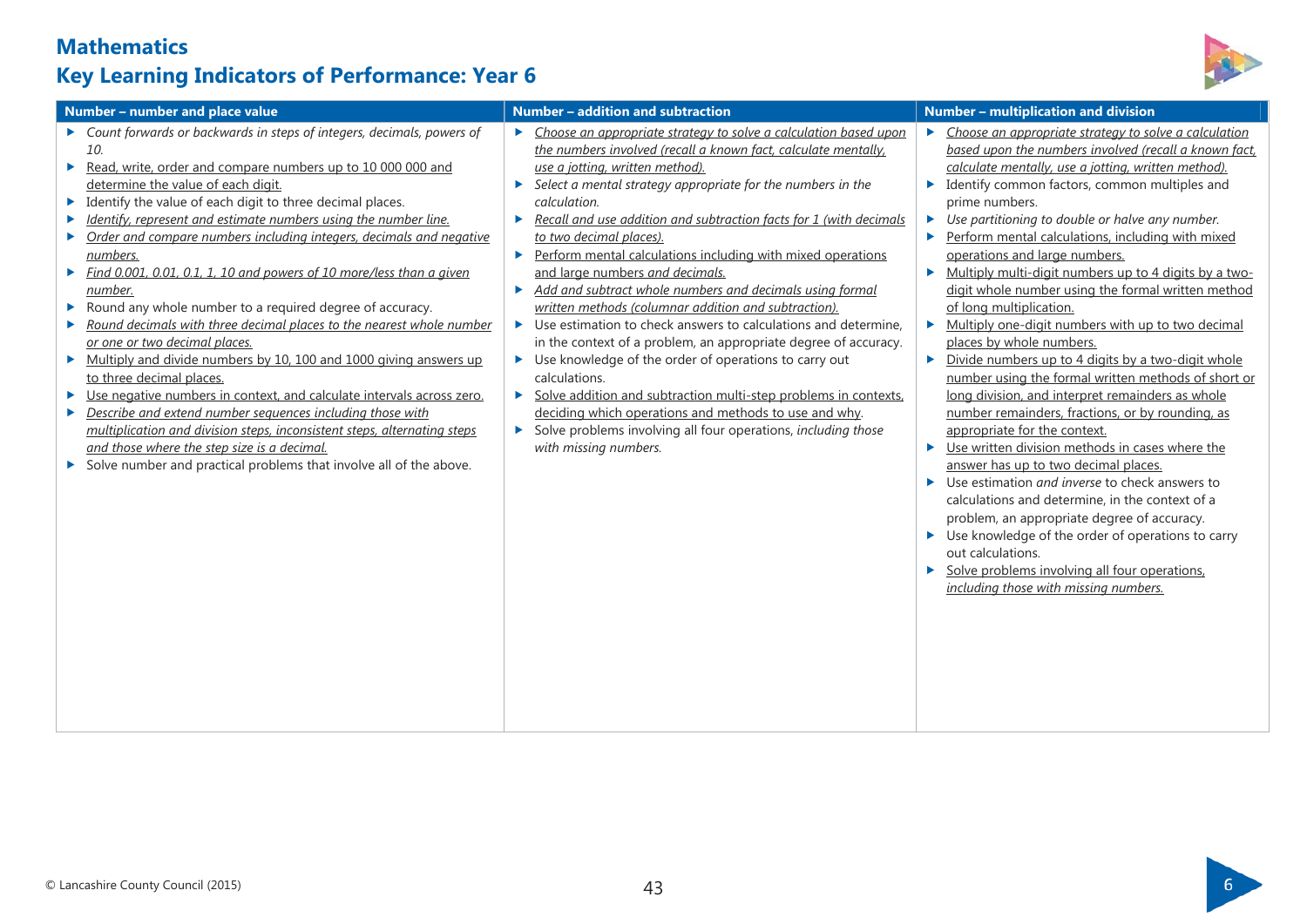# **Key Learning Indicators of Performance: Year 6**



| Number - fractions, decimals and percentages                                                                                                                                                                                                                                                                                                                                                                                                                                                                                                                                                                                                                                                                                                                                                                                                                                                                                                                                                                                                                                                                                                                   | <b>Geometry - properties of shapes</b>                                                                                                                                                                                                                                                                                                                                                                                                                                                                                                                                                                                                                                                                                                                                                           | <b>Measurement</b>                                                                                                                                                                                                                                                                                                                                                                                                                                                                                                                                                                                                                                                                                                                                                                                                                                                                                                                                                                                                                                                                                   |
|----------------------------------------------------------------------------------------------------------------------------------------------------------------------------------------------------------------------------------------------------------------------------------------------------------------------------------------------------------------------------------------------------------------------------------------------------------------------------------------------------------------------------------------------------------------------------------------------------------------------------------------------------------------------------------------------------------------------------------------------------------------------------------------------------------------------------------------------------------------------------------------------------------------------------------------------------------------------------------------------------------------------------------------------------------------------------------------------------------------------------------------------------------------|--------------------------------------------------------------------------------------------------------------------------------------------------------------------------------------------------------------------------------------------------------------------------------------------------------------------------------------------------------------------------------------------------------------------------------------------------------------------------------------------------------------------------------------------------------------------------------------------------------------------------------------------------------------------------------------------------------------------------------------------------------------------------------------------------|------------------------------------------------------------------------------------------------------------------------------------------------------------------------------------------------------------------------------------------------------------------------------------------------------------------------------------------------------------------------------------------------------------------------------------------------------------------------------------------------------------------------------------------------------------------------------------------------------------------------------------------------------------------------------------------------------------------------------------------------------------------------------------------------------------------------------------------------------------------------------------------------------------------------------------------------------------------------------------------------------------------------------------------------------------------------------------------------------|
| • Compare and order fractions, including fractions $> 1$ (including on a<br>number line).<br>▶ Use common factors to simplify fractions; use common multiples to<br>express fractions in the same denomination.<br>Recall and use equivalences between simple fractions, decimals and<br>percentages, including in different contexts.<br>Associate a fraction with division and calculate decimal fraction<br>equivalents (e.g. 0.375 and $\frac{3}{8}$ ).<br>Add and subtract fractions with different denominators and mixed<br>numbers, using the concept of equivalent fractions.<br>Multiply simple pairs of proper fractions, writing the answer in its<br>simplest form (e.g. $\frac{1}{4} \times \frac{1}{2} = \frac{1}{8}$ ).<br>Divide proper fractions by whole numbers (e.g. $\frac{1}{3} \div 2 = \frac{1}{6}$ ).<br>Find simple percentages of amounts.<br>Solve problems involving fractions.<br>Solve problems which require answers to be rounded to specified<br>degrees of accuracy.<br>Solve problems involving the calculation of percentages (e.g. of<br>measures and such as 15% of 260) and the use of percentages for<br>comparison. | ▶ Compare/classify geometric shapes based on the properties<br>and sizes.<br>▶ Draw 2-D shapes using given dimensions and angles.<br>Illustrate and name parts of circles, including radius, diameter<br>and circumference and know that the diameter is twice the<br>radius.<br>Recognise, describe and build simple 3-D shapes, including<br>making nets.<br>Recognise angles where they meet at a point, are on a straight<br>line, or are vertically opposite, and find missing angles.<br>Find unknown angles in any triangles, quadrilaterals, regular<br>polygons.<br><b>Geometry - position and direction</b><br>Describe positions on the full coordinate grid (all four<br>quadrants).<br>▶ Draw and translate simple shapes on the coordinate plane, and<br>reflect them in the axes. | ▶ Use, read and write standard units of length, mass,<br>volume and time using decimal notation to three<br>decimal places.<br>Convert between standard units of length, mass,<br>volume and time using decimal notation to three<br>decimal places.<br>Convert between miles and kilometres.<br>$\blacktriangleright$ Recognise that shapes with the same areas can have<br>different perimeters and vice versa.<br>$\triangleright$ Calculate the area of parallelograms and triangles.<br>Recognise when it is possible to use formulae for area<br>and volume of shapes.<br>▶ Calculate, estimate and compare volume of cubes<br>and cuboids using standard units, including cubic<br>centimetres (cm <sup>3</sup> ) and cubic metres (m <sup>3</sup> ), and<br>extending to other units (e.g. $mm3$ and $km3$ ).<br>• Calculate differences in temperature, including those<br>that involved a positive and negative temperature.<br>Solve problems involving the calculation and<br>conversion of units of measure, using decimal<br>notation up to three decimal places where<br>appropriate. |
| <b>Ratio and proportion</b>                                                                                                                                                                                                                                                                                                                                                                                                                                                                                                                                                                                                                                                                                                                                                                                                                                                                                                                                                                                                                                                                                                                                    | <b>Algebra</b>                                                                                                                                                                                                                                                                                                                                                                                                                                                                                                                                                                                                                                                                                                                                                                                   | <b>Statistics</b>                                                                                                                                                                                                                                                                                                                                                                                                                                                                                                                                                                                                                                                                                                                                                                                                                                                                                                                                                                                                                                                                                    |
| Solve problems involving the relative sizes of two quantities where<br>missing values can be found using integer multiplication/division<br>facts.<br>Solve problems involving unequal sharing and grouping using<br>knowledge of fractions and multiples.<br>Solve problems involving similar shapes where the scale factor is<br>known or can be found.                                                                                                                                                                                                                                                                                                                                                                                                                                                                                                                                                                                                                                                                                                                                                                                                      | $\triangleright$ Use simple formulae.<br>Generate and describe linear number sequences.<br>Express missing number problems algebraically.<br>Find pairs of numbers that satisfy an equation with two<br>unknowns.<br>Enumerate possibilities of combinations of two variables.                                                                                                                                                                                                                                                                                                                                                                                                                                                                                                                   | Continue to complete and interpret information in a<br>variety of sorting diagrams (including sorting<br>properties of numbers and shapes).<br>Interpret and construct pie charts and line graphs and<br>use these to solve problems.<br>Solve comparison, sum and difference problems using<br>information presented in all types of graph.<br>▶ Calculate and interpret the mean as an average.                                                                                                                                                                                                                                                                                                                                                                                                                                                                                                                                                                                                                                                                                                    |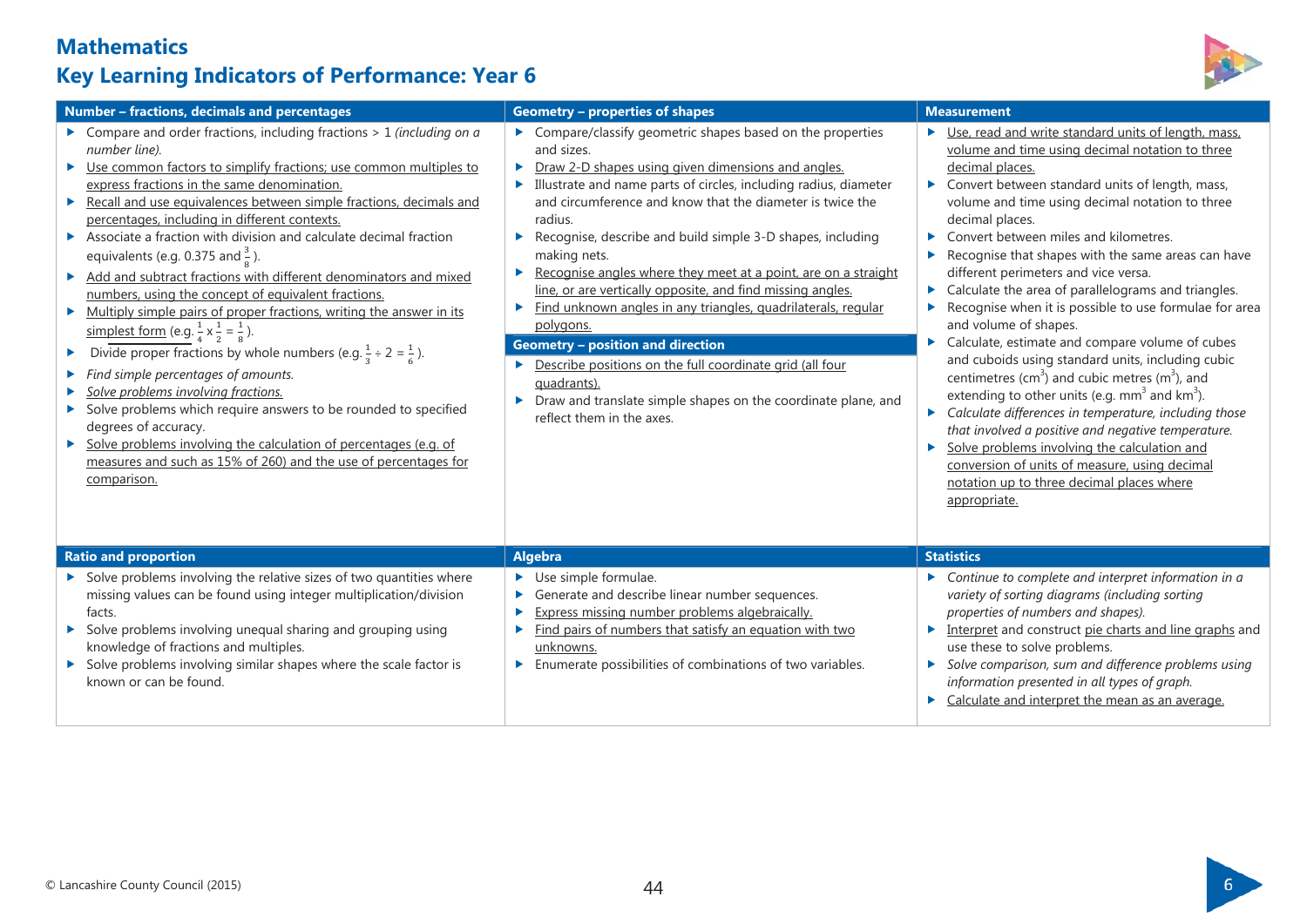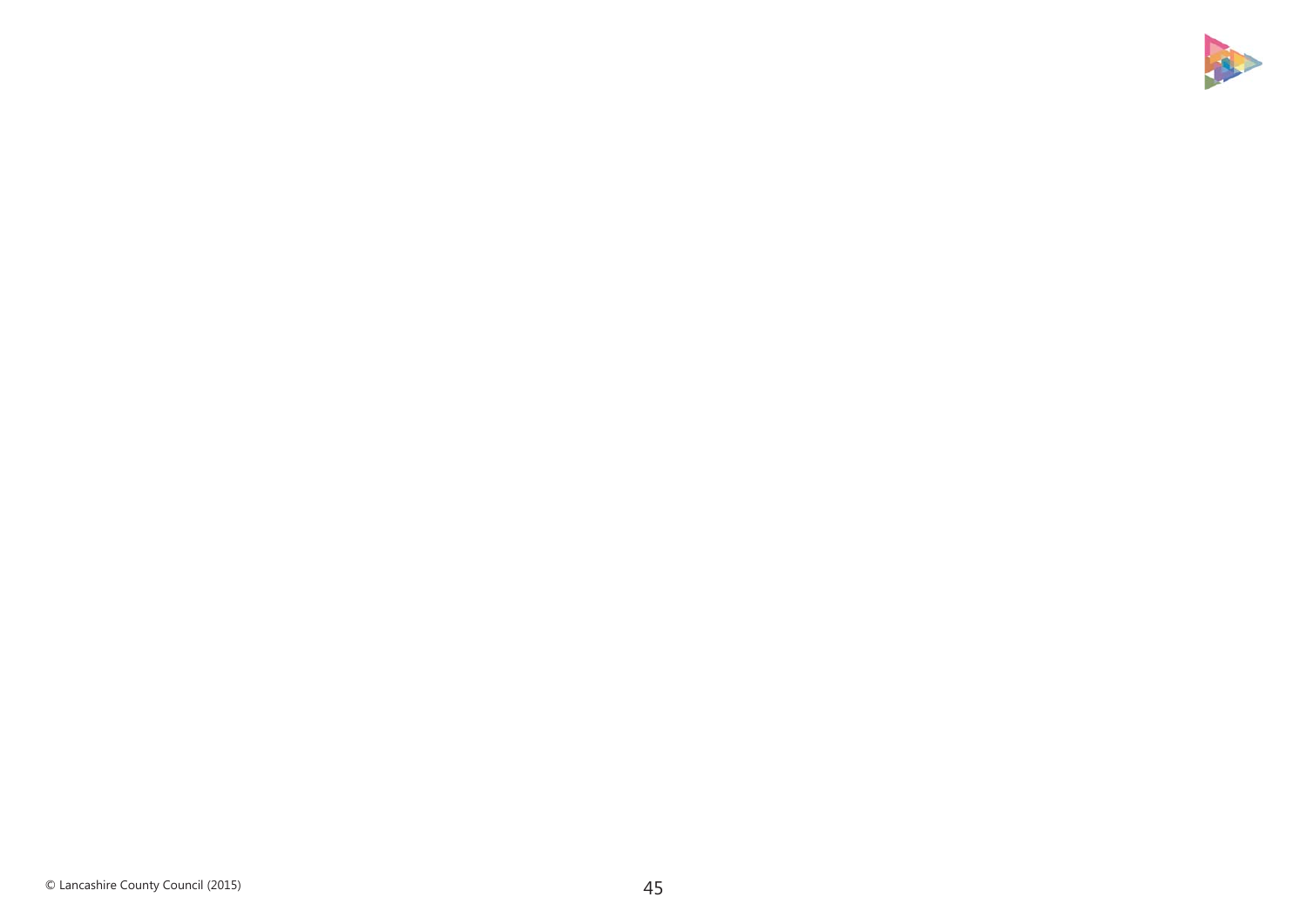#### Collaborating

#### **1 Grid 2 Grid 2**

- $\blacktriangleright$  Planning and Testing
- $\blacktriangleright$  Using Equipment and Measures
- $\blacktriangleright$  Communicating
- $\triangleright$  Conclusions / Considering the evidence:
	- **o** Describing Results
	- **o** Explaining Results
	- **o** Trusting Results

(Please note the 'Modelling' and 'Collaborating' columns are non-statutory but support effective provision).

These materials can be used to assess science skills in conjunction with any curriculum including the LPDS National Curriculum Support Materials.

The 'working scientifically skills' grids will assist teachers with their understanding of what the skills might look like in different year groups and thus support them in making their teacher assessment judgements against the statutory statements from the National Curriculum 2014.

The National Curriculum Programmes of Study for each year group and advice for good science teaching have been used to support teachers with what 'working scientifically' looks like for the different types of skill in each year group. These have been made into skills ladders so teachers can see how the learning for each year group fits within the larger picture of progression.

The skills ladders can be used to help teachers make a judgement during the year as to whether they are **on track** to achieve the end of year expectation and at the end of the year as to whether children have achieved the expectations for that year group.

A child may not achieve every single bullet point of learning - teachers should make a judgement on a child's strengths and weaknesses in relation to skill development. Greater emphasis should be placed on the statements that have been underlined. Key vocabulary for 'working scientifically' has been highlighted in bold text in each year to support its progression and use throughout the primary phase.

## **LPDS National Curriculum Assessment Materials**

## **Guidance for Using Scientific Knowledge and Conceptual Understanding and Working Scientifically Skills**

These materials have been written by Lancashire Professional Development Service (LPDS) Teaching and Learning Consultants for Primary Science, which remains a core subject, in conjunction with the aims and the end of age phase (KS1, lower KS2, upper KS2) statutory requirements for 'Year Group Scientific Knowledge and Conceptual Understanding and Working Scientifically Skills' set out in the National Curriculum 2014.

The scientific knowledge and conceptual understanding for each year group show the National Curriculum 2014 statutory requirements for each unit. These can be used to support the assessment of knowledge and concepts across the primary phase.

The 'working scientifically skills' for each year group are presented in two grids. In each grid, the titles of each column (the white text in the orange boxes) are the statutory requirements for the end of KS1, end of lower KS2 or the end of upper KS2.

The grids show the range of 'working scientifically' skills as follows:

#### **Grid 1**

- fExploring / Observing
- $\blacktriangleright$ Grouping and Classifying
- f**Ouestioning**
- fResearch
- fModelling
- $\blacktriangleright$

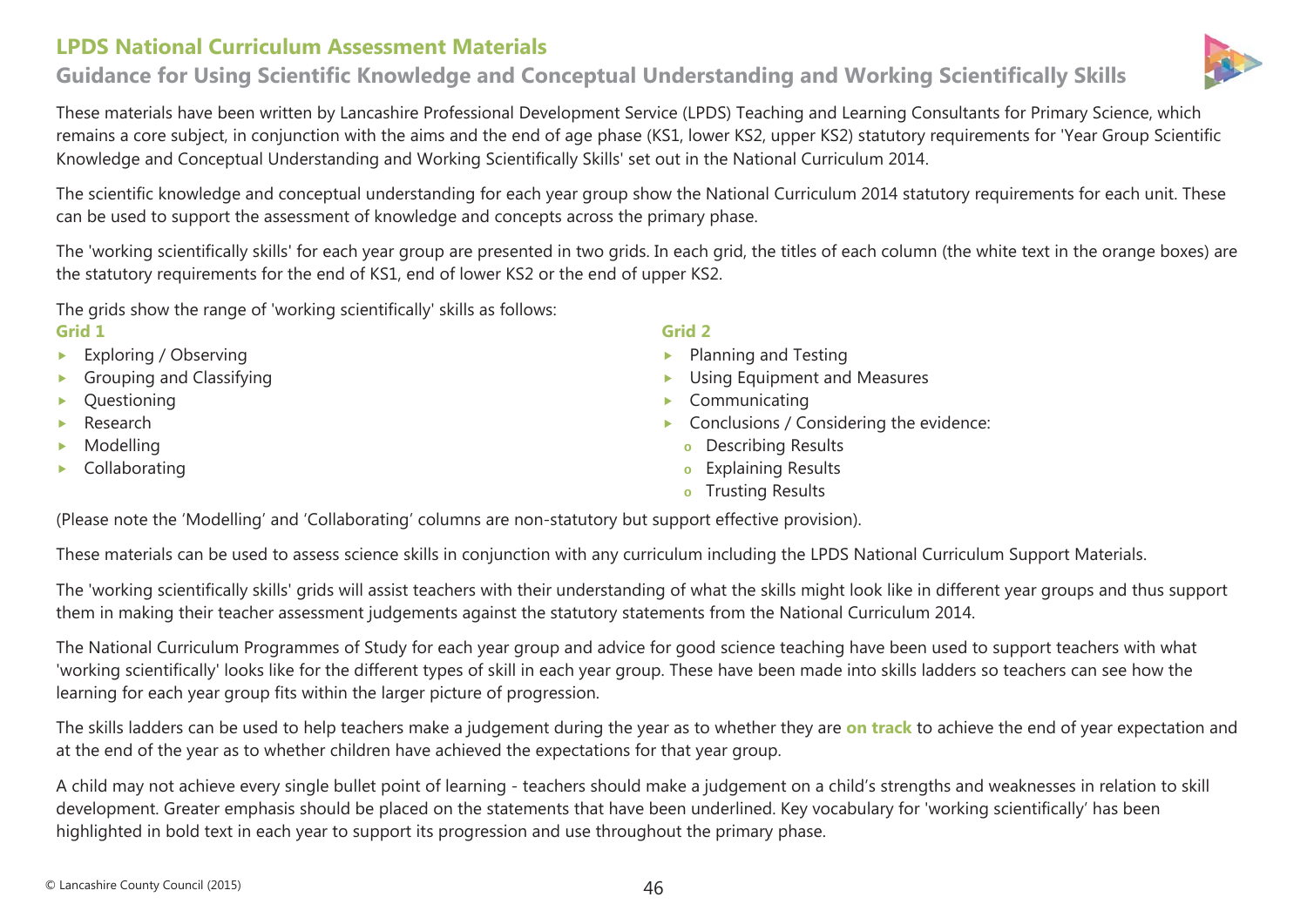#### **LPDS National Curriculum Assessment Materials**

#### **Guidance for Using Scientific Knowledge and Conceptual Understanding and Working Scientifically Skills**



The detail in the grids can be used to help support planning but **it is the underlined statements and the titles for each column** which provide a summary against which teachers can make an end of term / end of year judgement. For example, when considering the skill of questioning for a child in Y4, a teacher can consider all the text highlighted in the Y4 part of the questioning column but their judgement regarding whether the child is working at year group expectation is ultimately based on the statutory title 'LKS2 - can ask a relevant question' rather than how many of the bullet points are 'ticked off'.

It is not expected that every single bullet point in the 'working scientifically skills' grids is achieved but rather that these are used to support skill progression and assist in making a judgement against the statutory column titles.

It is important to note that a child can be on track to meet end of year expectations but can have a particular strength or need extra support with an aspect or skill. If this is a significant strength (or a significant weakness) across the majority of the skills then they could be assessed at working above (or below) year group expectation.

Below are some of the areas where a child might show particular strengths or where they might need more support in their learning.

- f**Numeracy Skills within Science:** Data, measures, scales, tables, graphs, noticing patterns.
- $\blacktriangleright$  **Literacy Skills within Science:** Using scientific vocabulary and common language effectively in sentences (verbally and written), recording their learning, background knowledge from their reading experience.
- ▶ Thinking and Behaving like a Scientist: Questioning, ideas and suggestions, planning investigations effectively, making decisions about what to do, carrying out practical science activities, linking the big ideas.

Remember, when making a judgement regarding skills, the titles in each column of the skills grids are for end of Y2, Y4 and Y6. For children in Y1, Y3 and Y5 teachers are using these to judge if they are **on track** to meet these expectations. They might not be there yet as they have another year to continue to develop them. The detailed content in each year group supports the year group expectation and provides evidence of strengths and areas requiring additional support for the next teacher within the age phase.

There is no specific number of times a child needs to demonstrate a particular skill. Teachers should use their professional judgement and consider whether a child can demonstrate and apply the skills specified for their year group both **consistently** and **independently** and **in different contexts**.

For mixed age classes, the scientific knowledge and conceptual understanding for a unit becomes the knowledge expectation for the whole class. For example, a mixed Y3 / 4 class might be learning about plants from the Y3 National Curriculum Programme of Study. The knowledge from this becomes the year group expectation for both the Y3 children **and** the Y4 children. The 'working scientifically' grids can then be used to ensure differentiation between the two age phases so teachers can ensure the skills are appropriate to the two different year groups being taught.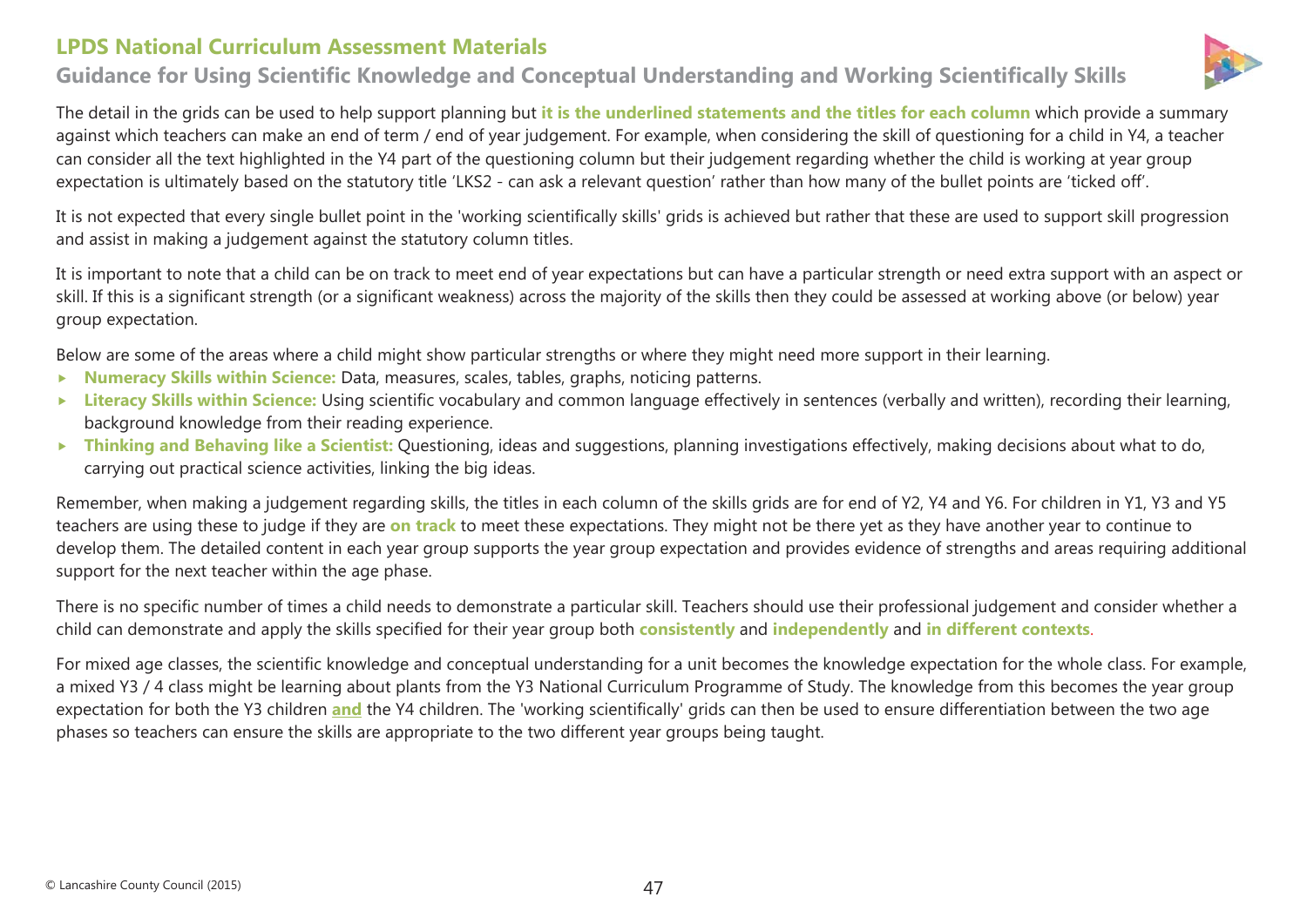# **Science Scientific Knowledge and Conceptual Understanding: Year 1 Expectations**



Please Note: Much of the learning in Year 1 can be done throughout the year using the school and the local environment. For example plants can be observed to make a linked to seasonal change and weather at various different times. Materials could be linked to a different creative theme throughout the year. Key learning can also be covered as a blocked science unit in its own right to introduce or consolidate learning at other times.

| <b>Plants: Common Names and Basic Structure</b>                                                                                                                                                                                                                                                                                                                                                                  | <b>Animals - Humans</b>                                                                                                                                                                                                                                                                                                            |                                              | <b>Animals - Other Animals</b>                                                                                                                                                                                                                                                                                                                                                                                                                                                                                                                                                                                                                                                                                                                                                                                                                                                                                                                                                   |
|------------------------------------------------------------------------------------------------------------------------------------------------------------------------------------------------------------------------------------------------------------------------------------------------------------------------------------------------------------------------------------------------------------------|------------------------------------------------------------------------------------------------------------------------------------------------------------------------------------------------------------------------------------------------------------------------------------------------------------------------------------|----------------------------------------------|----------------------------------------------------------------------------------------------------------------------------------------------------------------------------------------------------------------------------------------------------------------------------------------------------------------------------------------------------------------------------------------------------------------------------------------------------------------------------------------------------------------------------------------------------------------------------------------------------------------------------------------------------------------------------------------------------------------------------------------------------------------------------------------------------------------------------------------------------------------------------------------------------------------------------------------------------------------------------------|
| Identify and name a variety of common wild and garden<br>plants, including deciduous and evergreen trees.<br>Identify and describe the basic structure of a variety of<br>common flowering plants, including trees (at least: flower,<br>leaf, root, stem, trunk, seed, branch and petal).                                                                                                                       | Identify, name, draw and label the basic parts of the human<br>body and say which part of the body is associated with each<br>sense.<br>Recognise that humans are animals.<br>$\Box$<br>Compare and describe differences in their own features<br>(eye, hair, skin colour, etc.).<br>Recognise that humans have many similarities. |                                              | Identify and name a variety of common animals including some<br>fish, some amphibians, some reptiles, some birds and some<br>mammals.<br>Identify and name a variety of common animals that are<br>carnivores, herbivores and omnivores (i.e. according to what they<br>eat).<br>Describe and compare the structure of a variety of common<br>animals (fish, amphibians, reptiles, birds and mammals, and<br>including pets).<br>Find out and describe how animals look different to one<br>another.<br>Group together animals according to their different features.<br>Recognise similarities between animals:<br>Structure: head, body, way of moving, senses, body covering,<br>tail.<br>Animals have senses to explore the world around them and to<br>o<br>help them to survive.<br>Recognise that animals need to be treated with care and<br>sensitivity to keep them alive and healthy.<br>Animals are alive; they move, feed, grow, use their senses and<br>reproduce. |
| <b>Material Properties - Everyday Materials</b>                                                                                                                                                                                                                                                                                                                                                                  |                                                                                                                                                                                                                                                                                                                                    | <b>Light and Astronomy - Seasonal Change</b> |                                                                                                                                                                                                                                                                                                                                                                                                                                                                                                                                                                                                                                                                                                                                                                                                                                                                                                                                                                                  |
| Distinguish between an object and the material from which it is made.<br>Identify and name a variety of everyday materials, including wood, plastic, glass, metal, water,<br>rock, brick, paper and cardboard.<br>Describe the simple physical properties of a variety of everyday materials.<br>Compare and group together a variety of everyday materials on the basis of their simple<br>physical properties. |                                                                                                                                                                                                                                                                                                                                    | х<br>varies.                                 | Observe and describe changes across the four seasons.<br>Observe and describe weather associated with the seasons and how day length and temperature                                                                                                                                                                                                                                                                                                                                                                                                                                                                                                                                                                                                                                                                                                                                                                                                                             |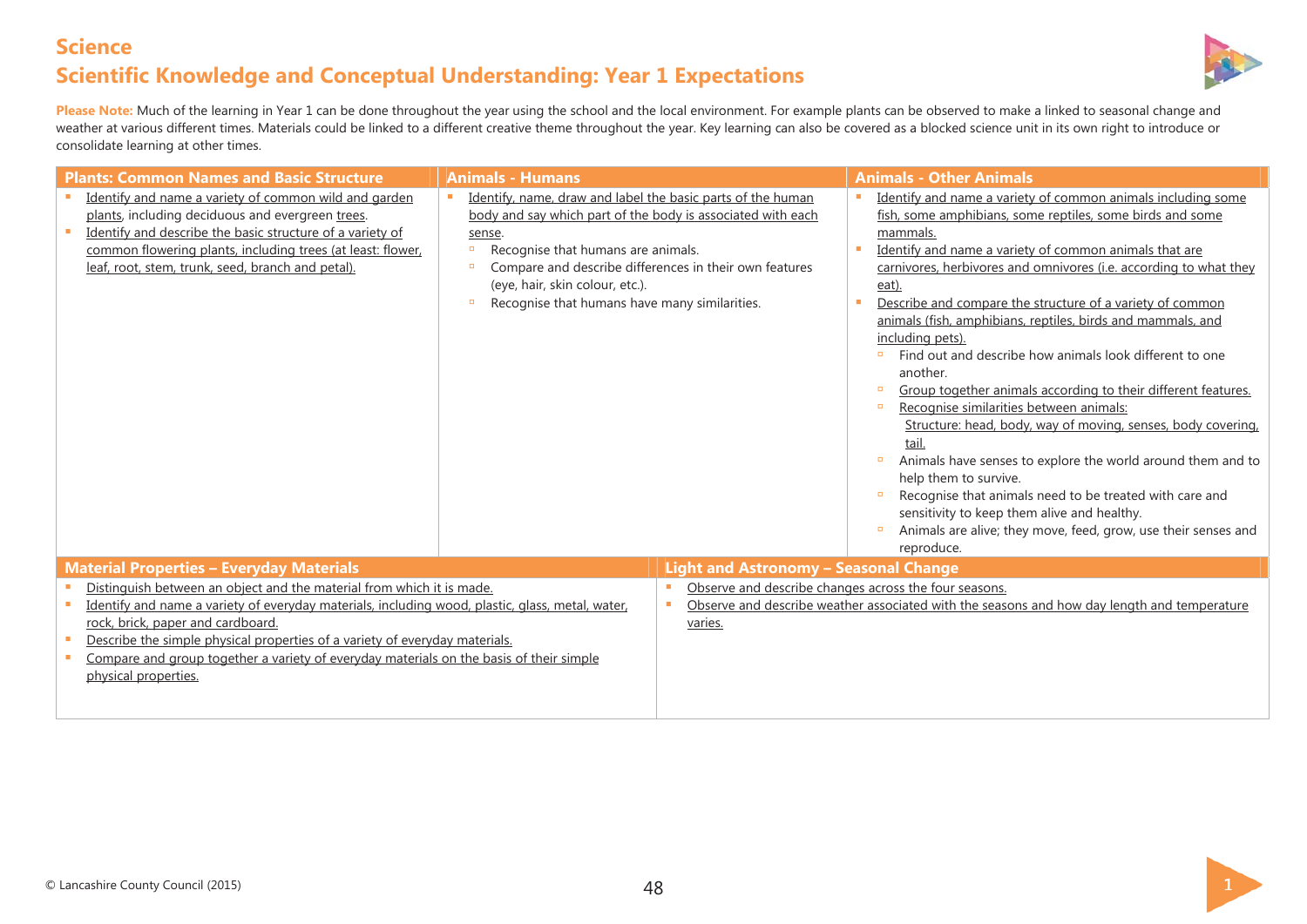#### **Science Scientific Knowledge and Conceptual Understanding: Year 2 Expectations**



Please Note: There should be plenty of opportunities throughout the year for children to use the school/local environment to observe plant growth, changes in habitats across the seasons and life cycles of a variety of different animals (for example: chicks/other birds, tadpoles/frogs, caterpillars/butterflies, other mini-beasts, other young animals during trips to farms/zoos). This could be done through an ongoing/monthly nature journal to observe, record and review over a period of time. The unit of work on 'Animal survival and growth' can be covered in the same half term as work on 'Habitats' in order to link the concept of survival.

|                                                                                                                                                                                                                                                                     | <b>Environment - Living things and their habitats</b>                                                                                                                                                                                                                                                                                                                                                                                                                                                                                                                                                                                                                                                                                                                                                                                                                                                                                                                                                               |                                                                                                                                                                                                        | <b>Animals - Animal survival and growth</b>                                                                                                                    |                                                                                                                                                                                                   | Health - How we grow and stay healthy                                                                                                                                                                                                                                                                                                                                                  |
|---------------------------------------------------------------------------------------------------------------------------------------------------------------------------------------------------------------------------------------------------------------------|---------------------------------------------------------------------------------------------------------------------------------------------------------------------------------------------------------------------------------------------------------------------------------------------------------------------------------------------------------------------------------------------------------------------------------------------------------------------------------------------------------------------------------------------------------------------------------------------------------------------------------------------------------------------------------------------------------------------------------------------------------------------------------------------------------------------------------------------------------------------------------------------------------------------------------------------------------------------------------------------------------------------|--------------------------------------------------------------------------------------------------------------------------------------------------------------------------------------------------------|----------------------------------------------------------------------------------------------------------------------------------------------------------------|---------------------------------------------------------------------------------------------------------------------------------------------------------------------------------------------------|----------------------------------------------------------------------------------------------------------------------------------------------------------------------------------------------------------------------------------------------------------------------------------------------------------------------------------------------------------------------------------------|
|                                                                                                                                                                                                                                                                     | Explore and compare the differences between things that are living, dead, and<br>things that have never been alive.<br>Identify that most living things live in habitats to which they are suited and describe<br>how different habitats provide for the basic needs of different kinds of animals and<br>plants, and how they depend on each other.<br>Identify and name a variety of plants and animals in their habitats, including micro-<br>habitats.<br>Describe how animals obtain their food from plants and other animals, using the<br>idea of a simple food chain, and identify and name different sources of food.<br>Different kinds of plants and animals live in different kinds of places.<br>There are different kinds of habitat near school which need to be cared for<br>Habitats provide the preferred conditions for the animals/plants that live there<br>(compare local habitats and less familiar examples).<br>Observe living things in their habitats during different seasonal changes. |                                                                                                                                                                                                        | Notice that animals have offspring which grow<br>into adults.<br>Find out about and describe the basic needs<br>of animals for survival (water, food and air). | ×                                                                                                                                                                                                 | Notice that humans have offspring which grow into<br>adults.<br>Find out about and describe the basic needs of humans,<br>for survival (water, food and air).<br>Describe the importance for humans of exercise, eating<br>the right amounts of different types of food, and<br>hygiene.<br>Medicines can be useful when we are ill.<br>Medicines can be harmful if not used properly. |
|                                                                                                                                                                                                                                                                     | <b>Plants - Plant growth</b>                                                                                                                                                                                                                                                                                                                                                                                                                                                                                                                                                                                                                                                                                                                                                                                                                                                                                                                                                                                        |                                                                                                                                                                                                        | <b>Material Properties - Uses of Materials</b>                                                                                                                 |                                                                                                                                                                                                   |                                                                                                                                                                                                                                                                                                                                                                                        |
| Observe and describe how seeds and bulbs grow into mature plants.<br>Find out and describe how plants need water, light and a suitable temperature to grow and<br>stay healthy (and how changing these affects the plant).<br>Plants are living and eventually die. |                                                                                                                                                                                                                                                                                                                                                                                                                                                                                                                                                                                                                                                                                                                                                                                                                                                                                                                                                                                                                     | plastic, glass, brick, water, rock, paper and cardboard for particular uses.<br>bending, twisting and stretching (applying a force).<br>Some materials can be found naturally; others have to be made. |                                                                                                                                                                | Identify and compare the suitability of a variety of everyday materials, including wood, metal,<br>Find out how the shapes of solid objects made from some materials can be changed by squashing, |                                                                                                                                                                                                                                                                                                                                                                                        |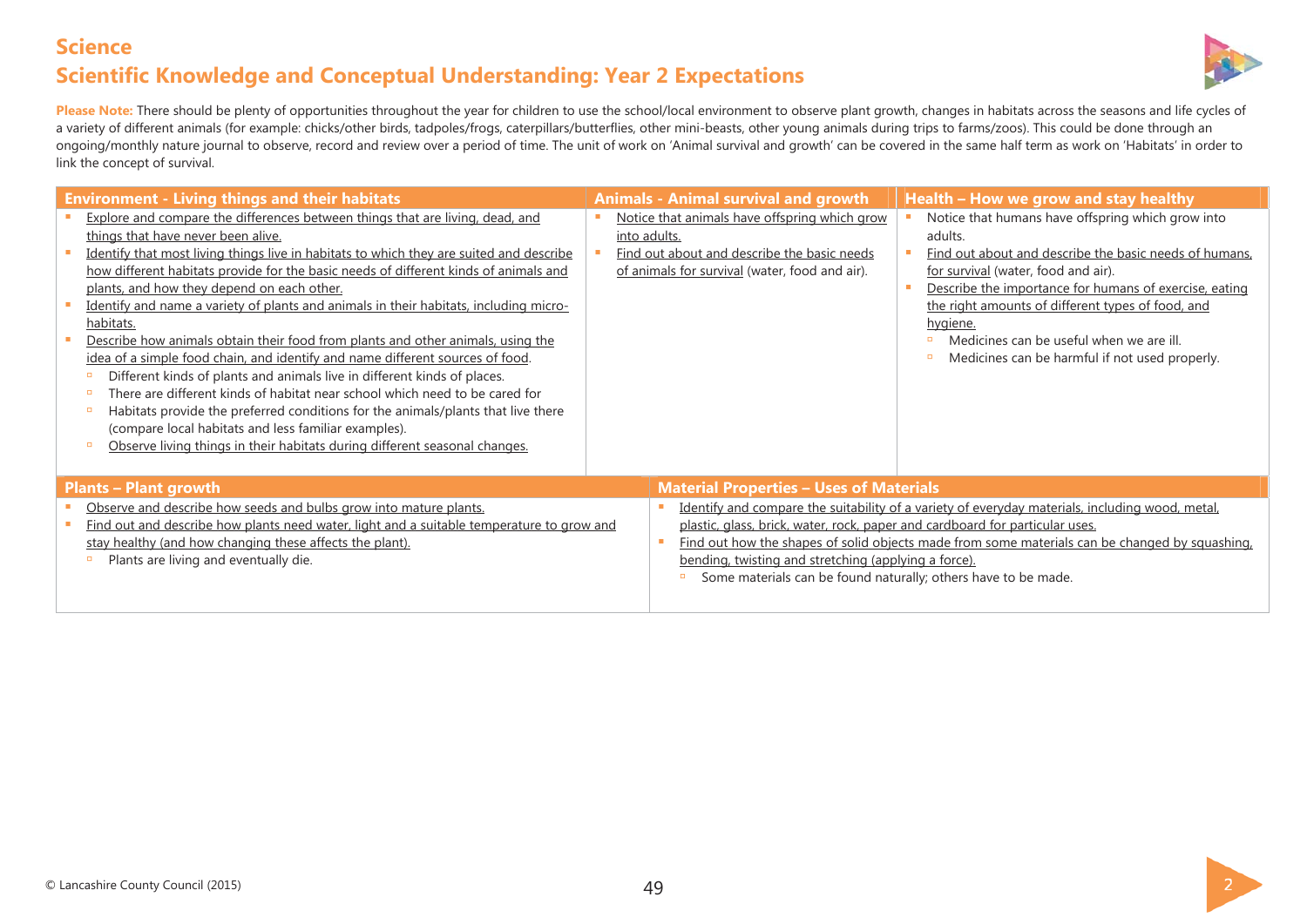# **Science Scientific Knowledge and Conceptual Understanding: Year 3 Expectations**



Please Note: There should be plenty of opportunities throughout the year for children to use the school/local environment to observe plant lifecycles with a particular focus on the different parts of a plant (e.g. comparing fruits and seeds and looking for examples of pollination). This could be done through an ongoing/monthly nature journal to observe, record and review over a period of time.

| <b>Plants - Functions of Parts of a Plant</b>                                                                                                                                                                                                                                                                                                                                                                                                                                                                                                                                                                                                                                                                                                                                                                                                                                                                                                                                                                                                                                                                                                                                                                                                                                                                                                                                                                                      | <b>Animals - Health/Nutrition</b>                                                                                                                                                                                                                                                                                                                                                                                                                                                                                | <b>Animals - Skeletons and Movement</b>                                                                                                                                                                                                                                                                                                                                                                                                                                                                                                                                                                                                                                                                                                                                                                                                                                                                                                                                                                                                                                                                                                                                                 |
|------------------------------------------------------------------------------------------------------------------------------------------------------------------------------------------------------------------------------------------------------------------------------------------------------------------------------------------------------------------------------------------------------------------------------------------------------------------------------------------------------------------------------------------------------------------------------------------------------------------------------------------------------------------------------------------------------------------------------------------------------------------------------------------------------------------------------------------------------------------------------------------------------------------------------------------------------------------------------------------------------------------------------------------------------------------------------------------------------------------------------------------------------------------------------------------------------------------------------------------------------------------------------------------------------------------------------------------------------------------------------------------------------------------------------------|------------------------------------------------------------------------------------------------------------------------------------------------------------------------------------------------------------------------------------------------------------------------------------------------------------------------------------------------------------------------------------------------------------------------------------------------------------------------------------------------------------------|-----------------------------------------------------------------------------------------------------------------------------------------------------------------------------------------------------------------------------------------------------------------------------------------------------------------------------------------------------------------------------------------------------------------------------------------------------------------------------------------------------------------------------------------------------------------------------------------------------------------------------------------------------------------------------------------------------------------------------------------------------------------------------------------------------------------------------------------------------------------------------------------------------------------------------------------------------------------------------------------------------------------------------------------------------------------------------------------------------------------------------------------------------------------------------------------|
| Identify, locate and describe the functions of different parts of flowering plants:<br>roots, stem/trunk, leaves and flowers.<br>Explore the requirements of plants for life and growth (air, light, water, nutrients<br>from soil, and room to grow) and how they vary from plant to plant.<br>Investigate the way in which water is transported within plants.<br>Explore the part that flowers play in the life cycle of flowering plants, including<br>pollination, seed formation and seed dispersal.<br>Roots grow downwards and anchor the plant.<br>Water, taken in by the roots, goes up the stem to the leaves, flowers and<br>o<br>fruit.<br>Nutrients (not food) are taken in through the roots.<br>$\Box$<br>Stems provide support and enable the plant to grow towards the light.<br>o<br>Plants make their own food in the leaves using energy from the sun.<br>$\Box$<br>Flowers attract insects to aid pollination.<br>$\Box$<br>Pollination is when pollen is transferred between plants by insects, birds,<br>$\Box$<br>other animals and the wind.<br>Seeds are formed after the flowers are pollinated.<br>Many flowers produce fruits which protect the seed and/or aid seed<br>dispersal.<br>Seed dispersal, by a variety of methods, helps ensure that new plants survive.<br>o<br>Plants need nutrients to grow healthily (either naturally from the soil or from<br>$\Box$<br>fertiliser added to soil). | Identify that animals, including humans,<br>a.<br>need the right types and amount of<br>nutrition, and that they cannot make their<br>own food; they get nutrition from what they<br>eat.<br>An adequate and varied diet is beneficial to<br>٠<br>health (along with a good supply of air and<br>clean water).<br>Regular and varied exercise from a variety of<br>different activities is beneficial to health<br>(focus on energy in versus energy out.<br>Include information on making informed<br>choices). | Identify that humans and some other animals have skeletons<br>and muscles for support, protection and movement.<br>Identify animals (vertebrates) which have a skeleton which<br>supports their body, aids movement & protects vital organs<br>(e.g. name and locate skull, backbone, ribs, bones for<br>movement/limbs, pelvis and be able to name some of the vital<br>organs protected).<br>Identify animals without internal skeletons/backbones<br>(invertebrates) and describe how they have adapted other<br>ways to support themselves, move & protect their vital organs.<br>Know how the skeletons of birds, mammals, fish,<br>amphibians or reptiles are similar (backbone, ribs, skull,<br>bones used for movement) and the differences in their<br>skeletons.<br>Know that muscles, which are attached to the skeleton,<br>$\Box$<br>help animals move parts of their body.<br>Explore how humans grow bigger as they reach maturity<br>by making comparisons linked to body proportions and<br>skeleton growth - e.g. do people with longer legs have<br>longer arm spans?<br>Recognise that animals are alive; they move, feed, grow,<br>use their senses and reproduce. |
| <b>Material Properties - Rocks</b>                                                                                                                                                                                                                                                                                                                                                                                                                                                                                                                                                                                                                                                                                                                                                                                                                                                                                                                                                                                                                                                                                                                                                                                                                                                                                                                                                                                                 | <b>Light and Astronomy -</b><br><b>Light, reflections and shadows</b>                                                                                                                                                                                                                                                                                                                                                                                                                                            | <b>Forces and Magnets</b>                                                                                                                                                                                                                                                                                                                                                                                                                                                                                                                                                                                                                                                                                                                                                                                                                                                                                                                                                                                                                                                                                                                                                               |
| Compare and group together different kinds of rocks on the basis<br>of their appearance and simple physical properties.<br>Describe in simple terms how fossils are formed when things that<br>have lived are trapped within rock.<br>Recognise that soils are made from rocks and organic matter<br>Recognise that rocks and soils can feel and look different.<br>$\Box$<br>Recognise that rocks and soils can be different in different<br>o<br>places/environments.                                                                                                                                                                                                                                                                                                                                                                                                                                                                                                                                                                                                                                                                                                                                                                                                                                                                                                                                                            | Recognise that they need light in order to see<br>things and that dark is the absence of light.<br>Notice that light is reflected from surfaces.<br>Recognise that light from the sun can be dangerous<br>and that there are ways to protect their eyes.<br>Recognise that shadows are formed when the light<br>from a light source is blocked by a solid object.<br>Find patterns in the way that the size of shadows<br>can change.                                                                            | Compare how some things move on different surfaces.<br>п<br>Notice that some forces need contact between two objects but<br>$\blacksquare$<br>magnetic forces can act at a distance.<br>Observe how magnets attract or repel each other and attract some<br>materials and not others.<br>Compare and group together a variety of everyday materials on the<br>$\mathcal{L}_{\mathcal{A}}$<br>basis of whether they are attracted to a magnet, and identify some<br>magnetic materials.<br>Describe magnets as having two poles (like and unlike poles).<br>$\mathcal{L}_{\mathcal{A}}$<br>Predict whether two magnets will attract or repel each other,<br>$\mathbf{u}$<br>depending on which poles are facing.                                                                                                                                                                                                                                                                                                                                                                                                                                                                         |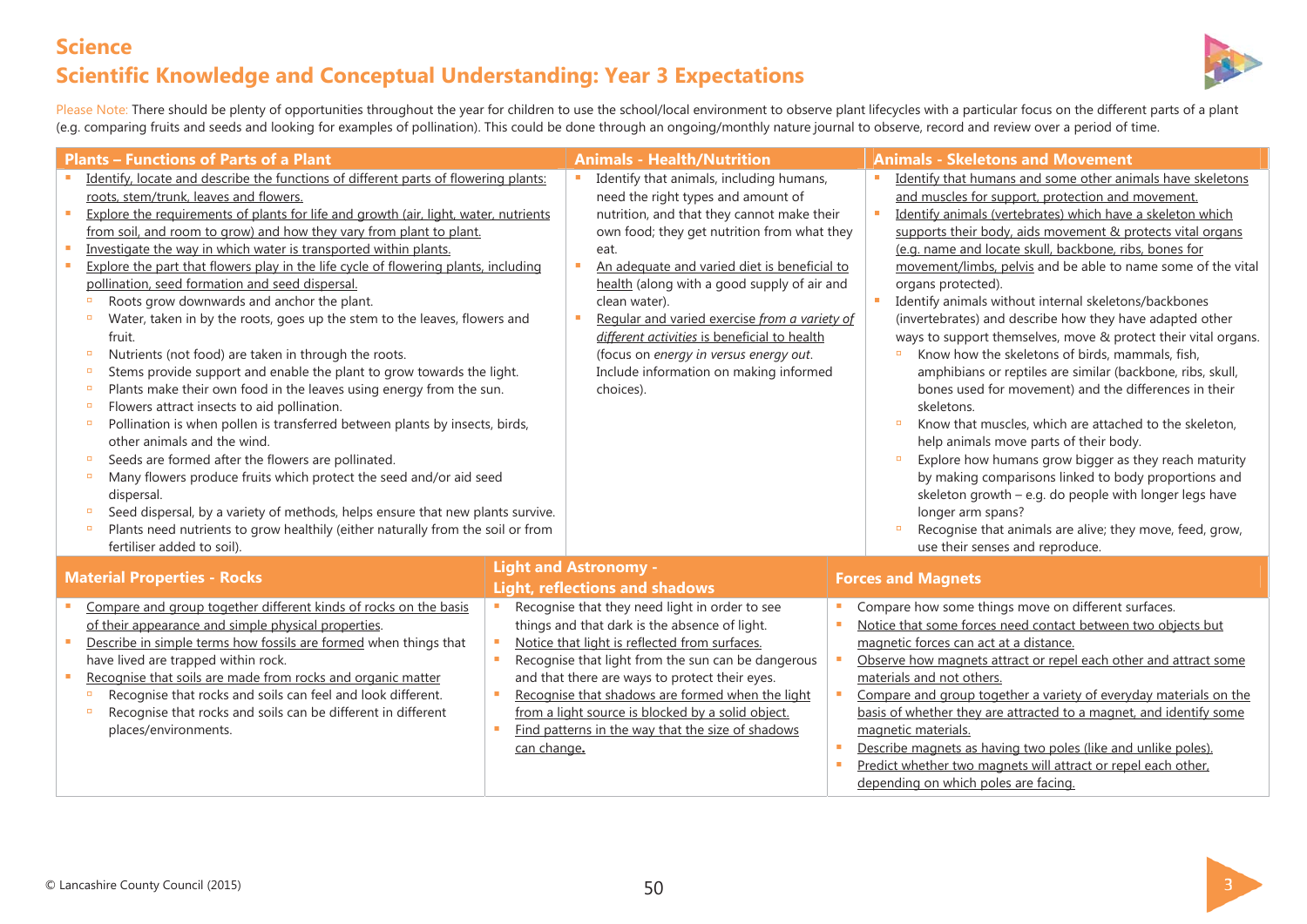## **Science Scientific Knowledge and Conceptual Understanding: Year 4 Expectations**



Please Note: There should be plenty of opportunities throughout the year for children to use the school/local environment to observe and identify how a habitat changes. This could include a focus on the relationships between the plants and animals within a habitat. This could be done through an ongoing/monthly nature journal to observe, record and review over a period of time.

| <b>Environment - Living Things and Their Habitats</b>                                                                                                                                                                                                                                                                                                                                                                                                                                                                                                                                                                                                                                                                                                                                                                                                                                                                                                                                                                                               |                                                                                                                                                                                                                                                                                                                                                    | <b>Animals - Teeth, Eating and Digestion</b>                                                                                                                                                                                                                                                                                                                                                                                                                                                                                                                                                                                                                                                                                                                                                                                                                                                                                                                                                                                                                                  |                                                                                                                                                                                                                                                                                                                                                                                                                                                                                                                                                                                                                                                                                                                                                                                                                                                                                                                                                                                   |  |  |  |
|-----------------------------------------------------------------------------------------------------------------------------------------------------------------------------------------------------------------------------------------------------------------------------------------------------------------------------------------------------------------------------------------------------------------------------------------------------------------------------------------------------------------------------------------------------------------------------------------------------------------------------------------------------------------------------------------------------------------------------------------------------------------------------------------------------------------------------------------------------------------------------------------------------------------------------------------------------------------------------------------------------------------------------------------------------|----------------------------------------------------------------------------------------------------------------------------------------------------------------------------------------------------------------------------------------------------------------------------------------------------------------------------------------------------|-------------------------------------------------------------------------------------------------------------------------------------------------------------------------------------------------------------------------------------------------------------------------------------------------------------------------------------------------------------------------------------------------------------------------------------------------------------------------------------------------------------------------------------------------------------------------------------------------------------------------------------------------------------------------------------------------------------------------------------------------------------------------------------------------------------------------------------------------------------------------------------------------------------------------------------------------------------------------------------------------------------------------------------------------------------------------------|-----------------------------------------------------------------------------------------------------------------------------------------------------------------------------------------------------------------------------------------------------------------------------------------------------------------------------------------------------------------------------------------------------------------------------------------------------------------------------------------------------------------------------------------------------------------------------------------------------------------------------------------------------------------------------------------------------------------------------------------------------------------------------------------------------------------------------------------------------------------------------------------------------------------------------------------------------------------------------------|--|--|--|
| Recognise that living things can be grouped in a variety of ways.                                                                                                                                                                                                                                                                                                                                                                                                                                                                                                                                                                                                                                                                                                                                                                                                                                                                                                                                                                                   |                                                                                                                                                                                                                                                                                                                                                    | Describe the simple functions of the basic parts of the digestive system in humans.                                                                                                                                                                                                                                                                                                                                                                                                                                                                                                                                                                                                                                                                                                                                                                                                                                                                                                                                                                                           |                                                                                                                                                                                                                                                                                                                                                                                                                                                                                                                                                                                                                                                                                                                                                                                                                                                                                                                                                                                   |  |  |  |
| Explore and use classification keys to help group, identify and name a variety of living things in                                                                                                                                                                                                                                                                                                                                                                                                                                                                                                                                                                                                                                                                                                                                                                                                                                                                                                                                                  |                                                                                                                                                                                                                                                                                                                                                    | Identify the different types of teeth in humans and their simple functions.<br>л                                                                                                                                                                                                                                                                                                                                                                                                                                                                                                                                                                                                                                                                                                                                                                                                                                                                                                                                                                                              |                                                                                                                                                                                                                                                                                                                                                                                                                                                                                                                                                                                                                                                                                                                                                                                                                                                                                                                                                                                   |  |  |  |
| their local and wider environment.                                                                                                                                                                                                                                                                                                                                                                                                                                                                                                                                                                                                                                                                                                                                                                                                                                                                                                                                                                                                                  |                                                                                                                                                                                                                                                                                                                                                    |                                                                                                                                                                                                                                                                                                                                                                                                                                                                                                                                                                                                                                                                                                                                                                                                                                                                                                                                                                                                                                                                               | Construct and interpret a variety of food chains, identifying producers, predators and prey (NB                                                                                                                                                                                                                                                                                                                                                                                                                                                                                                                                                                                                                                                                                                                                                                                                                                                                                   |  |  |  |
| Recognise that environments can change and that this can sometimes pose dangers to living                                                                                                                                                                                                                                                                                                                                                                                                                                                                                                                                                                                                                                                                                                                                                                                                                                                                                                                                                           |                                                                                                                                                                                                                                                                                                                                                    |                                                                                                                                                                                                                                                                                                                                                                                                                                                                                                                                                                                                                                                                                                                                                                                                                                                                                                                                                                                                                                                                               | Link with types of teeth and eating in this unit but this concept could be developed further in the yr4                                                                                                                                                                                                                                                                                                                                                                                                                                                                                                                                                                                                                                                                                                                                                                                                                                                                           |  |  |  |
| things.                                                                                                                                                                                                                                                                                                                                                                                                                                                                                                                                                                                                                                                                                                                                                                                                                                                                                                                                                                                                                                             |                                                                                                                                                                                                                                                                                                                                                    | Environment / habitats unit).                                                                                                                                                                                                                                                                                                                                                                                                                                                                                                                                                                                                                                                                                                                                                                                                                                                                                                                                                                                                                                                 |                                                                                                                                                                                                                                                                                                                                                                                                                                                                                                                                                                                                                                                                                                                                                                                                                                                                                                                                                                                   |  |  |  |
| Use and make identification keys for plants and animals.                                                                                                                                                                                                                                                                                                                                                                                                                                                                                                                                                                                                                                                                                                                                                                                                                                                                                                                                                                                            |                                                                                                                                                                                                                                                                                                                                                    | Describe how teeth and gums have to be cared for in order to keep them healthy.                                                                                                                                                                                                                                                                                                                                                                                                                                                                                                                                                                                                                                                                                                                                                                                                                                                                                                                                                                                               |                                                                                                                                                                                                                                                                                                                                                                                                                                                                                                                                                                                                                                                                                                                                                                                                                                                                                                                                                                                   |  |  |  |
| <b>Material Properties and Changes - States of Matter</b>                                                                                                                                                                                                                                                                                                                                                                                                                                                                                                                                                                                                                                                                                                                                                                                                                                                                                                                                                                                           | <b>Sound</b>                                                                                                                                                                                                                                                                                                                                       |                                                                                                                                                                                                                                                                                                                                                                                                                                                                                                                                                                                                                                                                                                                                                                                                                                                                                                                                                                                                                                                                               | <b>Electricity</b>                                                                                                                                                                                                                                                                                                                                                                                                                                                                                                                                                                                                                                                                                                                                                                                                                                                                                                                                                                |  |  |  |
| Compare and group materials together, according to whether<br>they are solids, liquids or gases.<br>Observe that some materials change state when they are<br>×.<br>heated or cooled, and measure or research the temperature<br>at which this happens in degrees Celsius (°C).<br>Identify the part played by evaporation and condensation in<br>×.<br>the water cycle and associate the rate of evaporation with<br>temperature.<br>Solids, liquids and gases can be identified by their<br>observable properties.<br>Solids have a fixed size and shape (the size and shape can<br>be changed but it remains the same after the action).<br>Liquids can pour and take the shape of the container in<br>which they are put.<br>Liquids form a pool not a pile.<br>Solids in the form of powders can pour as if they were<br>liquids but make a pile not a pool.<br>Gases fill the container in which they are put.<br>Gases escape from an unsealed container.<br>Gases can be made smaller by squeezing/pressure.<br>Liquids and gases can flow. | <b>Vibrations</b><br>vibrating.<br>that produced it.<br>increases.<br>$\Box$<br>$\Box$<br>$\Box$<br><b>Pitch</b><br>produced it.<br>Sounds can be high or low pitched.<br>$\Box$<br>The pitch of a sound can be altered.<br>$\Box$<br>$\Box$<br><b>Muffling/blocking sounds</b><br>ear is not important key learning at this age phase).<br>$\Box$ | Identify how sounds are made, associating some of them with something<br>Recognise that vibrations from sounds travel through a medium to the ear.<br>Find patterns between the volume of a sound and the strength of the vibrations<br>Recognise that sounds get fainter as the distance from the sound source<br>Recognise that sounds can be made in a variety of ways (pluck, bang, shake,<br>blow) using a variety of things (instruments, everyday materials, body).<br>Sounds travel away from their source in all directions.<br>Vibrations may not always be visible to the naked eye.<br>Find patterns between the pitch of a sound and features of the object that<br>Pitch can be altered either by changing the material, tension, thickness or<br>length of vibrating objects or changing the length of a vibrating air column.<br>Recognise that vibrations from sounds travel through a medium to the ear.<br>Sounds are heard when they enter our ears (although the structure of the<br>Sounds can travel through solids, liquids and air/gas by making the | Identify common appliances that run on<br>electricity.<br>$\blacksquare$<br>Construct a simple series electrical circuit,<br>identifying and naming its basic parts,<br>including cells, wires, bulbs, switches and<br>buzzers.<br>$\blacksquare$<br>Identify whether or not a lamp will light in a<br>simple series circuit, based on whether or not<br>the lamp is part of a complete loop with a<br>battery.<br>Recognise that a switch opens and closes a<br>٠<br>circuit and associate this with whether or not<br>a lamp lights in a simple series circuit.<br>Recognise some common conductors and<br>$\blacksquare$<br>insulators, and associate metals with being<br>good conductors.<br>Electricity can be dangerous.<br>$\Box$<br>Electricity sources can be mains or battery.<br>Batteries 'push' electricity round a circuit<br>and can make bulbs, buzzers and motors<br>work.<br>Faults in circuits can be found by<br>$\Box$<br>methodically testing connections. |  |  |  |
|                                                                                                                                                                                                                                                                                                                                                                                                                                                                                                                                                                                                                                                                                                                                                                                                                                                                                                                                                                                                                                                     | materials vibrate.<br>$\Box$<br>travel through.<br>Sound travel can be blocked.                                                                                                                                                                                                                                                                    | Sound travel can be reduced by changing the material that the vibrations                                                                                                                                                                                                                                                                                                                                                                                                                                                                                                                                                                                                                                                                                                                                                                                                                                                                                                                                                                                                      | Drawings, photographs and diagrams can<br>be used to represent circuits (although<br>standard symbols need not be introduced<br>until UKS2).                                                                                                                                                                                                                                                                                                                                                                                                                                                                                                                                                                                                                                                                                                                                                                                                                                      |  |  |  |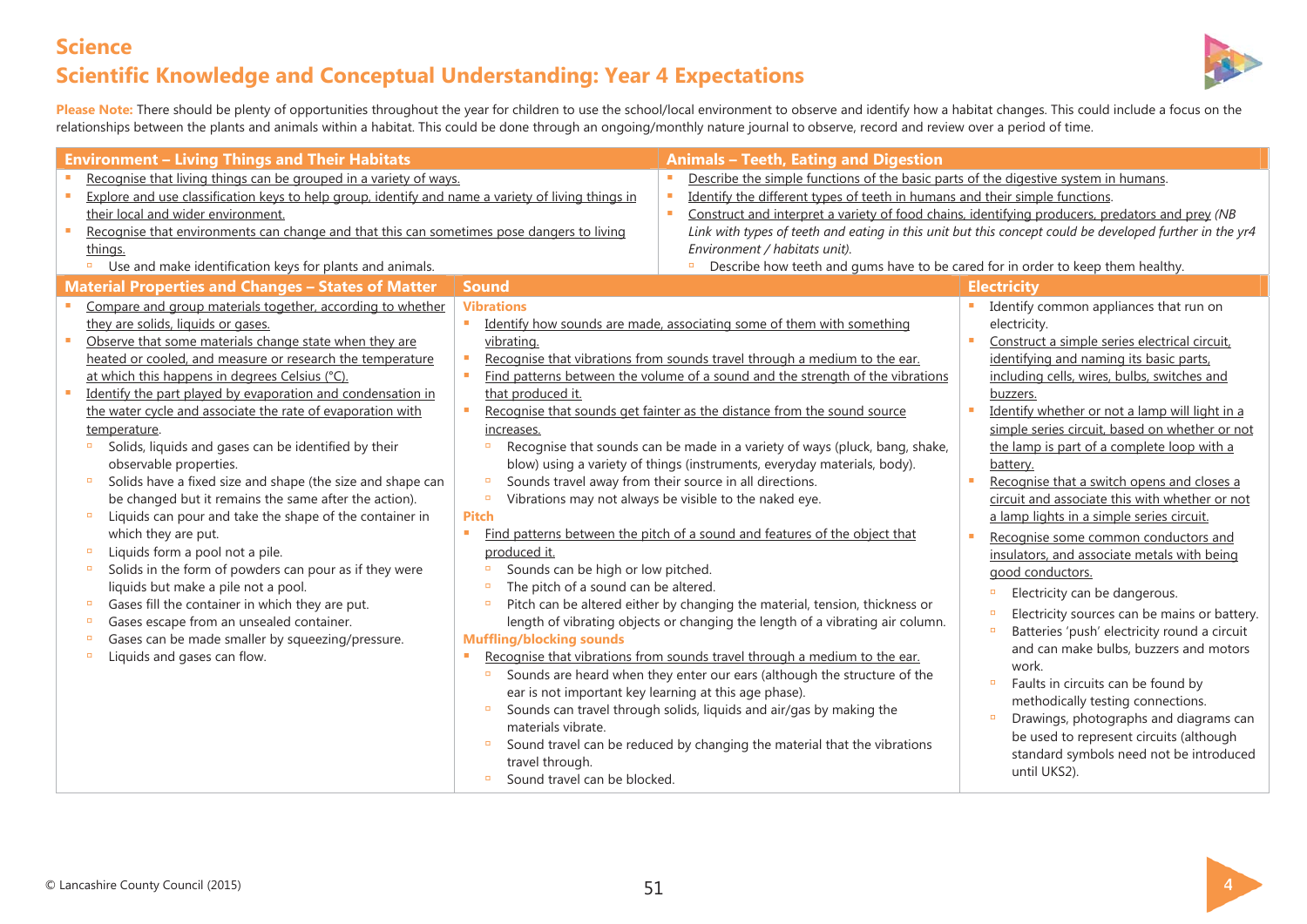#### **Science Scientific Knowledge and Conceptual Understanding: Year 5 Expectations**



Please Note: There should be plenty of opportunities throughout the year for children to use the school/local environment to observe and identify a variety of plant and animal life cycles. This could be done through an ongoing/monthly nature journal to observe, record and review a variety of examples over a period of time. The unit on 'Human life cycles' can be linked to PSHEE work on 'Relationships' and the Year 5 Science unit 'Habitats and life cycles' rather than being taught as a separate unit.

| <b>Environment - Observing Life cycles</b>                                                                                                                                                                                                                                                                                              | <b>Material Properties - Testing Material Properties</b>                                                                                                                                                                                                                                                                                                                                                                                                                                                                                                                                                                                                                                                                                                                                                                                                                                                                                                                                                                                                                                     | <b>Material Changes - Reversible changes</b>                                                                                                                                                                                                                                                                                                                                                                                                                                                                                                                                                                                                                                                                                                                                                                                                                                                                                                                                                                                                                                                                                                                                                                                                                                                                                                                                                                               |
|-----------------------------------------------------------------------------------------------------------------------------------------------------------------------------------------------------------------------------------------------------------------------------------------------------------------------------------------|----------------------------------------------------------------------------------------------------------------------------------------------------------------------------------------------------------------------------------------------------------------------------------------------------------------------------------------------------------------------------------------------------------------------------------------------------------------------------------------------------------------------------------------------------------------------------------------------------------------------------------------------------------------------------------------------------------------------------------------------------------------------------------------------------------------------------------------------------------------------------------------------------------------------------------------------------------------------------------------------------------------------------------------------------------------------------------------------|----------------------------------------------------------------------------------------------------------------------------------------------------------------------------------------------------------------------------------------------------------------------------------------------------------------------------------------------------------------------------------------------------------------------------------------------------------------------------------------------------------------------------------------------------------------------------------------------------------------------------------------------------------------------------------------------------------------------------------------------------------------------------------------------------------------------------------------------------------------------------------------------------------------------------------------------------------------------------------------------------------------------------------------------------------------------------------------------------------------------------------------------------------------------------------------------------------------------------------------------------------------------------------------------------------------------------------------------------------------------------------------------------------------------------|
| Describe the differences in the life cycles<br>of a mammal, an amphibian, an insect<br>and a bird.<br>Describe the life process of reproduction<br>in some plants and animals.<br>Name, locate and describe the<br>functions of the main parts of<br>reproductive system of plants<br>(stigma, stamen, petal, sepal, pollen,<br>ovary). | Compare and group together everyday materials on the basis of<br>their properties, including their hardness, solubility, transparency,<br>conductivity (electrical and thermal), and response to magnets.<br>Give reasons, based on evidence from comparative and fair tests, for<br>п<br>the particular uses of everyday materials, including metals, wood and<br>plastic (advantages and disadvantages).<br>Compare a variety of materials and measure their effectiveness<br>$\Box$<br>(e.g. hardness, strength, flexibility, solubility, transparency,<br>thermal conductivity, electrical conductivity).<br><b>Temperature and Thermal Insulation</b><br>Heat always moves from hot to cold.<br>Some materials (insulators) are better at slowing down the<br>$\Box$<br>movement of heat than others.<br>Objects/liquids will warm up or cool down until they reach the<br>$\Box$<br>temperature of their surroundings.                                                                                                                                                                 | Know that some materials will dissolve in liquid to form a solution, and describe how to<br>recover a substance from a solution.<br>$\blacksquare$<br>Use knowledge of solids, liquids and gases to decide how mixtures might be separated,<br>including through filtering, sieving and evaporating.<br>Demonstrate that dissolving, mixing and changes of state are reversible changes.<br>ш<br>Changes can occur when different materials are mixed.<br>$\Box$<br>Some material changes can be reversed and some cannot.<br>$\Box$<br>Recognise that dissolving is a reversible change and recognise everyday situations<br>$\Box$<br>where dissolving occurs.<br>Distinguish between melting and dissolving.<br>$\Box$<br>Mixtures of solids (of different particle size) can be separated by sieving.<br>Mixtures of solids and liquids can be separated by filtering if the solid is insoluble<br>o<br>(un-dissolved).<br>Evaporation helps us separate soluble materials from water.<br>$\Box$<br>Changes to materials can happen at different rates (factors affecting dissolving,<br>$\Box$<br>factors affecting evaporation - amount of liquid, temperature, wind speed, etc).<br>Freezing, melting and boiling changes can be reversed (revision from YR4).<br>Ω.<br><b>Material Changes - Irreversible changes</b><br>Explain that some changes result in the formation of new materials, and that this kind of |
|                                                                                                                                                                                                                                                                                                                                         |                                                                                                                                                                                                                                                                                                                                                                                                                                                                                                                                                                                                                                                                                                                                                                                                                                                                                                                                                                                                                                                                                              | change is not usually reversible, including changes associated with burning, and the<br>action of acid on bicarbonate of soda (producing a gas / fizzing).                                                                                                                                                                                                                                                                                                                                                                                                                                                                                                                                                                                                                                                                                                                                                                                                                                                                                                                                                                                                                                                                                                                                                                                                                                                                 |
| <b>Animals - Human Life Cycles</b>                                                                                                                                                                                                                                                                                                      | <b>Light and Astronomy - Earth and Space</b>                                                                                                                                                                                                                                                                                                                                                                                                                                                                                                                                                                                                                                                                                                                                                                                                                                                                                                                                                                                                                                                 | <b>Forces - Effects on Movement</b>                                                                                                                                                                                                                                                                                                                                                                                                                                                                                                                                                                                                                                                                                                                                                                                                                                                                                                                                                                                                                                                                                                                                                                                                                                                                                                                                                                                        |
| Describe the changes as humans develop<br>to old age.<br>Animals are alive; they move, feed,<br>o<br>grow, use their senses, reproduce,<br>breathe/respire and excrete.                                                                                                                                                                 | Describe the movement of the Earth, and other planets, relative to<br>the Sun and each other in the solar system.<br>п<br>Describe the movement of the Moon relative to the Earth.<br>Describe Sun/Earth/Moon as approximately spherical bodies.<br>п<br>Use the idea of the Earth's rotation to explain day and night.<br>$\blacksquare$<br>The Earth spins once around its own axis in 24 hours, giving day<br>and night.<br>The Earth orbits the Sun in one year.<br>o<br>We can see the Moon because the Sun's light reflects off it.<br>$\Box$<br>The Moon orbits the Earth in approximately 28 days and changes<br>$\Box$<br>to the appearance of the moon are evidence of this.<br>$\Box$<br>Use the Earth's movement in space to explain the apparent<br>movement of the sun across the sky.<br>The Sun appears to move across the sky from East to West and<br>$\Box$<br>this causes shadows to change during the day.<br>Changes to shadow length over a day or changes to sunrise and<br>$\Box$<br>sunset times over a year are evidence supporting the movement<br>of the Earth. | Explain that unsupported objects fall towards the Earth because of the force of gravity<br>٠<br>acting between the Earth and the falling object.<br>Identify the effects of air resistance, water resistance and friction that act between<br>ш<br>moving surfaces (causing things to slow down)<br>ш<br>Recognise that some mechanisms, including levers, pulleys and gears, allow a smaller<br>force to have a greater effect.<br>There are different types of forces (push, pull, friction, air resistance, water resistance,<br>o<br>magnetic forces, gravity) which have different effects on objects<br>Gravity can act without direct contact between the Earth and an object.<br>$\Box$<br>Friction, air resistance and water resistance can be useful or unwanted.<br>$\Box$<br>The effects of friction, air resistance and water resistance can be reduced or increased<br>o<br>for a preferred effect.<br>More than one force can act on an object simultaneously (either reinforcing or<br>$\Box$<br>opposing each other).                                                                                                                                                                                                                                                                                                                                                                                     |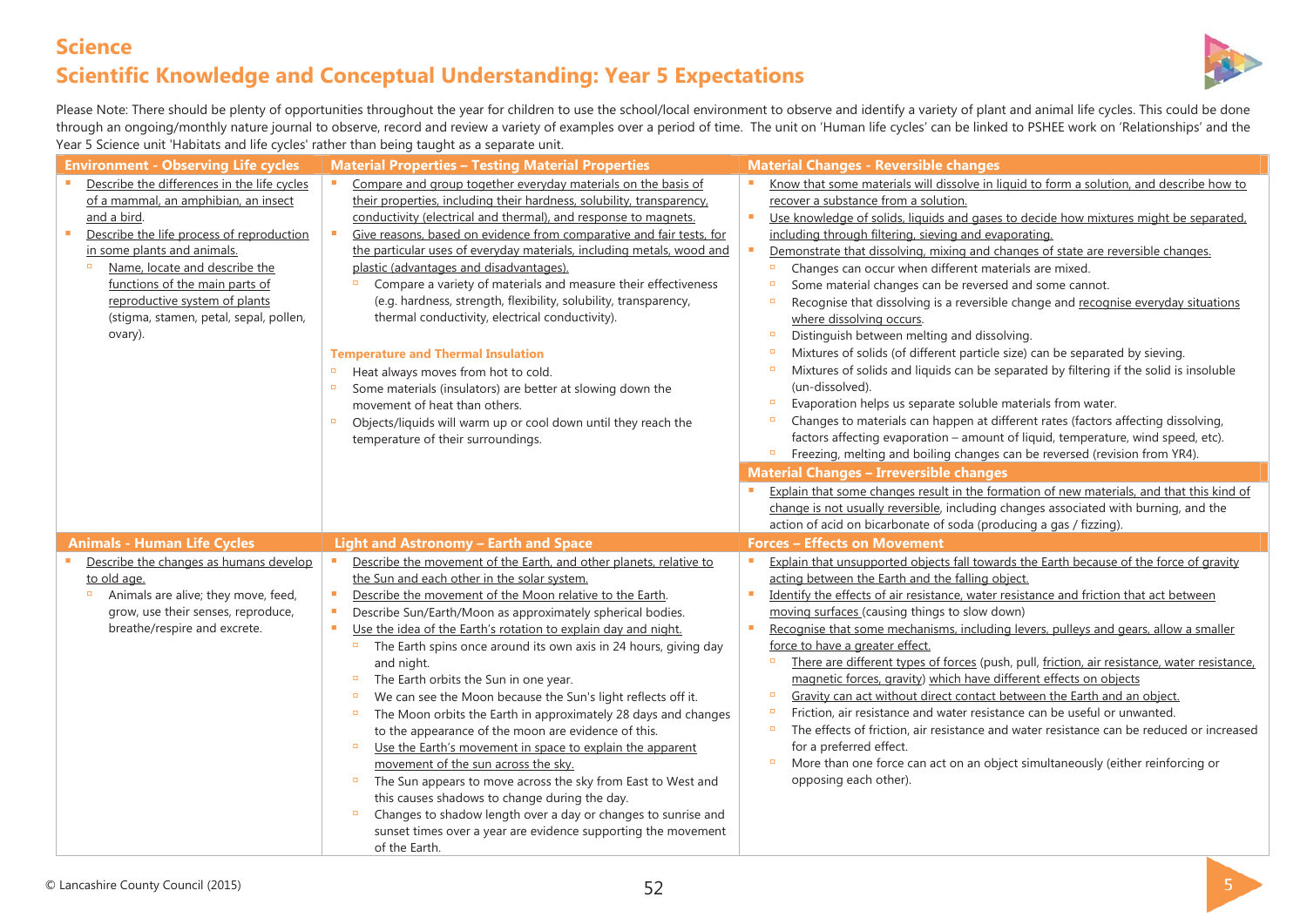# **Science Scientific Knowledge and Conceptual Understanding: Year 6 Expectations**



Please Note: There should be plenty of opportunities throughout the year for children to use the school/local environment to observe and identify a variety of plants and animals that live there focusing on their adaptations for survival. This could be done through an ongoing/monthly nature journal to observe, record and review a variety of examples over a period of time and would support their learning and wider research in the 'Living Things and Their Habitats' unit and the 'Evolution and Inheritance' unit.

|                                                                                                  | <b>Living Things and their Habitats - Classification</b>                                                                                                                                                                                                                                                                                                                                                                                                                                                                                                                                                                                                                                         | Living Things and their Habitats - |                                                                                                                                                                                                                                                                                                                                                                                                                                                              |  | <b>Animals/Health -</b>   |                                                                                                                                                                                                                                                                                                                                                                                                                                                                                                                                                                                                                                                                                                                                                                                                                                                                                                                                                                                                                                                                                                                                                                                                                                                                                       |                                                                                                   |
|--------------------------------------------------------------------------------------------------|--------------------------------------------------------------------------------------------------------------------------------------------------------------------------------------------------------------------------------------------------------------------------------------------------------------------------------------------------------------------------------------------------------------------------------------------------------------------------------------------------------------------------------------------------------------------------------------------------------------------------------------------------------------------------------------------------|------------------------------------|--------------------------------------------------------------------------------------------------------------------------------------------------------------------------------------------------------------------------------------------------------------------------------------------------------------------------------------------------------------------------------------------------------------------------------------------------------------|--|---------------------------|---------------------------------------------------------------------------------------------------------------------------------------------------------------------------------------------------------------------------------------------------------------------------------------------------------------------------------------------------------------------------------------------------------------------------------------------------------------------------------------------------------------------------------------------------------------------------------------------------------------------------------------------------------------------------------------------------------------------------------------------------------------------------------------------------------------------------------------------------------------------------------------------------------------------------------------------------------------------------------------------------------------------------------------------------------------------------------------------------------------------------------------------------------------------------------------------------------------------------------------------------------------------------------------|---------------------------------------------------------------------------------------------------|
|                                                                                                  |                                                                                                                                                                                                                                                                                                                                                                                                                                                                                                                                                                                                                                                                                                  |                                    | <b>Evolution and Inheritance</b>                                                                                                                                                                                                                                                                                                                                                                                                                             |  |                           |                                                                                                                                                                                                                                                                                                                                                                                                                                                                                                                                                                                                                                                                                                                                                                                                                                                                                                                                                                                                                                                                                                                                                                                                                                                                                       | <b>Exercise, Health and The Circulatory System</b>                                                |
|                                                                                                  | Describe how living things are classified into broad<br>groups according to common observable<br>characteristics and based on similarities and<br>differences, including micro-organisms, plants and<br>animals.<br>Give reasons for classifying plants and animals based<br>on specific characteristics.<br>Living things can be grouped into micro-<br>organisms, plants and animals.<br>Vertebrates can be grouped as fish, amphibians,<br>reptiles, birds and mammals.<br>Invertebrates can be grouped as snails and slugs,<br>worms, spiders and insects.<br>Plants can be grouped as flowering plants (incl.<br>trees and grasses) and non-flowering plants (such<br>as ferns and mosses). | п.<br><b>COL</b><br><b>COL</b>     | Recognise that living things have changed over time and<br>that fossils provide information about living things that<br>inhabited the Earth millions of years ago.<br>Recognise that living things produce offspring of the same<br>kind, but normally offspring vary and are not identical to<br>their parents.<br>Identify how animals and plants are adapted to suit their<br>environment in different ways and that adaptation may<br>lead to evolution. |  | ×.                        | Identify and name the main parts of the human circulatory system, and<br>describe the functions of the heart, blood vessels and blood.<br>Recognise the impact of diet, exercise, drugs and lifestyle on the way their<br>bodies function (in the long term and short term).<br>Describe the ways in which nutrients and water are transported within<br>animals, including humans.<br>The heart is a major organ and is made of muscle.<br>$\Box$<br>The heart pumps blood around the body through vessels and this can<br>$\Box$<br>be felt as a pulse.<br>The heart pumps blood through the lungs in order to obtain a supply<br>of oxygen.<br>Blood carries oxygen/essential materials to different parts of the body.<br>During exercise muscles need more oxygen so the heart beats faster<br>and our breathing and pulse rates increase.<br>Animals are alive; they move, feed, grow, use their senses, reproduce,<br>breathe/respire and excrete.<br>An adequate, varied and balanced diet is needed to help us grow and<br>repair our bodies (proteins), provide us with energy (fats and<br>carbohydrates) and maintain good health (vitamins and minerals).<br>Tobacco, alcohol and other 'drugs' can be harmful.<br>All medicines are drugs, not all drugs are medicines. |                                                                                                   |
|                                                                                                  | <b>Light and Astronomy - How Light Travels</b>                                                                                                                                                                                                                                                                                                                                                                                                                                                                                                                                                                                                                                                   |                                    |                                                                                                                                                                                                                                                                                                                                                                                                                                                              |  | <b>Electricity</b>        |                                                                                                                                                                                                                                                                                                                                                                                                                                                                                                                                                                                                                                                                                                                                                                                                                                                                                                                                                                                                                                                                                                                                                                                                                                                                                       |                                                                                                   |
|                                                                                                  | Recognise that light appears to travel in straight lines.<br>Use the idea that light travels in straight lines to explain that objects are seen because they give                                                                                                                                                                                                                                                                                                                                                                                                                                                                                                                                |                                    |                                                                                                                                                                                                                                                                                                                                                                                                                                                              |  | used in the circuit.      |                                                                                                                                                                                                                                                                                                                                                                                                                                                                                                                                                                                                                                                                                                                                                                                                                                                                                                                                                                                                                                                                                                                                                                                                                                                                                       | Associate the brightness of a lamp or the volume of a buzzer with the number and voltage of cells |
| out or reflect light into the eye.                                                               |                                                                                                                                                                                                                                                                                                                                                                                                                                                                                                                                                                                                                                                                                                  |                                    |                                                                                                                                                                                                                                                                                                                                                                                                                                                              |  |                           | Compare and give reasons for variations in how components function, including the brightness of                                                                                                                                                                                                                                                                                                                                                                                                                                                                                                                                                                                                                                                                                                                                                                                                                                                                                                                                                                                                                                                                                                                                                                                       |                                                                                                   |
| Explain that we see things because the light that travels from light sources to our eyes or from |                                                                                                                                                                                                                                                                                                                                                                                                                                                                                                                                                                                                                                                                                                  |                                    |                                                                                                                                                                                                                                                                                                                                                                                                                                                              |  |                           | bulbs, the loudness of buzzers and the on/off position of switches.                                                                                                                                                                                                                                                                                                                                                                                                                                                                                                                                                                                                                                                                                                                                                                                                                                                                                                                                                                                                                                                                                                                                                                                                                   |                                                                                                   |
|                                                                                                  | light sources to objects and then to our eyes (and represent this in simple diagrammatic form).                                                                                                                                                                                                                                                                                                                                                                                                                                                                                                                                                                                                  |                                    |                                                                                                                                                                                                                                                                                                                                                                                                                                                              |  |                           |                                                                                                                                                                                                                                                                                                                                                                                                                                                                                                                                                                                                                                                                                                                                                                                                                                                                                                                                                                                                                                                                                                                                                                                                                                                                                       | Use recognised symbols (at least: cells, wires, switches, bulbs, buzzers and motors) when         |
|                                                                                                  | Use the idea that light travels in straight lines to explain why shadows have the same shape as                                                                                                                                                                                                                                                                                                                                                                                                                                                                                                                                                                                                  |                                    |                                                                                                                                                                                                                                                                                                                                                                                                                                                              |  |                           |                                                                                                                                                                                                                                                                                                                                                                                                                                                                                                                                                                                                                                                                                                                                                                                                                                                                                                                                                                                                                                                                                                                                                                                                                                                                                       | representing a simple circuit in a diagram.                                                       |
|                                                                                                  | the objects that cast them.                                                                                                                                                                                                                                                                                                                                                                                                                                                                                                                                                                                                                                                                      |                                    |                                                                                                                                                                                                                                                                                                                                                                                                                                                              |  | whether they will 'work'. |                                                                                                                                                                                                                                                                                                                                                                                                                                                                                                                                                                                                                                                                                                                                                                                                                                                                                                                                                                                                                                                                                                                                                                                                                                                                                       | Use/interpret circuit diagrams to construct a variety of more complex circuits predicting         |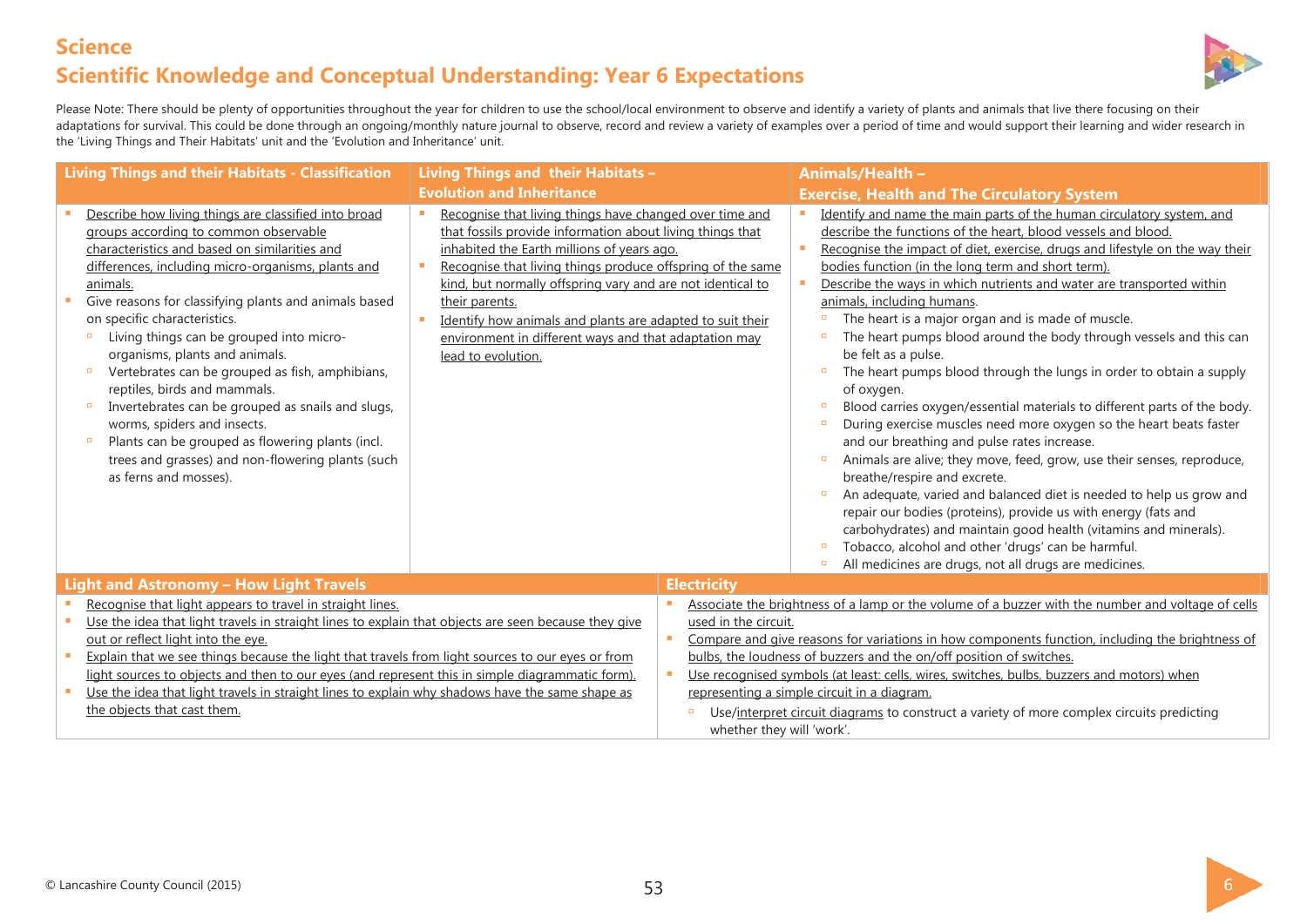## **Science Year Group Expectations for Working Scientifically Skills (Grid 1)**



KS1

| <b>Year</b><br>$6\phantom{1}$   | Use correct scientific knowledge and<br>understanding and relevant<br>scientific language to discuss their<br>observations and explorations<br>(linked to Y6 PoS).<br>Identify changes that have occurred<br>over a very long period of time<br>(evolution) and discuss how changes<br>have impacted the world.<br>Explore more abstract systems /<br>functions / changes / behaviours<br>and record their understanding of<br>these (e.g. the relationship between<br>diet, exercise, drugs, lifestyle and<br>health; evolutionary changes; how<br>light travels). | Recognise the importance of classification to<br>the scientific world and form a conclusion<br>from their sorting and classifying.<br>٠<br>Compare and contrast more complex<br>processes, systems, functions (e.g. sexual and<br>asexual reproduction).<br>Construct a classification key / branching<br>database using more than two items.<br>Compare and contrast things beyond their<br>$\mathcal{L}_{\mathcal{A}}$<br>locality and discuss advantages /<br>disadvantages, pros / cons of the similarities<br>and differences.<br>Use research* to identify and classify things.<br>Use classification systems, keys and other<br>information records [databases] to help<br>classify or identify things. | Recognise scientific questions that do<br>not yet have definitive answers (linked<br>to Y6 PoS).<br>Refine a scientific question to make it<br>testable<br>i.e. ask a testable question which<br>includes the change and measure<br>variables, e.g. what would happen to  if<br>we changed?<br>e.g. What effect would we have on  if<br>we?<br>e.g. How would exercise affect the pulse<br>rate?<br>Use observations to suggest a further<br>ж.<br>(testable or research) question.<br>Independently ask a variety of scientific<br>questions and decide the type of<br>enquiry needed to answer them. | Research how scientific ideas<br>have developed over time and<br>had an impact on our lives.<br>Use evidence from a variety of<br>sources to justify their ideas<br>Recognise which secondary<br>$\mathbf{m}$<br>sources will be most useful to<br>research their ideas and begin<br>to separate opinion from fact.<br>Interview people to find out<br>information | Make / perform and use<br>their own versions of<br>simple models to<br>describe and explain<br>scientific ideas (e.g.<br>circulatory system<br>drama, periscopes to<br>explain how light travels,<br>burglar alarm to explain<br>components in a circuit).                   | Propose their own ideas and make<br>decisions with agreement in a<br>group.<br>Support, listen to and<br><b>COL</b><br>acknowledge others in the group.<br>Check the clarity of each other's<br>suggestions.<br>Build on / add to someone else's<br>idea to improve a plan or<br>suggestion.<br>Understand that it is okay to<br>disagree with their peers and offer<br>reasons for their opinion.                                                                                 |
|---------------------------------|---------------------------------------------------------------------------------------------------------------------------------------------------------------------------------------------------------------------------------------------------------------------------------------------------------------------------------------------------------------------------------------------------------------------------------------------------------------------------------------------------------------------------------------------------------------------|----------------------------------------------------------------------------------------------------------------------------------------------------------------------------------------------------------------------------------------------------------------------------------------------------------------------------------------------------------------------------------------------------------------------------------------------------------------------------------------------------------------------------------------------------------------------------------------------------------------------------------------------------------------------------------------------------------------|--------------------------------------------------------------------------------------------------------------------------------------------------------------------------------------------------------------------------------------------------------------------------------------------------------------------------------------------------------------------------------------------------------------------------------------------------------------------------------------------------------------------------------------------------------------------------------------------------------|--------------------------------------------------------------------------------------------------------------------------------------------------------------------------------------------------------------------------------------------------------------------------------------------------------------------------------------------------------------------|------------------------------------------------------------------------------------------------------------------------------------------------------------------------------------------------------------------------------------------------------------------------------|------------------------------------------------------------------------------------------------------------------------------------------------------------------------------------------------------------------------------------------------------------------------------------------------------------------------------------------------------------------------------------------------------------------------------------------------------------------------------------|
| Year<br>5 <sub>1</sub>          | ٠.<br>Use their developing scientific<br>knowledge and understanding and<br>relevant scientific language and<br>terminology to discuss,<br>communicate and explain their<br>observations (incl. more abstract<br>ideas from Y5 PoS (e.g. friction, air<br>resistance, forces, Earth and space,<br>reversible and irreversible changes).<br>Evaluate their observations and<br>suggest a further test, offer another<br>question or make a prediction.<br>Observe (including changes over<br>time) and suggest a reason for what<br>they notice.                     | Suggest reasons for similarities and<br>differences.<br>Compare and contrast things beyond their<br>ж.<br>locality and use these similarities and<br>differences to help to classify<br>(e.g. features of animals, life cycles of different<br>living things, melting compared with<br>dissolving, etc).<br>Use secondary sources of information to<br>identify and classify.<br>Decide which sources of information (and /<br>or equipment and / or test) to help identify<br>and classify.                                                                                                                                                                                                                   | Recognise scientific questions that do<br>ж.<br>not yet have definitive answers (linked<br>to Y5 PoS).<br>Refine a scientific question so that it can<br>$\mathbf{m}_{\mathrm{c}}$<br>be tested e.g. 'What would happen to<br>if we changed?'<br>Decide whether their questions can be<br>answered by researching or by testing.<br>Independently ask their own scientific<br>questions taking some ownership for<br>finding out the answers.                                                                                                                                                          | Find out how scientific ideas<br>have changed / developed<br>over time (linked to Y5 PoS).<br>Articulate and explain findings<br>from their research using<br>scientific knowledge and<br>understanding.<br>Make decisions about which<br>information to use from a<br>wide range of sources.                                                                      | Perform / create simple<br>л.<br>models to exemplify<br>scientific ideas using<br>scientific terminology<br>where appropriate (e.g.<br>spheres to represent<br>movements of the Sun<br>and Earth, solar system<br>models, shadow clocks, a<br>simple lever or<br>mechanism). | Propose their own ideas and make<br>decisions with agreement in a<br>group.<br>Support, listen to and<br>acknowledge others in the group<br>e.g. Yes. I prefer that one too.<br>Check the clarity of each other's<br>suggestions e.g. are you saying<br>you think this one is a herbivore?<br>Build on / add to someone else's<br>idea to improve a plan or<br>suggestion.<br>Understand that it is okay to<br>disagree with their peers and offer<br>a reasons for their opinion. |
| Year<br>$\overline{\mathbf{4}}$ | Suggest their own ideas on a<br>concept and compare these with<br>what they observe / find out.<br>Use observations to suggest what to<br>do next.<br>Discuss ideas and develop<br>descriptions from their observations<br>using relevant scientific language<br>and vocabulary (from Y4 PoS).<br>Observe and record relationships<br>between structure and function or<br>between different parts of a<br>processes (linked to Y4 PoS).<br>Observe and record changes /<br>stages over time (linked to Y4 PoS).                                                    | Make a simple quide to local living things.<br>Use quides or simple keys to classify /<br>identify [animals, flowering plants and non-<br>flowering plants].<br>Use their observations to identify and classify.<br><b>B</b><br>Begin to give reasons for these similarities<br>and differences.<br>Record similarities as well as differences and /<br>or changes related to simple scientific ideas<br>or processes or more complex groups of<br>objects / living things / events<br>(e.g. evaporation and condensation, different<br>food chains, different electrical circuits).                                                                                                                           | Ask / raise their own relevant questions<br>with increasing confidence and<br>independence that can be explored,<br>observed, tested or investigated further.<br>Ask questions such as 'What will happen<br>if?" or 'What if we changed? (linked<br>with Y4 PoS).<br>Choose / select a relevant question that<br>can be answered [by research or<br>experiment / test].                                                                                                                                                                                                                                | Make decisions about which<br>information to use from a<br>wide range of sources and<br>make decisions about how to<br>present their research.<br>Recognise when and how<br>secondary sources might help<br>them to answer questions that<br>cannot be answered through<br>practical investigations.                                                               | $\mathbf{m}$<br>Make a visual<br>representation or a<br>model of something to<br>represent something<br>they have seen or a<br>process that is difficult<br>to see.<br>Suggest their own ideas<br>on a concept and<br>compare these with<br>models or images.                | Make some decisions about an<br>idea within a group (e.g. I think we<br>should find out by testing)<br>Increasingly support, listen to and<br>acknowledge others in the group.<br>Build on / add to someone else's<br>idea to improve a plan.<br>Understand that it is okay to<br>disagree with their peers and offer<br>reasons for their opinion.                                                                                                                                |
|                                 | <b>EXPLORING / OBSERVING</b><br><b>UKS2 - Developing a deeper</b><br>understanding of a wide range of<br>scientific ideas and encountering more<br>abstract ideas.<br><b>LKS2 - Developing their own ideas and</b><br>their understanding of the world around<br>them.                                                                                                                                                                                                                                                                                              | <b>GROUPING AND CLASSIFYING</b><br><b>UKS2 - Compare and contrast a variety of</b><br>examples linked to UKS2 PoS.<br>LKS2 - Compare and contrast a variety of<br>examples linked to LKS2 PoS.                                                                                                                                                                                                                                                                                                                                                                                                                                                                                                                 | <b>QUESTIONING</b><br><b>UKS2 - Asking their own questions about</b><br>scientific phenomena.<br><b>LKS2</b> - Asking relevant questions.                                                                                                                                                                                                                                                                                                                                                                                                                                                              | <b>RESEARCH</b><br><b>UKS2</b> - Summarise research from a<br>wide variety of sources and<br>recognising that scientific ideas<br>change and develop over time.<br>LKS2 - Finding things out using a<br>wide range of secondary sources of<br>information.                                                                                                         | <b>MODELLING</b><br><b>Non Statutory</b><br>Using dance, drama or a<br>visual aid to represent<br>science in the real world.                                                                                                                                                 | <b>COLLABORATING</b><br><b>Non Statutory</b><br>Interacting effectively as part of a<br>group.                                                                                                                                                                                                                                                                                                                                                                                     |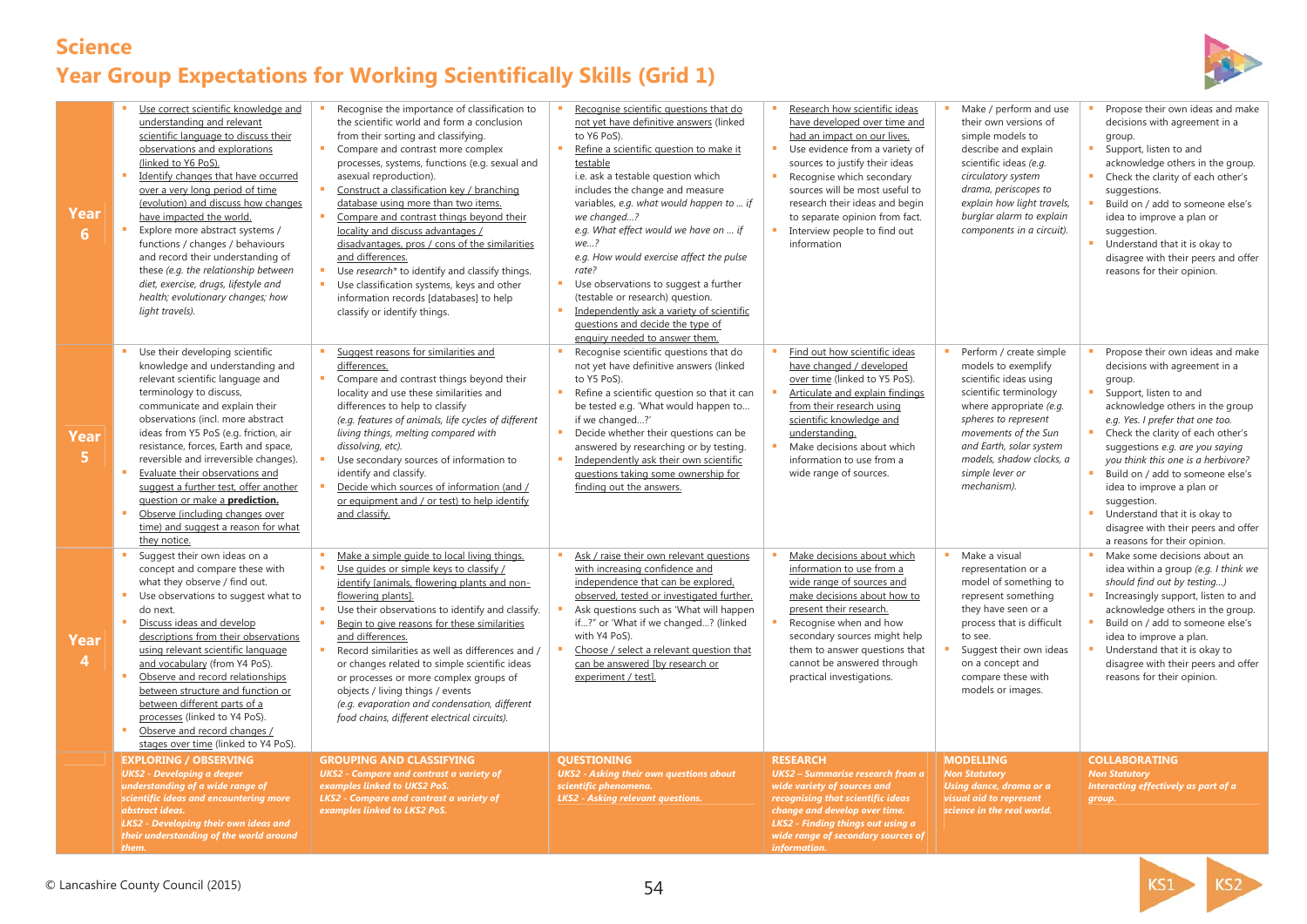### **Science Year Group Expectations for Working Scientifically Skills (Grid 1)**



|                        | <b>EXPLORING / OBSERVING</b><br>LKS2 - Developing their own ideas and<br>their understanding of the world around<br>them.                                                                                                                                                                                                                                                                                                                                                              | <b>GROUPING AND CLASSIFYING</b><br><b>LKS2</b> - Compare and contrast a variety of<br>examples linked to LKS2 PoS.<br>KS1 - Compare and contrast a variety of examples                                                                                                                                                                                                                                                                                                                                                                               | <b>QUESTIONING</b><br><b>LKS2</b> - Asking relevant questions.<br><b>KS1</b> - Asking simple questions.                                                                                                                                                                                                                                                                                                                                                                                                              | <b>RESEARCH</b><br>LKS2 - Finding things out using a<br>wide range of secondary sources of<br>information.                                                                                                                                                                                                                                                                                             | <b>MODELLING</b><br><b>Non Statutory</b><br>Using dance, drama or a<br>visual aid to represent                                                 | <b>COLLABORATING</b><br><b>Non Statutory</b><br>Interacting effectively as part of a<br>group.                                                                                                                                                                                                                                                                                                                                                                                          |
|------------------------|----------------------------------------------------------------------------------------------------------------------------------------------------------------------------------------------------------------------------------------------------------------------------------------------------------------------------------------------------------------------------------------------------------------------------------------------------------------------------------------|------------------------------------------------------------------------------------------------------------------------------------------------------------------------------------------------------------------------------------------------------------------------------------------------------------------------------------------------------------------------------------------------------------------------------------------------------------------------------------------------------------------------------------------------------|----------------------------------------------------------------------------------------------------------------------------------------------------------------------------------------------------------------------------------------------------------------------------------------------------------------------------------------------------------------------------------------------------------------------------------------------------------------------------------------------------------------------|--------------------------------------------------------------------------------------------------------------------------------------------------------------------------------------------------------------------------------------------------------------------------------------------------------------------------------------------------------------------------------------------------------|------------------------------------------------------------------------------------------------------------------------------------------------|-----------------------------------------------------------------------------------------------------------------------------------------------------------------------------------------------------------------------------------------------------------------------------------------------------------------------------------------------------------------------------------------------------------------------------------------------------------------------------------------|
| Year<br>-1             | Begin to use simple scientific<br>language (from Y1 PoS) to talk about<br>or record what they have noticed.<br>Use observations to make<br>suggestions and / or ask guestions.<br>Look / observe closely and<br>communicate changes over time.<br>Look / observe closely and<br>communicate the features or<br>properties of things in the real world.<br>Observe closely using their senses.                                                                                          | Name / identify common examples and<br>some common features.<br>With help, decide how to sort and group<br>objects, materials or living things.<br>Name basic features of objects, materials<br>and living things.<br>Say how things are similar or different.<br><b>Compare</b> and contrast simple observable<br>features / characteristics of objects, materials<br>and living things.                                                                                                                                                            | Ask simple questions about what they<br>notice about the world around them.<br>• Demonstrate curiosity by the questions<br>they ask.                                                                                                                                                                                                                                                                                                                                                                                 | Ask people questions (e.g. an<br>expert or hot-seating).<br><b>Use simple primary and</b><br>secondary sources (such as<br>objects, books and<br>photographs) to find things<br>out.                                                                                                                                                                                                                   | With help, follow<br>movements (dance /<br>drama) to act out their<br>science.                                                                 | Share ideas in a group and listen<br>to the ideas of others.<br>• Work with others on a science<br>task.                                                                                                                                                                                                                                                                                                                                                                                |
| Year<br>2 <sup>1</sup> | Use simple scientific language from<br>the Y2 PoS to talk about / record<br>what they have noticed.<br>Use observations to make<br>suggestions and / or ask guestions.<br>Observe and describe simple<br>processes / cycles / changes with<br>several steps (e.g. growth cycle,<br>simple food chain, saying how living<br>things depend on one another).<br>Observe closely and communicate<br>with increasing accuracy the features<br>or properties of things in the real<br>world. | Name / identify common examples, some<br>common features or different uses.<br>Sort and group objects, materials or living<br>things by observable and/or behavioural<br>features.<br><b>Compare</b> and contrast a variety of things<br>[objects, materials or living things] - focusing<br>on the similarities as well as the differences.                                                                                                                                                                                                         | Raise their own logical questions based<br>on or linked to things they have<br>observed.<br>With help / scaffolds, begin to ask<br>questions such as 'What will happen<br>if?''                                                                                                                                                                                                                                                                                                                                      | Talk about how useful the<br>information source was and<br>express opinion about findings.<br>Make suggestions about who<br>to ask or where to look for<br>information.<br>Ask people questions to help<br>a.<br>them answer their questions.<br>Use simple and appropriate<br>secondary sources (such as<br>books, photographs, videos<br>and other technology) to find<br>things out / find answers. | Act out something to<br>represent something<br>else about the world<br>around us (e.g a life<br>cycle).                                        | Share ideas in a group and listen<br>to the ideas of others.<br><b>Work cooperatively with others</b><br>on a science task making some<br>choices.                                                                                                                                                                                                                                                                                                                                      |
| Year<br>$\overline{3}$ | Observe and record relationships<br>between structure and function<br>(linked to Y3 PoS).<br>• Observe and record changes / stages<br>over time (linked to Y3 PoS).<br>Explore / observe things in the local<br>environment / real contexts and<br>record observations (linked to Y3<br>PoS) – see 'Communicating' section<br>also re links to vocabulary.                                                                                                                             | Decide ways and give reasons for sorting.<br>grouping, classifying, identifying things /<br>objects, living things, processes or events<br>based on specific characteristics.<br>Compare and contrast and begin to consider<br>the relationships between different things<br>(e.g. structures of plants, functions of plant<br>parts, diets, skeletons of humans and other<br>animals, changes over time, etc.).<br>Record similarities as well as differences (e.g.<br>what do all skeletons have? as well as the<br>differences between skeletons. | <b>Explore their own ideas about 'what</b><br>if?' scenarios e.g. humans did not<br>have skeletons.<br>$\mathbf{m}$<br>Ask questions such as 'What if we<br>tried? or 'What if we changed?'<br>Begin to understand that some<br>questions can be tested in the<br>classroom and some cannot.<br>• Within a group suggest questions that<br>can be explored, observed, tested or<br>investigated further.<br>Within a group suggest relevant<br>questions about what they observe and<br>about the world around them. | Find things out using a range<br>of secondary sources of<br>information (e.g. books,<br>photographs, videos and other<br>technology).                                                                                                                                                                                                                                                                  | Act out or make a<br>model of something to<br>represent something in<br>the real world using<br>appropriate scientific<br>vocabulary verbally. | Begin to make some decisions<br>about an idea within a group<br>from a list of choices<br>(e.g. let's put them all in a pile first<br>OR I think we should try).<br>• With help; support, listen to and<br>acknowledge others in the group<br>(e.g. Yes. I prefer that one too).<br>Build on / add to someone else's<br>idea. (e.g. we could use x as well as<br>у).<br>Begin to understand that it is<br>okay to disagree with their peers<br>and offer a reason for their<br>opinion. |
|                        |                                                                                                                                                                                                                                                                                                                                                                                                                                                                                        |                                                                                                                                                                                                                                                                                                                                                                                                                                                                                                                                                      |                                                                                                                                                                                                                                                                                                                                                                                                                                                                                                                      |                                                                                                                                                                                                                                                                                                                                                                                                        |                                                                                                                                                |                                                                                                                                                                                                                                                                                                                                                                                                                                                                                         |

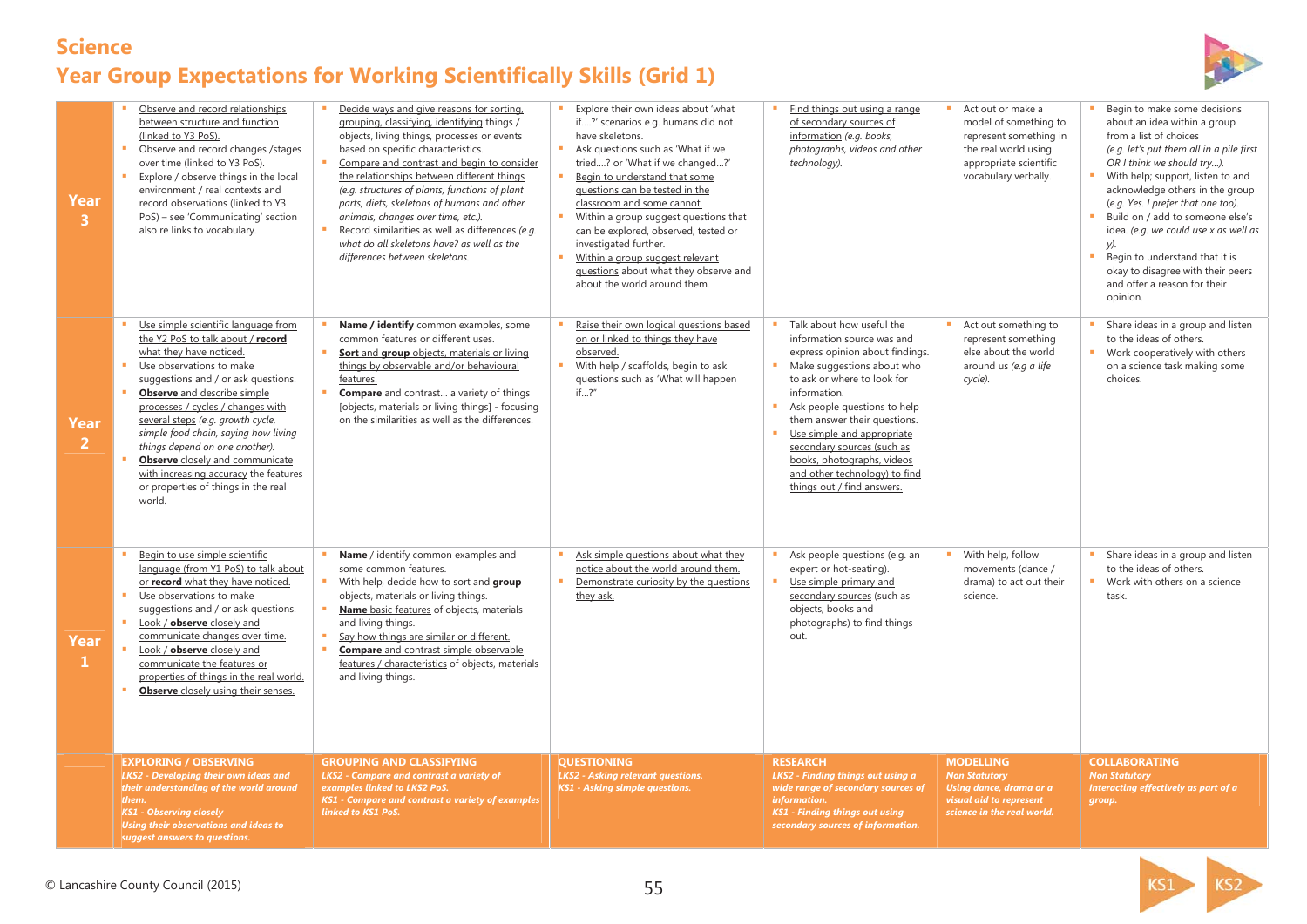#### **Science Year Group Expectations for Working Scientifically Skills (Grid 2)**



| Year<br>6              | Predict what a graph might look like before<br>collecting results.<br>Make a hypothesis where they say how one thing<br>will affect another and give a reason for their<br>suggestion with a developing understanding of the<br>scientific concept.<br>Identify variables to change, measure and keep the<br>same in order for a test to be fair.<br>Independently plan investigations and explain<br>planning decisions.<br>Decide when it is appropriate to carry out a fair test<br>investigation, comparative test or alternative.                                                                                                                                                        | Decide whether to repeat any readings<br>and justify the reason for doing so.<br>Make their own decisions about what<br>measurements to take (and begin to<br>identify the ranges used).<br>Make, and act on, suggestions to control /<br>reduce risks to themselves and others.<br>Use equipment fit for purpose to take<br>measurements which are increasingly<br>accurate and precise.<br>Decide the most appropriate equipment to<br>use to collect data.                                                                                                                                                                                                                                                                               | Articulate understanding of the concept<br>using scientific language and terminology<br>when describing abstract ideas.<br>observations and findings (linked to the Y6<br>PoS).<br>Record data and results of increasing<br>complexity using scientific diagrams and<br>labels, recognised symbols, classification<br>keys, tables, bar and line graphs, and<br>models.<br>Make decisions about how to present and<br>explain their findings through talk, in<br>written forms or in other ways (e.g. using<br>technology).                                                                    | Spot unexpected results that do<br>not fit the pattern (anomalies).<br>" Identify patterns in results<br>collected and describe them<br>using the change and measure<br>variables (causal relationships)<br>(e.g. as we increased the number<br>of batteries the brightness the<br>bulb increased.                                                                                                                                                                        | Identify evidence that refutes<br>or supports their ideas.<br>$\blacktriangleright$ Independently form a<br>conclusion which draws on the<br>evidence from the test (linked<br>to Y6 PoS).<br>▶ Use scientific language and<br>terminology (linked to Y6 PoS)<br>to explain why something<br>happened.                            | Be able to suggest reasons for<br>unexpected results (anomalies).<br>Describe how to improve<br>planning to produce more<br>reliable results.<br>$\triangleright$ Say how confident they are that<br>their results are reliable and<br>give a reason. |
|------------------------|-----------------------------------------------------------------------------------------------------------------------------------------------------------------------------------------------------------------------------------------------------------------------------------------------------------------------------------------------------------------------------------------------------------------------------------------------------------------------------------------------------------------------------------------------------------------------------------------------------------------------------------------------------------------------------------------------|---------------------------------------------------------------------------------------------------------------------------------------------------------------------------------------------------------------------------------------------------------------------------------------------------------------------------------------------------------------------------------------------------------------------------------------------------------------------------------------------------------------------------------------------------------------------------------------------------------------------------------------------------------------------------------------------------------------------------------------------|------------------------------------------------------------------------------------------------------------------------------------------------------------------------------------------------------------------------------------------------------------------------------------------------------------------------------------------------------------------------------------------------------------------------------------------------------------------------------------------------------------------------------------------------------------------------------------------------|---------------------------------------------------------------------------------------------------------------------------------------------------------------------------------------------------------------------------------------------------------------------------------------------------------------------------------------------------------------------------------------------------------------------------------------------------------------------------|-----------------------------------------------------------------------------------------------------------------------------------------------------------------------------------------------------------------------------------------------------------------------------------------------------------------------------------|-------------------------------------------------------------------------------------------------------------------------------------------------------------------------------------------------------------------------------------------------------|
| Year<br>5 <sup>7</sup> | Carry our fair tests and other investigations with<br>increasing independence.<br>Suggest more than one possible prediction and<br>begin to suggest which is the most likely. Justify<br>their reason with some knowledge and<br>understanding of the scientific concept.<br>Make decisions about which variables to change,<br>measure and keep the same (linked to the<br>appropriate units in the Y5 PoS).<br>Make most of the planning decisions for an<br>investigation.<br>Recognise when it is appropriate to carry out a fair<br>test.                                                                                                                                                | Make their own decisions about what<br>observations to make or measurements to<br>use and how long to take them for<br>(recognising the need for repeat readings<br>on some occasions).<br>Take measurements using a range of<br>scientific equipment with increasing<br>accuracy and using more complex scales /<br>units.<br>Identify possible risks to themselves and<br>others and suggest ways of reducing these.<br>Choose the most appropriate equipment<br>and make accurate measurements.                                                                                                                                                                                                                                          | Use their developing scientific knowledge<br>and understanding and relevant scientific<br>language and terminology to<br>communicate more abstract concepts<br>(linked to Y5 PoS).<br>Present and explain their findings through<br>talk, in written forms or in other ways (e.g.<br>using technology) for a range of audiences<br>/ purposes.<br>Record data and results of increasing<br>complexity using different formats e.g.<br>tables, annotated scientific diagrams,<br>classification keys, graphs and models.<br>Make decisions about the most<br>appropriate way of recording data. | Describe straightforward<br>patterns in results linking cause<br>and effect e.g. using er or the<br>word 'more'<br>(e.g. the longer, thinner shapes<br>move through the water more<br>quickly OR the larger the wings,<br>the longer it takes the spinner to<br>fall).<br>Look for / notice relationships<br>between things and begin to<br>describe these.<br>Comment on the results and<br>whether they support the initial<br>prediction.                              | Use their scientific knowledge<br>and understanding and<br>appropriate scientific language<br>and terminology (linked to Y5<br>PoS) to explain their findings<br>and data and answer their initial<br>question.<br>Draw a valid conclusion<br>(explain why it happened) based<br>on their data and observations<br>(from Y5 PoS). | $\triangleright$ Begin to recognise how<br>repeated readings improve the<br>reliability of results.<br>Compare results with others and<br>comment on how reliable they<br>are.                                                                        |
| Year<br>$\overline{4}$ | Carry out simple fair tests with increasing<br>confidence investigating the effect of something on<br>something else (linked to Y4 PoS).<br>Start to make their own decisions about the most<br>appropriate type of science enquiry they might use<br>to answer scientific questions (is a fair test the best<br>way to investigate their question?)<br>Make a <b>prediction</b> based on the knowledge<br>acquired from previous explorations / observations<br>and apply it to a new situation.<br>Explain their planning decisions and choices.<br>Make some of the planning decisions about what to<br>change and measure / observe.<br>Begin to recognise when a fair test is necessary. | Begin to identify where patterns might be<br>found and use this to begin to identify what<br>data to collect.<br>Make more of the decisions about what<br>observations to make, how long to make<br>them for and the type of equipment that<br>might be used.<br>Recognise obvious risks and how to keep<br>themselves and others safe.<br>Learn how to use new equipment, such as<br>data loggers and measure temperature in<br>degrees Celsius (°C) using a thermometer.<br>Collect data from their own observations<br>and measurements, using notes / simple<br>tables / standard units.<br>Make accurate measurements using<br>standard units [and more complex units<br>and parts of units] using a range of<br>equipment and scales. | Record findings using relevant scientific<br>language and vocabulary (from Y4 PoS),<br>including discussions, oral and written<br>explanations, notes, drawings (annotated),<br>pictorial representations, labelled<br>diagrams, tables and bar charts [where<br>intervals and ranges agreed through<br>discussion], displays or presentations.<br>Begin to select the most useful ways to<br>collect, record, classify and present data<br>from a range of choices.<br>Make decisions on how best to<br>communicate their findings in ways that<br>are appropriate for different audiences.   | Notice / find patterns in their<br>observations and data. (Describe<br>the effect of something on<br>something else).<br>(e.g. as I lengthen the ruler I<br>notice that the pitch gets lower).<br>■ With some independence,<br>analyse results / observations by<br>writing a sentence that matches<br>the evidence i.e. deciding the<br>important aspect of the result<br>and summarising in a<br>conclusion (e.g. metals tend to<br>be good conductors of electricity). | Begin to develop their ideas<br>about relationships and<br>interactions between things and<br>explain them.<br>Use relevant scientific language<br>and vocabulary (from Y4 PoS) to<br>begin to say / explain why<br>something happened.                                                                                           | Use results to suggest<br>improvements, new questions<br>and / or predictions for setting<br>up further tests.<br>Compare their results with<br>others and give reasons why<br>results might be different.                                            |
|                        | <b>PLANNING AND TESTING</b>                                                                                                                                                                                                                                                                                                                                                                                                                                                                                                                                                                                                                                                                   | <b>USING EQUIPMENT AND MEASURES</b>                                                                                                                                                                                                                                                                                                                                                                                                                                                                                                                                                                                                                                                                                                         | <b>COMMUNICATING</b>                                                                                                                                                                                                                                                                                                                                                                                                                                                                                                                                                                           |                                                                                                                                                                                                                                                                                                                                                                                                                                                                           | <b>CONSIDERING THE RESULTS OF AN INVESTIGATION / WRITING A CONCLUSION</b>                                                                                                                                                                                                                                                         |                                                                                                                                                                                                                                                       |
|                        | <b>UKS2 - Using different types of scientific enquiry</b><br>making decisions about and explaining choices for<br>testing.<br><b>LKS2 - Making decisions about and setting up</b><br>simple practical enquiries, comparative tests and<br>fair test.                                                                                                                                                                                                                                                                                                                                                                                                                                          | <b>UKS2</b> - Increasing complexity and<br>increasing accuracy and precision<br>Make their own decisions about the data to<br>collect.<br><b>LKS2</b> - Making accurate measurements and<br>gathering data.                                                                                                                                                                                                                                                                                                                                                                                                                                                                                                                                 | UKS2 / LKS2 / KS1<br>Reporting findings, recording data,<br>presenting findings.<br>Read, spell and pronounce scientific<br>vocabulary correctly linked to the relevant<br>year group.                                                                                                                                                                                                                                                                                                                                                                                                         | <b>DESCRIBING RESULTS /</b><br><b>LOOKING FOR PATTERNS</b><br><b>UKS2 - Looking for patterns</b><br>analysing functions, relationships<br>and interactions more<br>systematically.<br><b>LKS2 - Describing their findings/</b><br>results.                                                                                                                                                                                                                                | <b>EXPLAINING RESULTS</b><br><b>UKS2 - Draw conclusions based</b><br>on / supported by evidence.<br><b>LKS2 - Reporting on findings</b><br>saying why something happened.                                                                                                                                                         | <b>TRUSTING RESULTS</b><br><b>UKS2 - Comment on how reliable</b><br>the data is.<br><b>LKS2</b> - Suggest improvements for<br>further tests.                                                                                                          |

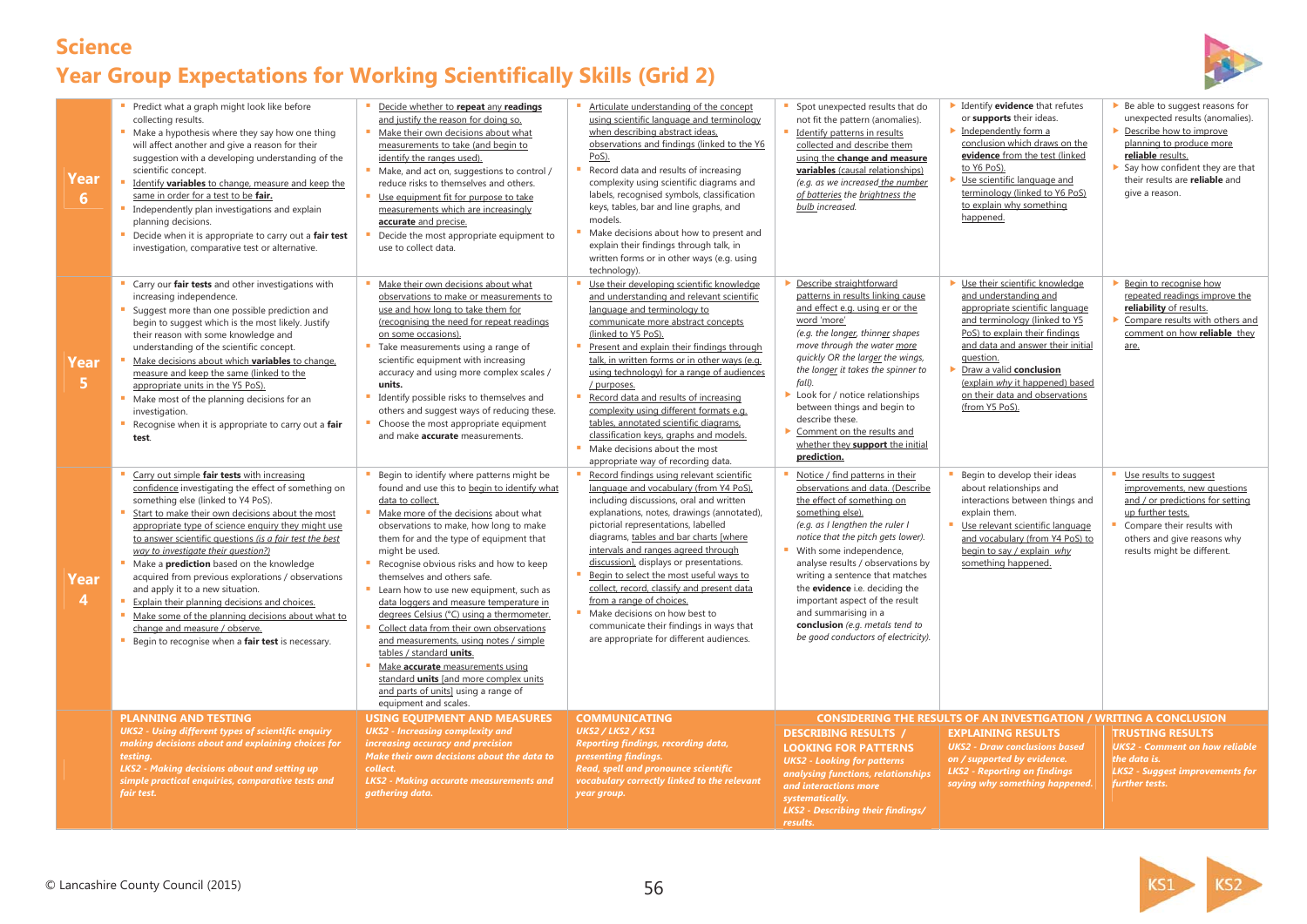#### **Science Year Group Expectations for Working Scientifically Skills (Grid 2)**



| Year<br>3              | Help to decide about how to set up a<br>simple fair test and begin to recognise<br>when a test is not fair.<br>Make a <b>prediction</b> based on everyday<br>experience.<br>With support / as a group, set up simple<br>practical enquiries including<br>comparative and fair tests e.g. make a<br>choice from a list of a things (variables)<br>to change when conducting a fair test.<br>(e.g. choose which magnets to compare<br>and which method to use to test their<br>strength).<br>As a group, begin to make some<br>decisions about the best way of<br>answering their questions.<br>Find / suggest a practical way to<br>compare things e.g. rocks, magnets. | Collect data from their own observations<br>and measurements using notes / simple<br>tables / standard units.<br>Help to make some decisions about<br>what observations to make, how long to<br>make them for, the type of simple<br>equipment that might be used and how<br>to work safely.<br>Make simple accurate measurements<br>using whole number standard units.<br>using a range of equipment.<br>Gather data in a variety of ways to help<br>in answering questions.<br>Use equipment <b>accurately</b> to improve<br>the detail of their measurements /<br>observations (e.g. microscopes,<br>measuring syringes, measuring cylinders,<br>hand lenses). | Record and present findings using<br>simple scientific language and<br>vocabulary from the Y3 PoS,<br>including discussions, oral and written<br>explanations, notes, annotated drawings,<br>pictorial representations, labelled<br>diagrams, simple tables, bar charts (using<br>scales chosen for them), displays or<br>presentations.<br>With scaffold / support record, and<br>present data in a variety of ways to help<br>in answering questions.<br>Communicate their findings in ways that<br>are appropriate for different audiences.<br>(linked to Y3 PoS).                                                                                                                        | " With scaffold / support, describe and<br>compare the effect of different factors<br>on something<br>(e.g. we noticed that larger magnets<br>are not always stronger).<br>With help, look for changes and<br>simple patterns in their observations,<br>data, chart or graph.<br>Use their results to consider whether<br>they met their predictions. | Use their experience and some<br>evidence or results to draw a simple<br>conclusion to answer their original<br>question.<br>Write a simple explanation of why<br>things happened (using the word<br>'because') and using simple scientific<br>language and vocabulary from the Y3<br>PoS. | Say whether what happened was what<br>they expected and notice any results<br>that seem odd.<br>Begin to recognise when a test is not<br>fair and suggest improvements. |
|------------------------|------------------------------------------------------------------------------------------------------------------------------------------------------------------------------------------------------------------------------------------------------------------------------------------------------------------------------------------------------------------------------------------------------------------------------------------------------------------------------------------------------------------------------------------------------------------------------------------------------------------------------------------------------------------------|-------------------------------------------------------------------------------------------------------------------------------------------------------------------------------------------------------------------------------------------------------------------------------------------------------------------------------------------------------------------------------------------------------------------------------------------------------------------------------------------------------------------------------------------------------------------------------------------------------------------------------------------------------------------|----------------------------------------------------------------------------------------------------------------------------------------------------------------------------------------------------------------------------------------------------------------------------------------------------------------------------------------------------------------------------------------------------------------------------------------------------------------------------------------------------------------------------------------------------------------------------------------------------------------------------------------------------------------------------------------------|-------------------------------------------------------------------------------------------------------------------------------------------------------------------------------------------------------------------------------------------------------------------------------------------------------------------------------------------------------|--------------------------------------------------------------------------------------------------------------------------------------------------------------------------------------------------------------------------------------------------------------------------------------------|-------------------------------------------------------------------------------------------------------------------------------------------------------------------------|
| Year<br>$\overline{2}$ | Carry out simple comparative tests as<br>part of a group, following a method<br>with some independence.<br>Make a simple prediction about what<br>might happen and try to give a vague<br>reason (even though it might not be<br>correct).<br>With support, make suggestions on a<br>method for setting up a simple<br>comparative test.<br>Talk about a practical way to find<br>answers to their questions.                                                                                                                                                                                                                                                          | Measure using non-standard and<br>simple standard measures (e.g. cm, time)<br>with increasing accuracy.<br>Begin to make decisions about which<br>equipment to use.<br>Correctly and safely use equipment<br>provided to make observations and/or<br>take simple measurements.                                                                                                                                                                                                                                                                                                                                                                                    | $\triangleright$ Record and communicate their findings<br>in a range of ways to a variety of<br>audiences.<br>$\triangleright$ Use simple scientific language with<br>increasing accuracy (from Y2 PoS).<br>Record simple data with some accuracy<br>to help in answering questions;<br>With support or using frameworks.<br>make decisions about how to complete<br>a variety of tables/charts (e.g. a 2<br>column table, tally charts, Venn<br>diagram, pictograms, block graphs with<br>$1:1$ scale).<br>Present findings in a class displays.<br>- Sequence / annotate photographs of<br>change over time.<br>Produced increasingly detailed drawings<br>which are labelled / annotated. | With quidance, begin to notice<br>patterns in their data e.g. order their<br>findings, sequence best to worst, say<br>what happened over time, etc.<br>Recognise if results matched<br>predictions (say if results were what<br>they expected).<br>Use their recordings to talk about and<br>describe what has happened.                              | Begin to use simple scientific<br>language (from Y2 PoS) to explain<br>what they have found out.<br>Give a simple, logical reason why<br>something happened (e.g. I think<br>because).                                                                                                     | Begin to discuss if the test was unfair.                                                                                                                                |
| Year<br>1.             | With help, carry out a simple test /<br>comparative test.<br>With help, make a simple prediction or<br>suggestion about what might happen.<br>Begin to suggest some ideas e.g. choose<br>which equipment to use, choose which<br>materials to test from a selection.<br>Talk about ways of setting up a test.                                                                                                                                                                                                                                                                                                                                                          | Measure using non-standard units e.g.<br>how many lolly sticks / cubes / handfuls,<br>etc.<br>Observe closely, using simple<br>equipment (e.g. hand lenses, egg<br>timers).<br>Use senses to compare different<br>textures, sounds and smells.                                                                                                                                                                                                                                                                                                                                                                                                                    | Communicate their ideas to a range of<br>audiences in a variety of ways.<br>Complete a pre-constructed table / chart<br>using picture records or simple words.<br>Contribute to a class display.<br>Add annotations to drawings or<br>photographs.<br>Begin to use some simple scientific<br>language from Y1 PoS.<br><b>Record</b> simple visual representations of<br>observations made.                                                                                                                                                                                                                                                                                                   | Use recordings to talk about and<br>describe what happened.<br>Sequence photographs of an event /<br>observation.                                                                                                                                                                                                                                     | Begin to use simple scientific<br>language (from Y1 PoS) to talk about<br>what they have found out or why<br>something happened.                                                                                                                                                           | $\triangleright$ N/A in Y1.                                                                                                                                             |
|                        | <b>PLANNING AND TESTING</b>                                                                                                                                                                                                                                                                                                                                                                                                                                                                                                                                                                                                                                            | <b>USING EQUIPMENT AND</b>                                                                                                                                                                                                                                                                                                                                                                                                                                                                                                                                                                                                                                        | <b>COMMUNICATING</b>                                                                                                                                                                                                                                                                                                                                                                                                                                                                                                                                                                                                                                                                         |                                                                                                                                                                                                                                                                                                                                                       | <b>CONSIDERING THE RESULTS OF AN INVESTIGATION / WRITING A CONCLUSION</b>                                                                                                                                                                                                                  |                                                                                                                                                                         |
|                        | <b>LKS2 - Making decisions about and</b>                                                                                                                                                                                                                                                                                                                                                                                                                                                                                                                                                                                                                               | <b>MEASURES</b>                                                                                                                                                                                                                                                                                                                                                                                                                                                                                                                                                                                                                                                   | <b>UKS2 / LKS2 / KS1</b>                                                                                                                                                                                                                                                                                                                                                                                                                                                                                                                                                                                                                                                                     | <b>DESCRIBING RESULTS /</b>                                                                                                                                                                                                                                                                                                                           | <b>EXPLAINING RESULTS</b>                                                                                                                                                                                                                                                                  | <b>TRUSTING RESULTS</b>                                                                                                                                                 |
|                        | setting up simple practical enquiries,<br>comparative tests and fair tests.<br><b>KS1 - Performing simple tests.</b>                                                                                                                                                                                                                                                                                                                                                                                                                                                                                                                                                   | <b>LKS2</b> - Making accurate measurements<br>and gathering data.<br><b>KS1 - Using simple equipment and</b><br>gathering data to help in answering their<br>questions.                                                                                                                                                                                                                                                                                                                                                                                                                                                                                           | Reporting findings, recording data,<br>presenting findings.<br>Read, spell and pronounce scientific<br>vocabulary correctly linked to the<br>relevant Year Group.                                                                                                                                                                                                                                                                                                                                                                                                                                                                                                                            | <b>LOOKING FOR PATTERNS</b><br>LKS2 - Describing their findings /<br>results.<br>KS1 - Talk about what happened /<br>what they noticed.                                                                                                                                                                                                               | <b>LKS2</b> - Reporting on findings saying<br>why something happened.<br>KS1 - Talk about what they found out.                                                                                                                                                                             | <b>LKS2</b> - Suggest improvements for<br>further tests.<br>KS1 - Beginning to spot when a<br>method is not fair.                                                       |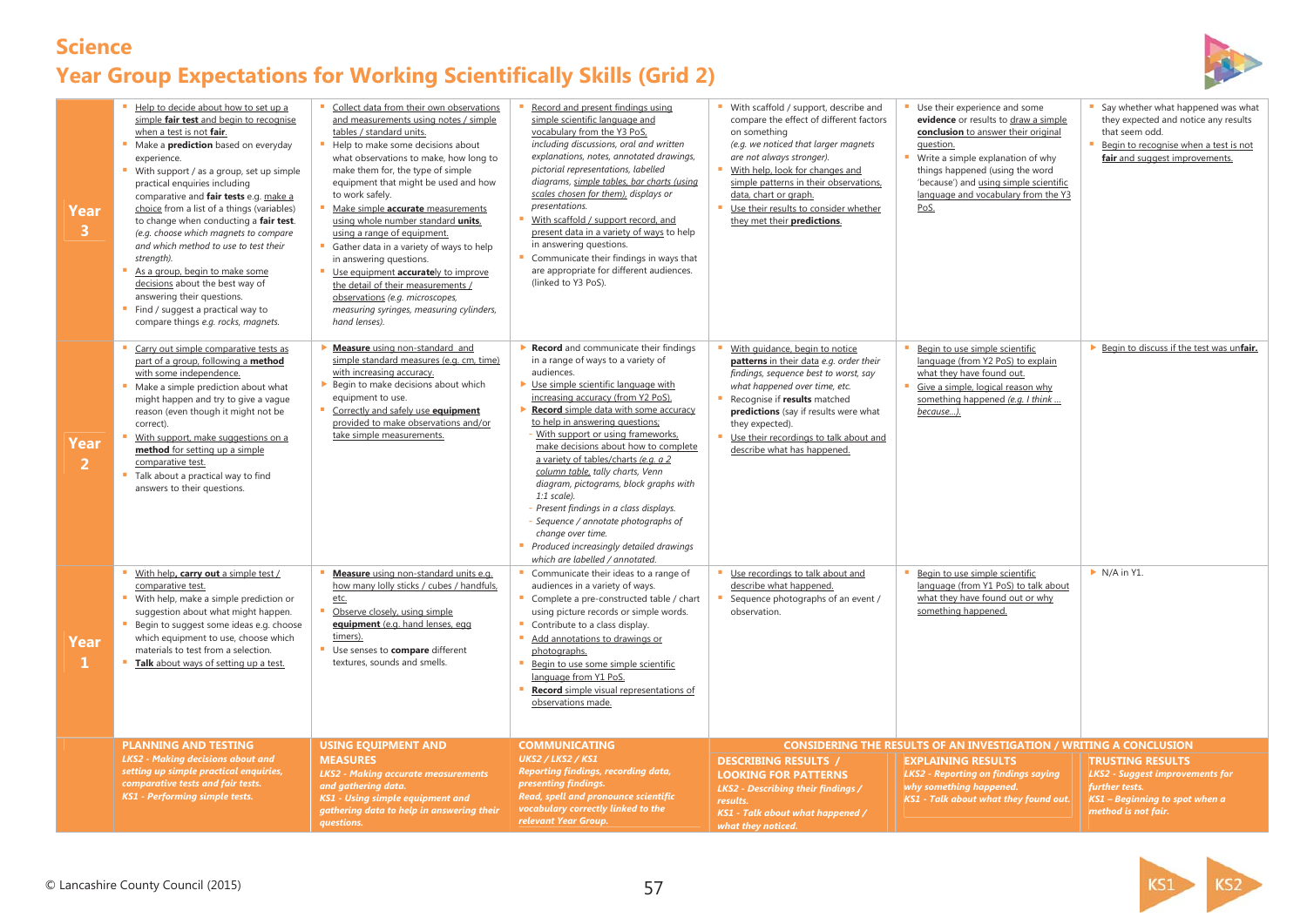#### **LPDS National Curriculum Assessment Materials**

#### **Guidance for Using End of Year Expectations in the Foundation Subjects**

These materials have been written by Lancashire Professional Development Service (LPDS) Teaching and Learning Consultants for the foundation subjects in conjunction with the aims and statutory requirements set out in the National Curriculum 2014.

The 'end of year expectations' for each subject have been written as statements for each year group and are presented in a grid. This will enable teachers to reflect on the expectations for a specific year group, whilst being aware of the expectations for the year groups below and above.

The titles at the bottom of the grids have been taken from the National Curriculum 2014 requirements for KS1 and KS2. Communication has been included in some subject grids as the National Curriculum states '*Teachers should develop pupils' spoken language, reading, writing and vocabulary as integral aspects of the teaching of every subject'. (NC2014 p10)* 

Teachers can use these statements to assess progress and to make an accurate judgement on a child's attainment at the end of each year. Using the end of year expectation statements to make an overall judgement about a child's achievement in each of the foundation subjects will support class teachers, subject leaders and senior managers to track a child's progress through a key stage in relation to the programmes of study requirements set out in National Curriculum 2014.

When making a judgement as to whether a child has achieved the year group statements in each of the foundation subjects, teachers should build their knowledge of what a child can do over the course of the year, and then consider whether a child can apply and understand the skills and processes, knowledge, understanding specified in the relevant programme of study, consistently and independently in different contexts.

The statements within each year group are not hierarchical, and should not be used as a checklist. Evidence from a range of contexts (observations, pupil work, discussion, collaboration, planning, etc.) should be used to formulate a 'best fit' judgement as to whether a child has achieved the year group expectations outlined across the columns in the grid.

The end of year group expectations are cumulative – what is learnt in one year group should continue to be used in the next.

The assessment grids should be used in conjunction with the programmes of study specified in the National Curriculum 2014 for each foundation subject and identified within a school's own curriculum. Teachers need to reflect on the key learning for each foundation subject as outlined in the curriculum to ensure effective teaching and assessment is in place across the primary phase.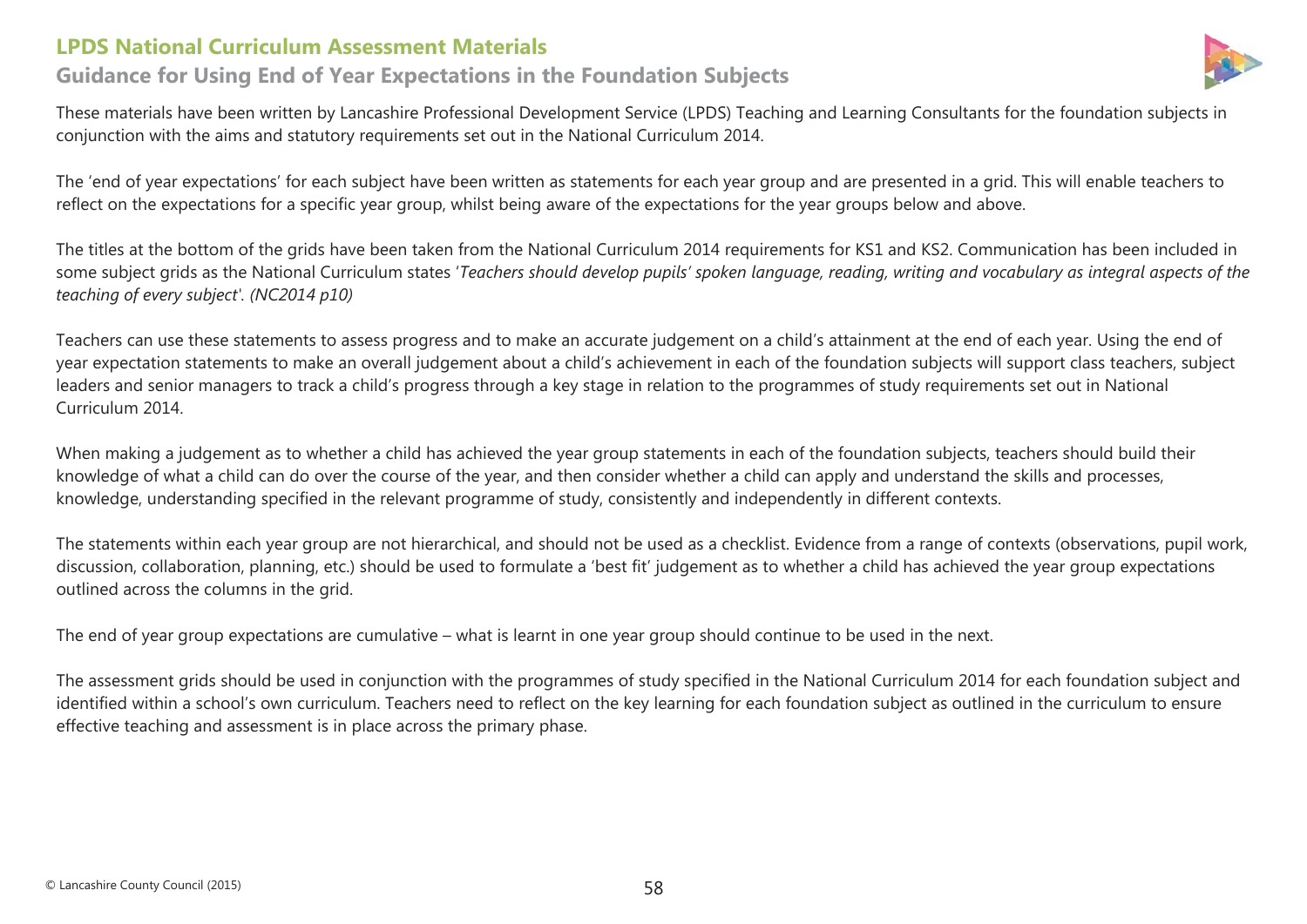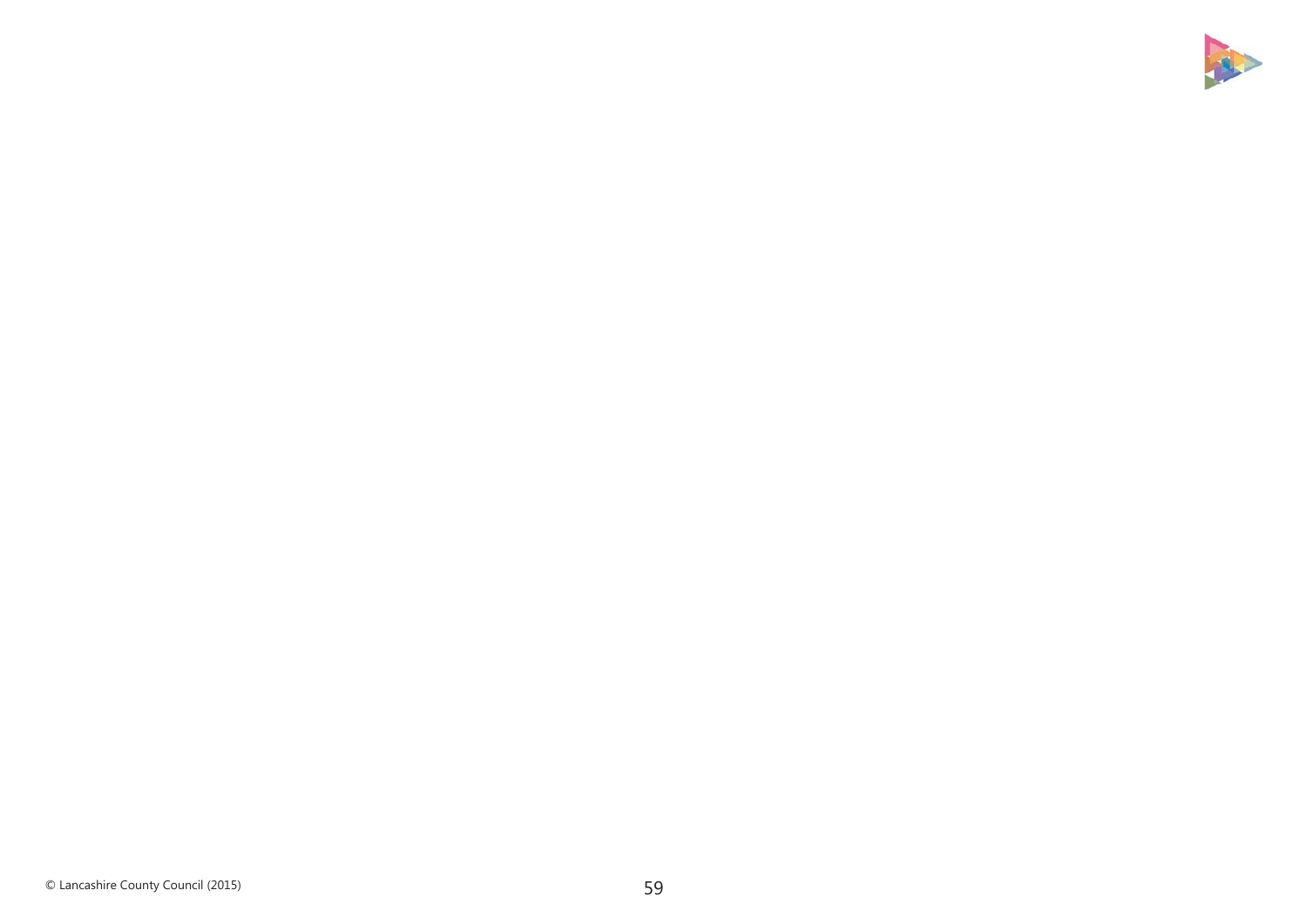#### **Art and Design End of Year Expectations**



| Year<br>6 <sup>1</sup> | Independently investigate a range of<br>starting points for their work, and<br>confidently develop their ideas further.<br>Record their thoughts and experiences in a<br>sketch book / 'ideas journal', and review and<br>revisit these ideas as their work develops.<br>Are confident to work creatively, adapting<br>ideas, and taking risks when choosing tools,<br>materials and media.<br>Confidently use language appropriate to the<br>chosen art form, to help them to explain<br>their ideas. | Critically analyse the styles of a range<br>of artists, craft makers or designers<br>and use this to inform their own work.<br>Explain how a chosen artist or art form<br>has contributed to the culture and /or<br>history of a specific nation. | ▶ Use their knowledge of drawing, painting,<br>sculpture and other art, craft and design<br>techniques, imaginatively to create their<br>own style, e.g. use spray paint on canvas.<br>Develop their own style when working<br>Þ.<br>with a wide range of tools and materials,<br>e.g. working into prints using their own<br>choice of media such as pens, ballpoint<br>pens, paints.                                  | Use language specific to a range of techniques<br>to identify effective and ineffective features and<br>use this to inform and evaluate their own work.<br>▶ Use sketch book / 'ideas journal' to adapt and<br>critically evaluate their work as their ideas<br>develop.<br>Annotations reflect their critical evaluations and<br>development of ideas.<br>$\blacktriangleright$ Reflect on the ways in which their imaginative<br>work has developed from a range of starting<br>points. |
|------------------------|--------------------------------------------------------------------------------------------------------------------------------------------------------------------------------------------------------------------------------------------------------------------------------------------------------------------------------------------------------------------------------------------------------------------------------------------------------------------------------------------------------|---------------------------------------------------------------------------------------------------------------------------------------------------------------------------------------------------------------------------------------------------|-------------------------------------------------------------------------------------------------------------------------------------------------------------------------------------------------------------------------------------------------------------------------------------------------------------------------------------------------------------------------------------------------------------------------|-------------------------------------------------------------------------------------------------------------------------------------------------------------------------------------------------------------------------------------------------------------------------------------------------------------------------------------------------------------------------------------------------------------------------------------------------------------------------------------------|
| Year<br>5 <sub>5</sub> | Investigate a range of starting points for<br>their work, and choose which idea to<br>develop further.<br>Record their thoughts and experiences in a<br>sketch book / 'ideas journal', and annotate<br>these in order to aid the development of<br>their ideas.<br>Explain how they are developing their ideas<br>as they work, and use language appropriate<br>to the chosen art form.<br>Use creative thinking to adapt an initial idea,<br>e.g. experiment with alternative colour<br>palette.      | Critically analyse the styles of artists,<br>craft makers or designers and use this<br>to inform their own work.<br>Understand how a chosen artist or art<br>form has contributed to the culture<br>and / or history of a specific nation.        | Use their knowledge of drawing, painting,<br>Þ.<br>sculpture and other art, craft and design<br>techniques to work creatively e.g.<br>adapting the style of an artist to create<br>their own effect.<br>$\triangleright$ Are confident when working with a wide<br>range of tools and materials to create<br>different effects, e.g. use a graphics<br>package to manipulate an image by<br>applying a filter.          | Use appropriate language when comparing<br>ideas, methods and approaches in their own<br>and others' work.<br>Describe what they think and feel about their<br>own and others' work and how this might<br>influence their designs.<br>▶ Use sketch book /'ideas journal' to evaluate<br>and adapt their work as their ideas develop;<br>make annotations in their books to show their<br>ongoing evaluations and how they might<br>develop their work further.                            |
| Year<br>4              | Investigate different starting points for their<br>work, and choose which idea to develop<br>further.<br>Record their thoughts and experiences in a<br>sketch book / 'ideas journal', and begin to<br>annotate these.<br>Explain how they are developing their ideas<br>as they work, and are beginning to use<br>language appropriate to the chosen style of<br>art.<br>Use creative thinking to begin to adapt an<br>initial idea, e.g. experiment with alternative<br>colour palette.               | Discuss and analyse the styles of<br>artists, craft makers or designers and<br>use this to inform their own work.<br>Understand the historical and / or<br>cultural significance of the work of a<br>chosen artist / art form.                    | $\triangleright$ Use learnt techniques in drawing,<br>painting, sculpture and other art, craft and<br>design in different contexts and with a<br>variety of materials, e.g. use knowledge of<br>weaving to create a willow sculpture.<br>Demonstrate control of a range of tools<br>Þ.<br>and materials to create desired effects,<br>e.g. when drawing use different grades of<br>pencil to create variations in tone. | Compare ideas, methods and approaches in<br>their own and others' work, e.g. talk about the<br>features they like and the changes they would<br>make to a piece of art work.<br>Use sketch book / 'ideas journal' to adapt their<br>work as their ideas develop; make annotations<br>in their books to describe how they might<br>develop their work further.                                                                                                                             |

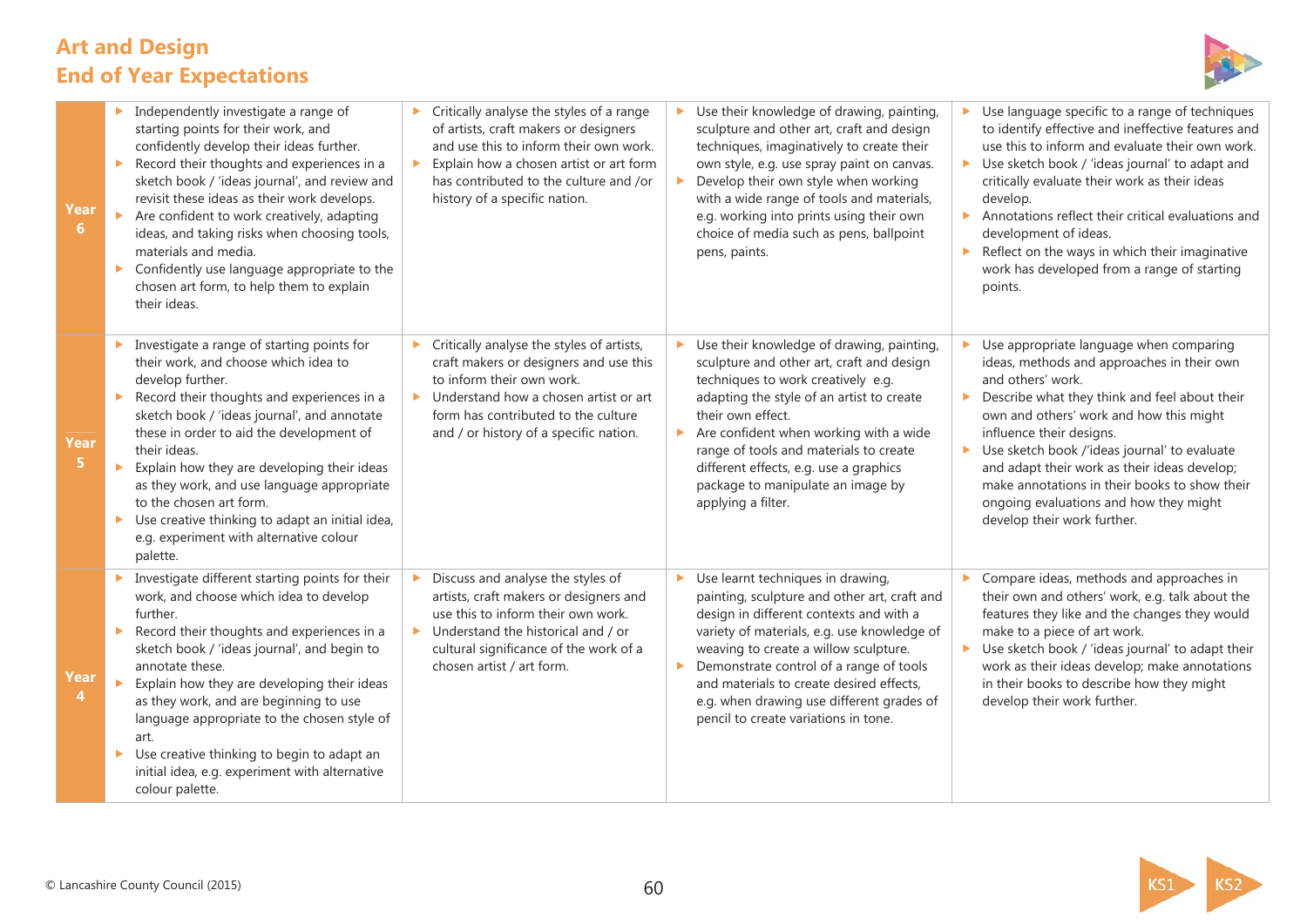# **Art and Design End of Year Expectations**



| Year<br>3              | Choose their own starting point from a<br>range of ideas e.g. a visit to an art gallery,<br>an artefact, digital images, experiences.<br>Begin to record their thoughts and<br>experiences in a sketch book / 'ideas<br>iournal'.<br>Explain the reasons for their ideas, and<br>discuss and answer questions about how<br>their ideas have developed.<br>$\triangleright$ Show confidence and independence when<br>working creatively e.g. with a range of<br>media on different scales. | Discuss the styles of artists, craft<br>makers or designers and use this to<br>inform their own work.<br>Begin to understand the historical<br>×<br>and/or cultural significance of a<br>chosen artist /art form.                        | Beginning to use learnt techniques in<br>drawing, painting, sculpture and other art,<br>craft and design in different contexts, e.g.<br>work on different scales both<br>independently and collaboratively.<br>Demonstrate control of chosen tools and<br>ь<br>materials to create a desired effect, e.g.<br>carve a design into a printing block.                                                                       | Compare ideas, methods and approaches in<br>their own and others' work, e.g. talk about the<br>features they like in a piece of art work.<br>▶ Use sketch book / 'ideas journal' to adapt their<br>work as their ideas develop, and discuss this<br>with others.                                                                                                                                                                                                                                                                                                                                                           |
|------------------------|-------------------------------------------------------------------------------------------------------------------------------------------------------------------------------------------------------------------------------------------------------------------------------------------------------------------------------------------------------------------------------------------------------------------------------------------------------------------------------------------|------------------------------------------------------------------------------------------------------------------------------------------------------------------------------------------------------------------------------------------|--------------------------------------------------------------------------------------------------------------------------------------------------------------------------------------------------------------------------------------------------------------------------------------------------------------------------------------------------------------------------------------------------------------------------|----------------------------------------------------------------------------------------------------------------------------------------------------------------------------------------------------------------------------------------------------------------------------------------------------------------------------------------------------------------------------------------------------------------------------------------------------------------------------------------------------------------------------------------------------------------------------------------------------------------------------|
| Year<br>$\overline{2}$ | Develop and record their ideas through<br>painting, drawing, sculpture in response to<br>first hand observations, e.g. real objects,<br>photographs, artefacts, and experiences.<br>$\blacktriangleright$ Talk about and answer questions about the<br>starting point, and choices they have made,<br>e.g. chosen tools, media, materials.<br>Show confidence in working creatively e.g.<br>with a range of media on different scales.                                                    | Recognise the styles of artists, craft<br>makers or designers and use this to<br>inform their own work.<br>$\blacktriangleright$ Talk about the similarities and<br>differences between different artists.<br>craft makers or designers. | Confidently use drawing, painting,<br>×<br>sculpture and other art, craft and design<br>techniques to explore the use of line,<br>texture, colour, shape to create different<br>effects, e.g. cross hatching with felt tip<br>pens.<br>Begin to demonstrate control of tools and<br>ь<br>materials of their choice to create a<br>desired effect, e.g. select, cut and shape<br>faux fur fabric for a tiger hand puppet. | $\blacktriangleright$ Talk about the techniques, materials and<br>equipment used in their work and the work of<br>others, e.g. 'I have used a cotton bud to add<br>dots'.<br>$\triangleright$ Describe what they like about their own work<br>and the work of others using appropriate<br>language e.g. 'I like the way a fine tip brush is<br>used to add detail'.<br>Adapt and make changes to their work and the<br>tools they use as it develops.<br>Describe how they have changed and adapted<br>$\blacktriangleright$ .<br>their work for a specific purpose, e.g. use of<br>specific tools to create more texture. |
| Year<br>$\mathbf{1}$   | Explore and record their own ideas through<br>painting, drawing, sculpture, in response to<br>first hand observations, e.g. real objects,<br>pictures, artefacts, and experiences.<br>Talk about their ideas and the choices they<br>have made, e.g. chosen tools, media,<br>materials.<br>Beginning to work creatively e.g. with a<br>range of media on different scales.                                                                                                                | Describe what they think and feel<br>×<br>about the work of a chosen artist, craft<br>maker or designer.<br>Begin to talk about the style of a<br>$\blacktriangleright$ .<br>chosen artist, craft maker or designer.                     | Begin to use drawing, painting, sculpture<br>and other art, craft and design techniques<br>to explore the use of line, texture, colour,<br>shape to create different effects, e.g. to<br>apply acrylic paint thickly to add texture.<br>Begin to demonstrate control of given<br>×<br>tools and materials to create a desired<br>effect, e.g. change the size of brushes in a<br>simple graphics package.                | Describe some of the art and design techniques<br>they have used in their work, e.g. painting,<br>collage, printing, drawing and sculpture.<br>$\blacktriangleright$ Talk about the features they like in their own<br>work and in the work of others.<br>$\blacktriangleright$ Talk about what they might change in their<br>own work.                                                                                                                                                                                                                                                                                    |
|                        | Produce creative work, exploring their ideas<br>and recording their experiences                                                                                                                                                                                                                                                                                                                                                                                                           | Know about great artists, craft makers<br>and designers and understand the<br>historical and cultural development of<br>their art forms                                                                                                  | Become proficient in drawing, painting,<br>sculpture and other art, craft and design<br>techniques                                                                                                                                                                                                                                                                                                                       | Evaluate and analyse creative works using the<br>language of art, craft and design                                                                                                                                                                                                                                                                                                                                                                                                                                                                                                                                         |

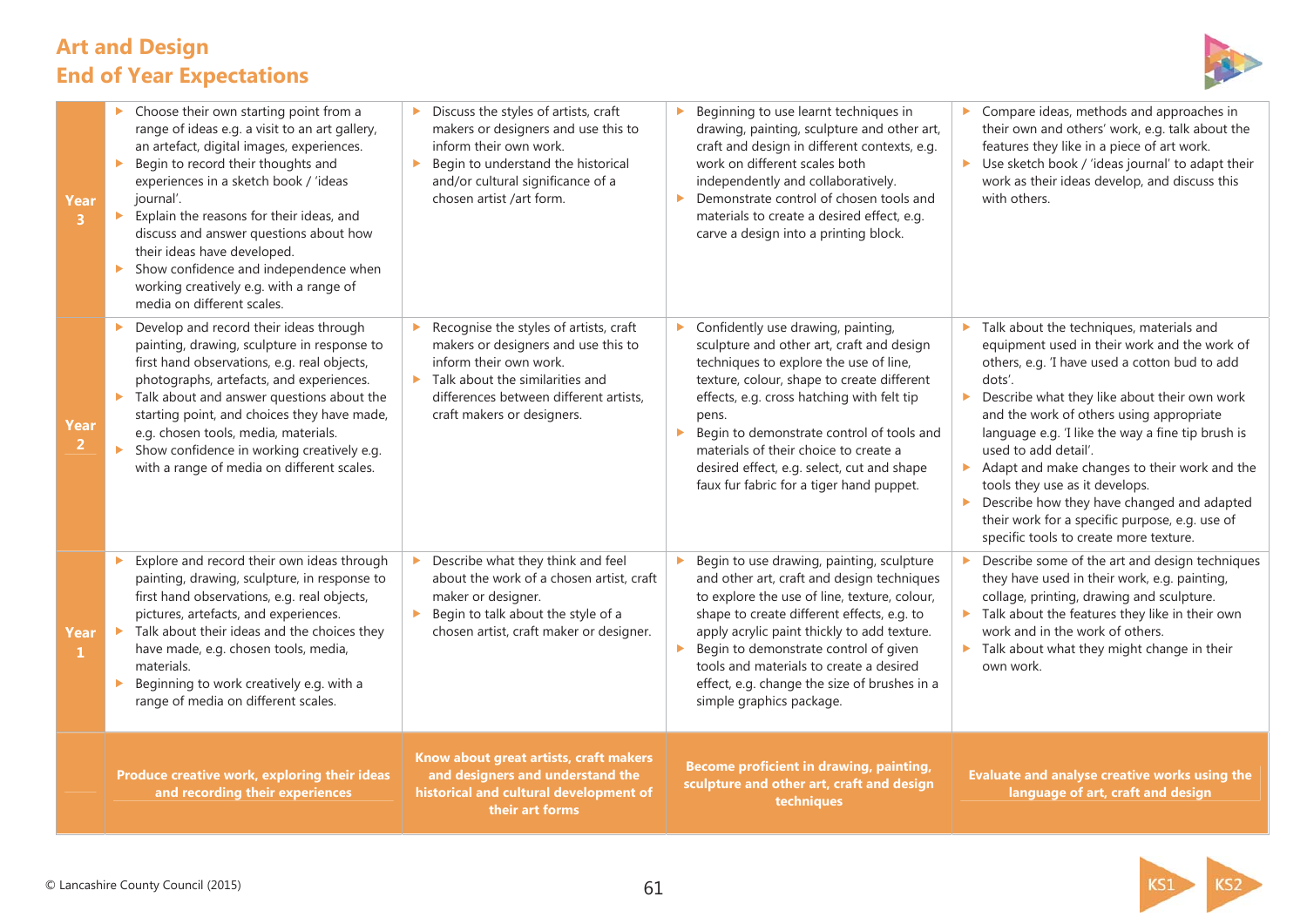# **Computing End of Year Expectations**



| Year<br>$6 \overline{6}$ | Be competent users of technology using it safely,<br>respectfully and responsibly and know about digital<br>footprints and 'strong' passwords.<br>Demonstrate that they can identify the risks<br>involved with content and contact and they know a<br>wide range of ways of reporting any concerns they<br>have.<br>Understand what acceptable and unacceptable<br>online behaviour is.<br>$\triangleright$ Use strategies to verify and evaluate the reliability<br>and accuracy of information on the internet and<br>understand what copyright and plagiarism is and<br>how it relates to their work. | Independently select, use and combine a<br>wide range of software on a variety of<br>devices.<br>▶ Design and create a range of digital assets<br>such as programs, systems and multimedia<br>content for a defined purpose and audience.<br>▶ Use advanced searches including the use of<br>operators.<br>$\blacktriangleright$ Create spreadsheet models to investigate<br>real life problems, using their knowledge to<br>make predictions.                                                           | Know how search engines work and what 'ranking' is when related to search<br>engines.<br>Design and create more complex programs using sequence, repetition, selection<br>and variables appropriately.<br>Develop their computational thinking can demonstrate that they can decompose<br>and evaluate their tasks and correct errors in their algorithms and programs.<br>Be confident in their knowledge of inputs and outputs and plan and write<br>programs to solve tasks to control external devices such as sensors and motors.<br>Know how different computer networks work, including the roles of the<br>components and the opportunities and benefits that they offer for<br>communication and collaboration.<br>• Understand the difference between the internet and internet services. |
|--------------------------|-----------------------------------------------------------------------------------------------------------------------------------------------------------------------------------------------------------------------------------------------------------------------------------------------------------------------------------------------------------------------------------------------------------------------------------------------------------------------------------------------------------------------------------------------------------------------------------------------------------|----------------------------------------------------------------------------------------------------------------------------------------------------------------------------------------------------------------------------------------------------------------------------------------------------------------------------------------------------------------------------------------------------------------------------------------------------------------------------------------------------------|-----------------------------------------------------------------------------------------------------------------------------------------------------------------------------------------------------------------------------------------------------------------------------------------------------------------------------------------------------------------------------------------------------------------------------------------------------------------------------------------------------------------------------------------------------------------------------------------------------------------------------------------------------------------------------------------------------------------------------------------------------------------------------------------------------|
| Year<br>$5\phantom{a}$   | Use technology safely, respectfully and responsibly<br>and continue to develop skills to identify risks<br>involved with contact and content including<br>developing an understanding of digital footprints.<br>Know a range of ways of reporting concerns about<br>content and contact involving the internet and<br>other communication technologies.<br>Understand what acceptable and unacceptable<br>online behaviour is.<br>• Use strategies to verify the reliability and accuracy<br>of information on the internet and understand<br>copyright.                                                  | Select, use and combine a range of software<br>and use a wider range of devices to create a<br>variety of digital assets such as programs,<br>systems, databases, spreadsheets and<br>multimedia content for a defined purpose.<br>$\blacktriangleright$ Understand about the use of operators in<br>searching and continue developing their<br>effective search techniques by using Boolean<br>operators in their searches.<br>▶ Create simple spreadsheet models to<br>investigate real life problems. | Design and write programs using sequence, repetition, selection and variables.<br>Develop greater understanding of how to use selection and repetition in more<br>complex programs.<br>$\blacktriangleright$ Understand how search engines work.<br>Further develop their computational thinking showing they can plan and<br>decompose tasks; explain how the algorithms they write work and correct errors<br>in their programs.<br>Plan and write programs to control external devices such as sensors and motors<br>and explain about the inputs and outputs used.<br>Have an understanding of how a computer network works and the opportunities<br>that it offers for communication and collaboration.                                                                                        |
| Year<br>4                | Use technology respectfully, responsibly and safely,<br>knowing how to keep their information and<br>passwords secure.<br>Know different ways of reporting concerns about<br>content and contact involving the internet and<br>other communication technologies.<br>Have a greater understanding of what is acceptable<br>and unacceptable online behaviour.<br>Start to develop strategies to verify the reliability<br>and accuracy of information on the internet and<br>develop an awareness of copyright.                                                                                            | Use and combine a variety of software and<br>Þ.<br>devices with increasing independence, to<br>create a range of digital assets such as<br>programs, databases, systems and<br>multimedia content.<br>Understand how Boolean operators can<br>$\blacktriangleright$<br>change searches and select appropriate<br>information for their tasks.<br>$\triangleright$ Use models and simulations to produce<br>graphs and explore patterns and<br>relationships.                                             | Design and write more complex algorithms and programs using sequence,<br>$\blacktriangleright$<br>repetition and selection.<br>Further develop their computational thinking to help debug their programs and<br>design and solve problems and tasks.<br>Have a simple understanding of how search engines work.<br>Develop their understanding of inputs and outputs further, demonstrating how<br>they can use programs to control external devices such as sensors, motors and<br>robots.<br>• Understand the difference between the internet and World Wide Web.                                                                                                                                                                                                                                 |

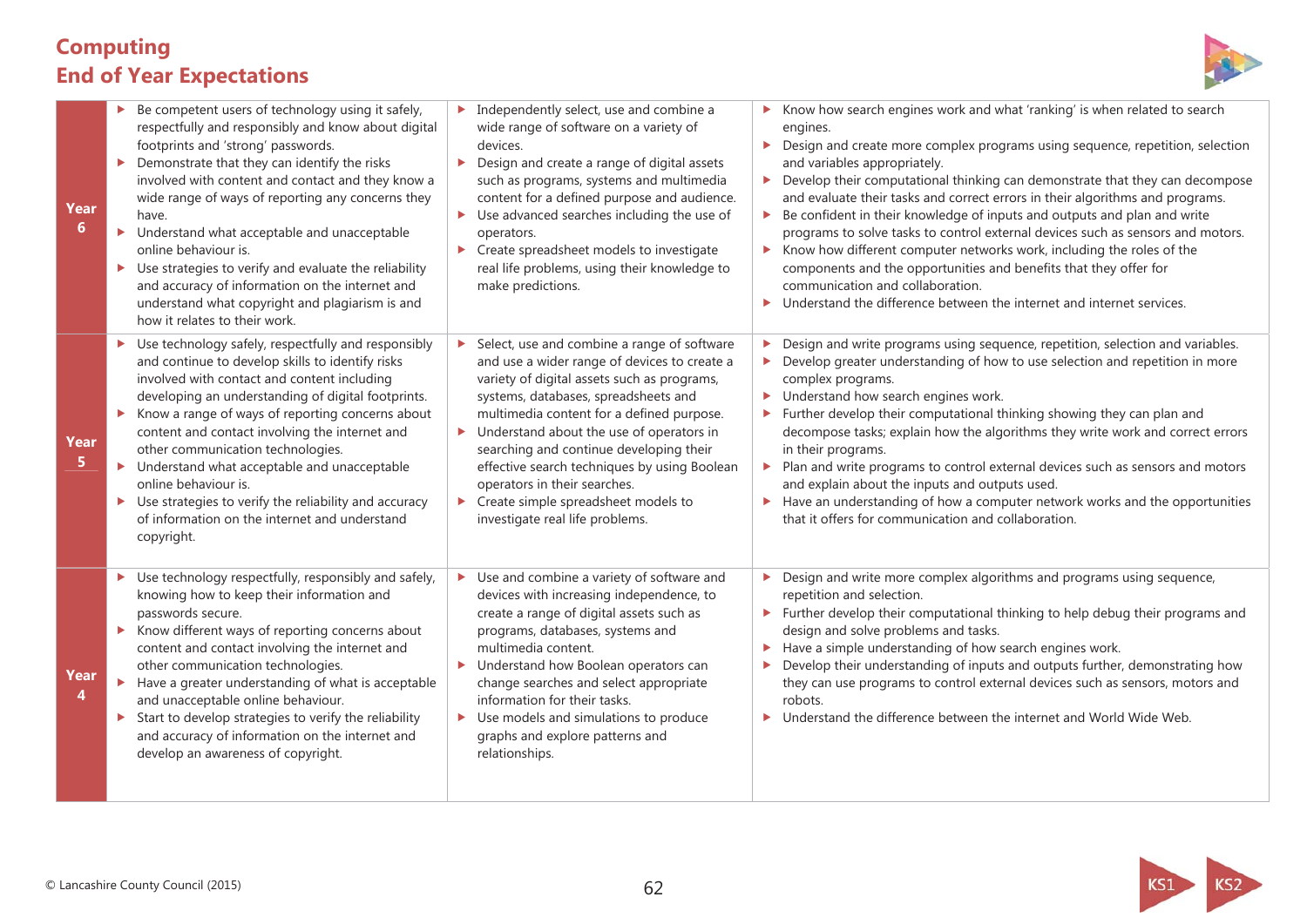# **Computing End of Year Expectations**



| Year<br>$\overline{\mathbf{3}}$ | which they can do it.<br>Develop an understanding of what is acceptable and<br>unacceptable online behaviour.<br>Realise that not all information on the internet is<br>trustworthy and there is a need to verify its reliability.<br>Know their responsibilities from their school's<br>acceptable use policy and how to report any concerns<br>they have.                                                 | appropriate key phrases and questions.<br>$\blacktriangleright$ Use more complex simulations and understand<br>the effects of changing variables.<br>Use technology with purpose to create, store,<br>organise, retrieve and manipulate digital content.<br>Learn to make a range of simple digital assets | Describe some of components of a computer network and some of the<br>×<br>ways in which computer networks can be used.<br>▶ Use algorithms and know that they can be implemented as programs on<br>devices.<br>Know what debugging is and find errors in their programs.<br>▶ |
|---------------------------------|-------------------------------------------------------------------------------------------------------------------------------------------------------------------------------------------------------------------------------------------------------------------------------------------------------------------------------------------------------------------------------------------------------------|------------------------------------------------------------------------------------------------------------------------------------------------------------------------------------------------------------------------------------------------------------------------------------------------------------|-------------------------------------------------------------------------------------------------------------------------------------------------------------------------------------------------------------------------------------------------------------------------------|
| Year<br>$\overline{2}$          | Recognise situations using technology and the<br>internet involving content and contact that are not<br>safe and know where to go for help.<br>Begin to develop an understanding of the importance<br>of computers and the internet to communicate.<br>Develop their knowledge of the technology used in<br>everyday life in a range of situations and be able to<br>discuss their ideas.                   | such as presentations, movies, audio files and<br>graphs.<br>$\blacktriangleright$ Navigate the web and carry out simple searches<br>using suitable search engines and begin to<br>understand that not everything on the internet is<br>true.<br>Use simple simulations and understand how they<br>work.   | Understand that programs execute by following a precise set of<br>instructions.<br>▶ Create simple programs and further develop their strategies and logical<br>thinking to find bugs and predict outcomes in their algorithms and<br>programs.                               |
| Year<br>1                       | Recognise common uses of information technology<br>×<br>beyond school.<br>• Understand the rules and responsibilities outlined by<br>the school's acceptable use policy and begin to<br>understand where to go for help when they have<br>concerns.<br>Develop an understanding of how to keep their<br>personal information private and understand they<br>need to use technology safely and respectfully. | Use technology with support, to create, store and<br>retrieve digital content such as text and images.<br>Use a simple search to find information or files.<br>Develop understanding of how simulations work<br>through exploring simple examples.                                                         | Understand what algorithms are and develop strategies to help find bugs in<br>them.<br>$\blacktriangleright$ Make very simple programs.                                                                                                                                       |
|                                 | <b>Digital Literacy</b>                                                                                                                                                                                                                                                                                                                                                                                     | <b>Information Technology</b>                                                                                                                                                                                                                                                                              | <b>Computer Science</b>                                                                                                                                                                                                                                                       |

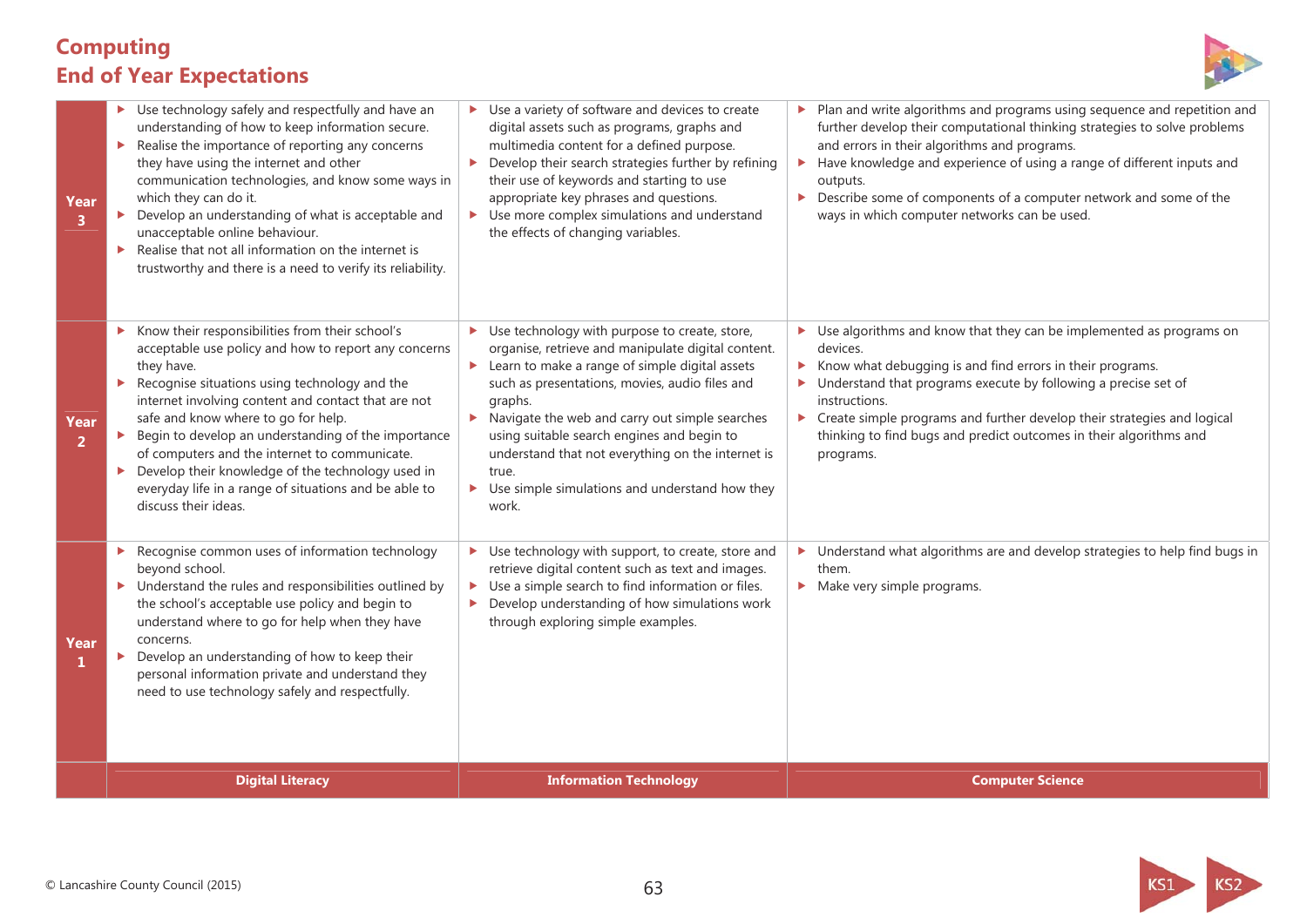# **Design and Technology End of Year Expectations**



| Year<br>6              | Plan the sequence of work.<br>▶<br>Devise step by step plans which<br>▶<br>can be read / followed by<br>someone else.<br>Use exploded diagrams and<br>▶<br>cross-sectional diagrams to<br>communicate ideas.                            | Make prototypes.<br>▶<br>Use researched information to<br>$\blacktriangleright$<br>inform decisions.<br>Produce detailed lists of<br>$\blacktriangleright$<br>ingredients / components /<br>materials and tools.<br>Refine their product - review<br>▶<br>and rework / improve. | $\blacktriangleright$ Identify the strengths and<br>weaknesses of their design ideas.<br>Report using correct technical<br>vocabulary.<br>Discuss how well the finished product<br>meets the design criteria having<br>tested on/discussed outcomes with<br>the user.<br>Inderstand how key people have<br>influenced design in a variety of<br>contexts.<br>$\blacktriangleright$ Investigate key events and individuals<br>in design and technology. | $\blacktriangleright$ Use the correct vocabulary<br>appropriate to the project.<br>Ioin materials using appropriate<br>methods.<br>$\triangleright$ Create 3=-D textile products using<br>pattern pieces.<br>Inderstand pattern layout with<br>textiles.<br>Cut strip wood, dowel, square<br>section wood accurately to 1mm.<br>Build frameworks to support<br>mechanisms.<br>$\blacktriangleright$ Stiffen and reinforce complex                                                                                                                                   | Understand and apply the<br>principles of a healthy and<br>varied diet.<br>$\blacktriangleright$ Choose ingredients to<br>support healthy eating<br>choices when designing their<br>food products.<br>$\blacktriangleright$ Prepare and cook a variety of<br>mostly savoury dishes using<br>a range of cooking<br>techniques. |
|------------------------|-----------------------------------------------------------------------------------------------------------------------------------------------------------------------------------------------------------------------------------------|---------------------------------------------------------------------------------------------------------------------------------------------------------------------------------------------------------------------------------------------------------------------------------|--------------------------------------------------------------------------------------------------------------------------------------------------------------------------------------------------------------------------------------------------------------------------------------------------------------------------------------------------------------------------------------------------------------------------------------------------------|---------------------------------------------------------------------------------------------------------------------------------------------------------------------------------------------------------------------------------------------------------------------------------------------------------------------------------------------------------------------------------------------------------------------------------------------------------------------------------------------------------------------------------------------------------------------|-------------------------------------------------------------------------------------------------------------------------------------------------------------------------------------------------------------------------------------------------------------------------------------------------------------------------------|
| Year<br>5 <sup>1</sup> | Record ideas using annotated<br>▶<br>diagrams.<br>$\blacktriangleright$ Use models, kits and drawings<br>to help formulate design ideas.<br>Sketch and model alternative<br>▶<br>ideas.<br>Decide which design idea to<br>▶<br>develop. | Develop one idea in depth.<br>▶<br>Select from and use a wide<br>$\blacktriangleright$<br>range of tools.<br>Cut accurately and safely to a<br>marked line.<br>Select from and use a wide<br>ь<br>range of materials.                                                           | Research and evaluate existing<br>products.<br>Consider user and purpose.<br>$\triangleright$ Consider and explain how the<br>finished product could be improved<br>related to design criteria.<br>$\blacktriangleright$ Investigate key events and individuals<br>in design and technology.                                                                                                                                                           | structures.<br>$\blacktriangleright$ Use mechanical systems such as<br>cams, pulleys and gears.<br>Use electrical systems such as<br>motors and switches.<br>$\blacktriangleright$ Program, monitor and control using<br>ICT.                                                                                                                                                                                                                                                                                                                                       | Join and combine a widening<br>range of ingredients.<br>Select and prepare foods<br>for a particular purpose.<br>Know where and how<br>$\blacktriangleright$<br>ingredients are grown and<br>processed.                                                                                                                       |
| Year                   | Record the plan by drawing<br>using annotated sketches.<br>Use prototypes to develop and<br>share ideas.<br>Consider aesthetic qualities of<br>▶<br>materials chosen.<br>Use CAD where appropriate.                                     | Prepare pattern pieces as<br>▶<br>templates for their design.<br>Select from techniques for<br>$\blacktriangleright$<br>different parts of the process.                                                                                                                         | > Draw / sketch existing products in<br>order to analyse and understand how<br>products are made.<br>Identify the strengths and<br>weaknesses of their design ideas in<br>relation to purpose / user.<br>Consider and explain how the<br>finished product could be improved.<br>$\blacktriangleright$ Investigate key events and individuals<br>in design and technology.                                                                              | $\blacktriangleright$ Use an increasingly appropriate<br>technical vocabulary for tools<br>materials and their properties.<br>Understand seam allowance.<br>Prototype a product.<br>Sew on buttons and make loops.<br>Strengthen frames with diagonal<br>struts.<br>$\blacktriangleright$ Measure and mark square section,<br>strip and dowel accurately to 1cm.<br>Incorporate a circuit into a model.<br>Use electrical systems such as<br>switches bulbs and buzzers.<br>Use ICT to control products.<br>Use linkages to make movement<br>larger or more varied. | Make healthy eating choices<br>- use the Eatwell plate.<br>Understand seasonality.<br>Know where and how<br>Þ.<br>ingredients are reared and<br>caught.<br>Prepare and cook using<br>$\blacktriangleright$<br>different cooking techniques.                                                                                   |

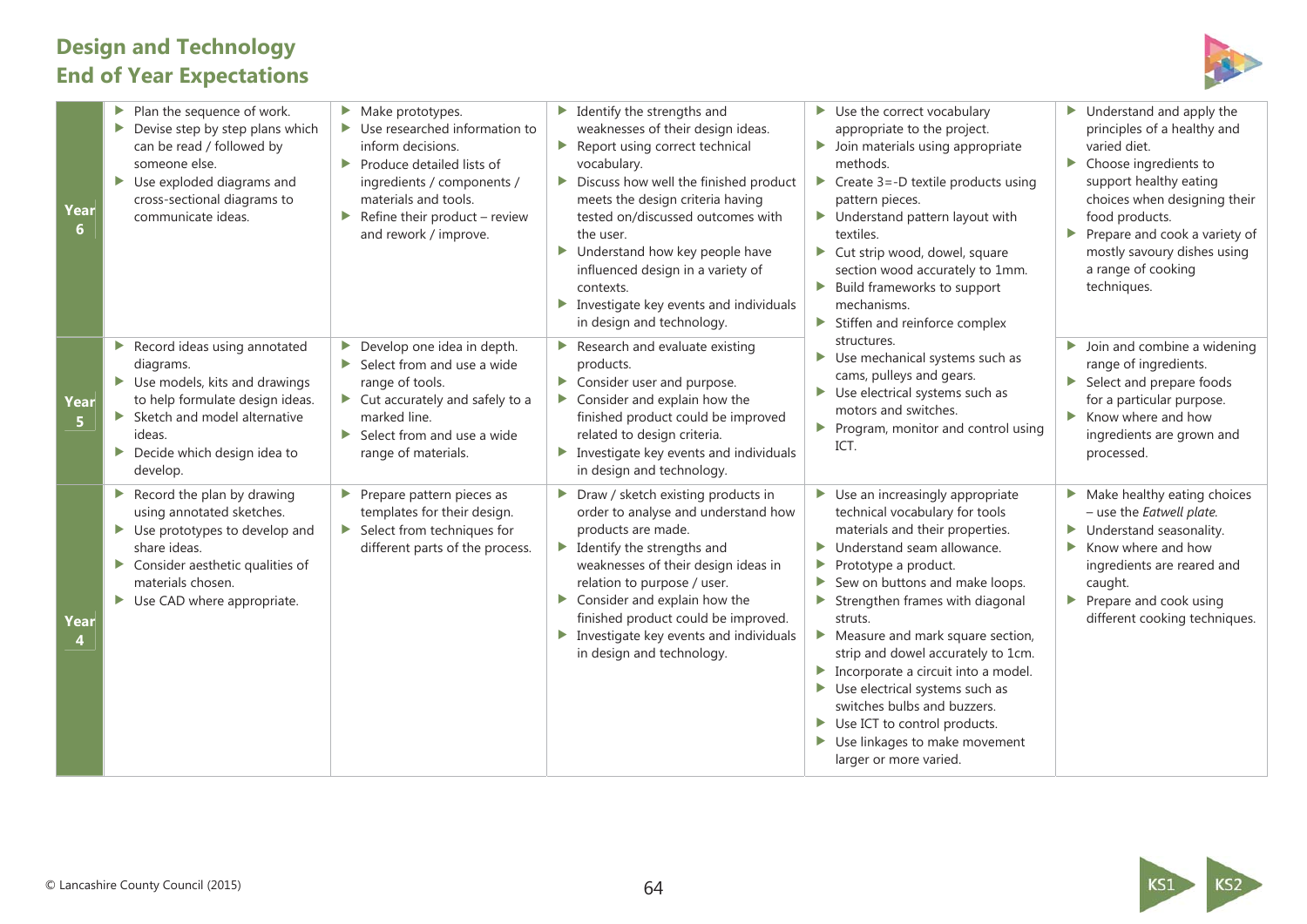# **Design and Technology End of Year Expectations**



| Year                   | Develop more than one design<br>or adaptation of an initial<br>design.<br>$\blacktriangleright$ Plan a sequence of actions to<br>make a product.<br>Think ahead about the order of<br>$\blacktriangleright$<br>their work and decide upon<br>tools and materials.<br>Propose realistic suggestions as<br>to how they can achieve their<br>design ideas. | Select from a range of tools<br>▶<br>for cutting, shaping, joining<br>and finishing.<br>Use tools with accuracy.<br>▶<br>Select from materials<br>according to their functional<br>properties.<br>Use appropriate finishing<br>techniques. | Investigate similar products to the<br>one to be made to give starting<br>points for a design.<br>Research needs of user.<br>Decide which design idea to develop.<br>$\triangleright$ Consider and explain how the<br>finished product could be improved.<br>Discuss how well the finished product<br>meets the user's design criteria.<br>$\blacktriangleright$ Investigate key events and individuals<br>in design and technology. | $\blacktriangleright$ Use an increasingly appropriate<br>technical vocabulary for tools<br>materials and their properties.<br>Understand seam allowance.<br>$\blacktriangleright$ Prototype a product.<br>Sew on buttons and make loops.<br>Strengthen frames with diagonal<br>struts.<br>Measure and mark square section,<br>strip and dowel accurately to 1cm.<br>Incorporate a circuit into a model.<br>Use electrical systems such as<br>switches bulbs and buzzers.<br>$\blacktriangleright$ Use ICT to control products.<br>Use linkages to make movement<br>larger or more varied. | Follow instructions / recipes.<br>Þ.<br>Join and combine a range of<br>▶<br>ingredients.<br>Begin to understand the food<br>groups on the Eatwell Plate.                                                                                       |
|------------------------|---------------------------------------------------------------------------------------------------------------------------------------------------------------------------------------------------------------------------------------------------------------------------------------------------------------------------------------------------------|--------------------------------------------------------------------------------------------------------------------------------------------------------------------------------------------------------------------------------------------|--------------------------------------------------------------------------------------------------------------------------------------------------------------------------------------------------------------------------------------------------------------------------------------------------------------------------------------------------------------------------------------------------------------------------------------|-------------------------------------------------------------------------------------------------------------------------------------------------------------------------------------------------------------------------------------------------------------------------------------------------------------------------------------------------------------------------------------------------------------------------------------------------------------------------------------------------------------------------------------------------------------------------------------------|------------------------------------------------------------------------------------------------------------------------------------------------------------------------------------------------------------------------------------------------|
| Year<br>$\overline{2}$ | Propose more than one idea for<br>their product.<br>Use ICT to communicate ideas.<br>▶<br>Use drawings to record ideas as<br>▶<br>they are developed.<br>Add notes to drawings to help<br>explanations.                                                                                                                                                 | Discuss their work as it<br>▶<br>progresses.<br>$\blacktriangleright$ Select and name the tools<br>needed to work the materials.<br>$\blacktriangleright$ Explain which materials they<br>are using and why.                               | Decide how existing products do / do<br>not achieve their purpose.<br>Discuss how closely their finished<br>product meets their own design<br>criteria.                                                                                                                                                                                                                                                                              | Start to use technical vocabulary.<br>Cut out shapes which have been<br>created by drawing round a<br>template.<br>I Join materials in a variety of ways.<br>$\blacktriangleright$ Decorate using a variety of<br>techniques.<br>$\blacktriangleright$ Know some ways of making                                                                                                                                                                                                                                                                                                           | Cut, peel, grate, chop a range<br>of ingredients.<br>Work safely and hygienically.<br>Know about the Eatwell Plate.<br>Understand where food<br>ь<br>comes from.                                                                               |
| Year<br>1              | Use pictures and words to<br>$\blacktriangleright$<br>convey what they want to<br>design / make.<br>Explore ideas by rearranging<br>$\blacktriangleright$<br>materials.<br>Select pictures to help develop<br>▶<br>ideas.<br>Use mock-ups e.g. recycled<br>material trial models to try out<br>their ideas.                                             | Select materials from a limited<br>range.<br>Explain what they are making.<br>Name the tools they are<br>using.                                                                                                                            | Explore existing products and<br>investigate how they have been<br>made (including teacher-made<br>examples).<br>$\blacktriangleright$ Talk about their design as they<br>develop and identify good and bad<br>points.<br>Say what they like and do not like<br>about items they have made and<br>attempt to say why.                                                                                                                | structures stronger.<br>Show how to stiffen some<br>materials.<br>$\blacktriangleright$ Know how to make a simple<br>structure more stable.<br>$\blacktriangleright$ Attach wheels to a chassis using<br>an axle.<br>Know some different ways of<br>making things move in a 2-D<br>plane.                                                                                                                                                                                                                                                                                                 | Group familiar food products<br>e.g. fruit and vegetables.<br>$\triangleright$ Cut and chop a range of<br>ingredients.<br>$\blacktriangleright$ Work safely and hygienically.<br>Know about the need for a<br>ь<br>variety of foods in a diet. |
|                        | <b>Design</b>                                                                                                                                                                                                                                                                                                                                           | <b>Make</b>                                                                                                                                                                                                                                | <b>Evaluate</b>                                                                                                                                                                                                                                                                                                                                                                                                                      | <b>Technical Knowledge</b><br>(Select as appropriate to the focus of<br>the design and technology focuses in<br>the year group)                                                                                                                                                                                                                                                                                                                                                                                                                                                           | <b>Cooking and Nutrition</b>                                                                                                                                                                                                                   |



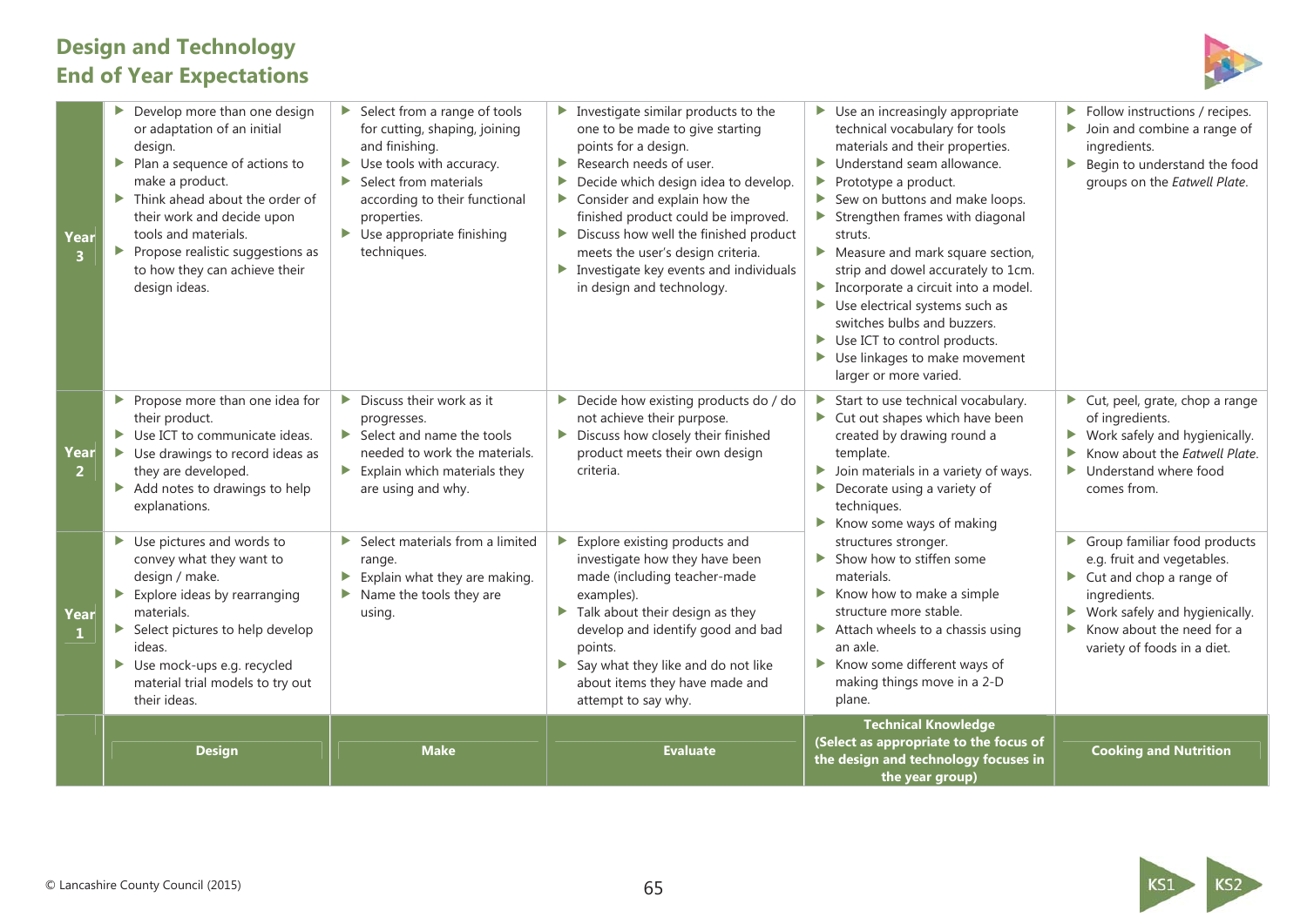# **Geography End of Year Expectations**



| Year<br>6                | Name and locate an<br>extensive range of places<br>in the world including<br>globally and topically<br>significant features and<br>events.          | Recognise patterns in<br>▶<br>human and physical features<br>and understand some of the<br>conditions, processes or<br>changes which influence<br>these patterns.<br>Explain some links and<br>ь<br>interactions between<br>people, places and<br>environments.                                                                                                          | Ask and respond to<br>Þ.<br>questions that are more<br>causal e.g. What happened<br>in the past to cause that?<br>How is it likely to change in<br>the future?<br>$\blacktriangleright$ Make predictions and test<br>simple hypotheses about<br>people, places and<br>geographical issues. | $\blacktriangleright$ Use a range of<br>numerical and<br>quantitative skills to<br>analyse, interpret<br>and present data<br>collected from<br>fieldwork<br>observations,<br>measurements and<br>recordings. | Interpret a wider range of<br>geographical information<br>and maps including scale,<br>projections, thematic, and<br>digital maps.<br>Recognise an increasing<br>×<br>range of Ordnance Survey<br>symbols on maps and locate<br>features using six-figure<br>grid references.                                         | Develop their views and<br>attitudes to critically<br>evaluate responses to<br>local geographical issues<br>or global issues and<br>events.<br>$\blacktriangleright$ Communicate<br>geographical information<br>using a wide range of<br>methods including writing<br>at increasing length.                             |
|--------------------------|-----------------------------------------------------------------------------------------------------------------------------------------------------|--------------------------------------------------------------------------------------------------------------------------------------------------------------------------------------------------------------------------------------------------------------------------------------------------------------------------------------------------------------------------|--------------------------------------------------------------------------------------------------------------------------------------------------------------------------------------------------------------------------------------------------------------------------------------------|--------------------------------------------------------------------------------------------------------------------------------------------------------------------------------------------------------------|-----------------------------------------------------------------------------------------------------------------------------------------------------------------------------------------------------------------------------------------------------------------------------------------------------------------------|-------------------------------------------------------------------------------------------------------------------------------------------------------------------------------------------------------------------------------------------------------------------------------------------------------------------------|
| Year<br>5 <sub>1</sub>   | Name and locate an<br>ы<br>increasing range of places<br>in the world including<br>globally and topically<br>significant features and<br>events.    | Use geographical language<br>$\blacktriangleright$<br>to identify and explain key<br>aspects of human and<br>physical features and<br>patterns as well as links and<br>interactions between<br>people, places and<br>environments.<br>Demonstrate understanding<br>of how and why some<br>features or places are similar<br>or different and how and<br>why they change. | $\triangleright$ Ask and respond to<br>questions that are more<br>causal e.g. Why is that<br>happening in that place?<br>Could it happen here?<br>$\blacktriangleright$ Recognise geographical<br>issues affecting people in<br>different places and<br>environments.                      | ▶ Observe, measure,<br>and record human<br>and physical features<br>using a range of<br>methods e.g. sketch<br>maps, plans, graphs,<br>and digital<br>technologies.                                          | $\triangleright$ Use a range of maps and<br>other sources of<br>geographical information<br>and select the most<br>appropriate for a task.<br>$\blacktriangleright$ Demonstrate an<br>understanding of the<br>difference between<br>Ordnance Survey and other<br>maps and when it is most<br>appropriate to use each. | $\blacktriangleright$ Express and explain their<br>opinions on geographical<br>and environmental issues<br>and recognise why other<br>people may think<br>differently.<br>Choose from a range of<br>methods e.g. digital maps,<br>plans, graphs and<br>presentations when<br>communicating<br>geographical information. |
| Year<br>$\boldsymbol{4}$ | Name and locate a wider<br>ь<br>range of places in their<br>locality, the UK and wider<br>world including some<br>globally significant<br>features. | Use geographical language<br>to identify and explain some<br>aspects of human and<br>physical features and<br>patterns.<br>Describe how features and<br>places change and the links<br>between people and<br>environments.                                                                                                                                               | Ask and respond to more<br>searching geographical<br>questions including 'how?'<br>and 'why?'<br>$\blacktriangleright$ Identify and describe<br>similarities, differences and<br>patterns when investigating<br>different places,<br>environments and people.                              | Observe, record, and<br>$\blacktriangleright$<br>explain physical and<br>human features of<br>the environment.                                                                                               | Use a range of sources<br>including digital and<br>Ordnance Survey maps,<br>atlases, globes and satellite<br>images to research<br>geographical information.<br>Recognise Ordnance Survey<br>symbols on maps and locate<br>features using four-figure<br>grid references.                                             | Express their opinions on<br>environmental issues and<br>recognise that other<br>people may think<br>differently.<br>$\blacktriangleright$ Communicate<br>geographical information<br>through a range of<br>methods including digital<br>maps, plans, graphs and<br>presentations.                                      |

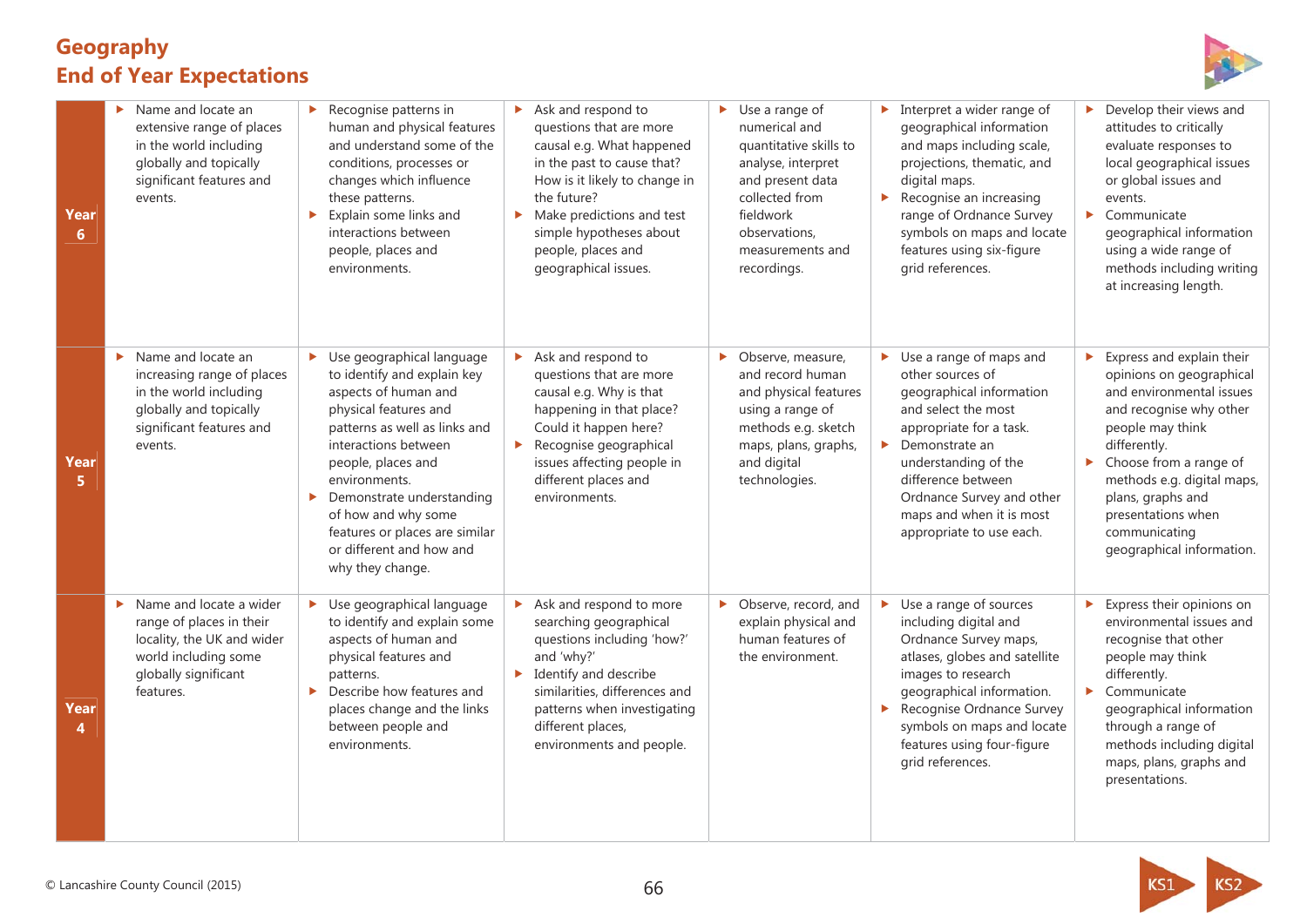# **Geography End of Year Expectations**



|                        | <b>Locational and Place</b><br>knowledge                                                    | <b>Human and Physical</b><br>Geography                                                                                                                                                     | <b>Geographical Skills:</b><br><b>Enquiry and Investigation</b>                                                                                                                                                                                                                               | <b>Geographical Skills:</b><br><b>Fieldwork</b>                                                                                                                                                                | <b>Geographical Skills: Interpret</b><br>a Range of Sources of<br><b>Geographical Information</b>                                                                                                                                                                                                       | <b>Geographical Skills:</b><br><b>Communicate Geographical</b><br><b>Information</b>                                                                                                                                                                            |
|------------------------|---------------------------------------------------------------------------------------------|--------------------------------------------------------------------------------------------------------------------------------------------------------------------------------------------|-----------------------------------------------------------------------------------------------------------------------------------------------------------------------------------------------------------------------------------------------------------------------------------------------|----------------------------------------------------------------------------------------------------------------------------------------------------------------------------------------------------------------|---------------------------------------------------------------------------------------------------------------------------------------------------------------------------------------------------------------------------------------------------------------------------------------------------------|-----------------------------------------------------------------------------------------------------------------------------------------------------------------------------------------------------------------------------------------------------------------|
| Year<br>1              | Name and locate some<br>ь<br>places in their locality, the<br>UK and wider world.           | Describe some places and<br>features using basic<br>geographical vocabulary.<br>Express their views on some<br>Þ.<br>features of their<br>environment e.g. what they<br>do or do not like. | $\triangleright$ Ask and answer simple<br>geographical questions.<br>$\blacktriangleright$ Describe some similarities<br>and differences when<br>studying places and<br>features e.g. hot and cold<br>places of the world.                                                                    | Observe and<br>describe daily<br>weather patterns.<br>Use simple fieldwork<br>and observational<br>skills when studying<br>the geography of<br>their school and its<br>grounds.                                | Use a range of sources such<br>as simple maps, globes,<br>atlases and images.<br>$\blacktriangleright$ Know that symbols mean<br>something on maps.                                                                                                                                                     | Use maps and other<br>images to talk about<br>everyday life e.g. where<br>they live, journeys to<br>school etc.<br>Draw, speak or write<br>about simple<br>geographical concepts<br>such as what they can see<br>where.                                         |
| Year<br>$\overline{2}$ | Name and locate<br>ь<br>significant places in their<br>locality, the UK and wider<br>world. | Describe places and features<br>using simple geographical<br>vocabulary.<br>Make observations about<br>features that give places<br>their character.                                       | Ask and answer simple<br>Þ.<br>geographical questions<br>when investigating different<br>places and environments.<br>Describe similarities,<br>$\blacktriangleright$<br>differences and patterns e.g.<br>comparing their lives with<br>those of children in other<br>places and environments. | Identify seasonal and<br>daily weather<br>patterns.<br>$\triangleright$ Develop simple<br>fieldwork and<br>observational skills<br>when studying the<br>geography of their<br>school and local<br>environment. | Use a range of sources such<br>Þ.<br>as maps, globes, atlases and<br>aerial photos to identify<br>features and places as well<br>as to follow routes.<br>$\triangleright$ Use simple compass<br>directions as well as<br>locational and directional<br>language when describing<br>features and routes. | Express views about the<br>environment and can<br>recognise how people<br>sometimes affect the<br>environment.<br>Create their own simple<br>Þ.<br>maps and symbols.                                                                                            |
| Year<br>$\mathbf{3}$   | Name and locate a wider<br>range of places in their<br>locality, the UK and wider<br>world. | Use geographical language<br>▶<br>to describe some aspects of<br>human and physical features<br>and patterns.<br>Make observations about<br>places and features that<br>change over time.  | Ask and answer more<br>searching geographical<br>questions when<br>investigating different<br>places and environments.<br>$\blacktriangleright$ Identify similarities,<br>differences and patterns<br>when comparing places and<br>features.                                                  | Observe, record, and<br>name geographical<br>features in their local<br>environments.                                                                                                                          | Use a range of sources<br>including digital maps,<br>atlases, globes and satellite<br>images to research and<br>present geographical<br>information.<br>Use the eight compass<br>$\blacktriangleright$<br>points and recognise some<br>Ordnance Survey symbols<br>on maps.                              | Express their opinions on<br>environmental issues and<br>recognise how people can<br>affect the environment<br>both positively and<br>negatively.<br>Communicate<br>Ы<br>geographical information<br>through a range of<br>methods including the use<br>of ICT. |

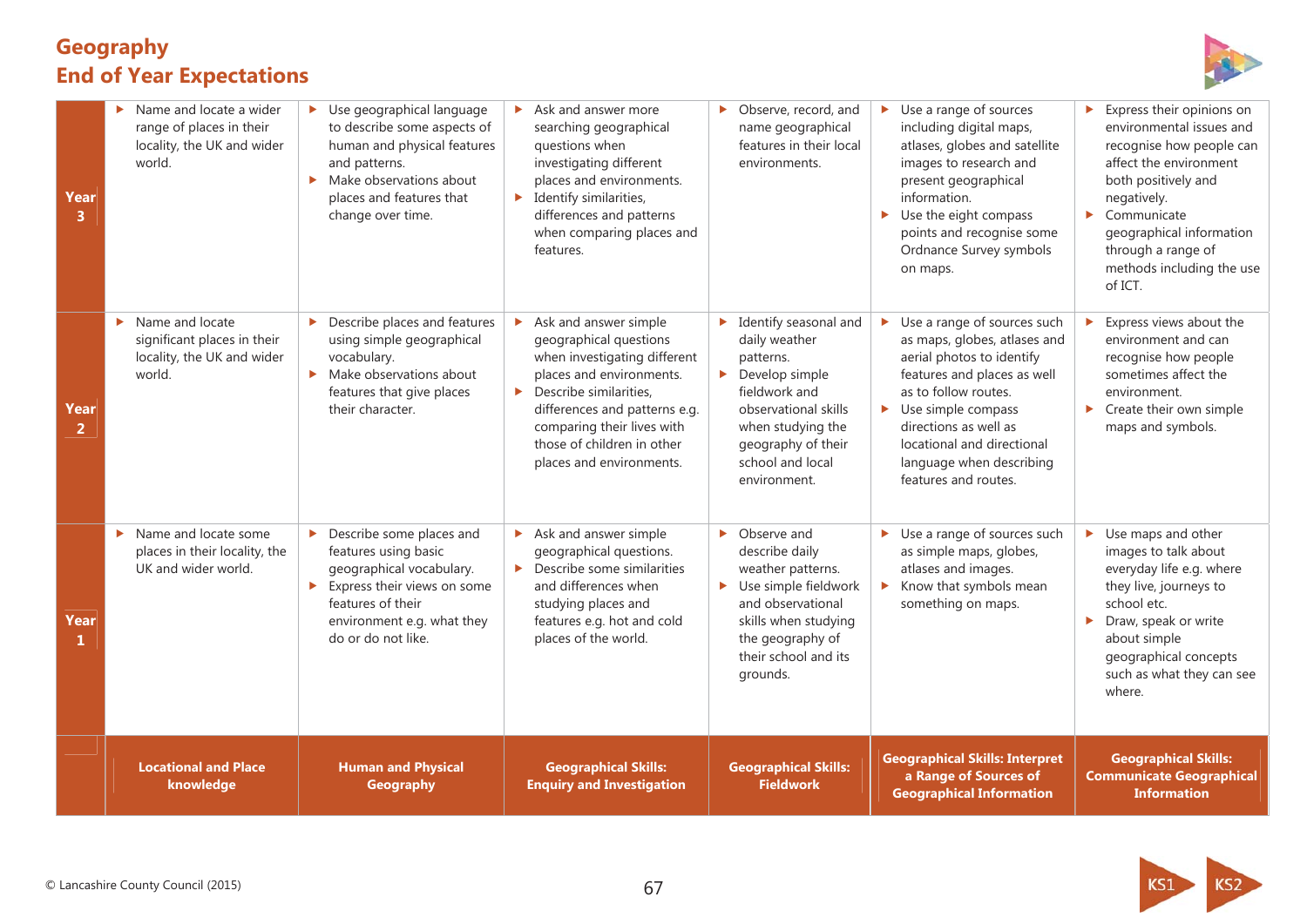# **History End of Year Expectations**



| Year<br>6  | Use dates and a wide range of historical<br>terms when sequencing events and<br>periods of time.<br>Develop chronologically secure knowledge<br>of the events and periods of time studied.<br>Analyse links and contrasts within and<br>across different periods of time including<br>short-term and long-term time scales. | Describe aspects of the Viking and Anglo-<br>▶<br>Saxon struggle for the Kingdom of England<br>in the time of Edward the Confessor.<br>ь<br>Demonstrate knowledge of an aspect or<br>theme in British history that extends their<br>chronological knowledge beyond 1066.                                                                                                            | Regularly address and sometimes devise<br>▶<br>historically valid questions and hypotheses.<br>Give some reasons for contrasting<br>Þ.<br>arguments and interpretations of the past.<br>Describe the impact of historical events<br>Þ.<br>and changes.<br>Recognise that some events, people and<br>changes are judged as more significant<br>than others.            | Acknowledge contrasting evidence and<br>▶<br>opinions when discussing and debating<br>historical issues.<br>Use appropriate vocabulary when<br>$\blacktriangleright$<br>discussing, describing and explaining<br>historical events.<br>Construct informed responses to historical<br>Þ.<br>questions and hypotheses that involve<br>thoughtful selection and organisation of<br>relevant historical information including<br>appropriate dates and terms.<br>Choose the most appropriate way of<br>communicating different historical findings. |
|------------|-----------------------------------------------------------------------------------------------------------------------------------------------------------------------------------------------------------------------------------------------------------------------------------------------------------------------------|-------------------------------------------------------------------------------------------------------------------------------------------------------------------------------------------------------------------------------------------------------------------------------------------------------------------------------------------------------------------------------------|-----------------------------------------------------------------------------------------------------------------------------------------------------------------------------------------------------------------------------------------------------------------------------------------------------------------------------------------------------------------------|-------------------------------------------------------------------------------------------------------------------------------------------------------------------------------------------------------------------------------------------------------------------------------------------------------------------------------------------------------------------------------------------------------------------------------------------------------------------------------------------------------------------------------------------------|
| Year<br>5. | ▶ Use dates and appropriate historical terms<br>to sequence events and periods of time.<br>• Identify where people, places and periods<br>of time fit into a chronological framework.<br>Describe links and contrasts within and<br>across different periods of time including<br>short-term and long-term time scales.     | Describe some aspects of Britain's<br>settlement by Anglo-Saxons and Scots.<br>Demonstrate knowledge of Ancient Greece<br>including greek life and achievements and<br>their influence on the western world.<br>Describe key aspects of a non-European<br>Þ.<br>society such as the early Islamic civilisation.                                                                     | Use a wider range of sources as a basis for<br>▶<br>research to answer questions and to test<br>hypotheses.<br>Recognise how our knowledge of the past<br>Þ.<br>is constructed from a range of sources.<br>Evaluate sources and make simple<br>$\blacktriangleright$<br>inferences.<br>Choose relevant sources of evidence to<br>support particular lines of enquiry. | Discuss and debate historical issues.<br>ь<br>Use appropriate vocabulary when<br>Þ.<br>discussing and describing historical events.<br>Construct responses to historical questions<br>and hypotheses that involve selection and<br>organisation of relevant historical<br>information including dates and terms.<br>Choose relevant ways to communicate<br>historical findings.                                                                                                                                                                 |
| Year       | $\triangleright$ Use dates and historical terms when<br>ordering events and objects.<br>Identify where people and events fit into a<br>chronological framework.<br>Explore links and contrasts within and<br>across different periods of time.                                                                              | Describe and compare some of the<br>characteristic features and achievements of<br>the earliest civilisations including where<br>and when they appeared.<br>Demonstrate more in-depth knowledge of<br>one specific civilisation e.g. Ancient Egypt.<br>Demonstrate knowledge of an aspect or<br>theme in British History that extends their<br>chronological knowledge beyond 1066. | Use sources to address historically valid<br>$\blacktriangleright$<br>questions and hypotheses.<br>Recognise how sources of evidence are<br>Þ.<br>used to make historical claims.<br>Recognise why some events happened and<br>ь<br>what happened as a result.<br>• Identify historically significant people and<br>events in different situations.                   | Discuss significant aspects of, and<br>connections between, different historical<br>events.<br>Select and organise relevant historical<br>×<br>information to present in a range of ways.<br>▶ Use relevant and appropriate historical<br>terms and vocabulary linked to chronology.                                                                                                                                                                                                                                                            |

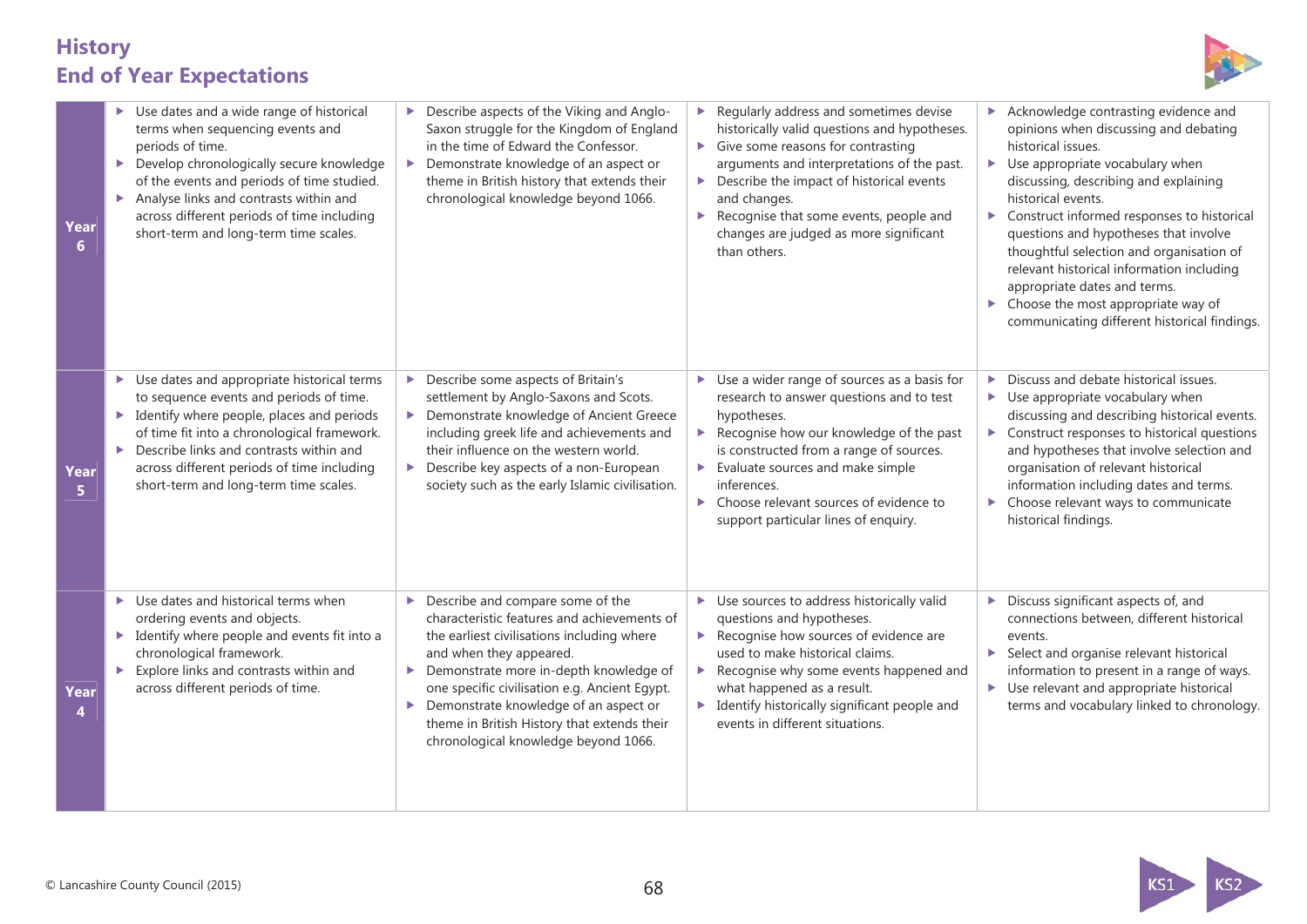# **History End of Year Expectations**



| Year<br>$\overline{\mathbf{3}}$ | Use some dates and historical terms when<br>ordering events and objects.<br>Demonstrate awareness that the past can<br>be divided into different periods of time.<br>Explore trends and changes over time.                                                                                                                 | Describe and give reasons for some of the<br>changes in Britain from the Stone Age to<br>the Iron Age.<br>Describe some aspects of the Roman<br>Empire and recognise its impact on Britain.<br>Demonstrate knowledge of aspects of<br>Þ.<br>history significant in their locality. | Use sources to address historically valid<br>Þ.<br>questions.<br>Recognise that our knowledge of the past<br>is constructed from different sources of<br>evidence.<br>Recognise that different versions of past<br>Þ.<br>events may exist.<br>Describe some of the ways the past can be<br>▶<br>represented.                                                                                  | Discuss some historical events, issues,<br>connections and changes.<br>Select and organise historical information<br>Þ.<br>to present in a range of ways.<br>Use relevant historical terms and<br>vocabulary linked to chronology.            |
|---------------------------------|----------------------------------------------------------------------------------------------------------------------------------------------------------------------------------------------------------------------------------------------------------------------------------------------------------------------------|------------------------------------------------------------------------------------------------------------------------------------------------------------------------------------------------------------------------------------------------------------------------------------|-----------------------------------------------------------------------------------------------------------------------------------------------------------------------------------------------------------------------------------------------------------------------------------------------------------------------------------------------------------------------------------------------|-----------------------------------------------------------------------------------------------------------------------------------------------------------------------------------------------------------------------------------------------|
| Year<br>$\overline{2}$          | Order and sequence events and objects.<br>Recognise that their own lives are similar<br>and / or different from the lives of people<br>in the past.<br>Use common words and phrases<br>concerned with the passing of time.                                                                                                 | Demonstrate awareness of the lives of<br>significant individuals in the past who have<br>contributed to national and international<br>achievements.<br>Develop awareness of significant historical<br>events, people and places in their own<br>locality.                          | Ask and answer simple questions about<br>$\blacktriangleright$<br>the past through observing and handling a<br>range of sources.<br>$\triangleright$ Consider why things may change over<br>time.<br>Recognise some basic reasons why people<br>in the past acted as they did.<br>Choose parts of stories and other sources<br>to show what they know about significant<br>people and events. | Talk about what / who was significant in<br>simple historical accounts.<br>Demonstrate simple historical concepts<br>Þ.<br>and events through role-play, drawing and<br>writing.<br>Use a variety of simple historical terms and<br>concepts. |
| Year<br>1                       | Recognise the distinction between past<br>Þ.<br>and present.<br>Order and sequence some familiar events<br>and objects.<br>Identify some similarities and differences<br>between ways of life at different times.<br>Use some everyday terms about the<br>Þ.<br>passing of time such as 'a long time ago'<br>and 'before'. | Retell some events from beyond their<br>living memory which are significant<br>nationally or globally.<br>Describe some changes within their living<br>memory (including aspects of national life<br>where appropriate).                                                           | Make simple observations about different<br>▶<br>people, events, beliefs and communities.<br>Use sources to answer simple questions<br>about the past.<br>• Identify some of the basic ways in which<br>the past can be represented.<br>Choose parts of stories and other sources<br>Þ.<br>to show what they know about the past.                                                             | Describe special or significant events.<br>Retell simple stories or events from the<br>past.<br>Use simple historical terms.<br>Þ.                                                                                                            |
|                                 | <b>Chronology</b>                                                                                                                                                                                                                                                                                                          | <b>Events, People and Changes</b>                                                                                                                                                                                                                                                  | <b>Interpretation, Enquiry and Using Sources</b>                                                                                                                                                                                                                                                                                                                                              | <b>Communication</b>                                                                                                                                                                                                                          |

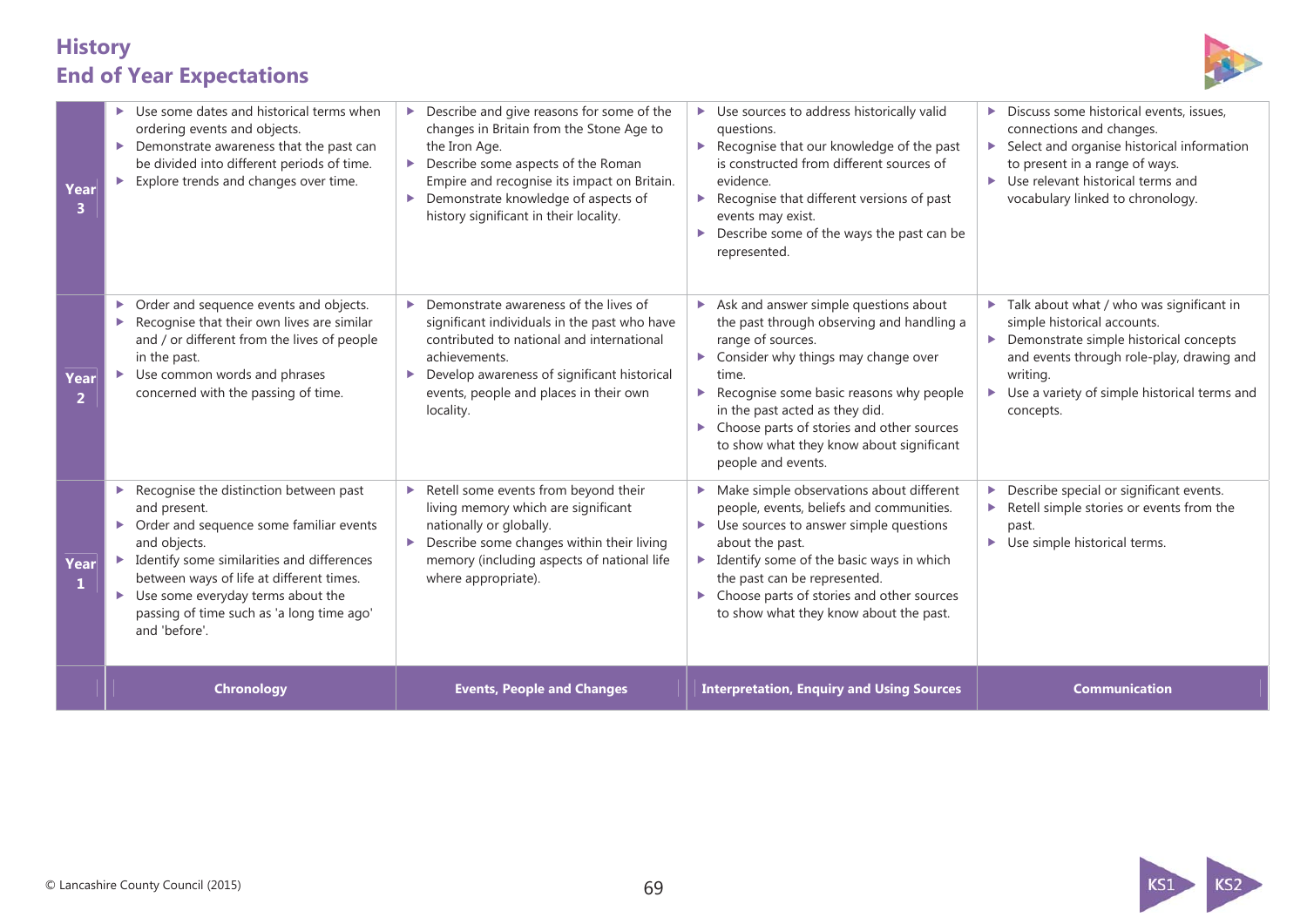# **Languages End of Year Expectations**



| Year<br>6 <sup>1</sup> | $\blacktriangleright$ Understand the main<br>points and some detail<br>from a short spoken<br>passage e.g. someone<br>talking about their<br>friends, their home town,<br>school, likes and dislikes<br>etc.     | $\blacktriangleright$ Take part in longer conversations with<br>increasing spontaneity and fluency.<br>$\triangleright$ Can express simple opinions and their<br>pronunciation is generally confident and<br>accurate.                                                                                                                                                                               | $\blacktriangleright$ Understand the main points and<br>some detail including simple<br>opinions of a longer written<br>passage e.g. email, postcard, story,<br>poem, recipe, advert etc.                                                                             | $\blacktriangleright$ Write a short text on a<br>familiar topic using<br>reference materials /<br>support.<br>$\blacktriangleright$ Write for a range of<br>audiences and purpose.<br>$\triangleright$ Use formal and informal<br>'you'. | ▶ Use basic language structures<br>accurately and with confidence e.g.<br>apply correct verb endings to regular<br>and some high frequency irregular<br>verbs (faire, aller, avoir, etre).<br>$\triangleright$ Use prepositions and use some<br>adverbial phrases to talk about the past<br>or future in a simple way e.g. there was<br>/ there will be.<br>▶ Understand the word tense and have<br>an awareness that whether an event is<br>ongoing or finished can be expressed<br>differently in a FL compared to English. |
|------------------------|------------------------------------------------------------------------------------------------------------------------------------------------------------------------------------------------------------------|------------------------------------------------------------------------------------------------------------------------------------------------------------------------------------------------------------------------------------------------------------------------------------------------------------------------------------------------------------------------------------------------------|-----------------------------------------------------------------------------------------------------------------------------------------------------------------------------------------------------------------------------------------------------------------------|------------------------------------------------------------------------------------------------------------------------------------------------------------------------------------------------------------------------------------------|-------------------------------------------------------------------------------------------------------------------------------------------------------------------------------------------------------------------------------------------------------------------------------------------------------------------------------------------------------------------------------------------------------------------------------------------------------------------------------------------------------------------------------|
| Year<br>5.             | $\blacktriangleright$ Understand the main<br>points from a spoken<br>passage with some<br>repetition e.g. items from<br>a shopping list, simple<br>opinions about school<br>depending on topics<br>taught in Y5. | Ask and answer simple questions and use a<br>negative.<br>Take part in brief pre-prepared tasks e.g. a<br>weather forecast, a short interview about<br>school, interests / transactional role play with<br>increasing confidence and fluency.                                                                                                                                                        | $\blacktriangleright$ Understand the main points from a<br>short written passage in clear<br>printed script.<br>Are beginning to use a bilingual<br>dictionary independently with<br>some success.                                                                    | $\blacktriangleright$ Write two or three short<br>sentences as a personal<br>response accurately and<br>can use reference<br>materials / support.                                                                                        | Understand some basic aspects of<br>language structure e.g. how to use<br>personal pronouns, an awareness of<br>verb patterns, word order, use of<br>adjectival agreement with accuracy and<br>the conjugation of some regular high<br>frequency verbs e.g. aimer, jouer, porter<br>etc.                                                                                                                                                                                                                                      |
| Year                   | $\blacktriangleright$ Understand a range of<br>familiar spoken phrases<br>e.g. classroom<br>instructions.                                                                                                        | $\triangleright$ Ask and answer simple questions and give<br>basic information (including a simple<br>negative statement) based on topics covered<br>in Y4.<br>$\blacktriangleright$ Take part in a simple conversation and their<br>pronunciation and confidence is improving.<br>▶ Observe social conventions when speaking<br>to someone i.e. formal and informal<br>greetings and use of 'you'). | $\blacktriangleright$ Understand simple written phrases<br>and match sounds to familiar<br>written words as they become<br>more aware of spelling patterns.                                                                                                           | $\blacktriangleright$ Write simple, familiar<br>phrases accurately<br>using a writing frame or<br>scaffold.                                                                                                                              | Understand some basic aspects of<br>language structure e.g. question words,<br>how to use the negative, the position of<br>the adjective in a sentence and an<br>awareness of word order.                                                                                                                                                                                                                                                                                                                                     |
| Year<br>$\overline{3}$ | $\blacktriangleright$ Identify the meanings of<br>simple words and<br>phrases they hear by<br>matching to an object /<br>picture/ person etc.                                                                    | $\blacktriangleright$ Understand a few familiar spoken words and<br>phrases and respond to simple questions<br>e.g. What's your name? How are you? etc.<br>and others depending on topics covered.<br>Say or repeat some familiar words and short<br>simple phrases Year 3.                                                                                                                          | $\blacktriangleright$ Identify the meanings of simple<br>words and phrases they see by<br>matching to an object / picture/<br>person etc.<br>Recognise and read out a few<br>familiar words and phrases and are<br>starting to notice the sound<br>spelling patterns. | $\triangleright$ Write or copy a few<br>simple words or<br>symbols accurately.<br>$\triangleright$ Be aware that symbols<br>e.g. accents, umlauts<br>exist and what they do<br>(also capital letters in<br>German).                      | Understand some basic aspects of<br>language structure e.g. gender, definite<br>and indefinite articles, singular and<br>plural, nouns, adjectives.                                                                                                                                                                                                                                                                                                                                                                           |
|                        | <b>Understand and respond</b><br>to spoken language from<br>a variety of resources<br>(Listening)                                                                                                                | Speak with increasing fluency, confidence and<br>spontaneity continually improving the accuracy<br>of their pronunciation and intonation<br>(speaking)                                                                                                                                                                                                                                               | <b>Understand and respond to written</b><br>language from a variety of authentic<br>resources and develop an appreciation<br>of a range of writing (reading)                                                                                                          | Write at varying length for<br>different purposes and<br>audiences (writing)                                                                                                                                                             | Use a variety of grammatical structures                                                                                                                                                                                                                                                                                                                                                                                                                                                                                       |

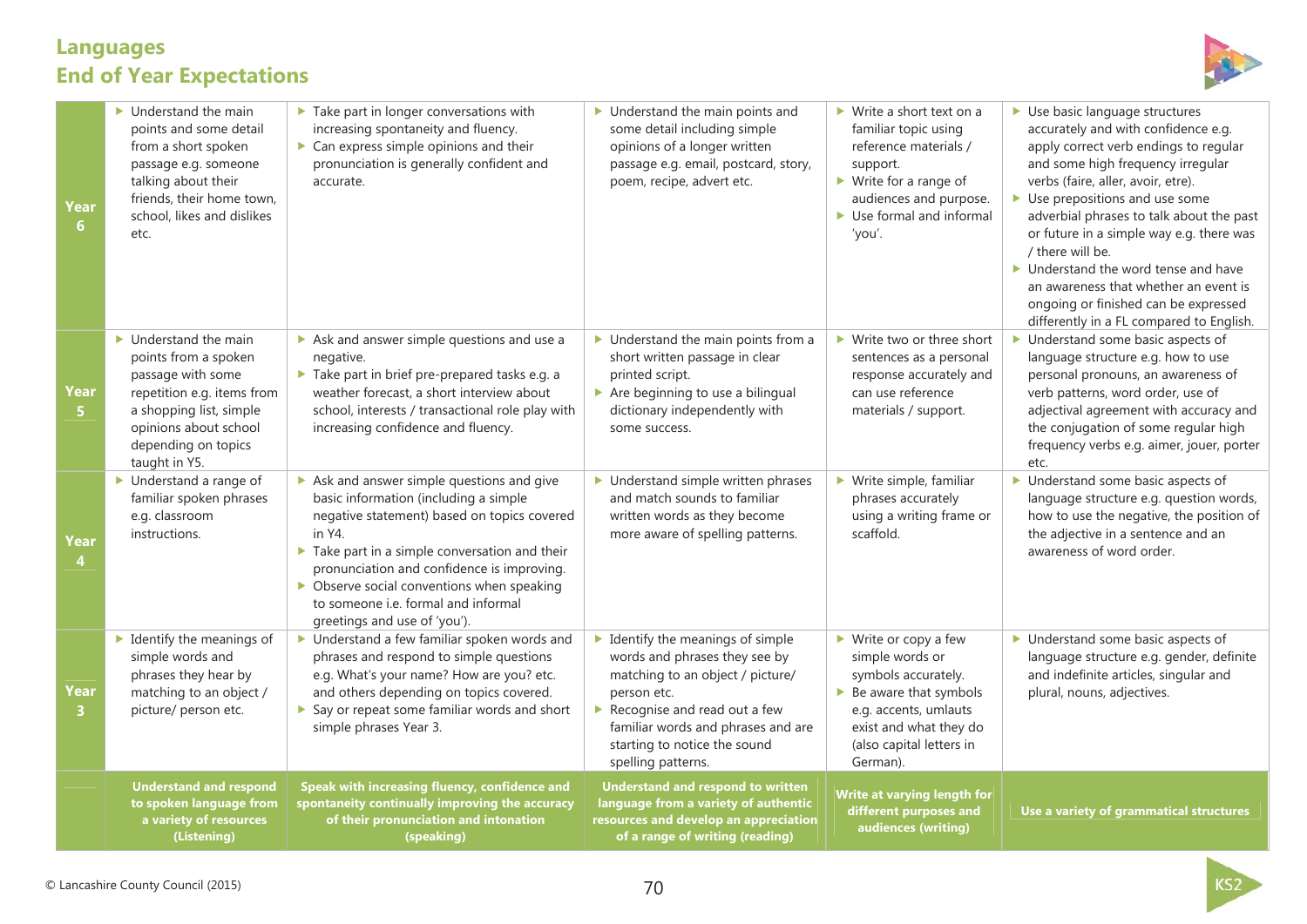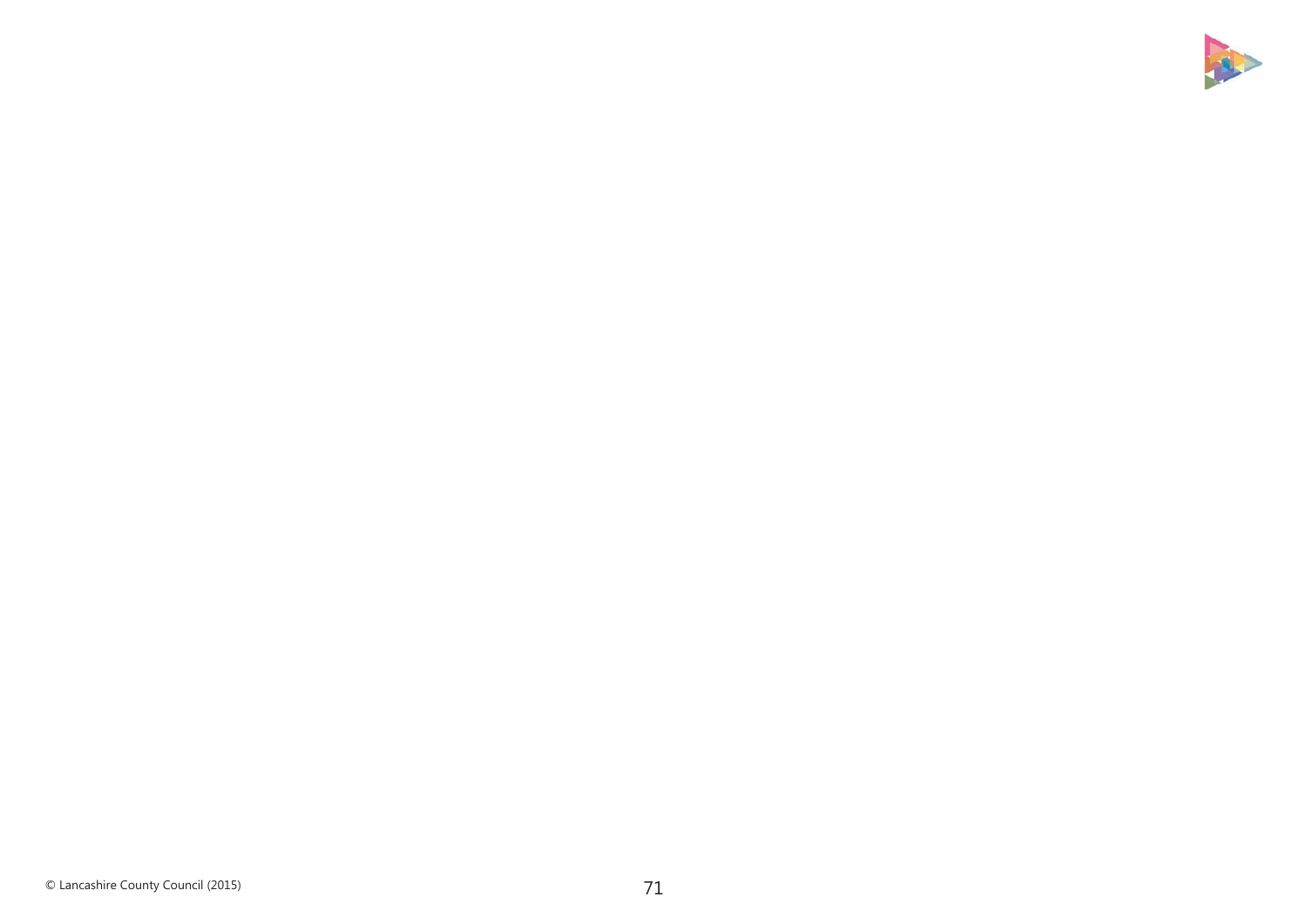# **Music End of Year Expectations**



| Year<br>6              | Independently sing songs, speak<br>chants and rhymes in unison and<br>two parts, with confident clear<br>diction, control of pitch, a sense of<br>phrase and musical expression.<br>Practise, rehearse and present a<br>variety of solo and ensemble<br>performances with confidence and<br>awareness of the audience. | Know that time and place can<br>×<br>influence the way music is created,<br>performed and heard. Can make<br>informed suggestions of suitable<br>pieces of music for various occasions.<br>$\blacktriangleright$ Develop a better understanding of<br>the history of music. Begin to<br>investigate the different eras of music.                                                                    | Improvise with their voice or on<br>×<br>a musical instrument both solo<br>and ensemble to develop a<br>wide range of rhythmic and<br>melodic material when<br>composing.<br>Can compose for different<br>moods and use dynamic levels<br>such as accents (sudden loud or<br>sudden quiet notes).                                            | Explore and compare a variety of<br>sounds in a piece of music,<br>identifying the prominent<br>melodies.                                                                                                                                                                                                                                                                                              | Recognise a metre (the way in<br>which beats are grouped) of three<br>(such as in a Waltz) or four (most<br>pop songs) and begin to recognise<br>a change of metre within a piece.<br>Use Italian musical terms for<br>gradually getting louder crescendo<br>and gradually getting quieter<br>diminuendo.                       |
|------------------------|------------------------------------------------------------------------------------------------------------------------------------------------------------------------------------------------------------------------------------------------------------------------------------------------------------------------|-----------------------------------------------------------------------------------------------------------------------------------------------------------------------------------------------------------------------------------------------------------------------------------------------------------------------------------------------------------------------------------------------------|----------------------------------------------------------------------------------------------------------------------------------------------------------------------------------------------------------------------------------------------------------------------------------------------------------------------------------------------|--------------------------------------------------------------------------------------------------------------------------------------------------------------------------------------------------------------------------------------------------------------------------------------------------------------------------------------------------------------------------------------------------------|---------------------------------------------------------------------------------------------------------------------------------------------------------------------------------------------------------------------------------------------------------------------------------------------------------------------------------|
| Year<br>5 <sup>1</sup> | Independently sing songs, speak<br>chants and rhymes in unison and<br>two parts, with increasing clear<br>diction, control of pitch, a sense of<br>phrase and musical expression.<br>Perform a variety of repeated<br>rhythmic patterns (ostinato) on<br>percussion instruments.                                       | Begin to make suggestions of how<br>the inter-related dimensions can be<br>enhanced within musical structures to<br>communicate different moods and<br>effects (e.g. how can the tempo be<br>changed to create excitement?)<br>Demonstrate a better understanding<br>×.<br>of the history of music. Begin to make<br>appropriate suggestions of suitable<br>pieces for music for various occasions. | Improvise and develop a wider<br>range of rhythmic and melodic<br>material when composing.<br>Choose, combine and organise<br>Þ.<br>a variety of the inter-related<br>dimension of musical elements<br>when composing with staff and<br>other musical notations, such as<br>graphic scores and / or using<br>ICT.                            | Begin to explore and compare a<br>variety of contrasting sounds,<br>recognising where the texture<br>(thick (many sounds) and thin<br>(few) layers of sound) varies in a<br>song or piece of music.                                                                                                                                                                                                    | Recognise a musical phrase is like a<br>musical sentence and can identify<br>its duration as short or long.<br>$\triangleright$ Can identify a silence in a rhythmic<br>pattern with a gesture such as<br>raised hand.<br>Begin to use various Italian musical<br>×<br>terms such as crescendo,<br>diminuendo, forte and piano. |
| Year<br>4              | Sing solo songs demonstrating call<br>and response form, speak chants<br>and rhymes in unison with clear<br>diction, control of pitch, a sense of<br>phrase and musical expression.<br>Identify contrasting sections of a<br>$\blacktriangleright$<br>song, such as the verse and refrain<br>(chorus).                 | $\blacktriangleright$ Review their own ideas and feelings<br>about music using art, movement,<br>dance, expressive language and<br>musical vocabulary.<br>$\blacktriangleright$ Understand that time and place can<br>influence how and why music is<br>created, performed and heard. Listen<br>to and review music from a culture<br>different to their own.                                       | Improvise and develop rhythmic<br>and melodic material when<br>composing.<br>Experiment with gestures to<br>ь<br>show the overall contour of the<br>pitch of a melody as it moves<br>upwards, downwards or stays<br>the same.<br>Combine a variety of musical<br>Ы<br>elements when composing<br>using staff and other musical<br>notations. | Explore and compare sounds from<br>the different instrumental families<br>(percussion, woodwind, brass,<br>string), name a variety of<br>instruments.<br>$\blacktriangleright$ Hear in a piece of music, refer to<br>and compare the different sounds<br>instruments make as their tone<br>colour such as brassy, wooden<br>and metallic.<br>Sequence various famous<br>▶.<br>composers on a timeline. | Identify through gestures such as<br>clapping or using percussion, the<br>strong / first beat whilst singing.<br>Keep a steady beat and maintain<br>Ы<br>rhythmic accuracy holding their<br>own beat against another<br>contrasting part.<br>Recognise pitch movement by step,<br>$\blacktriangleright$<br>leaps or as repeats. |

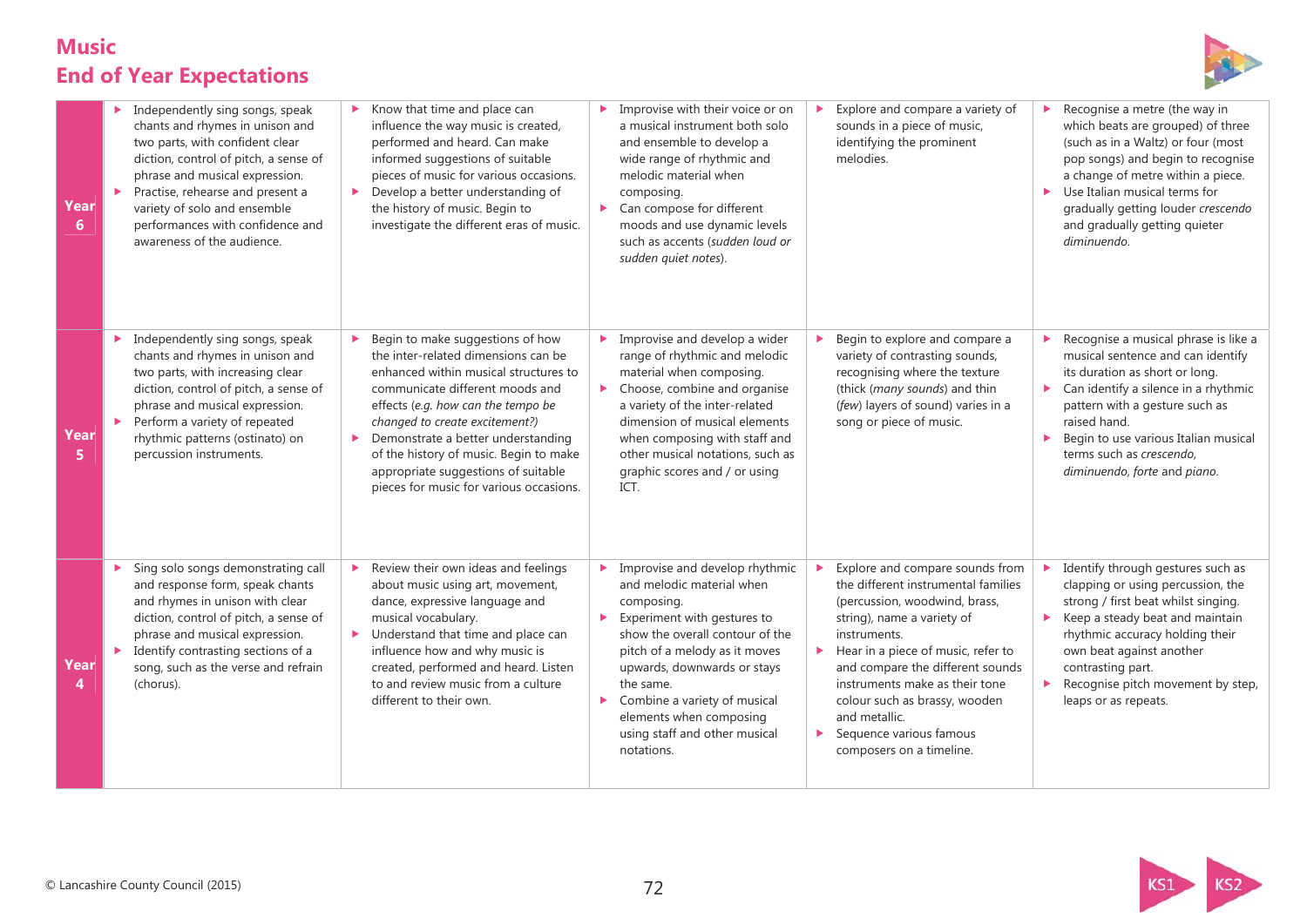## **Music End of Year Expectations**



| Year<br>$\overline{\mathbf{3}}$ | Sing songs (also imitating melody<br>patterns as an echo), speak chants<br>and rhymes in unison, with clear<br>diction, control of pitch and musical<br>expression presenting performances<br>with an awareness of the audience.<br>Play tuned and untuned<br>instruments with increasing control<br>and rhythmic accuracy, responding<br>through gestures or movement to<br>changes in the speed of the beat. | Listen with extended concentration<br>ь.<br>and begin to express their opinion on<br>a range of live and recorded music.<br>Explain their ideas and feelings about<br>×<br>music using movement, dance and<br>expressive language.<br>Begin to understand how music can<br>be organised to communicate<br>different moods and effects (e.g.<br>listening to loud and fast music will<br>create a different feeling to slow and<br>quiet).<br>Determine upwards and downwards<br>×<br>direction in pitch when listening and<br>reviewing music. | Begin to improvise and develop<br>rhythmic and melodic material<br>when composing, improving<br>their own and others' work in<br>relation to its intended effect.<br>Begin to create and combine a<br>variety of the inter-related<br>dimensions when composing<br>(e.g. composing using both<br>dynamics and tempo). | Explore and compare sounds of<br>groups of musical instruments,<br>identifying the differences<br>between them, e.g. strings,<br>woodwind, orchestra, rock band<br>etc.<br>Begin to explore the history of<br>×.<br>music, understanding that time<br>and place can influence how and<br>why music is created, performed<br>and heard.<br>Explore music from a culture<br>×<br>different to their own. | $\blacktriangleright$ Understand that dynamics means<br>volume and can recognise various<br>different levels.<br>$\blacktriangleright$ Understand that texture refers to<br>the difference between thick (many<br>sounds) and thin (few) layers of<br>sounds.<br>Experience how music can be<br>produced in different ways,<br>including through ICT, and<br>described through relevant<br>established and invented notations. |
|---------------------------------|----------------------------------------------------------------------------------------------------------------------------------------------------------------------------------------------------------------------------------------------------------------------------------------------------------------------------------------------------------------------------------------------------------------|------------------------------------------------------------------------------------------------------------------------------------------------------------------------------------------------------------------------------------------------------------------------------------------------------------------------------------------------------------------------------------------------------------------------------------------------------------------------------------------------------------------------------------------------|-----------------------------------------------------------------------------------------------------------------------------------------------------------------------------------------------------------------------------------------------------------------------------------------------------------------------|--------------------------------------------------------------------------------------------------------------------------------------------------------------------------------------------------------------------------------------------------------------------------------------------------------------------------------------------------------------------------------------------------------|--------------------------------------------------------------------------------------------------------------------------------------------------------------------------------------------------------------------------------------------------------------------------------------------------------------------------------------------------------------------------------------------------------------------------------|
| Year<br>$\overline{2}$          | Play tuned and untuned<br>instruments.<br>Use their voices expressively to<br>rehearse and perform with others,<br>recognising a song with an<br>accompaniment (instrumental<br>backing) and one without.<br>Can start and finish together and<br>can keep to a steady pulse.                                                                                                                                  | Listen with concentration to music of<br>a longer duration and recognise<br>simple structures (for example, a<br>beginning, middle and end).<br>$\blacktriangleright$ Understand that music can be used<br>for particular purposes and occasions.                                                                                                                                                                                                                                                                                              | Experiment with creating their<br>own musical patterns and begin<br>to identify one strand (section)<br>of music or more.<br>Begin to improve their own and<br>others' work.                                                                                                                                          | Recognise and match sounds with<br>pictures of different instruments.<br>Explore a variety of vocal qualities<br>through singing and speaking.<br>Begin to use onomatopoeia<br>×.<br>sound words to describe selected<br>sounds and the ways in which<br>they are produced.                                                                                                                            | Recognise the difference between a<br>steady beat and no beat and<br>identify sections within a piece of<br>music which sound the same or<br>different.<br>$\blacktriangleright$ Understand that tempo means<br>speed, and identify the tempo of<br>music as fast, moderate, slow,<br>getting faster or getting slower.                                                                                                        |
| Year<br>1                       | Rehearse and perform with others,<br>using untuned instruments and<br>voices to sing songs, speak chants<br>and rhymes.<br>Perform with confidence cumulative<br>songs (songs with a simple melody<br>that changes each verse).                                                                                                                                                                                | Understand how sounds can be made<br>ь<br>in different ways and described using<br>given and invented signs and<br>symbols.<br>Listen to contrasting songs (such as<br>ь<br>lullabies and dance / up-tempo) with<br>concentration, remembering specific<br>instrumental names and sounds.                                                                                                                                                                                                                                                      | Experiment with creating and<br>copying musical patterns.<br>Begin to explore the sounds of<br>their voices and various musical<br>instruments, recognising the<br>differences between singing and<br>speaking and wood, metal, skin<br>(drum) and 'shaker' sounds.                                                   | Begin to explore their feelings<br>about music using movement,<br>dance and expressive language.<br>Develop an understanding that<br>ь<br>music has been composed<br>throughout history.                                                                                                                                                                                                               | Identify high and low pitches,<br>sounds of long and short duration<br>and recognise the difference<br>between long and short sounds.<br>Identify silence and sounds that are<br>loud and quiet and the differences<br>between fast and slow speeds.                                                                                                                                                                           |
|                                 | <b>Performing</b>                                                                                                                                                                                                                                                                                                                                                                                              | <b>Listening and Reviewing</b>                                                                                                                                                                                                                                                                                                                                                                                                                                                                                                                 | <b>Creating and Composing</b>                                                                                                                                                                                                                                                                                         | <b>Understanding and Exploring</b>                                                                                                                                                                                                                                                                                                                                                                     | <b>Inter-Related Dimensions:</b><br>(Pitch / Duration / Dynamics /<br>Tempo / Timbre / Texture /<br><b>Structure)</b>                                                                                                                                                                                                                                                                                                          |

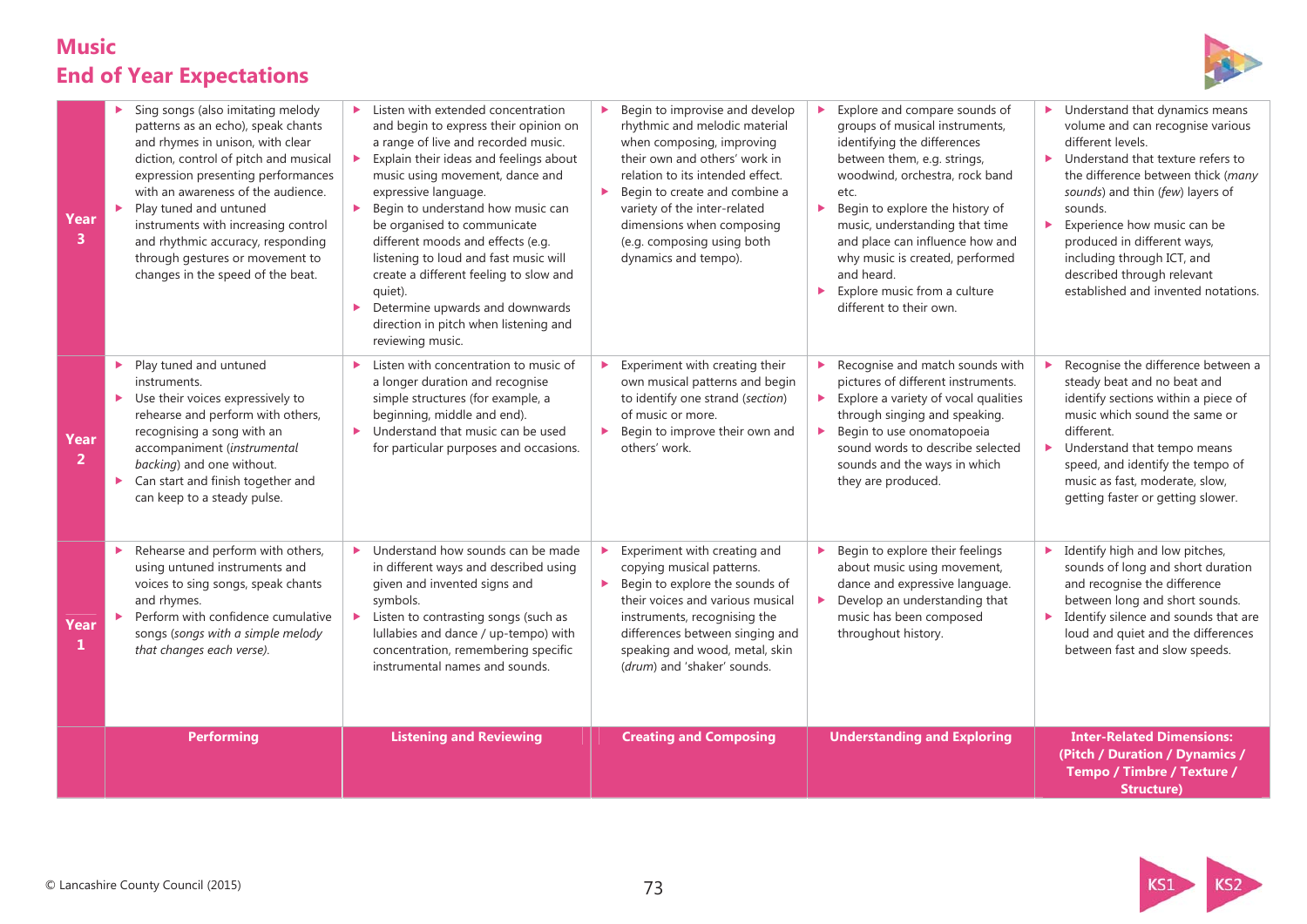## **Physical Education End of Year Expectations**



| Year<br>$6\phantom{1}$        | Continue to develop sport specific skills, applying them<br>with control and precision.<br>Perform a number of travelling skills, i.e. with and without<br>Þ.<br>equipment, sending and receiving skills with consistency,<br>accuracy, confidence, control and speed.<br>Perform dances fluently and with control and can<br>Þ.<br>perform to an accompaniment expressively and<br>sensitively.<br>Follow a simple route on an OS map and keep it set and<br>Þ.<br>identify different features and successfully complete a<br>timed orienteering course (competition).<br>Accept responsibility when working in a team.                                                                                                                                                                             | Examples of developing<br>sport specific skills may<br>include:<br>Chest bounce, shoulder,<br>$\circ$<br>swing pass, dribbling a<br>ball, running with a ball.<br>Bowl, underarm /<br>$\circ$<br>overarm.<br>Catch a small ball.<br>$\circ$<br>Counter balance and<br>$\circ$<br>counter tension with a<br>group.                         | $\triangleright$ Collaborate as a team and<br>apply attacking and<br>defending skills through<br>modified versions of 4V4 or<br>5V5 invasion games.<br>$\blacktriangleright$ Apply a range of skills and<br>tactics in a range of other<br>games such as net / wall or<br>striking / fielding type<br>activities. | Create and perform longer<br>sequences of actions<br>(8-10) with a partner that<br>show an awareness of<br>their audience in a range<br>of activities such as<br>gymnastic activities.<br>Work creatively and<br>▶<br>imaginatively on their<br>own, with a partner and in<br>a group to compose<br>motifs and structure<br>simple dances and dance. | Identify aspects of their<br>own and others'<br>performances that need<br>improvement and suggest<br>how to improve them, i.e.<br>which aspects were<br>performed consistently,<br>accurately, fluently and<br>clearly.<br>Watch performances and<br>Þ<br>games and use criteria to<br>make judgements and<br>suggest improvements. |
|-------------------------------|------------------------------------------------------------------------------------------------------------------------------------------------------------------------------------------------------------------------------------------------------------------------------------------------------------------------------------------------------------------------------------------------------------------------------------------------------------------------------------------------------------------------------------------------------------------------------------------------------------------------------------------------------------------------------------------------------------------------------------------------------------------------------------------------------|-------------------------------------------------------------------------------------------------------------------------------------------------------------------------------------------------------------------------------------------------------------------------------------------------------------------------------------------|-------------------------------------------------------------------------------------------------------------------------------------------------------------------------------------------------------------------------------------------------------------------------------------------------------------------|------------------------------------------------------------------------------------------------------------------------------------------------------------------------------------------------------------------------------------------------------------------------------------------------------------------------------------------------------|-------------------------------------------------------------------------------------------------------------------------------------------------------------------------------------------------------------------------------------------------------------------------------------------------------------------------------------|
| Year<br>5.                    | Continue to develop sport specific skills applying them<br>$\blacktriangleright$<br>with coordination and control. Perform a number of<br>skills, i.e. travelling with and without equipment, sending<br>and receiving skills with consistency, accuracy,<br>confidence and control.<br>Perform different styles of dance clearly and fluently,<br>$\blacktriangleright$<br>adapt and refine the way they use weight, space and<br>rhythm in their dances to express themselves in the style<br>of dance.<br>Perform symmetrical and asymmetrical actions and<br>Þ.<br>counter balance and counter tension with a partner.<br>Follow a simple course using eight points of the compass<br>and mark on a map the position of a ground.<br>▶ Work cooperatively with a partner and small group.        | Examples of sport specific<br>skills may include:<br>Chest bounce, shoulder<br>$\circ$<br>pass, catching, push<br>pass, kicking, shooting.<br>Bowl underarm /<br>$\circ$<br>overarm.<br>Strike a ball (rounders /<br>$\circ$<br>cricket).<br>Catch a small ball.<br>$\Omega$<br>Counter balance with a<br>$\circ$<br>partner.             | Collaborate as a team and<br>develop defending skills<br>through modified versions<br>of 5V3 or 5V4 invasion<br>games.<br>Apply a range of skills and<br>tactics in a range of other<br>games such as net / wall or<br>striking / fielding type<br>activities.                                                    | Create and perform longer<br>Þ.<br>sequences of actions (6-8)<br>with a partner in a range<br>of activities such as<br>gymnastic activities.<br>Compose motifs and plan<br>dances creatively and<br>collaboratively in groups.                                                                                                                       | Recognise their own and<br>others strengths and<br>explain why a<br>performance is good<br>using appropriate<br>terminology when<br>evaluating both their own<br>and others performances.                                                                                                                                           |
| <b>Year</b><br>$\overline{4}$ | Master fundamental movement skills and start to<br>Þ.<br>develop sport specific skills. Develop a broader range of<br>skills using different sports and activities.<br>Perform using a number of sending and receiving skills<br>Þ.<br>with consistency and accuracy. Travel with an object i.e.<br>running or dribbling a ball with / without equipment.<br>Perform movements, shapes and balances that are<br>matched and / or mirrored.<br>Perform dances clearly and fluently, show sensitivity to<br>the dance idea and the accompaniment.<br>Orientate a map consistently and accurately. Follow a<br>Þ.<br>simple star orienteering course and simple point to point<br>orienteering course on school grounds recording<br>controls.<br>▶ Work cooperatively with others to solve challenges. | Examples of developing<br>Þ.<br>sport specific skills may<br>include:<br>o Chest bounce pass,<br>swing pass, catching.<br>Bouncing a ball,<br>$\circ$<br>running with a ball.<br>Underarm bowl.<br>$\circ$<br>Throwing overarm.<br>$\circ$<br>Strike a ball with<br>$\circ$<br>implement.<br>Matched and mirrored<br>$\circ$<br>balances. | $\blacktriangleright$ Develop attacking skills in a<br>4V2 invasion game.<br>Apply skills and tactics in a<br>range of other games such<br>as net / wall or striking /<br>fielding type activities.                                                                                                               | Create and perform<br>Þ.<br>sequences of actions (6)<br>with control and precision<br>in a range of activities<br>such as gymnastic<br>activities.<br>Use simple motifs and<br>$\blacktriangleright$<br>movement patterns to<br>structure dance phrases<br>on their own and with a<br>partner.                                                       | Describe what is<br>successful in their own<br>performances.<br>Identify aspects of their<br>game that needs<br>improving and say how<br>they could go about<br>improving them.                                                                                                                                                     |

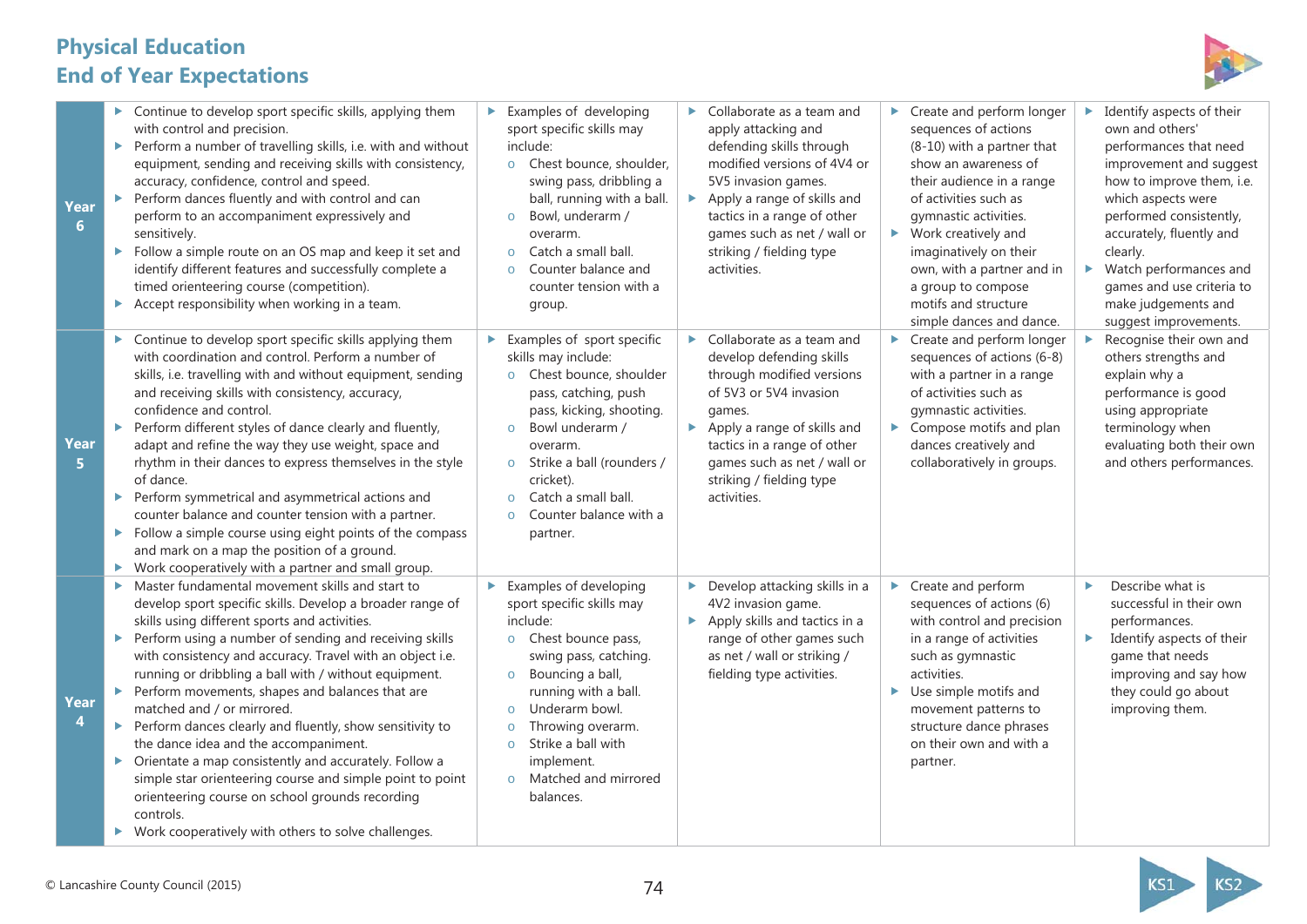**Physical Education End of Year Expectations** 



| Year<br>$\overline{\mathbf{3}}$ | Master most fundamental skills and start to develop<br>sport specific skills. Develop throwing and catching skills<br>using different sports and activities.<br>▶ Perform using a number of sending and receiving skills<br>with some accuracy.<br>Travelling - change direction easily.<br>Perform travelling, rolling, jumping and balancing skills.<br>Perform freely, translating ideas from a stimulus into<br>movement using dynamic, rhythmic and expressive<br>qualities clearly and with control.<br>Plan routes around obstacles (e.g. PE apparatus, table /<br>$\blacktriangleright$<br>chairs in classroom).<br>Begin to work cooperatively with others to solve<br>Þ.<br>challenges. | Examples of developing<br>$\blacktriangleright$<br>sport specific skills may<br>include:<br>o Chest pass, bounce<br>pass, swing pass,<br>catching.<br>Dodging and swerving.<br>$\circ$<br>Underarm bowl.<br>$\circ$<br>Throwing overarm.<br>$\circ$<br>Strike a ball with<br>$\Omega$<br>implement.<br>Travelling on hands and<br>$\circ$<br>feet, balance on large<br>and small body parts. | Develop simple attacking<br>skills in a 3V1 invasion<br>game.<br>Apply skills and tactics in a<br>Þ.<br>range of other games such<br>as net / wall or striking /<br>fielding type activities. | Create and perform<br>sequences of actions<br>(4-6) smoothly in a range<br>of activities such as<br>gymnastic activities and<br>dance.<br>Share and create dance<br>phrases with a partner<br>and in a small group;<br>repeat, remember and<br>perform these phrases in<br>a dance. | Identify what they do<br>Þ<br>best and what they find<br>difficult.<br>Make simple assessments<br>ь<br>of performance based on<br>simple criteria given by<br>the teacher. |
|---------------------------------|---------------------------------------------------------------------------------------------------------------------------------------------------------------------------------------------------------------------------------------------------------------------------------------------------------------------------------------------------------------------------------------------------------------------------------------------------------------------------------------------------------------------------------------------------------------------------------------------------------------------------------------------------------------------------------------------------|----------------------------------------------------------------------------------------------------------------------------------------------------------------------------------------------------------------------------------------------------------------------------------------------------------------------------------------------------------------------------------------------|-----------------------------------------------------------------------------------------------------------------------------------------------------------------------------------------------|-------------------------------------------------------------------------------------------------------------------------------------------------------------------------------------------------------------------------------------------------------------------------------------|----------------------------------------------------------------------------------------------------------------------------------------------------------------------------|
| Year<br>2 <sup>1</sup>          | ▶ Perform fundamental movement skills at a developing<br>level and start to master some basic movements in:<br>Travelling skills.<br>$\circ$<br>Sending skills.<br>$\circ$<br>Receiving skills.<br>$\circ$<br>Perform body actions with control and coordination and<br>perform short dances, showing an understanding of<br>expressive qualities.                                                                                                                                                                                                                                                                                                                                                | Examples of FMS may<br>include:<br>o Travelling skills -<br>running, galloping,<br>dodging.<br>Sending skills -<br>$\circ$<br>throwing, kicking,<br>bouncing and striking a<br>ball.<br>Receiving skills -<br>$\circ$<br>trapping and catching<br>an object.                                                                                                                                 | Apply simple tactics in a<br>3V1 game.<br>Engage in simple<br>Þ.<br>competitive and<br>cooperative activities.                                                                                | Create and link simple<br>combinations of 3 or 4<br>actions in ways that suit<br>the physical activity (for<br>example gymnastic<br>activities).<br>Link body actions and<br>remember and repeat<br>dance phrases.                                                                  | Describe what they have<br>Þ.<br>done or seen others<br>doing.<br>Comment on a skill or<br>combination of skills and<br>say how it could be<br>improved.                   |
| Year                            | Perform fundamental movement skills at a developing<br>level in:<br>Travelling skills.<br>$\circ$<br>Sending skills.<br>$\circ$<br>Receiving skills.<br>Perform basic body actions with control and show some<br>Þ.<br>sense of dynamic, expressive and rhythmic qualities in<br>their own dance.                                                                                                                                                                                                                                                                                                                                                                                                 | Examples of FMS may<br>include:<br>o Travelling skills -<br>running, hopping,<br>skipping.<br>Sending skills - rolling,<br>$\circ$<br>kicking, throwing.<br>Receiving skills -<br>$\circ$<br>catching.                                                                                                                                                                                       | Apply a simple tactic in a<br>1V1 or 2V2 net type game.<br>Engage in simple<br>$\blacktriangleright$<br>competitive and<br>cooperative activities.                                            | Create and link simple<br>combinations of 2 or 3<br>actions in ways that suit<br>the physical activity (for<br>example gymnastic<br>activities).<br>Choose appropriate<br>movements for different<br>dance ideas and repeat<br>short dance phrases.                                 | Describe what they have<br>done or seen others<br>doing.                                                                                                                   |
|                                 | <b>Developing Skills</b>                                                                                                                                                                                                                                                                                                                                                                                                                                                                                                                                                                                                                                                                          | <b>Examples of Skills</b>                                                                                                                                                                                                                                                                                                                                                                    | <b>Application of Skills:</b><br><b>Attacking and Defending</b><br><b>Strategies</b>                                                                                                          | <b>Application of Skills:</b><br><b>Linking Actions and</b><br><b>Sequences of Movement</b>                                                                                                                                                                                         | <b>Evaluating Success</b>                                                                                                                                                  |

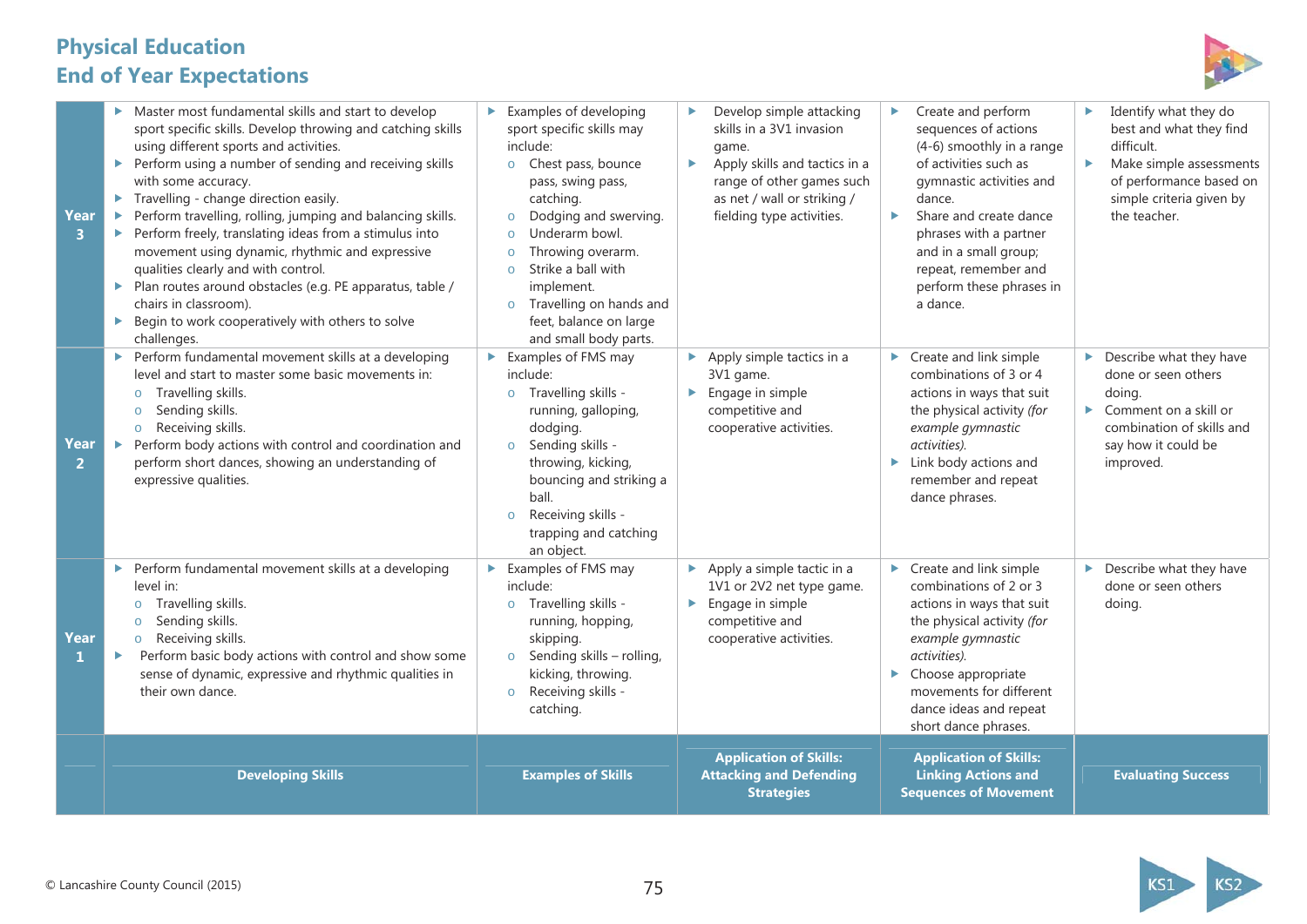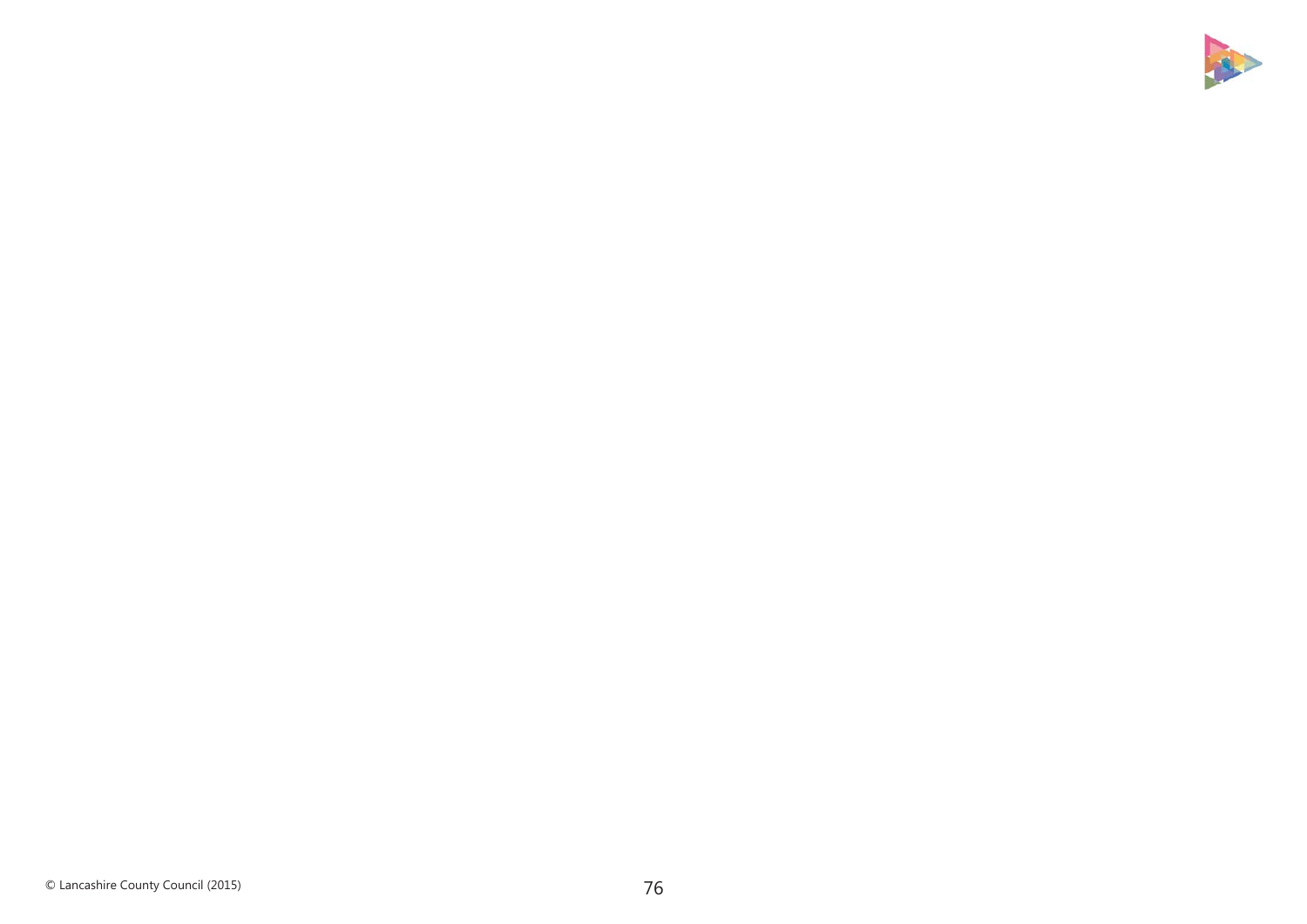